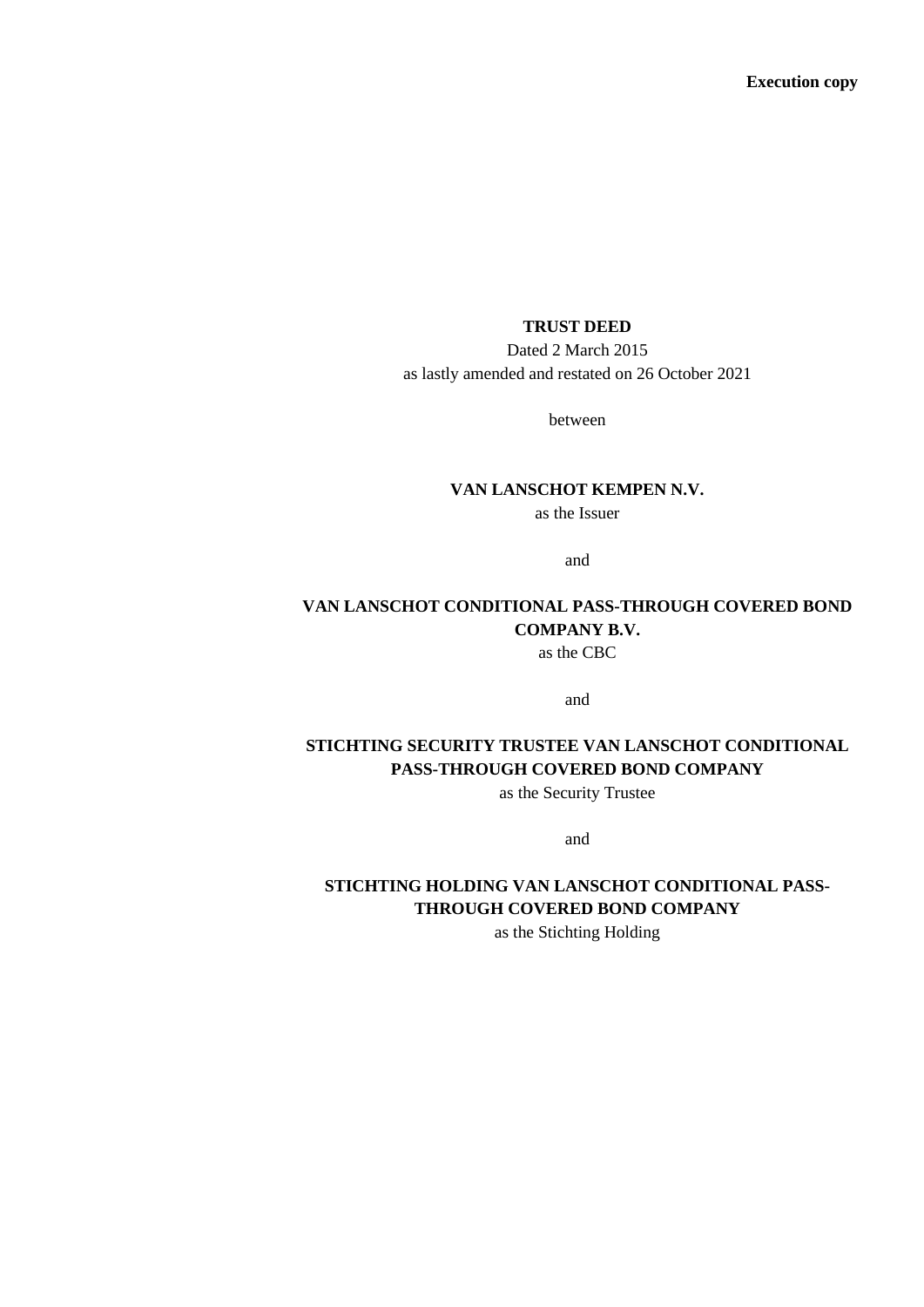### **TABLE OF CONTENTS**

# **CLAUSE PAGE**

| 1.  |                    |                                                     |  |
|-----|--------------------|-----------------------------------------------------|--|
| 2.  |                    |                                                     |  |
| 3.  |                    |                                                     |  |
| 4.  |                    | COVENANT TO REPAY AND COVENANT OF COMPLIANCE 10     |  |
| 5.  |                    | AGENT ACTS ON BEHALF OF THE SECURITY TRUSTEE11      |  |
| 6.  |                    |                                                     |  |
| 7.  |                    |                                                     |  |
| 8.  |                    |                                                     |  |
| 9.  |                    | REPRESENTATIONS AND WARRANTIES AND COVENANTS BY     |  |
|     |                    |                                                     |  |
| 10. |                    |                                                     |  |
| 11. |                    | PROCEEDINGS AND ACTIONS BY THE SECURITY TRUSTEE 24  |  |
| 12. |                    |                                                     |  |
| 13. |                    |                                                     |  |
| 14. |                    | POST CBC ACCELERATION NOTICE PRIORITY OF PAYMENTS32 |  |
| 15. |                    |                                                     |  |
| 16. |                    |                                                     |  |
| 17. |                    |                                                     |  |
| 18. |                    |                                                     |  |
| 19. |                    | POWERS, LIABILITIES AND COVENANTS OF THE SECURITY   |  |
|     |                    |                                                     |  |
| 20. |                    |                                                     |  |
| 21. |                    |                                                     |  |
| 22. |                    |                                                     |  |
| 23. |                    | MODIFICATION; CONSENTS; WAIVER AND TRANSFER45       |  |
| 24. |                    | HOLDER OF COVERED BOND ASSUMED TO BE OWNER;         |  |
|     |                    |                                                     |  |
| 25. |                    |                                                     |  |
| 26. |                    |                                                     |  |
| 27. |                    |                                                     |  |
|     |                    |                                                     |  |
|     |                    |                                                     |  |
|     | <b>SCHEDULE 1:</b> | PROVISIONS FOR MEETINGS OF COVERED                  |  |
|     |                    | <b>BONDHOLDERS</b>                                  |  |
|     | <b>SCHEDULE 2:</b> | <b>FORM OF DEFINITIVE COVERED BONDS</b>             |  |
|     | <b>SCHEDULE 3:</b> | FORMS OF TEMPORARY GLOBAL COVERED                   |  |
|     |                    | <b>BONDS</b>                                        |  |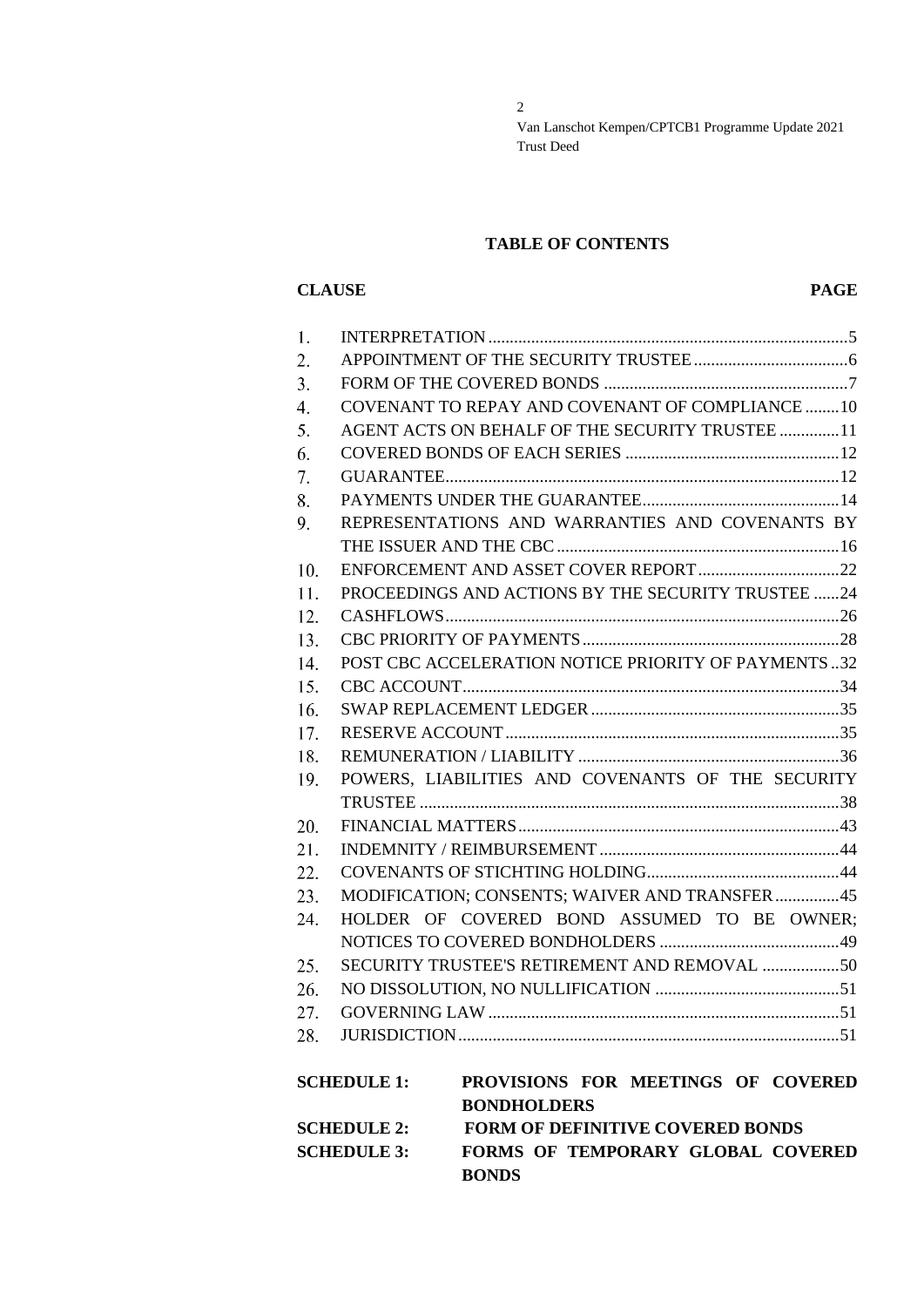| <b>SCHEDULE 4:</b> |              | <b>FORMS OF PERMANENT GLOBAL COVERED</b> |  |
|--------------------|--------------|------------------------------------------|--|
|                    | <b>BONDS</b> |                                          |  |
| <b>SCHEDULE 5:</b> |              | FORM OF REGISTERED COVERED BONDS         |  |
|                    | DEED         |                                          |  |
| <b>SCHEDULE 6:</b> |              | TERMS AND CONDITIONS OF THE COVERED      |  |
|                    | <b>BONDS</b> |                                          |  |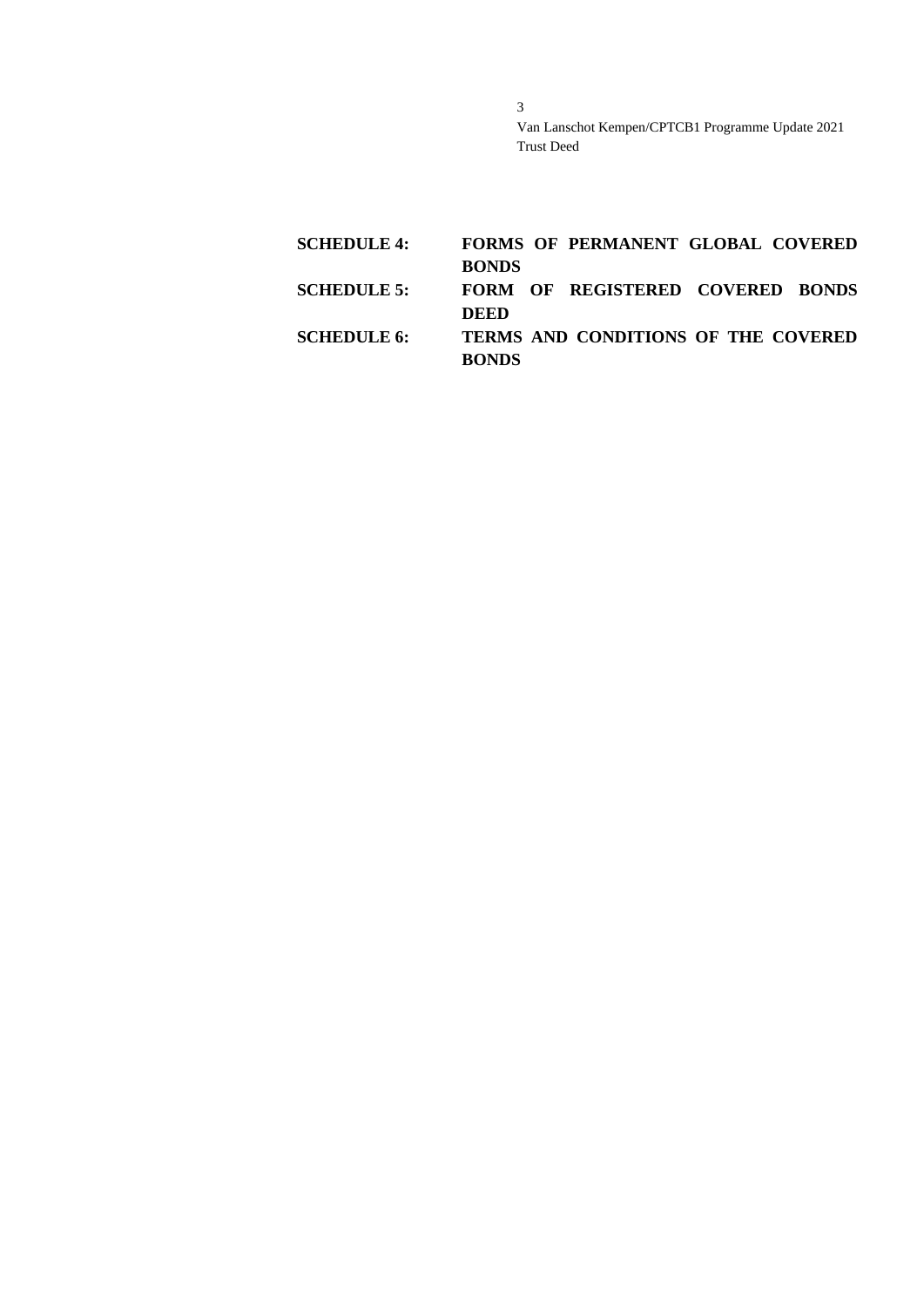**THIS DEED** is dated 2 March 2015 as lastly amended and restated on 26 October 2021 and made between:

- 1. **VAN LANSCHOT KEMPEN N.V.** (previously named Van Lanschot Kempen Wealth Management N.V.), a public limited liability company (*naamloze vennootschap*) organised under the laws of the Netherlands and established in 's-Hertogenbosch, the Netherlands;
- 2. **VAN LANSCHOT CONDITIONAL PASS-THROUGH COVERED BOND COMPANY B.V.**, a private company with limited liability (*besloten vennootschap met beperkte aansprakelijkheid*) organised under the laws of the Netherlands and established in Amsterdam, the Netherlands;
- 3. **STICHTING SECURITY TRUSTEE VAN LANSCHOT CONDITIONAL PASS-THROUGH COVERED BOND COMPANY**, a foundation (*stichting*) established under the laws of the Netherlands with its registered office in Amsterdam, the Netherlands; and
- 4. **STICHTING HOLDING VAN LANSCHOT CONDITIONAL PASS-THROUGH COVERED BOND COMPANY**, a foundation (*stichting*) established under the laws of the Netherlands with its registered office in Amsterdam, the Netherlands;

(the parties under (1) up to and including (4) hereinafter referred to as the "**Parties**").

### **WHEREAS:**

- (A) The Issuer has on 2 March 2015 set up a covered bond programme pursuant to which the Issuer will issue covered bonds from time to time (the "**Programme**").
- (B) Pursuant to the Guarantee Support Agreement, the Transferor will sell and assign to the CBC the Mortgage Receivables and the Beneficiary Rights relating thereto.
- (C) Under the Pledge Agreements the CBC pledged and has agreed to pledge the Mortgage Receivables and the Beneficiary Rights relating thereto and the Security Trustee Pledged Rights and has undertaken to pledge all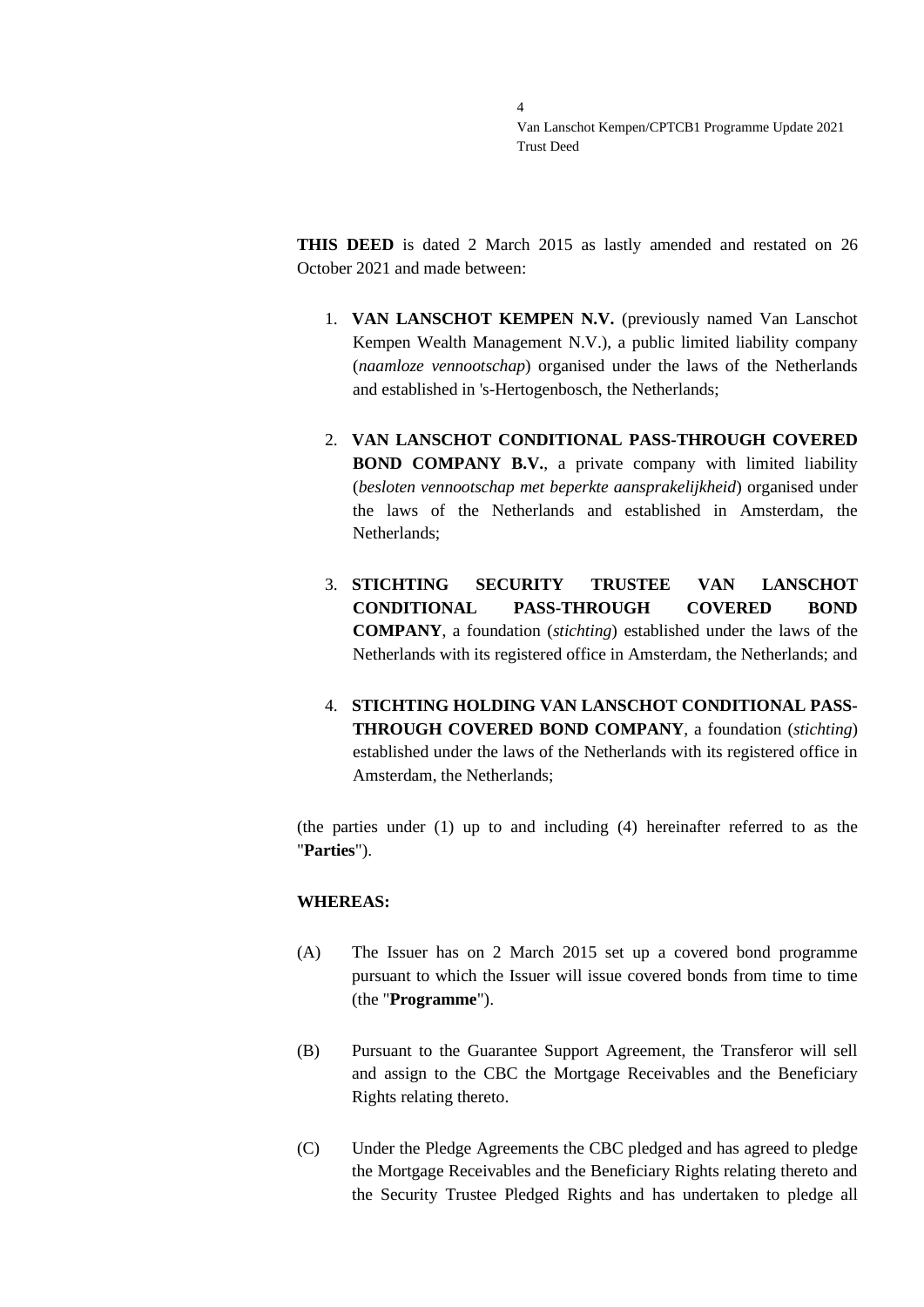Transferred Assets other than Mortgage Receivables and Beneficiary Rights relating thereto, all to the Security Trustee as security for the Security Trustee Secured Liabilities.

- (D) At the request of the CBC the Security Trustee has agreed to act as trustee for the Secured Parties in connection with the Transaction Documents and the Covered Bonds.
- (E) The parties hereto wish to record the terms of their arrangements in connection with the rights and duties of the Security Trustee and the application of moneys received by the CBC and/or by the Security Trustee under the Pledge Agreements and the Parallel Debt Agreement.

### **IT IS AGREED** as follows:

#### <span id="page-4-0"></span> $1.$ **INTERPRETATION**

- 1.1 In this Trust Deed (including its recitals), except so far as the context otherwise requires, words, expressions and capitalised terms used herein and not otherwise defined or construed herein shall have the same meanings as defined or construed in the master definitions agreement dated 2 March 2015 and signed by, amongst others, the parties to this Trust Deed, as the same may be amended, restated, supplemented or otherwise modified from time to time (the "**Master Definitions Agreement**"). The rules of usage and of interpretation as set forth in the Master Definitions Agreement and all other agreements and understandings between the parties hereto contained therein shall apply to this Trust Deed, unless otherwise provided herein.
- 1.2 The expression "**Trust Deed**" shall herein mean this trust deed including its schedules.
- 1.3 This Trust Deed expresses and describes Dutch legal concepts in English and not in their original Dutch terms. Consequently, this Trust Deed is concluded on the express condition that all words, terms and expressions used herein shall be construed and interpreted in accordance with the laws of the Netherlands.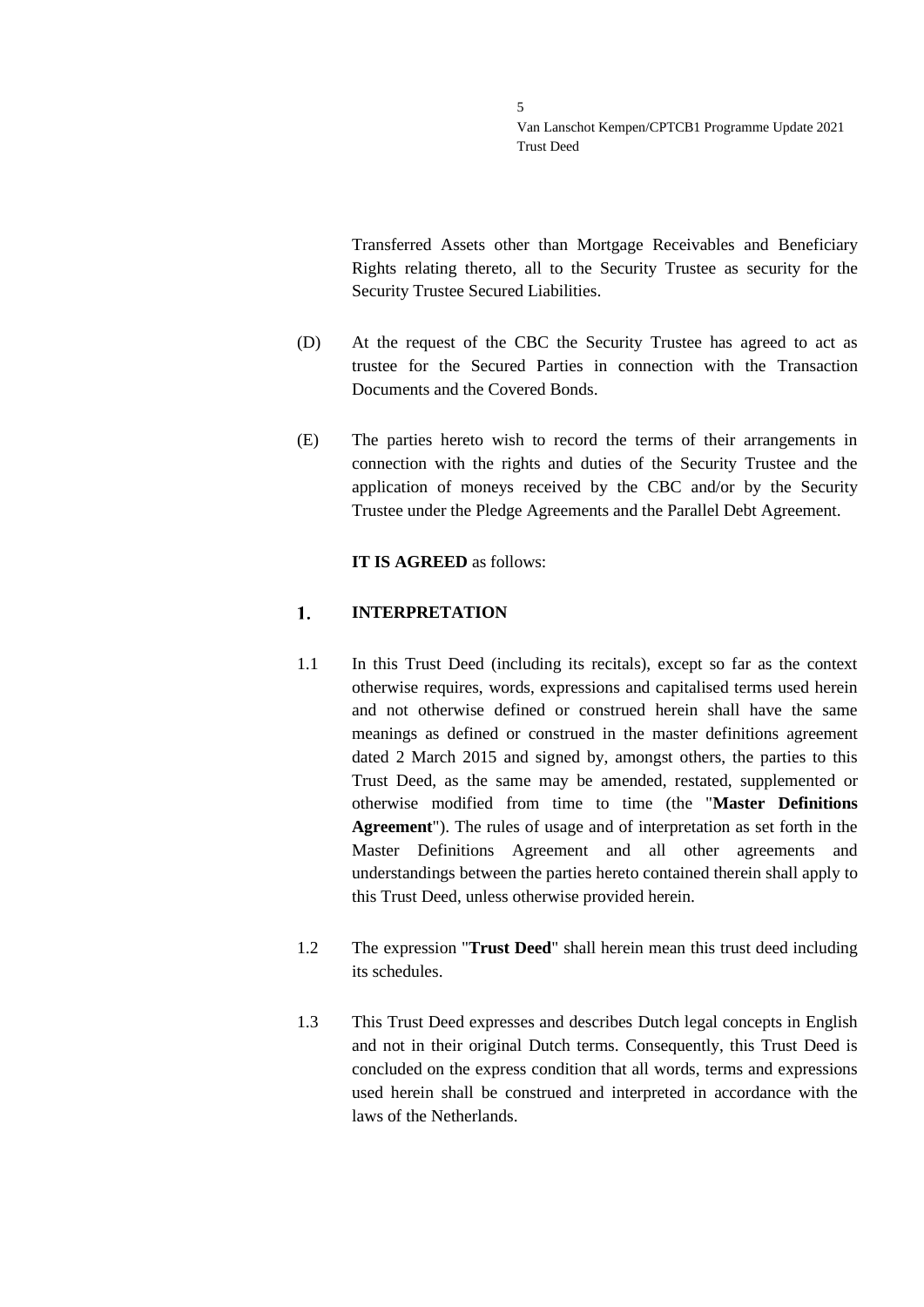#### <span id="page-5-0"></span> $2.$ **APPOINTMENT OF THE SECURITY TRUSTEE**

- 2.1 The Security Trustee agrees to act as trustee for the Secured Parties upon the terms hereinafter contained.
- 2.2 The CBC and the Security Trustee have entered into the Parallel Debt Agreement for the benefit of the Secured Parties.
- 2.3 When exercising its duties as trustee the Security Trustee shall act in the best interests of each of the Secured Parties taking into account the provisions of this Trust Deed.
- 2.4 The Security Trustee hereby declares that it has taken cognisance of the provisions of the Agency Agreement and of the Terms and Conditions and that it will be bound by such provisions and the Terms and Conditions. The Security Trustee agrees to act for the benefit of the Secured Parties, in accordance with and subject to the terms of this Trust Deed. The Security Trustee will have the rights and obligations granted to and accepted by it in this Trust Deed, the Agency Agreement, the Terms and Conditions and any of the other Transaction Documents to which it is a party.
- <span id="page-5-1"></span>2.5 By no later than three o'clock in the afternoon (3.00 p.m.) (Central European Time) on the fourth  $(4<sup>th</sup>)$  Business Day preceding each proposed Issue Date, the Issuer shall:
	- (a) deliver or cause to be delivered to the Security Trustee a copy of the applicable Final Terms; and
	- (b) notify the Security Trustee in writing without delay of the Issue Date and the principal amount of the Covered Bonds of the relevant Tranche.

If Special Conditions apply to the relevant Tranche or, as the case may be, the relevant Series of Covered Bonds, the Security Trustee must approve the applicable Final Terms. The Security Trustee shall be deemed to have approved the applicable Final Terms if it has not objected in writing to all or any of the terms thereof within two (2) Business Days of the Security Trustee receiving the Final Terms in accordance with this Clause [2.5.](#page-5-1) In the event that the Security Trustee indicates as soon as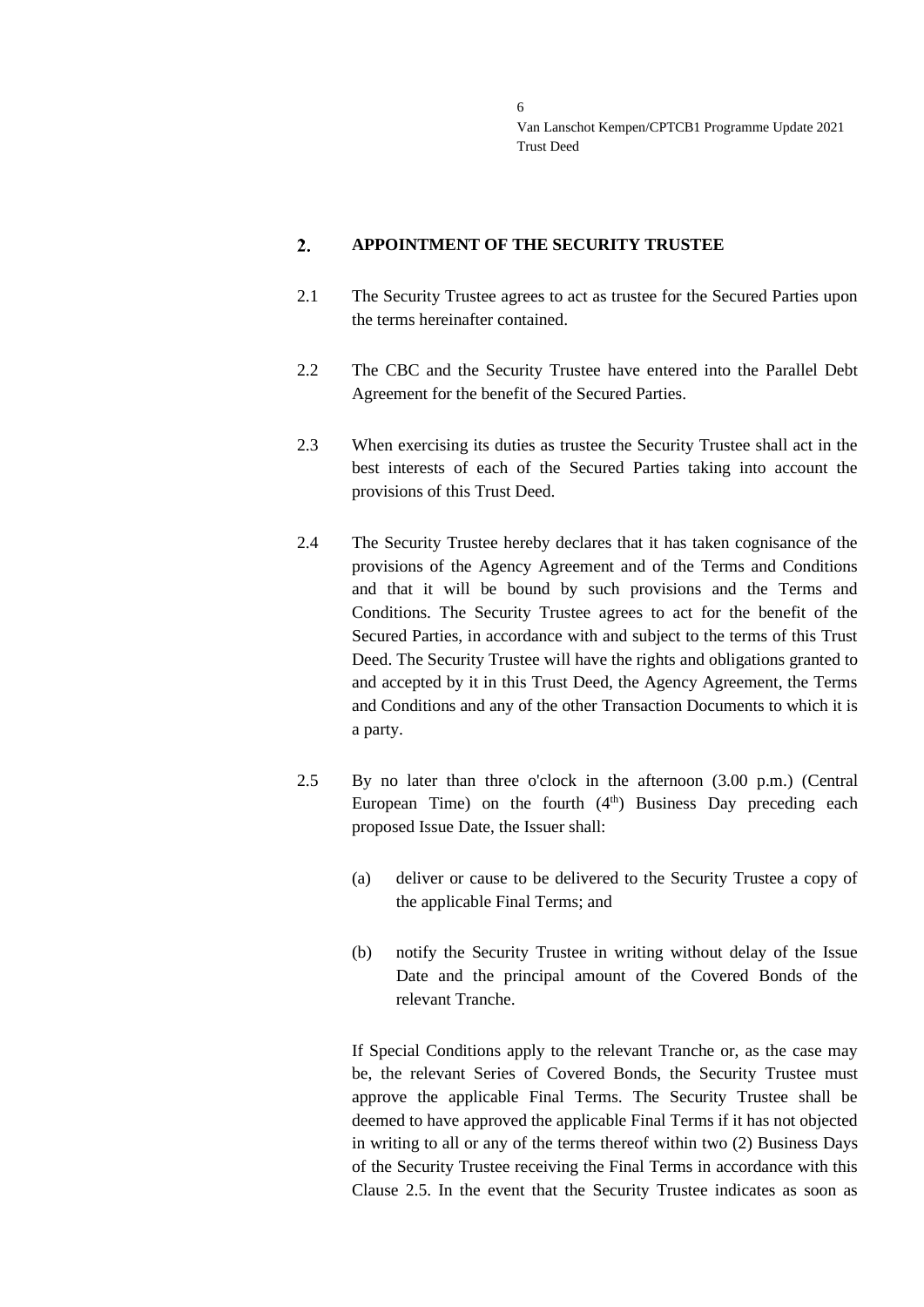practicable after receipt within such period that it does not approve of the provisions of the Final Terms then the Tranche or, as the case may be, the Series relating to such Final Terms shall not be issued until such time as the Security Trustee shall approve the Final Terms.

2.6 Before the first issue of Covered Bonds occurring after each anniversary of the Securities Note, on each occasion when a legal opinion is delivered to a Dealer(s) pursuant to Clause 4 of the Programme Agreement and on such other occasions as the Security Trustee so requests, each of the Issuer and the CBC will procure at its cost that further legal opinions in such form and with such content as the Security Trustee may require from the legal advisers specified in the Programme Agreement or in the relevant jurisdiction approved by the Security Trustee are delivered to the Security Trustee, provided that the Security Trustee shall not be required to approve the applicable legal opinions if there are no Special Conditions opined upon therein. In each such case, receipt by the Security Trustee of the relevant legal opinion shall be a condition precedent to the issue of Covered Bonds pursuant to this Trust Deed.

#### <span id="page-6-0"></span> $3<sub>1</sub>$ **FORM OF THE COVERED BONDS**

- 3.1 Bearer Covered Bonds will initially be represented by a Temporary Global Covered Bond substantially in the form of **Schedule 3** hereto (or such other form as may be required by the relevant clearing system) or a Permanent Global Covered Bond substantially in the form of **Schedule 4** hereto (or such other form as may be required by the relevant clearing system), as set out in the applicable Final Terms. The applicable Final Terms shall be annexed to each Global Covered Bond. Each Temporary Global Covered Bond will be deposited on or prior to the relevant Issue Date with the Common Safekeeper or with the Common Depositary or with Euroclear Nederland or with (a depositary for) any other agreed clearing system. Interests in the Temporary Global Covered Bond will be exchangeable for interests in the Permanent Global Covered Bond, substantially in the form of **Schedule 4** hereto (or such other form as may be required by the relevant clearing system), not earlier than forty (40) days after the relevant Issue Date (the "**Exchange Date**") upon certification that the beneficial owners thereof are not United States persons (as defined in Regulation S under the Securities Act).
- 3.2 Upon exchange of a Temporary Global Covered Bond for a Permanent Global Covered Bond, such Permanent Global Covered Bond will remain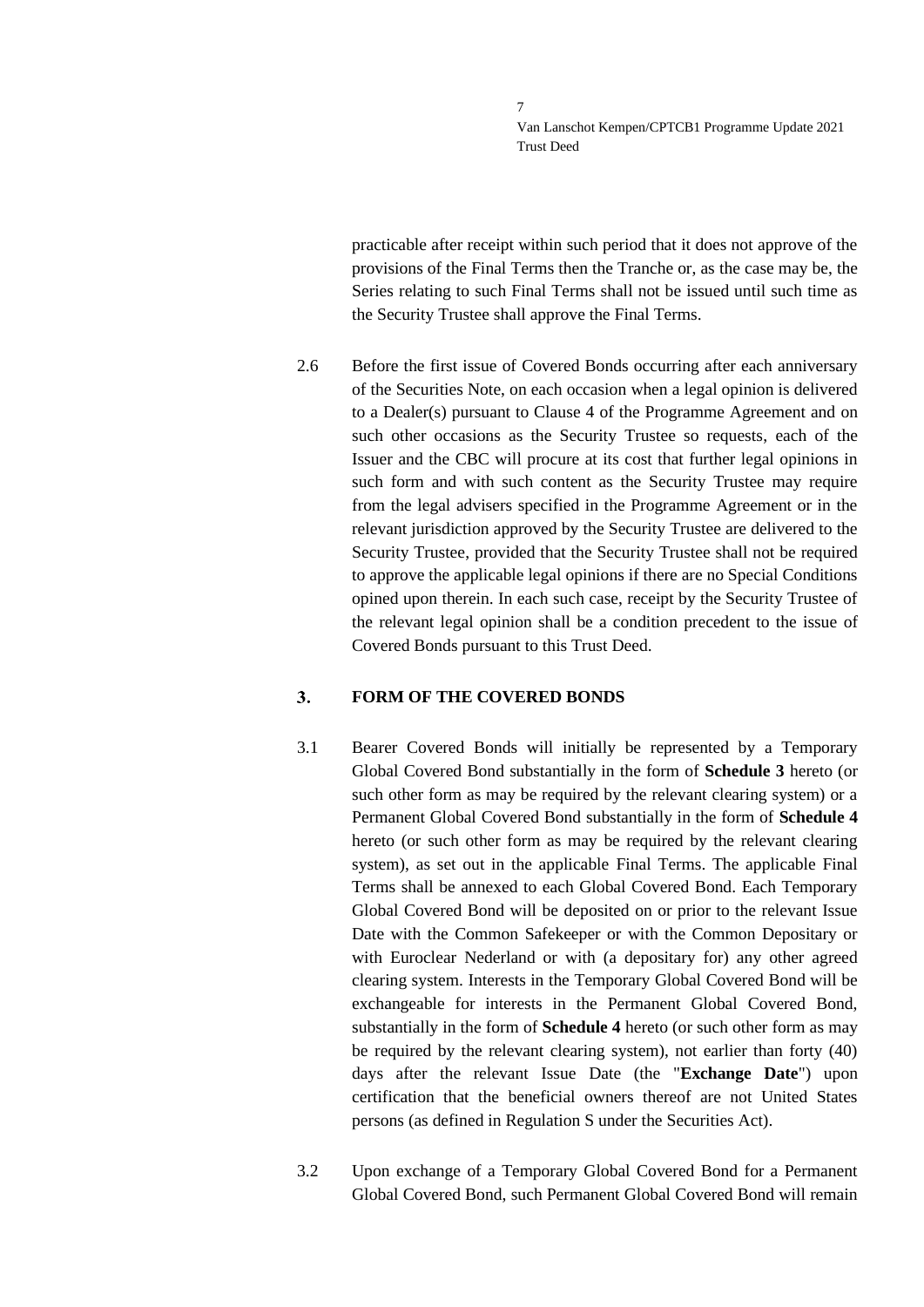deposited with the Common Safekeeper or with the Common Depositary or with Euroclear Nederland or with (a depositary for) any other agreed clearing system, as the case may be.

- 3.3 If required, and only in the limited circumstances set out in Clause [3.8](#page-8-0) below, the Definitive Covered Bonds will be issued in bearer form serially numbered with Coupons and Talons attached on issue.
- 3.4 The procedures as regards the exchange, authentication, effectuation, delivery, surrender, cancellation, presentation, marking down of any of the Global Covered Bonds (or part thereof) and any other matters to be carried out by the relevant parties upon such exchange (in whole or in part) shall be made in accordance with the provisions of the relevant terms of the Global Covered Bonds, the Agency Agreement, this Trust Deed, the rules and procedures of Euroclear and Clearstream, Luxembourg or Euroclear Nederland or any relevant other clearing system, as the case may be, for the time being and in accordance with the customary practice of the European bond market.
- 3.5 In respect of Covered Bonds held through Euroclear and/or Clearstream, Luxembourg, the Issuer shall give notice of redemption to Euroclear and/or Clearstream, Luxembourg not less than two (2) Business Days before the Maturity Date on which redemption shall take place.
- 3.6 The Security Trustee shall rely on the records of Euroclear and/or Clearstream, Luxembourg in relation to any determination of the Principal Amount Outstanding of each Global Covered Bond in NGN form deposited with the Common Safekeeper. For this purpose, "records" means the records that each of Euroclear and Clearstream, Luxembourg, as the case may be, holds for its customers which reflect the amount of such customer's interest in the Covered Bonds.
- 3.7 The Issuer shall procure that, prior to each issue and delivery of each Global Covered Bond, such Global Covered Bond will be duly signed on behalf of the Issuer and the CBC and authenticated by or on behalf of the Principal Paying Agent and, in the case of Global Covered Bonds in NGN form, be effectuated by the Common Safekeeper acting on the instructions of the Principal Paying Agent, and no Global Covered Bond shall be valid for any purpose unless and until so authenticated and, in the case of Global Covered Bonds in NGN form, effectuated. A Global Covered Bond so signed, authenticated and if applicable effectuated shall,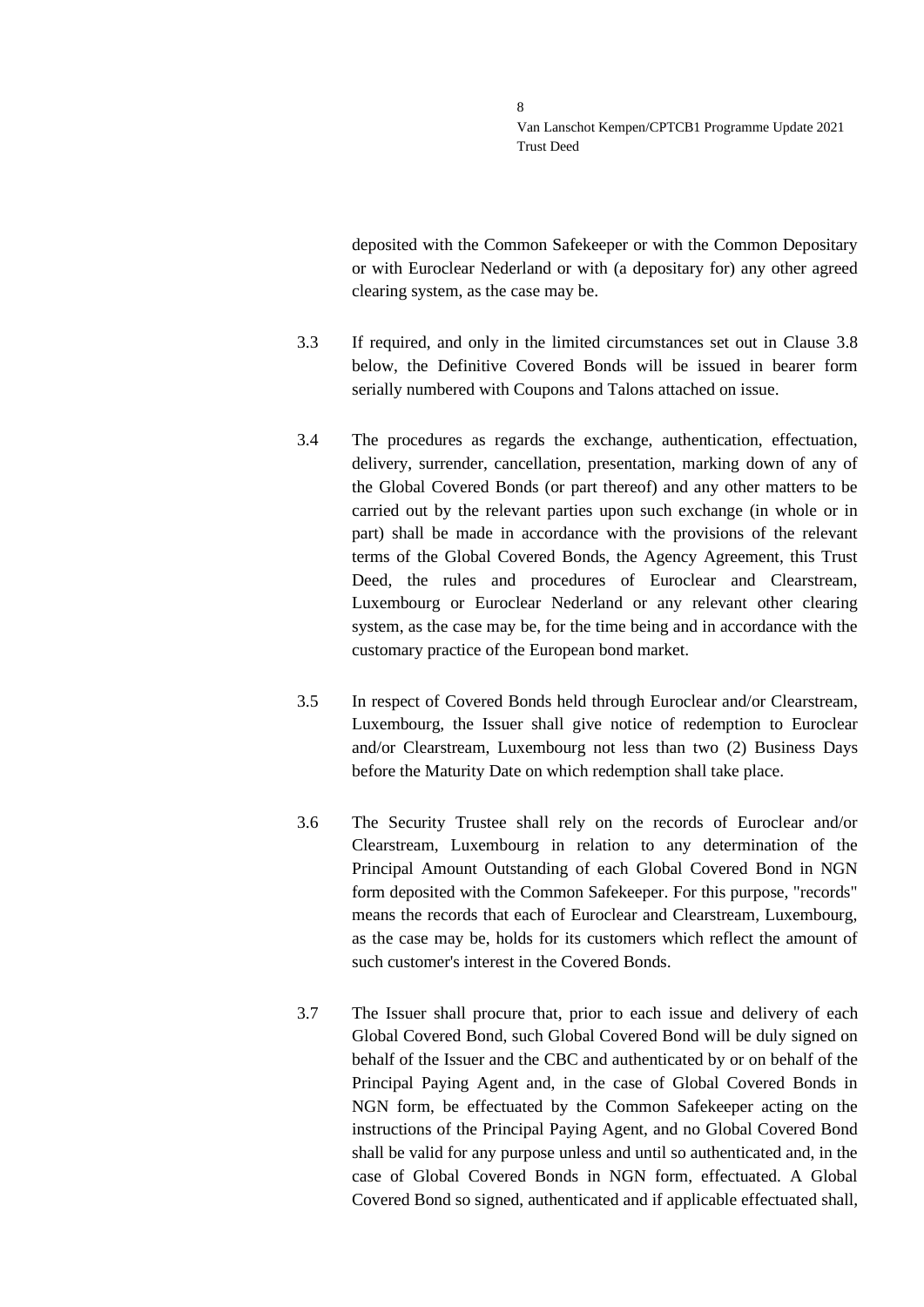when delivered, be a binding and valid obligation of the Issuer and the CBC. The holder of each Global Covered Bond (or part thereof) shall be entitled to the same benefits as the holder of a Definitive Covered Bond, and each Global Covered Bond shall, in all other respects, be subject to the provisions of this Trust Deed and the Conditions.

- <span id="page-8-0"></span>3.8 Unless provided otherwise in the relevant Permanent Global Covered Bond, if an Exchange Event occurs or, if such Permanent Global Covered Bond is deposited with Euroclear Nederland, a Delivery Event occurs, then the Issuer and the CBC shall, within forty-five (45) calendar days of the occurrence of the relevant event, issue Definitive Covered Bonds (together with Coupons and Talons attached) in exchange for the whole (or the remaining part(s) outstanding) of the relevant Permanent Global Covered Bond which represents such Covered Bonds. If issued, Definitive Covered Bonds and Coupons and Talons shall be in, or be substantially in, the respective forms set out in **Schedule 2**, serially numbered in each case, and shall be issued in the Specified Denomination or, as the case may be, in the then Principal Amount Outstanding of the Covered Bonds on such exchange date. The Definitive Covered Bonds shall be signed manually or in facsimile on behalf of the Issuer and the CBC by any duly authorised representative of the Issuer and the CBC and the Definitive Covered Bonds shall have endorsed thereon the Conditions and shall be authenticated by or on behalf of the Principal Paying Agent. Definitive Covered Bonds and Coupons and Talons appertaining thereto so signed and authenticated shall, when delivered, be binding and valid obligations of the Issuer and the CBC. If and for as long as the Global Covered Bond is deposited with Euroclear Nederland and/or is subject to the Wge, delivery (*uitlevering*) will only be possible in the very limited circumstances prescribed by the Wge and never in bearer form and, consequently, the Issuer and the CBC shall not issue Definitive Covered Bonds if this is not possible pursuant to the Wge.
- 3.9 In respect of Registered Covered Bonds, Registered Covered Bonds Deeds will be prepared, executed and delivered substantially in the form set out in **Schedule 5**. The Registered Covered Bonds Deeds shall be signed manually or in facsimile on behalf of the Issuer and the CBC by any duly authorised representative of the Issuer and the CBC and shall be authenticated by or on behalf of the Registrar. Registered Covered Bonds Deeds so signed and authenticated shall, when countersigned by the relevant Registered Covered Bondholder, be binding and valid obligations of the Issuer and the CBC. The applicable Final Terms will be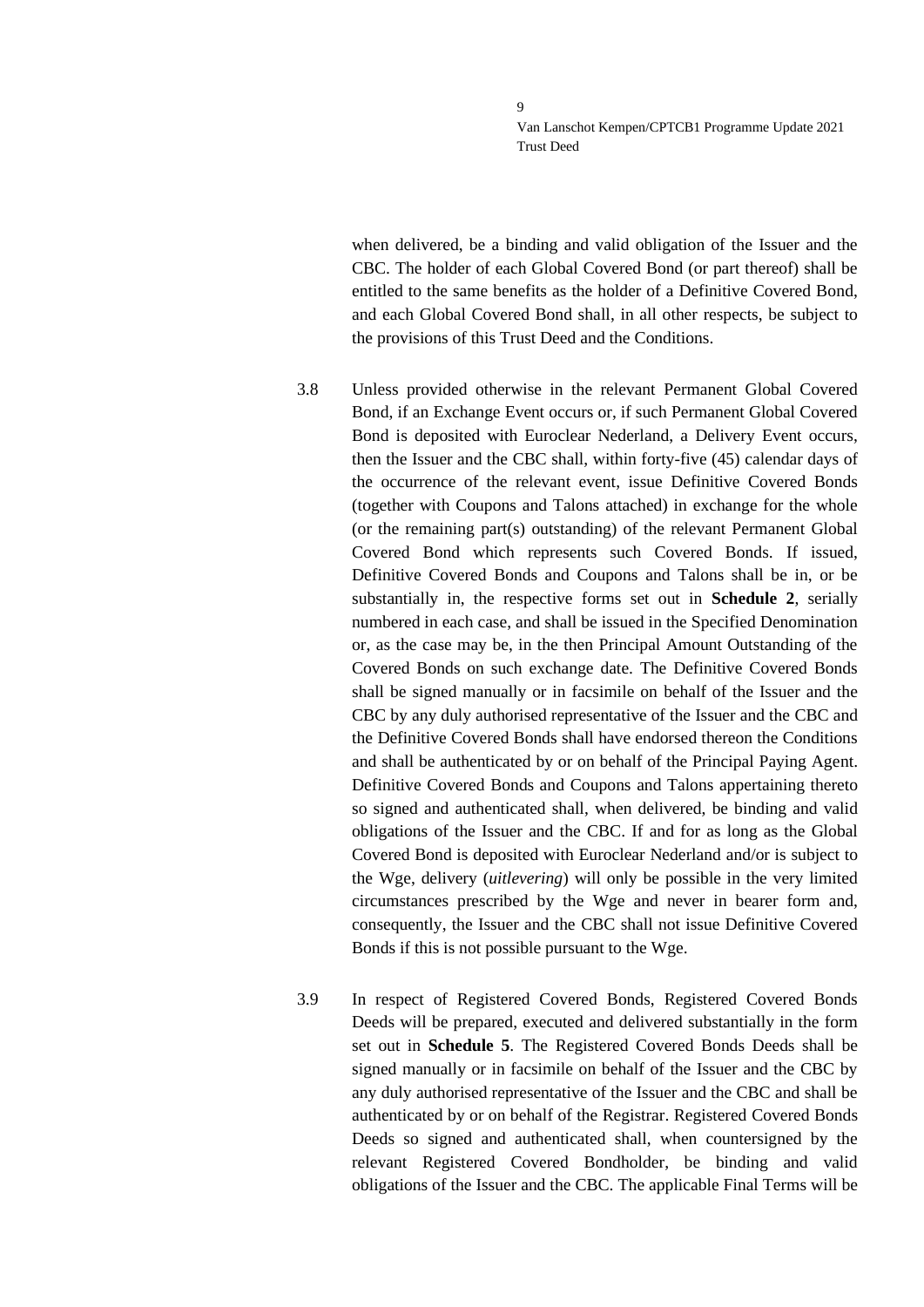annexed to each Registered Covered Bonds Deed. The form of deed of assignment and notification set out in in Schedule IV of **Schedule 5** will be annexed to each Registered Covered Bonds Deed. The Registered Covered Bonds will be executed in counterparts, a copy for each party to the Registered Covered Bonds Deed.

#### <span id="page-9-0"></span> $\overline{\mathbf{4}}$ . **COVENANT TO REPAY AND COVENANT OF COMPLIANCE**

- 4.1 The Issuer covenants with the Security Trustee that it shall, as and when principal and/or interest becomes due on the Covered Bonds of any Series in accordance with the Conditions, unconditionally pay or procure to be paid to or to the order of the Security Trustee in immediately available freely transferable funds in euro, such amount becoming due for payment on that date (subject to Clause [10.8](#page-22-0) below), provided that every payment of principal or interest in respect of such Covered Bonds or any of them made to the Principal Paying Agent in the manner provided in the Agency Agreement shall satisfy, to the extent of such payment, the relevant covenant by the Issuer contained in this Clause except to the extent that there is default in the subsequent payment thereof to the relevant Covered Bondholders or Couponholders (as the case may be) in accordance with the Conditions.
- 4.2 Each of the Issuer and the CBC hereby covenants with the Security Trustee that it will, subject to the provisions of the Transaction Documents:
	- (a) duly and punctually pay and discharge all moneys and liabilities whatsoever which now are or at any time hereafter may become due and payable by it to the Security Trustee and to each of the Secured Parties under or in connection with the Covered Bonds and any of the other Transaction Documents to which it is a party; and
	- (b) comply with, perform and observe all its other obligations and liabilities under the Covered Bonds and any of the other Transaction Documents to which it is a party.
- 4.3 The Security Trustee shall be entitled to enforce the obligations of the CBC and the Issuer under the Covered Bonds, the applicable Final Terms and the Conditions as if the same were set out and contained in this Trust Deed, which shall be read and construed as one document with the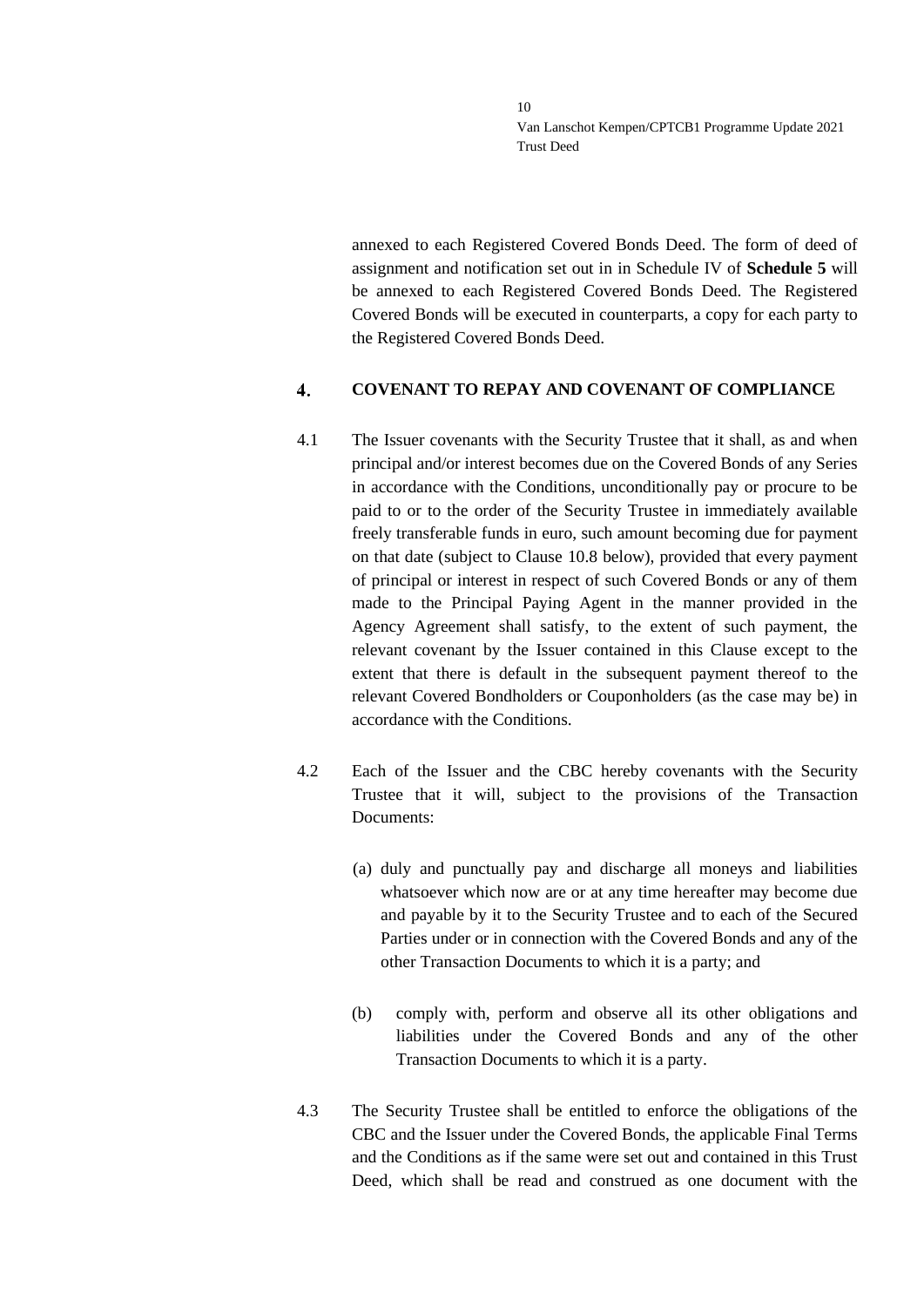Covered Bonds and the Conditions (a copy of the Terms and Conditions will be attached to this Trust Deed as **Schedule 6**).

#### <span id="page-10-0"></span> $5<sub>1</sub>$ **AGENT ACTS ON BEHALF OF THE SECURITY TRUSTEE**

- <span id="page-10-1"></span>5.1 At any time following the occurrence of an Issuer Event of Default or a CBC Event of Default, as the case may be, the Security Trustee at its discretion may by notice in writing to the Issuer, the CBC, the Principal Paying Agent, the Registrar and the other Paying Agents, require the Principal Paying Agent, the Registrar and each of the other Paying Agents:
	- (a) to act thereafter, until otherwise instructed by the Security Trustee, as Principal Paying Agent, Paying Agents and Registrar of the Security Trustee in relation to payments to be made by or on behalf of the Security Trustee under the provisions of this Trust Deed, *mutatis mutandis*, on the terms provided in the Agency Agreement (save that the Security Trustee's liability under any provision of the Agency Agreement for the indemnification of the Principal Paying Agent, the Paying Agents and the Registrar shall be limited to the amount for the time being received or recovered by the Security Trustee under the Security and the Parallel Debt Agreement subject to the Post CBC Acceleration Notice Priority of Payments) and therefore to hold all Covered Bonds and Coupons and all sums, documents and records held by it in respect of the Covered Bonds and the Coupons on behalf of the Security Trustee; and
	- (b) to deliver all Covered Bonds and Coupons and all sums, documents and records held by it in respect of Covered Bonds and Coupons to the Security Trustee or as the Security Trustee shall direct in such notice, provided that such notice shall be deemed not to apply to any documents or records which the Principal Paying Agent, the Paying Agents and the Registrar are obliged not to release pursuant to any applicable law or regulation.
- 5.2 At any time after an Issuer Event of Default has occurred and is continuing, the Security Trustee may (as alternative to Clause [5.1\(](#page-10-1)i) above) by notice in writing to the Issuer require the Issuer to make all subsequent payments in respect of the Covered Bonds and Coupons to or to the order of the Security Trustee and not to the Principal Paying Agent, with effect from the issue of any such notice to the Issuer.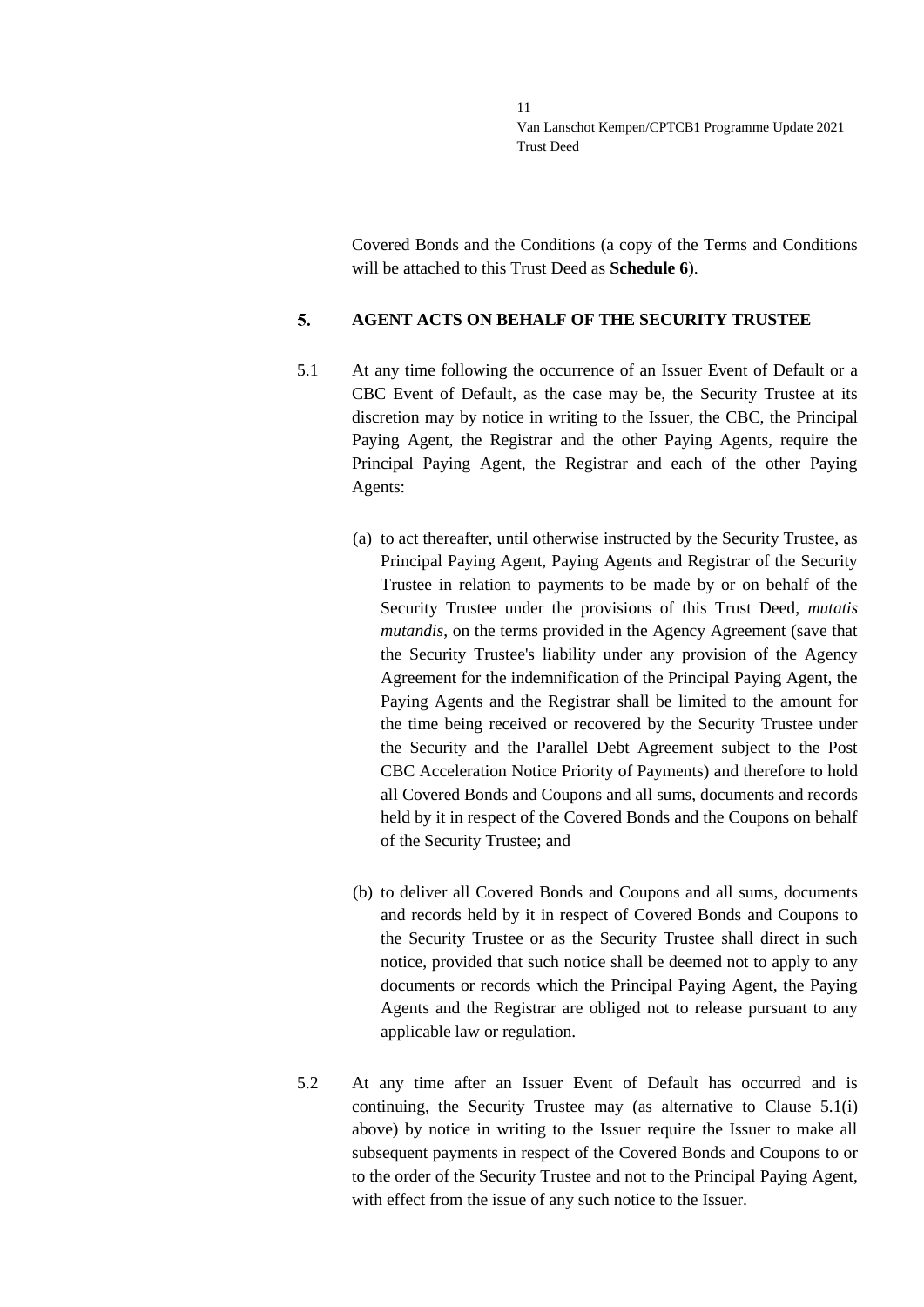5.3 At any time after a CBC Event of Default has occurred and is continuing, the Security Trustee may (as alternative to Clause [5.1\(](#page-10-1)i) above) by notice in writing to the CBC require it to make all subsequent payments in respect of the Covered Bonds and Coupons to or to the order of the Security Trustee and not to the Principal Paying Agent, with effect from the issue of any such notice to the CBC.

### <span id="page-11-0"></span>6. **COVERED BONDS OF EACH SERIES**

The Covered Bonds of each Series shall form a separate Series of Covered Bonds and accordingly, unless for any purpose the Security Trustee in its absolute discretion shall otherwise determine, all the provisions of this Trust Deed shall apply *mutatis mutandis* separately and independently to the Covered Bonds of each Series and in all Clauses and Schedules the expressions "Covered Bonds", "Covered Bondholders", "Coupons", "Couponholders", "Talons" and "Talonholders" shall be construed accordingly.

#### <span id="page-11-1"></span> $7.$ **GUARANTEE**

- 7.1 The CBC hereby irrevocably undertakes as its independent obligation that it shall pay the Guaranteed Amounts to the holders of the Covered Bonds when the same become Due for Payment, provided that the CBC shall have no such obligation until (i) the occurrence of an Issuer Event of Default, the service by the Security Trustee on the Issuer of an Issuer Acceleration Notice and the service by the Security Trustee on the CBC of a Notice to Pay or (ii) the occurrence of a CBC Event of Default and the service by the Security Trustee of a CBC Acceleration Notice on the Issuer and the CBC. In addition, in respect of each Series of Covered Bonds, if the CBC is obliged to pay a Guaranteed Final Redemption Amount, then:
	- (a) the obligation of the CBC to pay the Guaranteed Final Redemption Amount shall be deferred to, and shall under the Guarantee be due on, the Extended Due for Payment Date, provided that if on any CBC Payment Date which falls prior to the Extended Due for Payment Date, any moneys are available to the CBC to be paid (or reserved for payment of principal on any Series of Covered Bonds), after the CBC shall under the relevant Priority of Payments have paid or provided for (on the relevant CBC Payment Date) all higher ranking amounts, then the CBC shall (a) give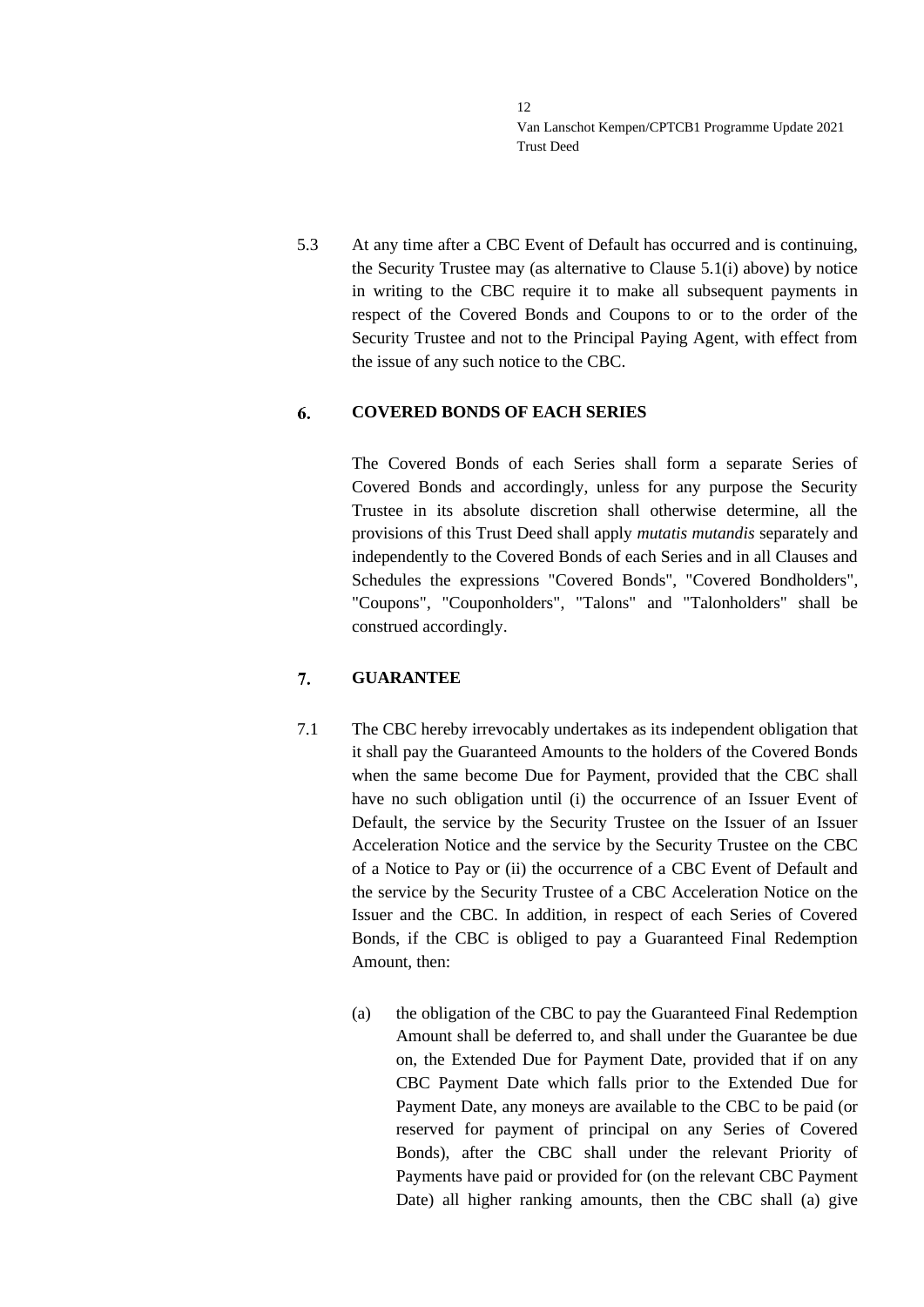notice thereof to the relevant holders of the Pass-Through Covered Bonds (in accordance with Condition 14), the Rating Agencies, the Security Trustee, the Principal Paying Agent and the Registrar (in the case of Registered Covered Bonds) as soon as reasonably practicable and in any event at least two (2) Business Days prior to such CBC Payment Date (whereby such notice shall be deemed to have been given on the first  $(1<sup>st</sup>)$  Business Day following the date on which such notice was given by the CBC to the relevant clearing system, if any, and otherwise in accordance with Condition 14) and (b) apply such remaining available moneys in payment, in whole or in part, of the Guaranteed Final Redemption Amount pertaining to all Pass-Through Covered Bonds, if applicable *pro rata* by reference to the Principal Amount Outstanding of such Pass-Through Covered Bonds (and to such extent the Guaranteed Final Redemption Amount shall for the purpose of the relevant Priority of Payments and all other purposes be due) on such CBC Payment Date; and

(b) the CBC shall under the Guarantee owe interest over the unpaid portion of the Guaranteed Final Redemption Amount, which shall accrue and be payable on the basis set out in the applicable Final Terms or, if not set out therein, Condition 5,

all without prejudice to the CBC's obligation to pay any other Guaranteed Amount (i.e. other than the Guaranteed Final Redemption Amount) when Due for Payment (the "**Guarantee**").

- 7.2 As long as the Guaranteed Amounts have not been fully discharged, the CBC shall not exercise *vis-à-vis* the Issuer any right of set-off, defence or counterclaim or exercise any rights acquired by subrogation (other than in accordance with the Subordinated Loan Agreement).
- 7.3 The rights under the Guarantee (a) form an integral part of the Covered Bonds, (b) are of interest to a holder of Covered Bonds only if, to the extent that, and for so long as, it holds Covered Bonds and (c) can only be transferred together with all other rights under the relevant Covered Bond. As a result, in case of a transfer to a transferee of a:
	- (a) Bearer Covered Bond by way of a physical transfer, such transfer includes the corresponding rights under the Guarantee;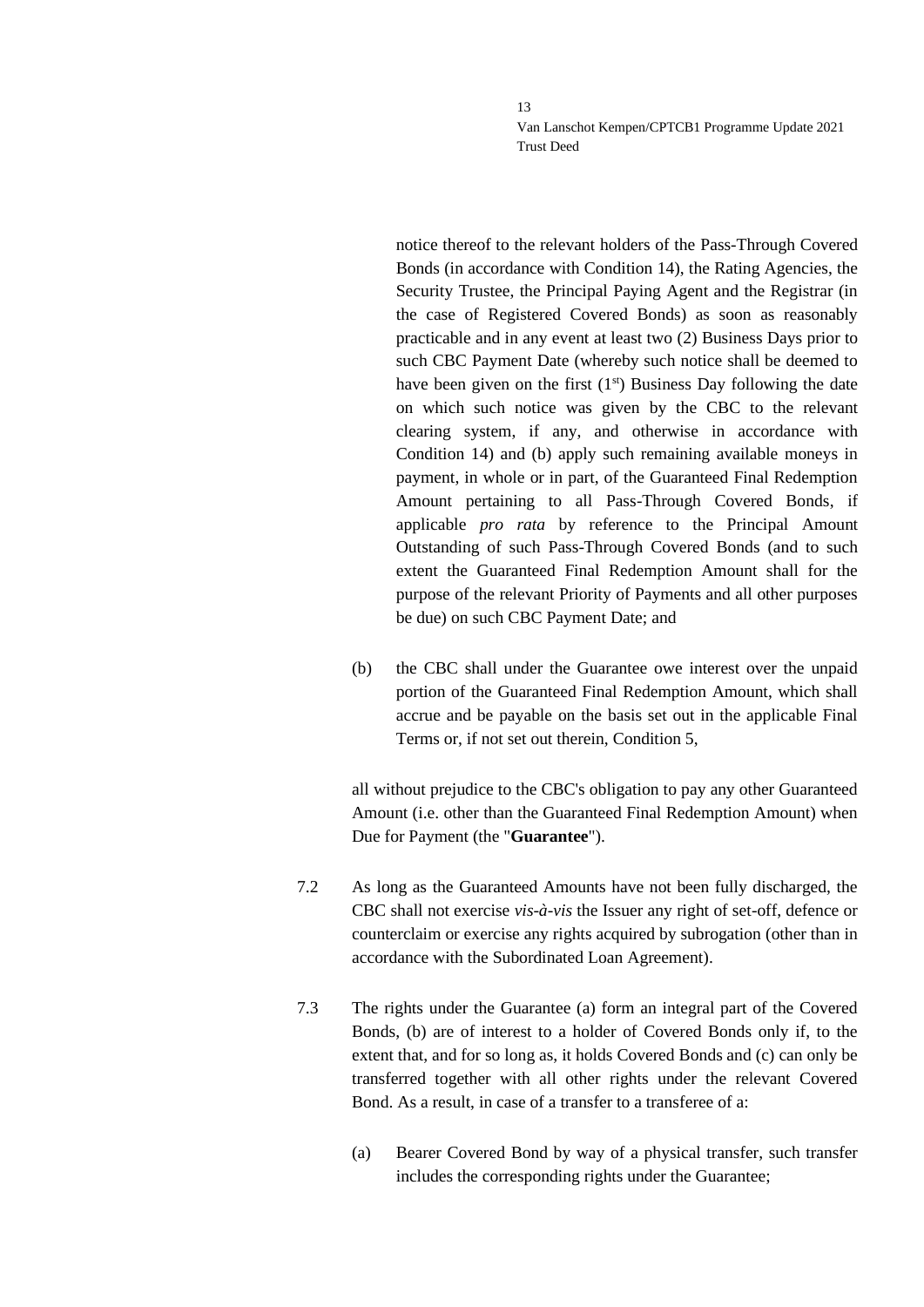- (b) Beneficial interest in a Global Covered Bond by way of a bookentry transfer (*girale overboeking*), such transfer includes the corresponding rights under the Guarantee according and subject to any applicable laws, rules and regulations of the relevant clearing system; and/or
- (c) Registered Covered Bond by way of assignment (*cessie*) by way of an assignment deed (*akte*) and notification (*mededeling*) thereof to the Issuer, the CBC and the Registrar, the corresponding rights under the Guarantee are to be separately assigned, as provided for in the form of deed of assignment and notification set out in the deed of assignment and notification set out in Schedule IV of Schedule 5.

#### <span id="page-13-0"></span>8. **PAYMENTS UNDER THE GUARANTEE**

- 8.1 The Issuer shall notify the Security Trustee in writing (copied to the CBC), no later than close of business on the fifth  $(5<sup>th</sup>)$  Business Day before each Interest Payment Date, of the amount of Scheduled Interest and/or Scheduled Principal which is due and payable by the Issuer on such Interest Payment Date and shall confirm whether or not it shall have sufficient funds to make such payments of Scheduled Interest and/or Scheduled Principal on such Interest Payment Date. If the amount available for payment by the Issuer in respect of Scheduled Interest and/or Scheduled Principal on such Interest Payment Date will be insufficient to meet the amount of Scheduled Interest and/or Scheduled Principal due and payable on such Interest Payment Date (the "**Shortfall**"), the Issuer shall inform the Security Trustee in writing (copied to the CBC) of the amount of the Shortfall. Following the occurrence of an Issuer Event of Default and service by the Security Trustee of an Issuer Acceleration Notice on the Issuer pursuant to Condition 10(a), the Security Trustee shall promptly deliver a Notice to Pay to the Issuer and the CBC with a copy to the Principal Paying Agent requiring the CBC to make payments in accordance with the terms of the Guarantee.
- 8.2 Following the service by the Security Trustee of an Issuer Acceleration Notice on the Issuer and the service by the Security Trustee of a Notice to Pay on the Issuer and the CBC but prior to a CBC Event of Default and service by the Security Trustee of a CBC Acceleration Notice, payments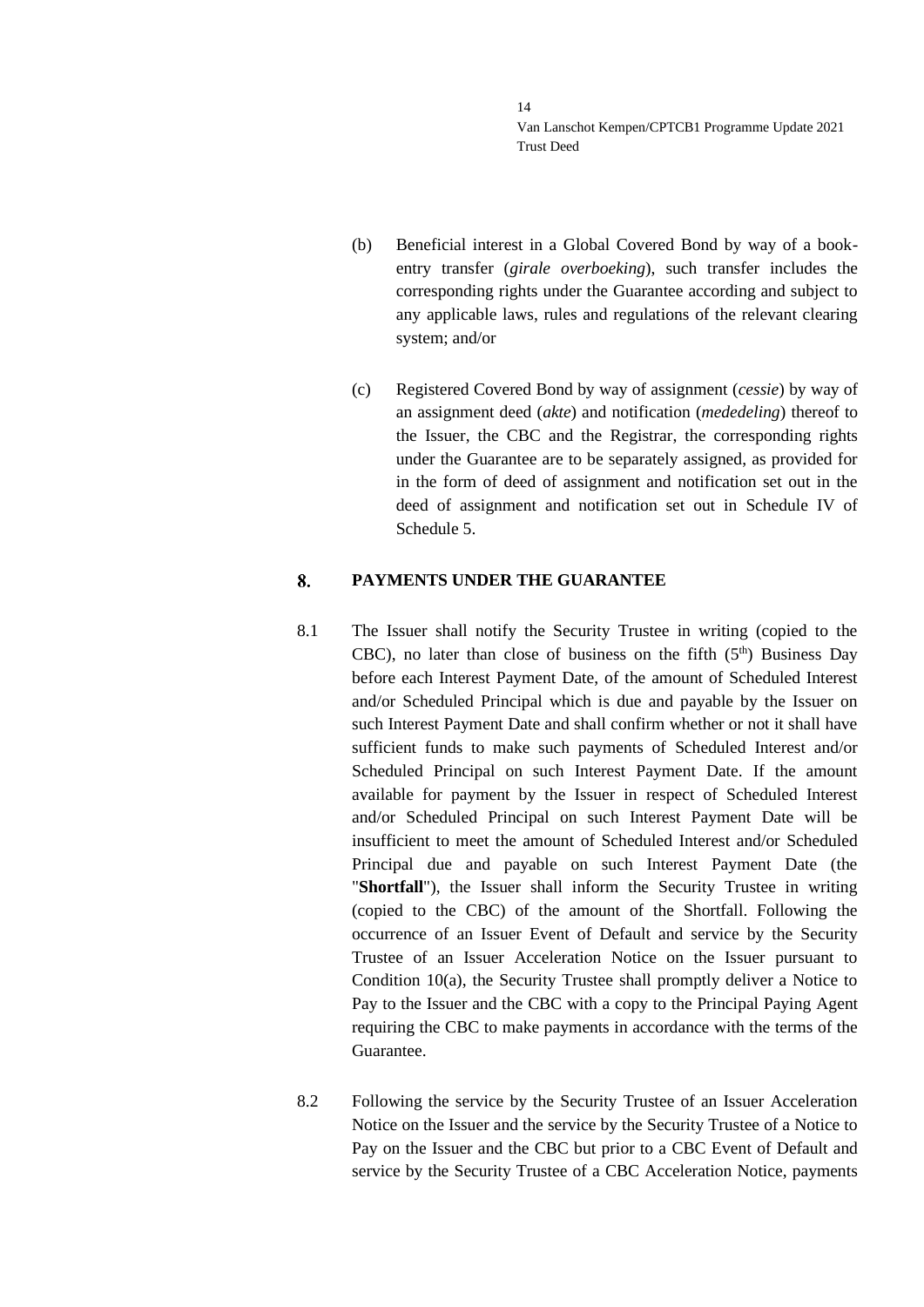by the CBC pursuant to the Guarantee shall be made in accordance with the CBC Priority of Payments.

- 8.3 The Security Trustee shall direct the CBC to pay (or to procure the payment of) all sums payable under the Guarantee to the Principal Paying Agent, subject always to the provisions of Clause [5.1.](#page-10-1)
- 8.4 At least one (1) Business Day before the date on which the CBC is obliged to make a payment under the Guarantee, it shall notify or procure the notification of the Principal Paying Agent of the irrevocable instructions to the CBC Account Bank through which payment to the Principal Paying Agent is to be made, subject always to the provisions of Clause [5.1.](#page-10-1)
- <span id="page-14-0"></span>8.5 All payments of Guaranteed Amounts by or on behalf of the CBC shall be made without withholding or deduction of any present or future tax, duties, assessment or other governmental charges of whatever nature, unless the withholding or deduction is required by law or regulation or administrative practice of any jurisdiction. If any such withholding or deduction is required, the CBC shall pay the Guaranteed Amounts net of such withholding or deduction and shall account to the appropriate tax authority for the amount required to be withheld or deducted. The CBC shall not be obliged to pay any additional amount to the Security Trustee or any holder of Covered Bonds and/or Coupons in respect of the amount of such withholding or deduction.
- 8.6 Payments in respect of the Covered Bonds or the Guarantee might be subject to any withholding or deduction required pursuant to an agreement described in Section 1471(b) of the U.S. Internal Revenue Code of 1986 (the "**Code**") or otherwise imposed pursuant to Sections 1471 through 1474 of the Code, any regulations or agreements thereunder, official interpretations thereof or any law implementing such an intergovernmental agreement thereto. Any such amounts withheld or deducted will be treated as paid for all purposes under the Covered Bonds or the Guarantee, and no additional amounts will be paid on the Covered Bonds or the Guarantee with respect to any such withholding or deduction.
- 8.7 Any payment made by the CBC to the Covered Bondholders or Couponholders in respect of the Covered Bonds, or Coupons may be made in accordance with the Conditions and the Agency Agreement, and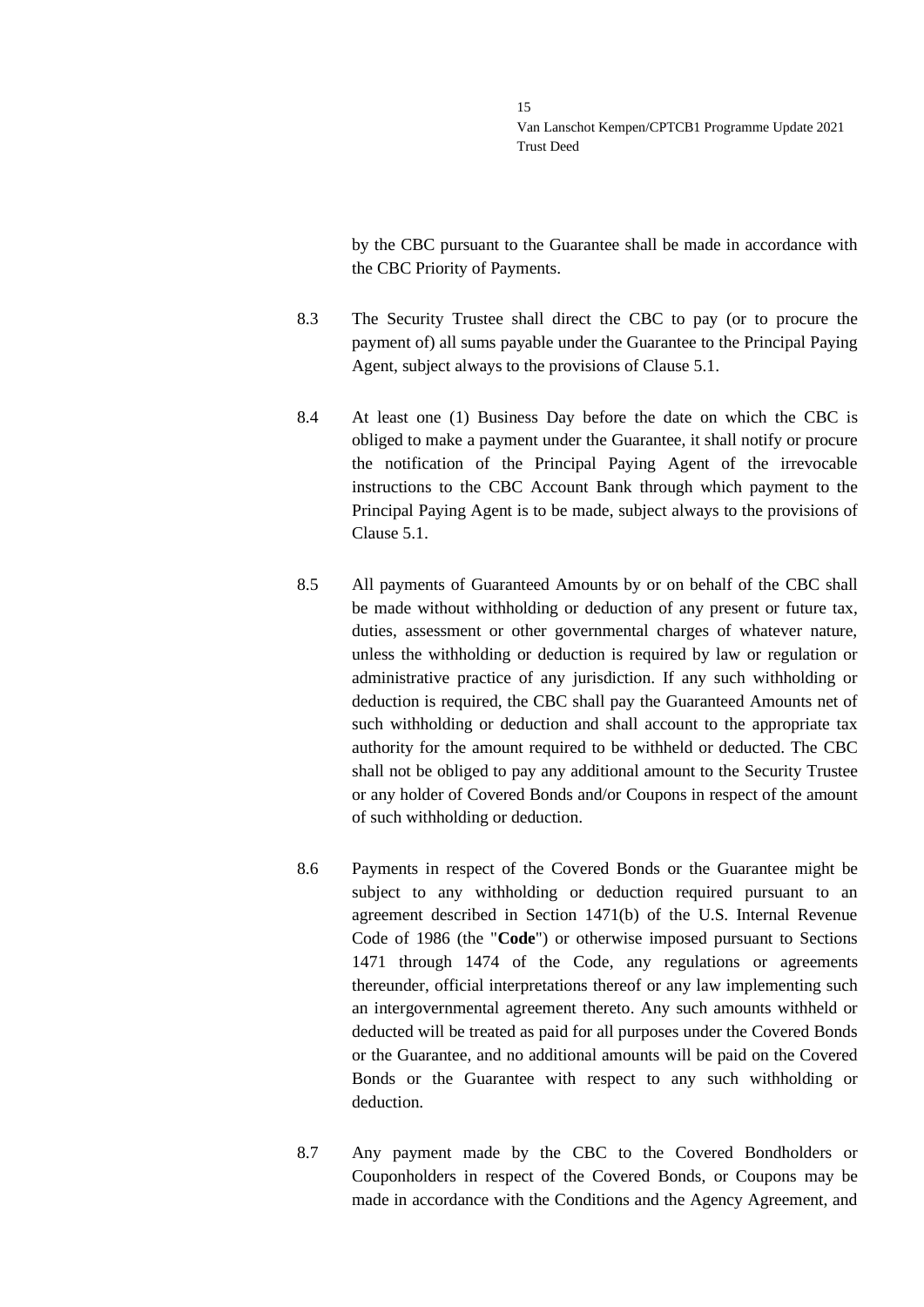any payments so made shall be a good discharge *pro tanto* of the relative covenant by the CBC contained in Clauses [7](#page-11-1) or [8](#page-13-0) of this Trust Deed, save to the extent that there is a default in the subsequent payment thereof in accordance with the Conditions of the Covered Bonds of any Series to the relevant Covered Bondholders or Couponholders (as the case may be).

### <span id="page-15-0"></span> $9<sub>r</sub>$ **REPRESENTATIONS AND WARRANTIES AND COVENANTS BY THE ISSUER AND THE CBC**

- 9.1 Each of the Issuer and the CBC hereby covenants with the Security Trustee that, so long as any of the Covered Bonds remain outstanding and any amounts are or may become payable under any of the Transaction Documents to which the Issuer and/or the CBC is a party, it will:
	- (a) keep or procure to be kept and procure that all its subsidiaries keep books and records of accounts of its assets and business and, with respect to the CBC only, separate from any other person or entity, as may be necessary to comply with all applicable laws and in respect of the CBC substantially in accordance with the relevant provisions of the Administration Agreement;
	- (b) send, upon first written request, financial statements, if produced, to the Security Trustee and to the Principal Paying Agent as soon as practicable after their date of publication and in any event prior to the first  $(1<sup>st</sup>)$  day of July, in Dutch or in the English language of the Issuer's and the CBC's (audited) annual balance sheet and profit and loss account and of every balance sheet, profit and loss account, report or other notice, statement or circular issued under any legal or contractual obligation to the Covered Bondholders (or any of them) in their capacity as such at the time of the legally or contractually required issue or publication thereof and procure that the same are made available for inspection by Covered Bondholders and Couponholders at the Specified Offices of the Paying Agents as soon as practicable thereafter;
	- (c) give notice in writing to the Security Trustee forthwith upon becoming aware of any Issuer Event of Default or CBC Event of Default, as the case may be;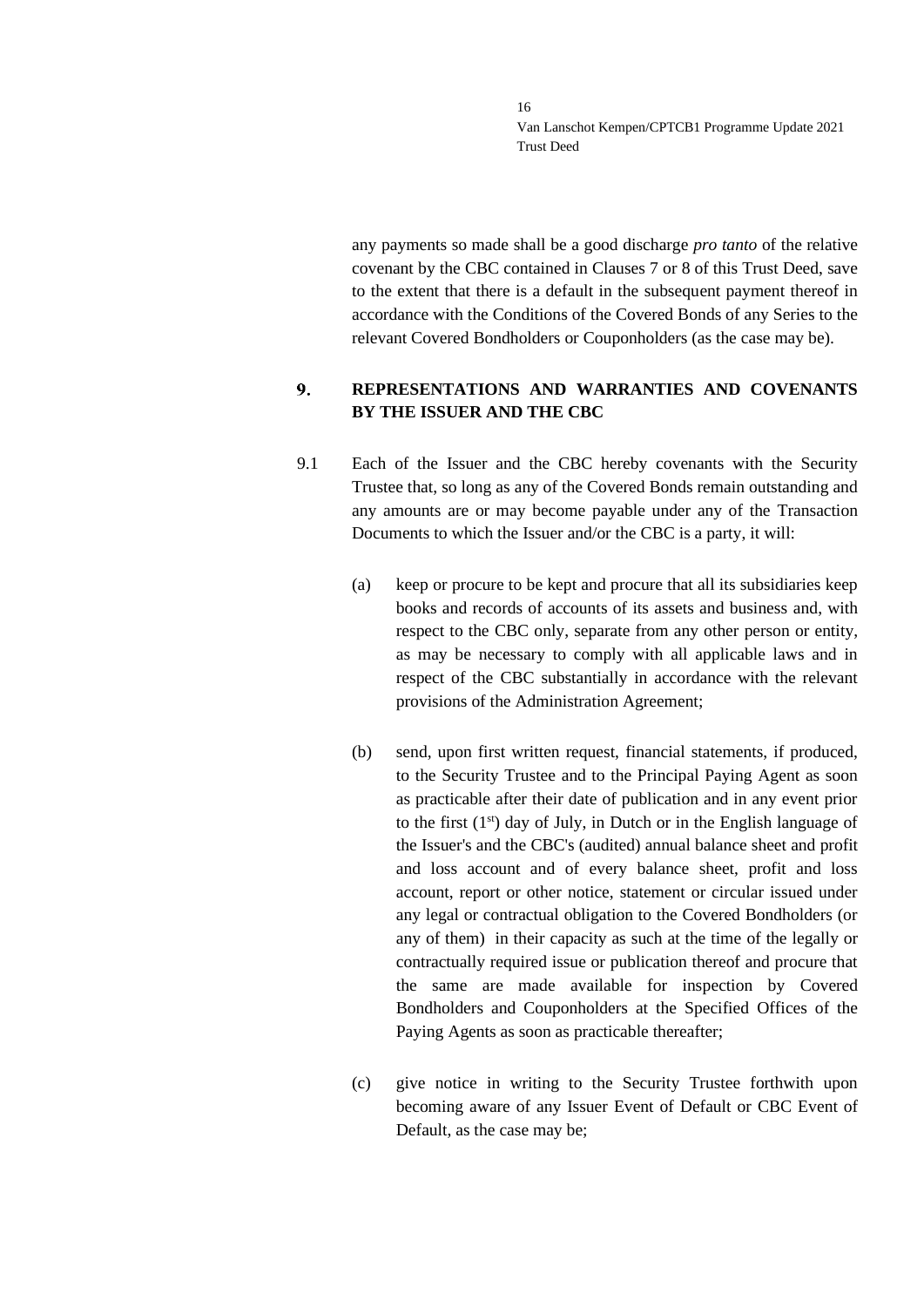- (d) so far as permitted by any applicable law, at all times provide the Security Trustee with such information as it shall reasonably require and in such form as it shall reasonably require for the performance of its functions;
- (e) not waive, modify or amend, or consent to any waiver, modification or amendment of, any provisions of any of the Transaction Documents, except with the prior written consent of the Security Trustee;
- (f) send to the Security Trustee forthwith upon being so requested in writing by the Security Trustee a duly signed certificate of the Issuer or, as the case may be, the CBC setting out the total number of Covered Bonds of each Series which at the date of such certificate are held by or for the benefit of the Issuer or, as the case may be, the CBC, or any subsidiary;
- (g) so far as permitted by any applicable law, at all times execute all such further documents and do all such further acts and things as may be necessary at any time or times in the opinion of the Security Trustee to give effect to the provisions of this Trust Deed;
- (h) send or procure to be sent to the Security Trustee not less than three (3) Business Days prior to the date of publication, for the Security Trustee's approval, one copy of each notice to be given to the Covered Bondholders in accordance with the Conditions and not publish such notice without such approval and, upon publication, send to the Security Trustee a copy of such notice;
- (i) upon request deliver to the Security Trustee (with a copy to the Principal Paying Agent) a list of the authorised signatories of the Issuer, or, as the case may be, the CBC, together with certified specimen signatures of the same;
- (j) use its best efforts to procure that the Principal Paying Agent notifies the Security Trustee forthwith in the event that it does not, on or before the due date on which payment is due in respect of the Covered Bonds or Coupons of any Series or any of them receive unconditionally the full amount in euro of the moneys payable on such due date on all such Covered Bonds or Coupons;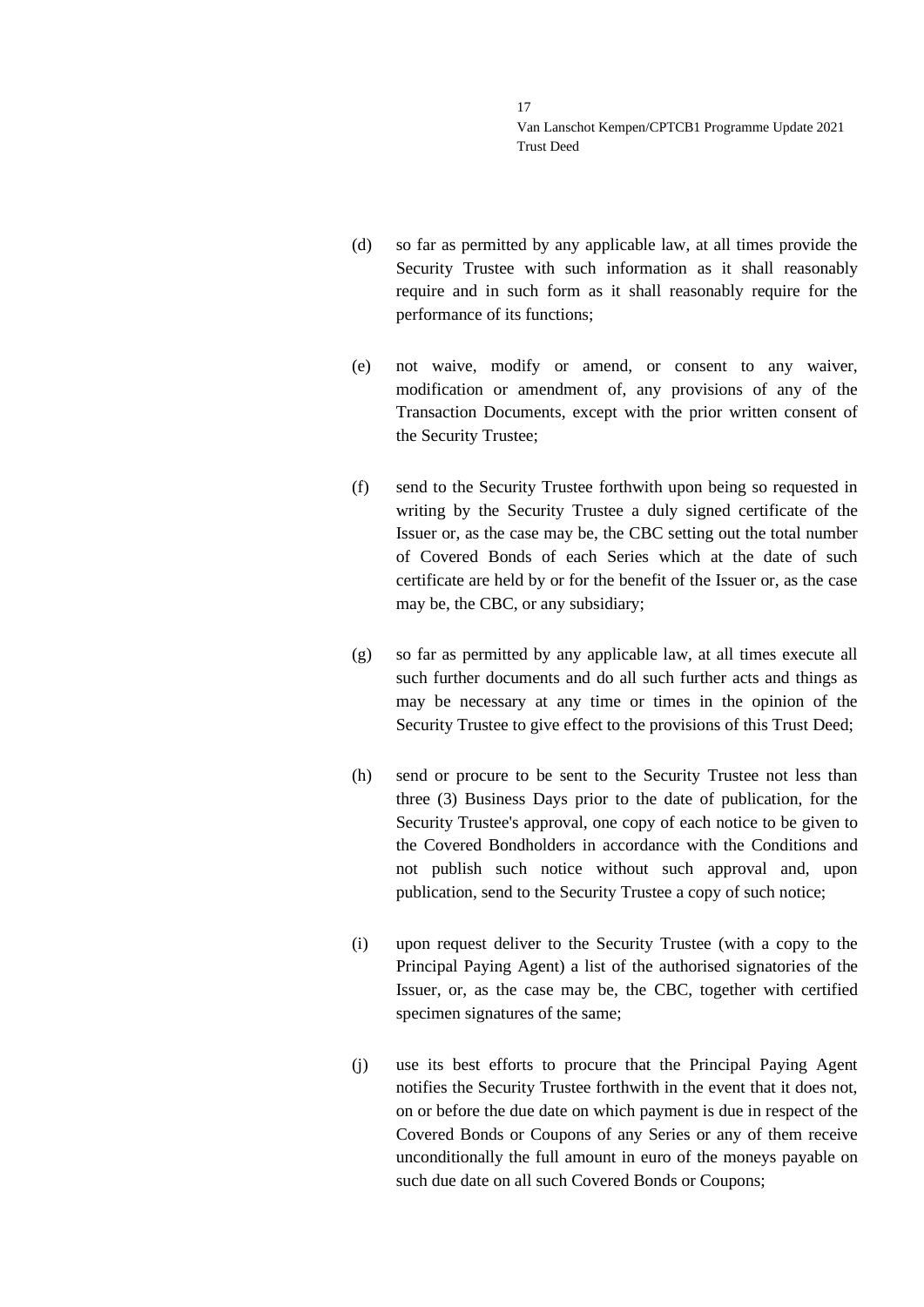- (k) in the event of the unconditional payment to the Principal Paying Agent or the Security Trustee of any sum due in respect of any of the Covered Bonds or the Coupons or any of them being made after the due date for payment thereof, forthwith give notice to the Covered Bondholders that such payment has been made;
- (l) give notice to the Security Trustee at the same time as it is required to give notice to the Covered Bondholders in writing of the amount of redemption or payment pursuant to the Conditions and duly proceed to redeem or pay the Covered Bonds or Coupons accordingly;
- (m) if the Issuer gives notice to the Security Trustee that it intends to redeem or exchange Covered Bonds pursuant to Condition 7(b), 7(c) or 7(h), the Issuer shall, prior to giving such notice to the Covered Bondholders, provide such information to the Security Trustee as the Security Trustee requires in order to verify the matters referred to in such Condition;
- (n) observe and comply with its obligations and use all reasonable efforts to procure that the Agents observe and comply with all their obligations under the Agency Agreement and notify the Security Trustee immediately if it becomes aware of any material breach or failure by an Agent in relation to the Covered Bonds or Coupons;
- (o) in relation to listed Covered Bonds only, at all times use reasonable efforts to maintain the listing (if any) of the Covered Bonds of each Series on the relevant stock exchange(s) on which they are listed on issue as indicated in the applicable Final Terms or, if it is unable to do so having used all reasonable efforts or if the maintenance of such listing is agreed by the Security Trustee to be unduly burdensome or impractical, use reasonable efforts to obtain and maintain a listing of the Covered Bonds on such other stock exchange(s) or securities market(s) as the Issuer and the CBC may (with the approval of the Security Trustee) decide and give notice of the identity of such other stock exchange(s) or securities market(s) to the Covered Bondholders;
- (p) subject to Clause [8.5](#page-14-0) and Condition 7 insofar as the CBC is concerned, pay moneys payable by it to the Security Trustee hereunder without set off, counterclaim, deduction or withholding,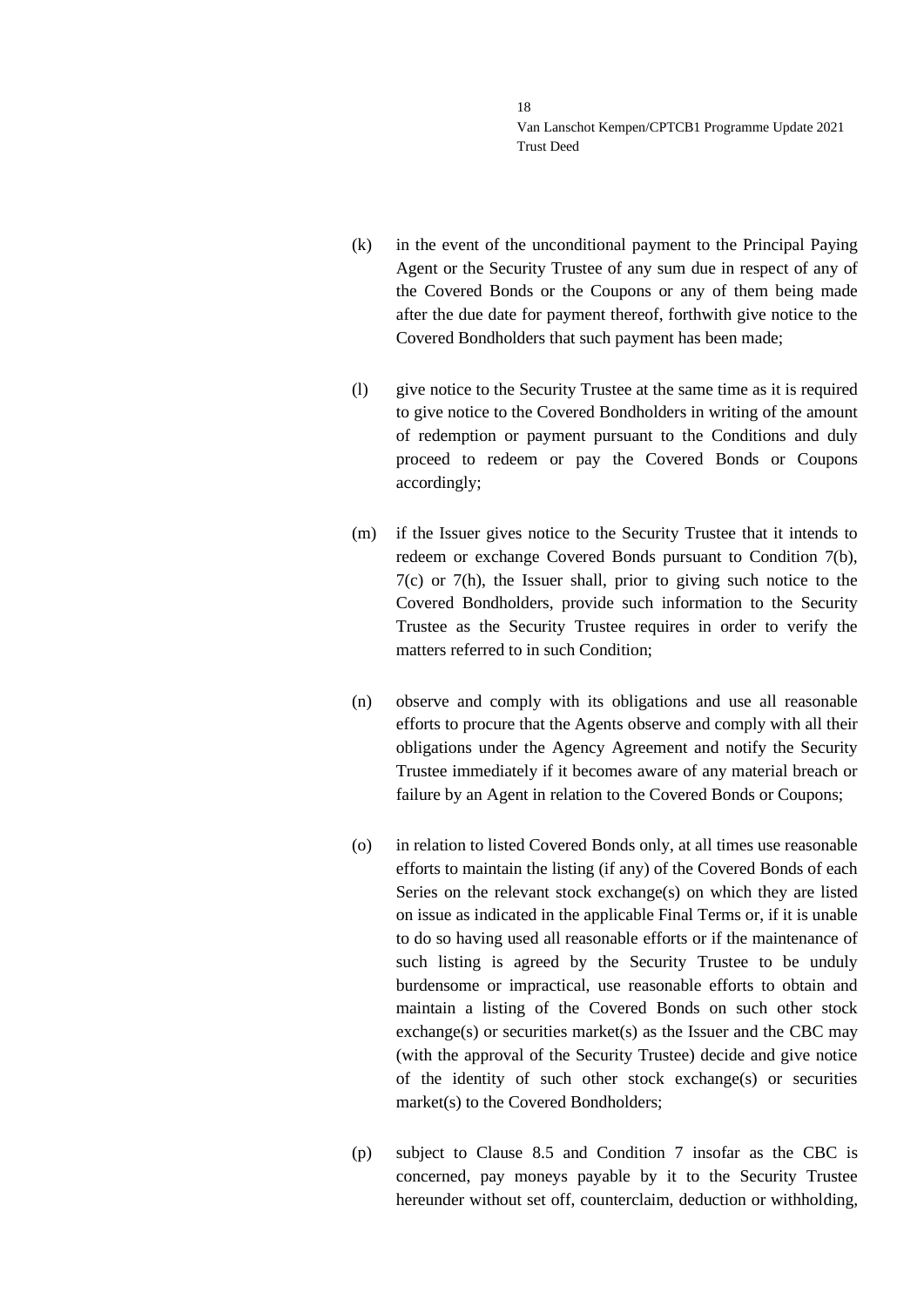unless otherwise compelled by law and in the event of any deduction or withholding compelled by law pay such additional amount as will result in the payment to the Security Trustee of the amount which would otherwise have been payable by it to the Security Trustee hereunder; and

- (q) only with respect to the Issuer, procure that copies of (i) the Issuer's publicly available consolidated audited financial statements over the last two financial years, when available, (ii) the Issuer's current articles of association and (iii) any other document incorporated by reference in the Registration Document, are available for inspection and can be obtained free of charge at the office of the Issuer.
- 9.2 The CBC hereby covenants with the Security Trustee that, so long as any of the Covered Bonds remain outstanding, it shall carry out its business in accordance with proper and prudent Dutch business practice and in accordance with the requirements of Netherlands law and accounting practice and shall not, except to the extent permitted by the Transaction Documents or with the prior written consent of the Security Trustee and notification of the Rating Agencies:
	- (a) carry out any business other than as described in the Securities Note relating to the issuance of the Covered Bonds under the Programme and as contemplated by the Transaction Documents; or
	- (b) apply any amounts received by it other than in accordance with the relevant provisions of the Administration Agreement and this Trust Deed; or
	- (c) incur any indebtedness in respect of borrowed money whatsoever (other than the Subordinated Loan) or give any guarantee (other than the Guarantee) or indemnity in respect of any indebtedness; or
	- (d) create or promise to create any mortgage, charge, pledge, lien or other security interest whatsoever over any of its assets, or use, invest, sell, transfer or otherwise dispose of or grant any options or rights on any part of its assets other than as set out in the Transaction Documents; or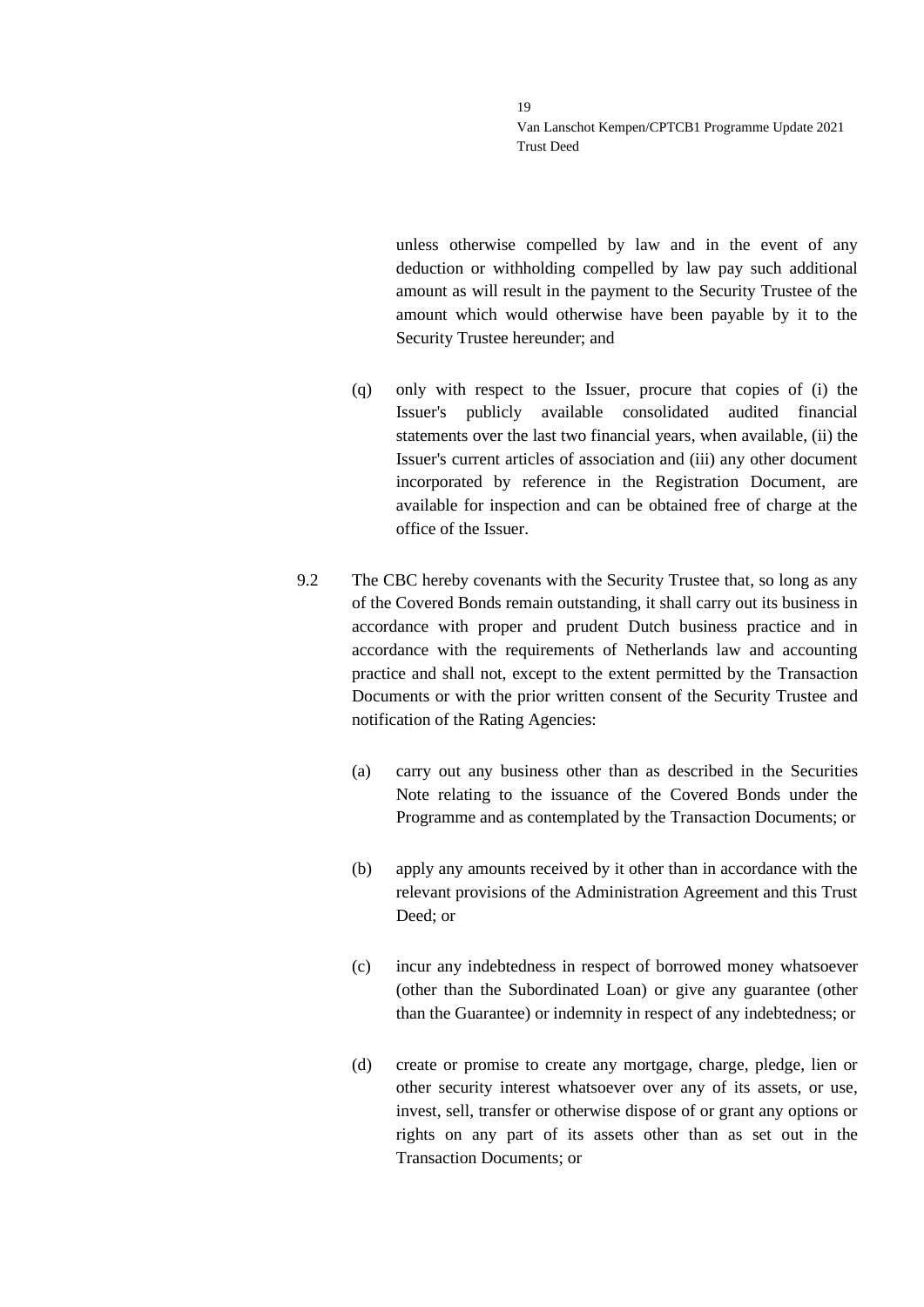- (e) consolidate or merge with any other person or convey or transfer its assets substantially or as an entirety to one or more persons; or
- (f) permit the validity or effectiveness of the Transaction Documents, or the priority of the security created thereby or pursuant thereto to be amended, terminated, postponed or discharged, or permit any person whose obligations form part of such security rights to be released from such obligations or consent to any waiver; or
- (g) have any employees or premises or have any subsidiary or subsidiary undertaking; or
- (h) have an interest in any bank account other than the CBC Transaction Accounts, unless all rights in relation to such account have been pledged to the Security Trustee as provided in the Transaction Documents save for a Swap Collateral Account; or
- (i) engage in any activities or derive income from any activities within the United States or hold any property if doing so would cause it to be engaged or deemed to be engaged in a trade or business within the United States; or
- (j) compromise, compound or release any debt due to it; or
- (k) commence, defend, settle or compromise any litigation or other claims relating to it or any of its assets; or
- (l) acquire obligations or securities of its shareholder.
- 9.3 The CBC undertakes to vest a right of pledge or such other appropriate first ranking security interest in favour of the Security Trustee on any Transferred Assets transferred to the CBC, other than the Mortgage Receivables and the Beneficiary Rights relating thereto, on the relevant Transfer Date and on the CBC's rights under the Transaction Documents (including each Swap Agreement, if any).
- <span id="page-19-0"></span>9.4 The Issuer undertakes to utilise its best efforts to procure that the Covered Bonds will keep the Regulated Status and the CRR Status until their Maturity Date or, if earlier, the date on which they are redeemed.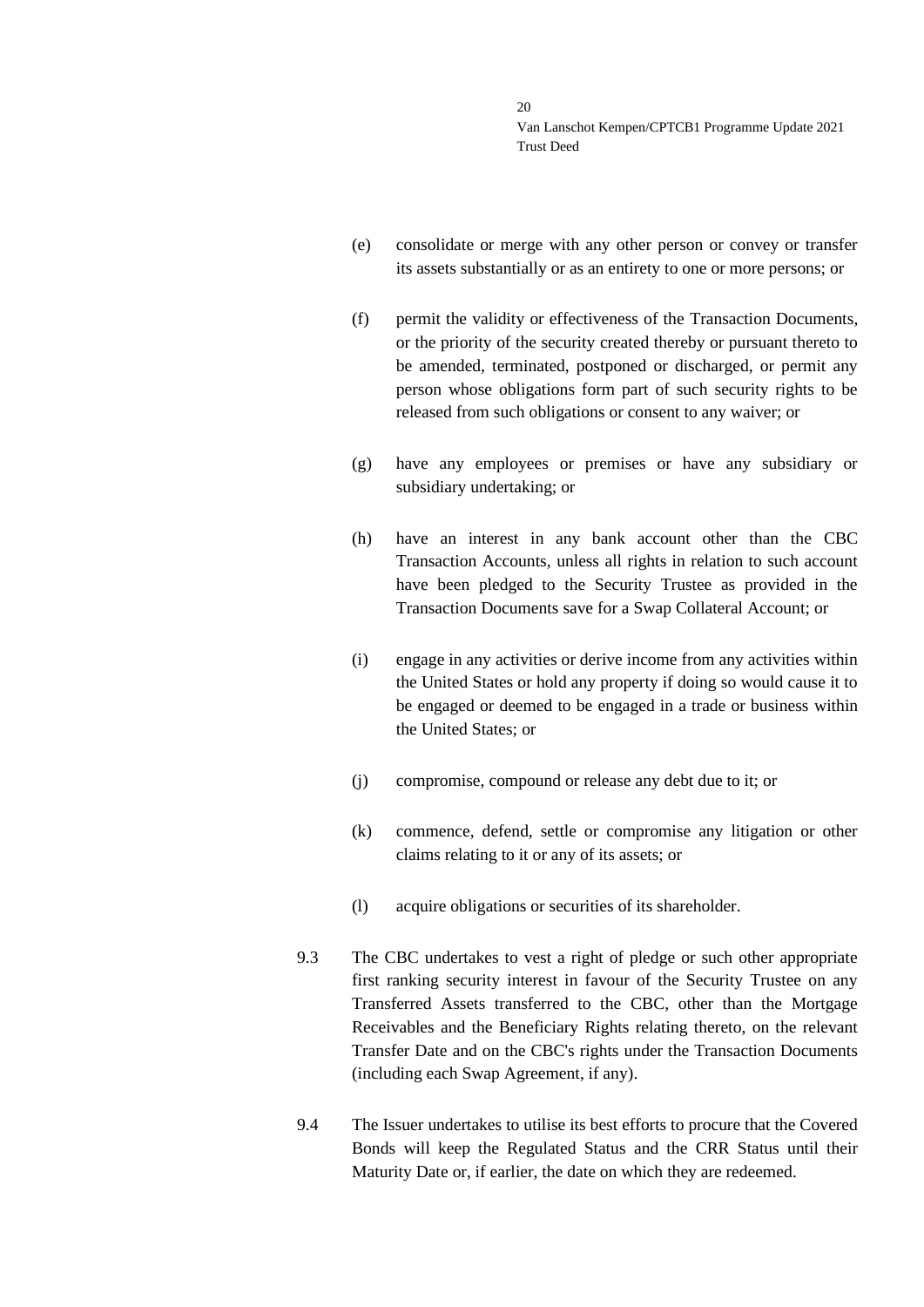- 9.5 The "best efforts" undertaking set out in Clause [9.4](#page-19-0) above shall not apply if, as a result of a change in law, Dutch residential mortgage receivables are insufficient for collateralisation of the Covered Bonds to keep the Regulated Status or the CRR Status.
- 9.6 The Issuer undertakes to request, at least once a year, an independent auditor to perform an agreed upon procedure on a sample of randomly selected files relating to the Transferred Assets.
- 9.7 As at the date of this Trust Deed, the Issuer represents and warrants to the Security Trustee that the Issuer Warranties are true and accurate in all material respects and not misleading.
- 9.8 As at the date of this Trust Deed, the CBC represents and warrants to the Security Trustee that the CBC Warranties are true and accurate in all material respects and not misleading.
- 9.9 With regard to each issue of Covered Bonds, the Issuer shall be deemed to repeat the Issuer Warranties to the Security Trustee and the CBC shall be deemed to repeat the CBC Warranties to the Security Trustee as at the Covered Bond Purchase Agreement Date for such Covered Bonds (any agreement on such Covered Bond Purchase Agreement Date being deemed to have been made on the basis of, and in reliance on, those representations and warranties) and as at the Issue Date of such Covered Bonds.
- 9.10 The Issuer shall be deemed to repeat the Issuer Warranties to the Security Trustee and the CBC shall be deemed to repeat the CBC Warranties to the Security Trustee on each date on which the Securities Note is revised, supplemented or amended and on each date on which the aggregate principal amount of the Programme is increased in accordance with Clause 15 of the Programme Agreement.
- 9.11 The representations and warranties contained in this Clause shall continue to be in full force and effect notwithstanding the actual or constructive knowledge of the Security Trustee with respect to any of the matters referred to in the representations and warranties set out above, any investigation by or on behalf of the Security Trustee or completion of the subscription and issue of any Covered Bonds.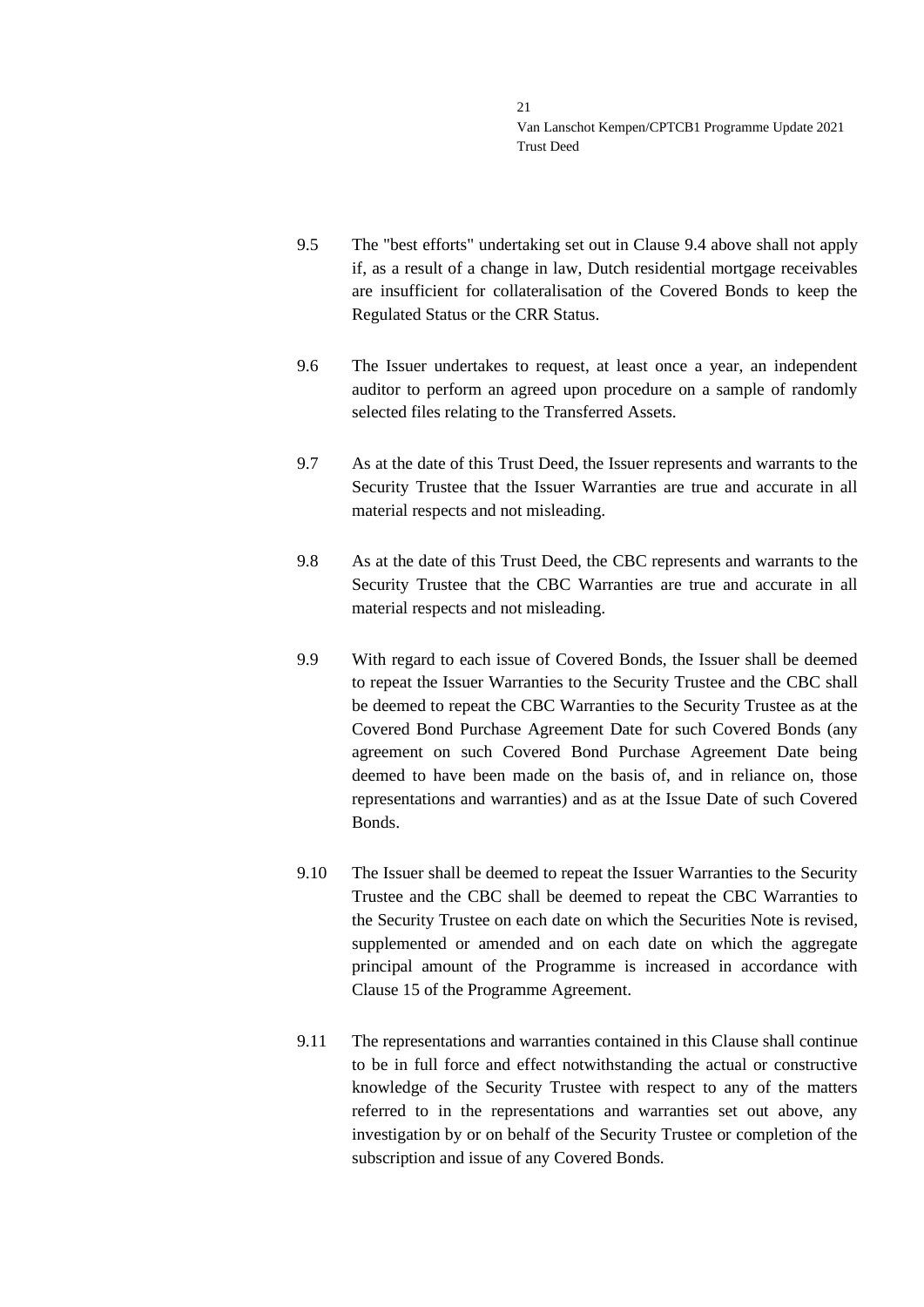#### <span id="page-21-0"></span> $10.$ **ENFORCEMENT AND ASSET COVER REPORT**

- 10.1 Upon receipt of each Asset Cover Report, the Security Trustee shall verify whether such Asset Cover Report states whether an Issuer Event of Default has occurred. At any time after an Issuer Event of Default has occurred which is continuing, the Security Trustee may at its discretion or, if so prescribed by Condition  $10(a)$ , shall (but in the case of the occurrence of any of the events mentioned in Condition  $10(a)(ii)$ , only if the Security Trustee shall have certified in writing to the Issuer that such event is, in its opinion, materially prejudicial to the interests of any of the Covered Bondholders of any Series) deliver an Issuer Acceleration Notice to the Issuer and subsequently, without further notice, subject to the provisions of the Covered Bonds, the Transaction Documents and the Conditions, institute such proceedings or take such action as it thinks fit against the Issuer to enforce its rights under this Trust Deed in respect of the Covered Bonds of any Series and under the other Transaction Documents. The Security Trustee shall send a copy of such an Issuer Acceleration Notice to the CBC and to each of the Secured Parties.
- 10.2 Upon receipt of each Asset Cover Report, the Security Trustee shall verify whether such Asset Cover Report states that the Asset Cover Test was passed or failed and, if failed, whether the following Asset Cover Report states that the Asset Cover Test was failed again, meaning that a Breach of Asset Cover Test shall have occurred.
- 10.3 After the service of a Notice to Pay on the CBC (but prior to the service of a CBC Acceleration Notice) and upon receipt of each Asset Cover Report, the Security Trustee shall verify whether such Asset Cover Report states that the Amortisation Test was passed or failed and, if failed, then a Breach of Amortisation Test shall have occurred.
- 10.4 The Security Trustee shall deliver a Notice to Pay to the CBC upon the delivery of an Issuer Acceleration Notice. Following delivery of a Notice to Pay to the CBC, the CBC shall be required to make payments in accordance with the terms of Clause [8](#page-13-0) of this Trust Deed. The Security Trustee shall send a copy of such a Notice to Pay to each of the Secured Parties.
- 10.5 The Security Trustee will be entitled to deliver a Breach of Asset Cover Test Notice to the Issuer and the CBC upon the occurrence of a Breach of Asset Cover Test. If a Breach of Asset Cover Test Notice is served, the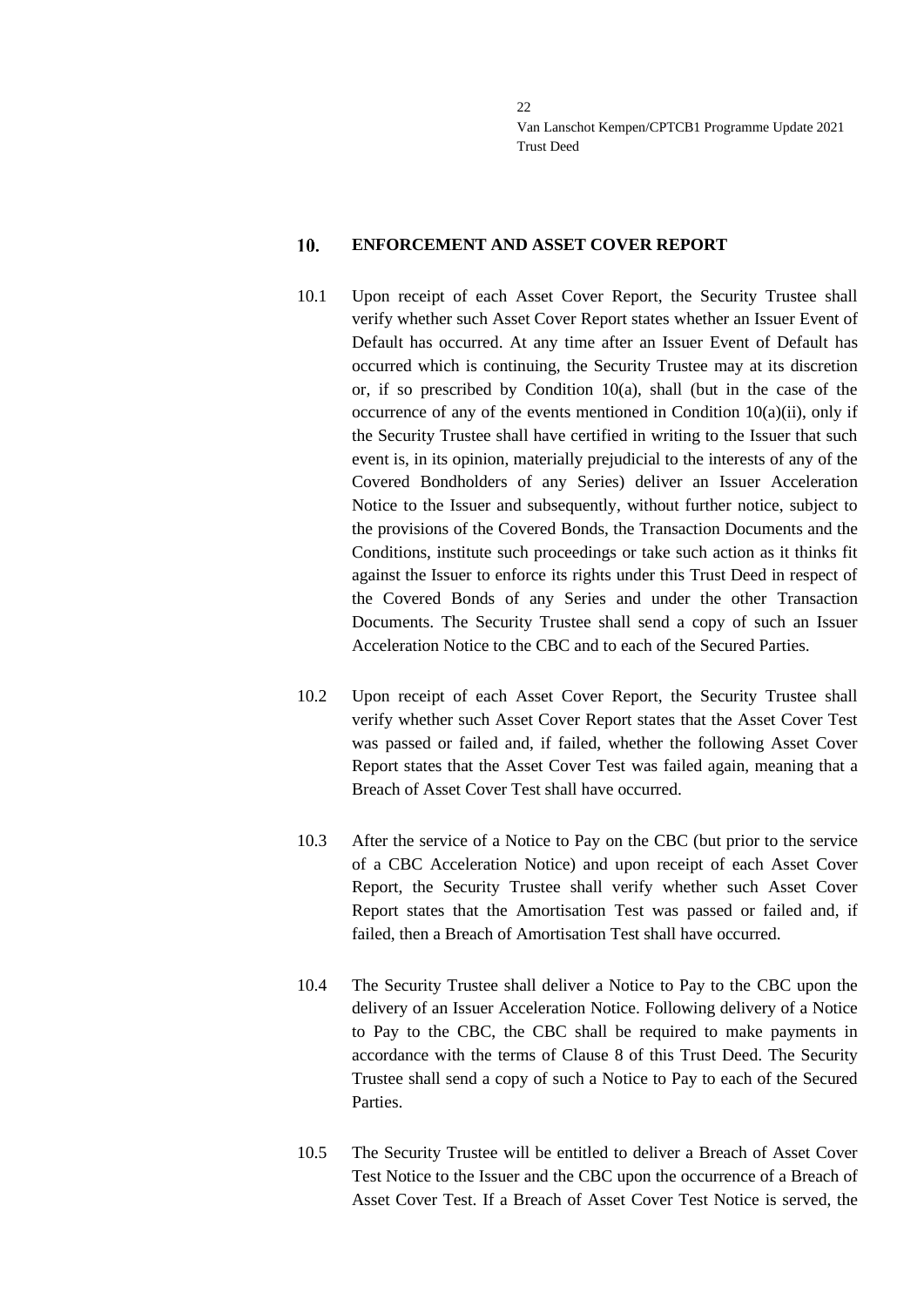CBC will not be obliged to make payments under Clause [8](#page-13-0) above until (a) an Issuer Acceleration Notice has been served or (b) a CBC Acceleration Notice has been served.

- 10.6 Provided that a Notice to Pay has been served on the CBC, the Security Trustee will be entitled to deliver a Breach of Amortisation Test Notice to the CBC upon the occurrence of a Breach of Amortisation Test.
- 10.7 Upon receipt of each Asset Cover Report, the Security Trustee shall verify whether such Asset Cover Report states that a CBC Event of Default has occurred. At any time after a CBC Event of Default shall have occurred and be continuing, the Security Trustee may at its discretion or, if so prescribed by Condition 10(b), shall deliver a CBC Acceleration Notice to the CBC and the Issuer and subsequently, without further notice, subject to the provisions of the Covered Bonds, the Pledge Agreements, the Transaction Documents and the Conditions, take proceedings or steps as it thinks fit against the Issuer and the CBC to enforce its rights under this Trust Deed, under the Pledge Agreements and under the other Transaction Documents in respect of the Covered Bonds of any Series. The Security Trustee shall send a copy of such CBC Acceleration Notice to each of the Secured Parties.
- <span id="page-22-0"></span>10.8 If Floating Rate Covered Bonds become immediately due and repayable vis-à-vis the Issuer under Condition 10(a) or, through the Guarantee, visà-vis the CBC under Condition 10(b) the rate and/or amount of interest payable in respect of them will be calculated in accordance with the applicable Final Terms and Conditions whereby the first period will commence on the expiry of the Interest Period (as defined in the Conditions) during which the Covered Bonds become so due and repayable in accordance with Condition 10(a) or 10(b) (with consequential amendments as necessary) except that the rates of interest need not be published.
- 10.9 Upon receipt of each Asset Cover Report, the Security Trustee shall verify whether such Asset Cover Report states that an Assignment Notification Event has occurred. At any time after an Assignment Notification Event shall have occurred, the Security Trustee and the CBC may at their discretion notify the relevant Borrowers of the transfer of the Mortgage Receivables in accordance with the Guarantee Support Agreement.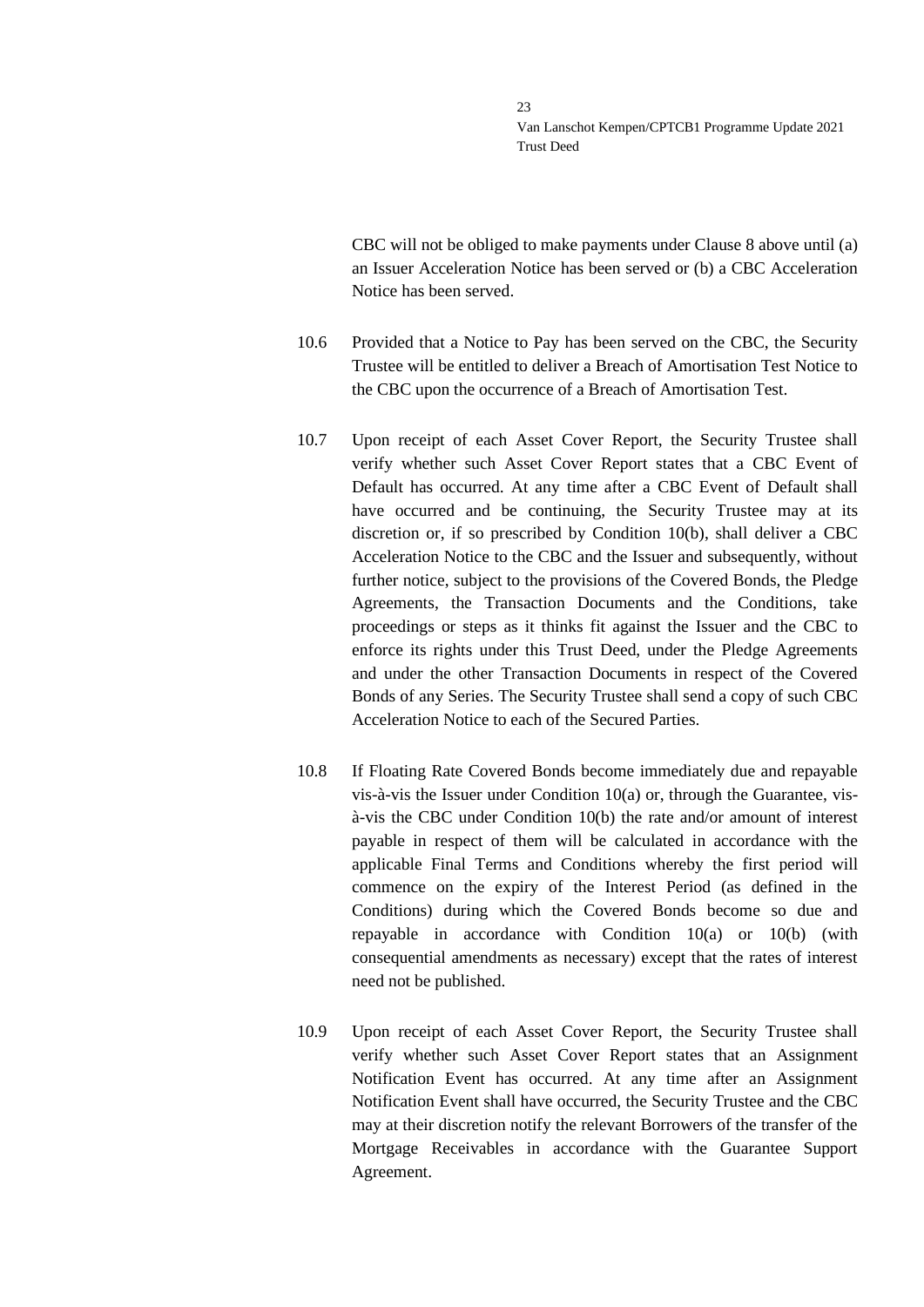#### <span id="page-23-0"></span>11. **PROCEEDINGS AND ACTIONS BY THE SECURITY TRUSTEE**

- 11.1 The Security Trustee shall not be bound to take any such proceedings and/or actions as are mentioned in Clause [10](#page-21-0) above or any other action or proceedings pursuant to or in connection with this Trust Deed, the Covered Bonds, the Coupons or the other Transaction Documents unless (i) directed or requested to do so by a Programme Resolution and (ii) only if it shall have been indemnified and/or secured to its satisfaction against all liabilities to which it may thereby become liable or which it may incur by so doing (except insofar as the same are incurred because of the gross negligence (*grove nalatigheid*), wilful default (*opzet*) or fraud of the Security Trustee or such other third parties).
- 11.2 If at any time the Issuer's obligations under any Series of Covered Bonds have become immediately due and payable, the Security Trustee may draw up accounts (i) of all amounts due in relation to all such Covered Bonds outstanding according to the records made available by the Principal Paying Agent and the Registrar under the Agency Agreement, together with accrued interest and any other amounts owed by the Issuer in respect of such Covered Bonds, including the Security Trustee's fee and indemnification for costs incurred by the Security Trustee and (ii) of all amounts due and payable to the other Secured Parties according to the records made available by the Administrator pursuant to the Administration Agreement. The Issuer will act in accordance with and fully accept the accounts drawn up by the Security Trustee, subject to evidence to the contrary.
- 11.3 Only the Security Trustee may enforce the provisions of the Covered Bonds and the Transaction Documents against the Issuer and the CBC. No person shall be entitled to proceed directly against the Issuer or the CBC to enforce any provision of the Covered Bonds and/or the Transaction Documents unless the Security Trustee fails to take any steps to enforce the Security in accordance with Clause [10](#page-21-0) of this Trust Deed within reasonable time and such failure is continuing. All limitations and restrictions imposed under or by virtue of this Trust Deed, the Covered Bonds or any other Transaction Document on the Security Trustee in relation to enforcement of rights and availability of remedies, shall *mutatis mutandis* also fully apply to such Secured Parties.
- 11.4 If any Covered Bonds become due and payable under Condition 10 the only remedy of the Security Trustee against the CBC consists of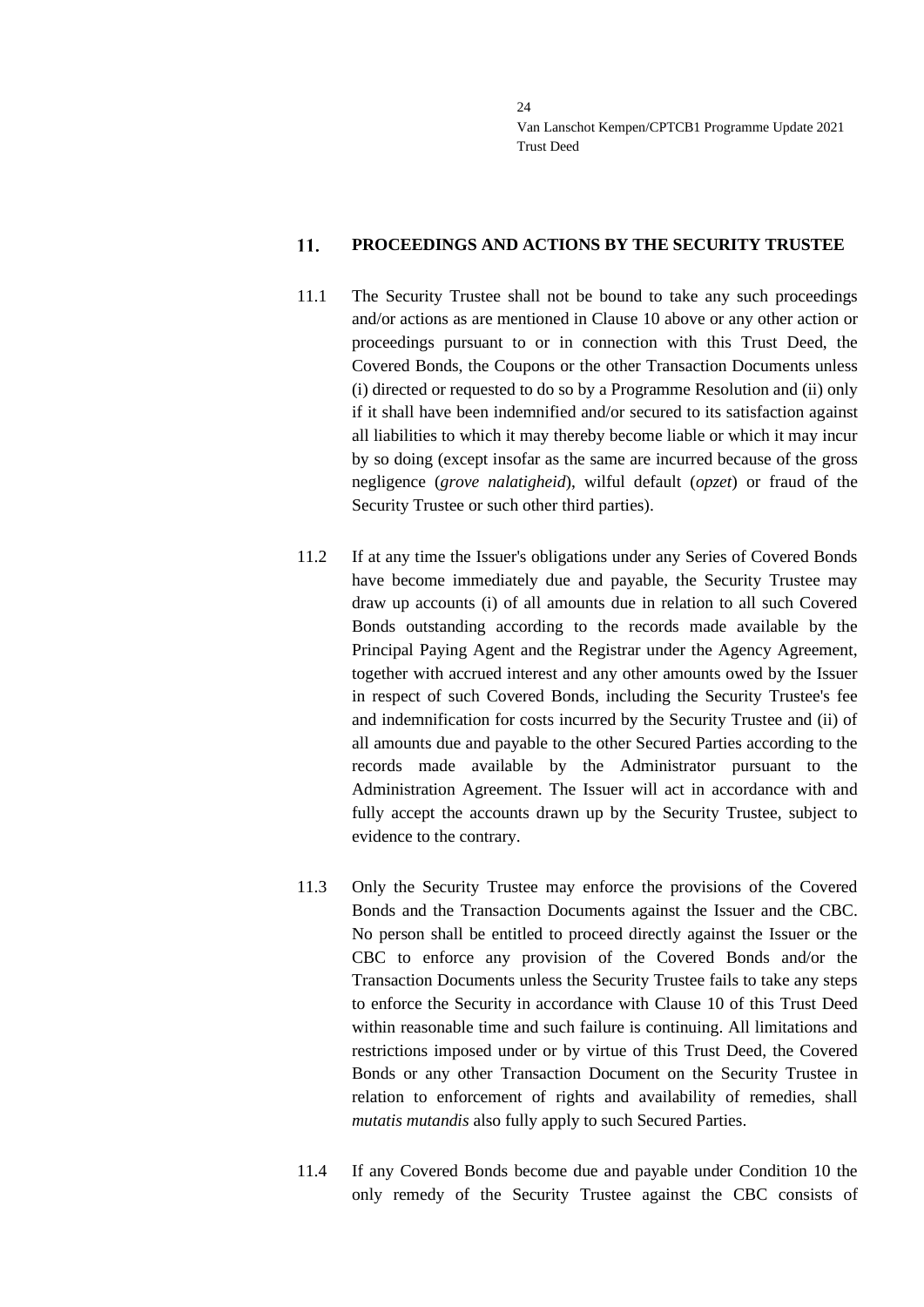enforcing the Security granted to the Security Trustee pursuant to the Pledge Agreements.

- 11.5 All moneys received by the Security Trustee from the Issuer or any administrator, liquidator, trustee or other similar official appointed in relation to the Issuer following the service of an Issuer Acceleration Notice and a Notice to Pay but prior to the service of a CBC Acceleration Notice (the "**Excess Proceeds**"), may be paid by the Security Trustee to the CBC as soon as practicable, and shall, if so paid to the CBC, be held by the CBC in the CBC Account and be used by the CBC in the same manner as all other moneys from time to time standing to the credit of the CBC Account. Any Excess Proceeds received by the Security Trustee shall discharge the obligations of the Issuer in respect of the Covered Bonds and Coupons for an amount equal to the Excess Proceeds. The Security Trustee shall not be required to pay such Excess Proceeds to the CBC. However the receipt by the Security Trustee of any Excess Proceeds shall not reduce or discharge any of the obligations of the CBC under the Guarantee.
- 11.6 In any claim or legal proceeding made or initiated by the Security Trustee in relation to a winding up or insolvency of the Issuer under this Trust Deed or under the Covered Bonds, it shall provide:
	- (a) proof that, as regards any specified Covered Bond, the Issuer has defaulted in paying any principal due in respect of such Covered Bond shall (unless the contrary be proved) be sufficient evidence that the Issuer has made such default as regards all other Covered Bonds in respect of which a corresponding payment is then due;
	- (b) proof that, as regards any specified Coupon, the Issuer has defaulted in paying any interest due in respect of such Coupon shall (unless the contrary be proved) be sufficient evidence that the Issuer has made such default as regards all other Coupons in respect of which a corresponding payment is then due; and
	- (c) proof that, as regards any Talon, the Issuer has defaulted in exchanging such Talon for further Coupons and a further Talon as provided by its terms shall (unless the contrary be proved) be sufficient evidence that the Issuer has made such default as regards all other Talons which are then available for exchange,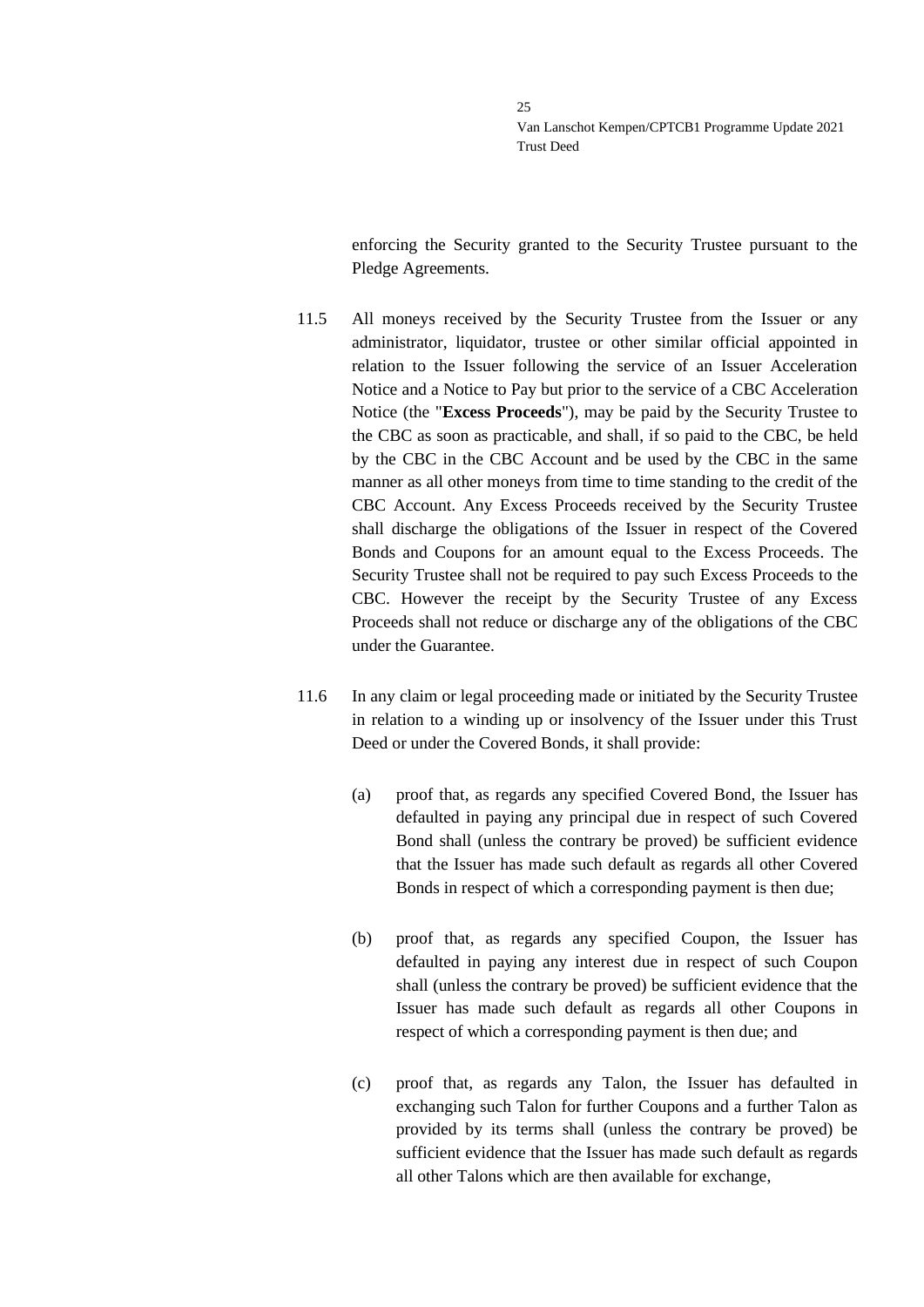and for the purpose of (a) and (b) above, a payment shall be a "corresponding" payment notwithstanding that it is due in respect of a Covered Bond with a denomination different from the Covered Bond above specified.

- 11.7 Neither the Secured Parties nor the Security Trustee may institute against, or join any person in instituting against, the CBC any bankruptcy, winding-up, reorganisation, arrangement, insolvency or liquidation proceeding until the expiry of a period of at least one (1) year after the latest maturing Covered Bond is paid in full. The only remedy of the Security Trustee against the CBC after a CBC Acceleration Notice has been given pursuant to Condition 10 is to enforce the Security to which the Security Trustee is a party.
- 11.8 In the event that the Security has been fully enforced and the proceeds of such enforcement and any other amounts received by the Security Trustee, after payment of all claims ranking in priority to any (i) Covered Bonds of any Series or (ii) claim of a Secured Party in accordance with this Trust Deed, are insufficient to pay in full all amounts owed under such Covered Bonds or such claim of a Secured Party, then the relevant Covered Bondholders and Secured Party respectively shall have no further claim against the CBC or the Security Trustee in respect of such unpaid amount.

#### <span id="page-25-0"></span> $12.$ **CASHFLOWS**

- 12.1 On each CBC Payment Date prior to the service of a CBC Acceleration Notice the CBC shall apply the Interest Available Amount and the Principal Available Amount in accordance with Clause [13](#page-27-0) of this Trust Deed.
- 12.2 After the service of a CBC Acceleration Notice the Security Trustee shall apply any amounts recovered by it, in accordance with Clause [14](#page-31-0) of this Trust Deed subject to Clause [12.3.](#page-25-1)
- <span id="page-25-1"></span>12.3 Any Swap Collateral Amounts to be provided by a Swap Counterparty will be delivered directly by the relevant Swap Counterparty to the CBC irrespective of whether any Assignment Notification Event has occurred or any Notice to Pay or CBC Acceleration Notice has been served at such time on the CBC and, accordingly, any Collateral Return Payments shall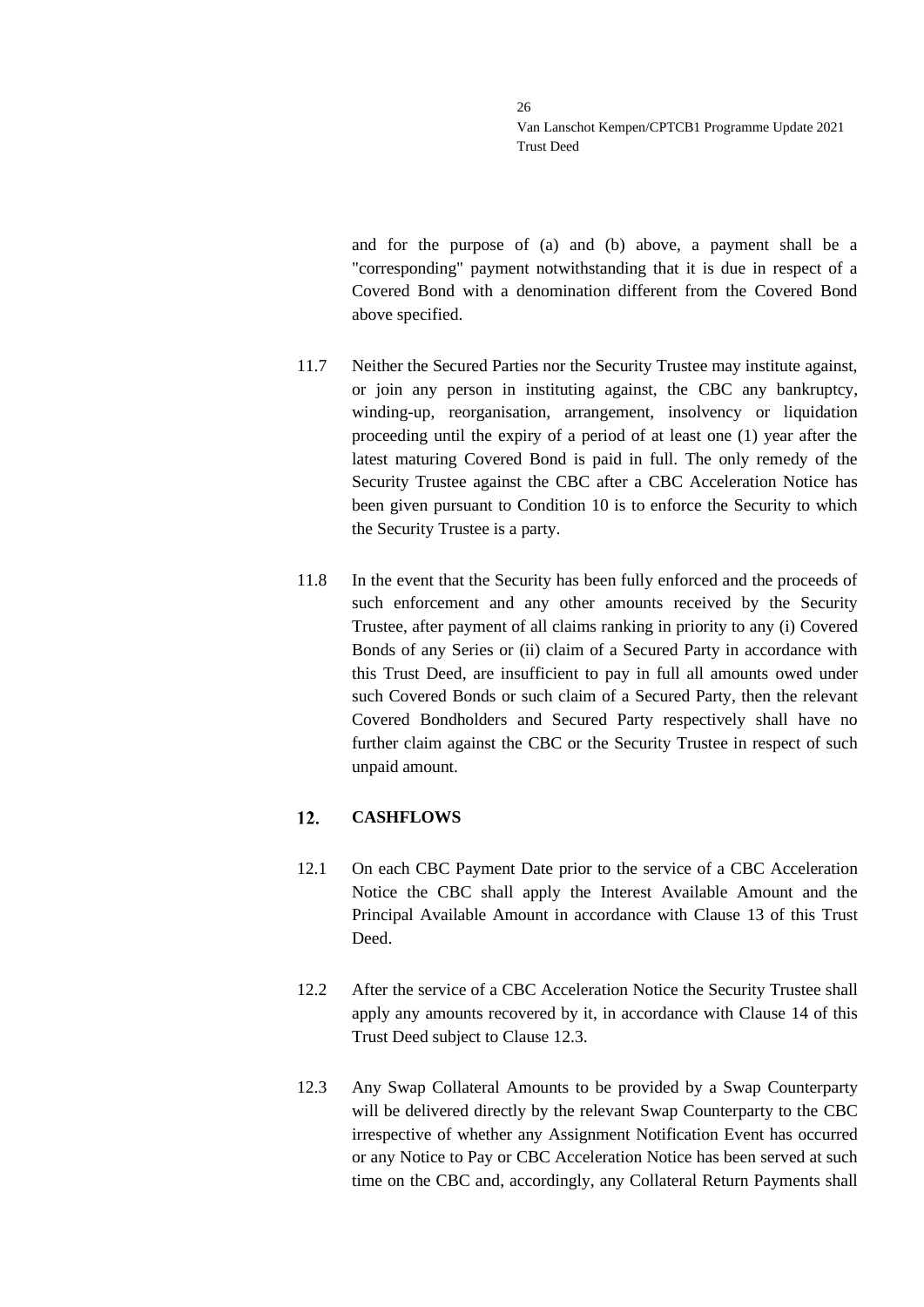be made directly by the CBC (or, if applicable, by the Security Trustee) to the relevant Swap Counterparty, outside the CBC Priority of Payments (or, as the case may be, the Post CBC Acceleration Notice Priority of Payments).

- <span id="page-26-0"></span>12.4 In the event the non-exercise by the Security Trustee of its disclosed rights of pledge on the Pledged Assets is withdrawn in accordance with Clause 6.2 of the Security Trustee Rights Pledge Agreement (or other Pledge Agreements on Transferred Assets other than Mortgage Receivables and Beneficiary Rights relating thereto), or any notification as referred to in Clause 7.1 of the Security Trustee Receivables Pledge Agreement has been made on the basis of the occurrence of any Security Trustee Pledge Notification Event, the Security Trustee shall transfer all moneys received or recovered pursuant to the Pledge Agreements to the Security Account. All moneys received by the Security Trustee after the occurrence of an Assignment Notification Event, but prior to any notification as referred to in Clause 7.1 of the Security Trustee Receivables Pledge Agreement, shall be applied by the Security Trustee as provided in Clause [13](#page-27-0) of this Trust Deed. Any of the events, set forth in this Clause [12.4,](#page-26-0) the Security Trustee, until the service of a CBC Acceleration Notice, (i) shall have the right to apply all moneys received or recovered towards satisfaction of the amounts due by the CBC in accordance with Clause [13](#page-27-0) of this Trust Deed, or (ii) may at its option, from time to time, for the sole purpose of enabling the CBC to make payments in accordance with Clause [13,](#page-27-0) pay or procure the payment of certain amounts from the Security Account to the CBC, whilst it may at its option for that sole purpose terminate (*opzeggen*) its right of pledge in respect of the amounts so paid.
- 12.5 Notwithstanding Clause [13,](#page-27-0) amounts in respect of interest and principal on a Series of Covered Bonds and, in respect of Swap Agreements (if any), may also become due and payable during a CBC Payment Period. The CBC may and shall pay such amounts on the date on which they become due and payable from the following amounts to the extent available:
	- (a) in respect of a Series of Covered Bonds, to the extent that the CBC has entered into a Swap Agreement with respect to such Series of Covered Bonds, from the amounts received under the relevant Swap Agreement connected to such Series;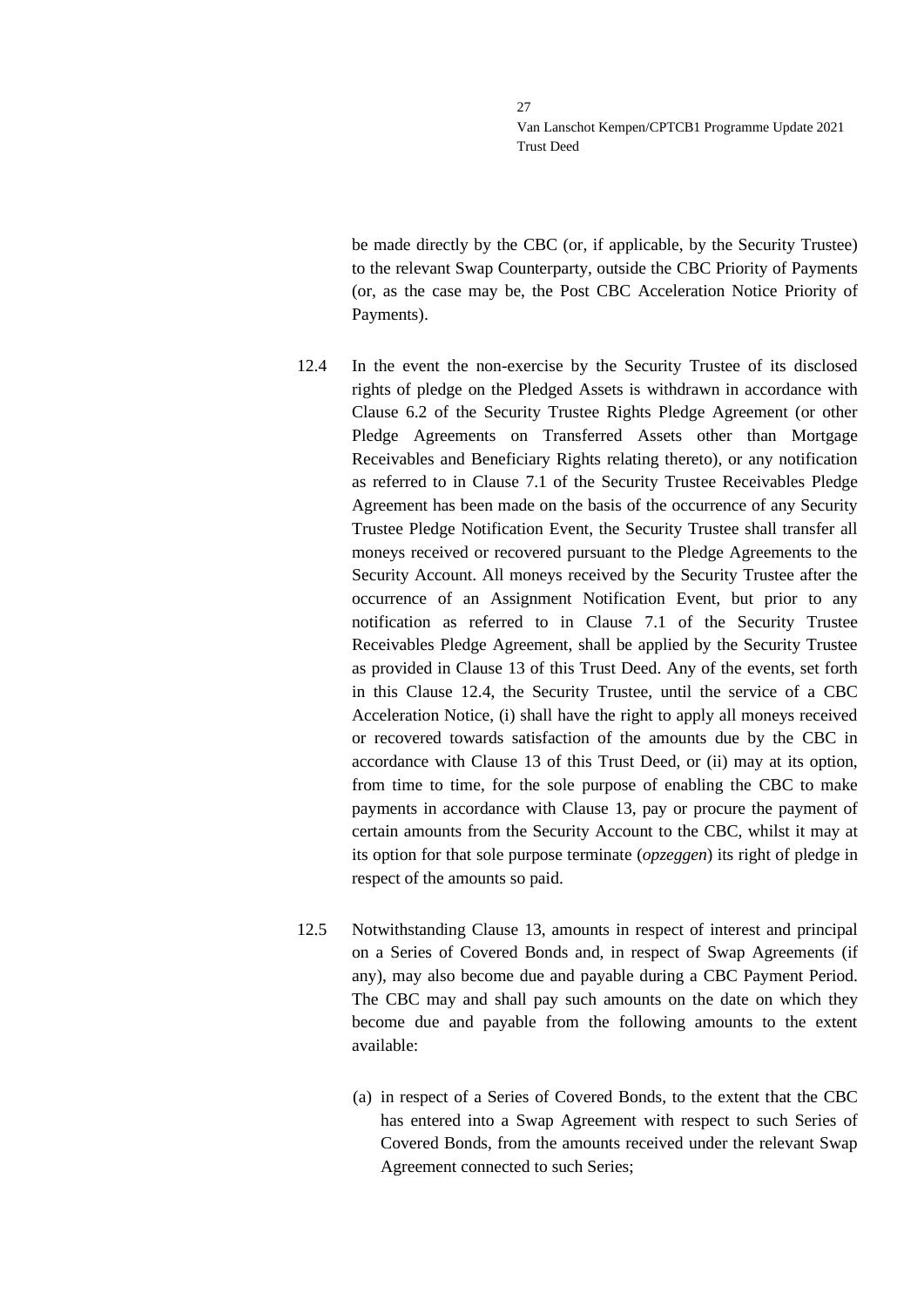- (b) from the amounts reserved for such Series of Covered Bonds or such Swap Agreement pursuant to item (e) or (f) of the CBC Priority of Payments (as applicable) on the immediately preceding CBC Payment Date; and
- (c) in respect of a Series of Covered Bonds, to the extent not so paid in full following application of the funds available in accordance with (i) and (ii) above, from the amounts as were credited to the CBC Account in accordance with item (i) of the CBC Priority of Payments on the immediately preceding CBC Payment Date.
- 12.6 Any amounts drawn under the Subordinated Loan will either be deposited by the CBC on the Reserve Account to fund the Reserve Account up to the higher of (i) Reserve Account Required Amount and (ii) the Liquidity Reserve Required Amount or be used to fund the Initial Purchase Price for the Mortgage Receivables or the New Mortgage Receivables or the Substitution Assets in each case outside the CBC Priority of Payments.

#### <span id="page-27-0"></span> $13.$ **CBC PRIORITY OF PAYMENTS**

On each CBC Payment Date prior to the service of a CBC Acceleration Notice, the CBC will apply or reserve (in respect of the immediately following CBC Payment Period (which, for the avoidance of doubt, in this priority of payments commences on such CBC Payment Date)), as the case may be, the Interest Available Amount and the Principal Available Amount (less any amounts payable to third parties incurred by the CBC in its ordinary course of its business, which may be paid on each day by the CBC) in the following order of priority (the "**CBC Priority of Payments**"), in each case only if and to the extent that payments or provisions of a higher priority have been made in full:

- (a) *first*, in or towards satisfaction of all amounts due and payable or to become due and payable to the Security Trustee in the immediately following CBC Payment Period under the provisions of the Trust Deed, together with interest;
- (b) *second*, in or towards satisfaction of taxes owed by the CBC to any tax authority accrued and unpaid (to the extent such amounts cannot be paid out of item (ix) of the Interest Available Amount);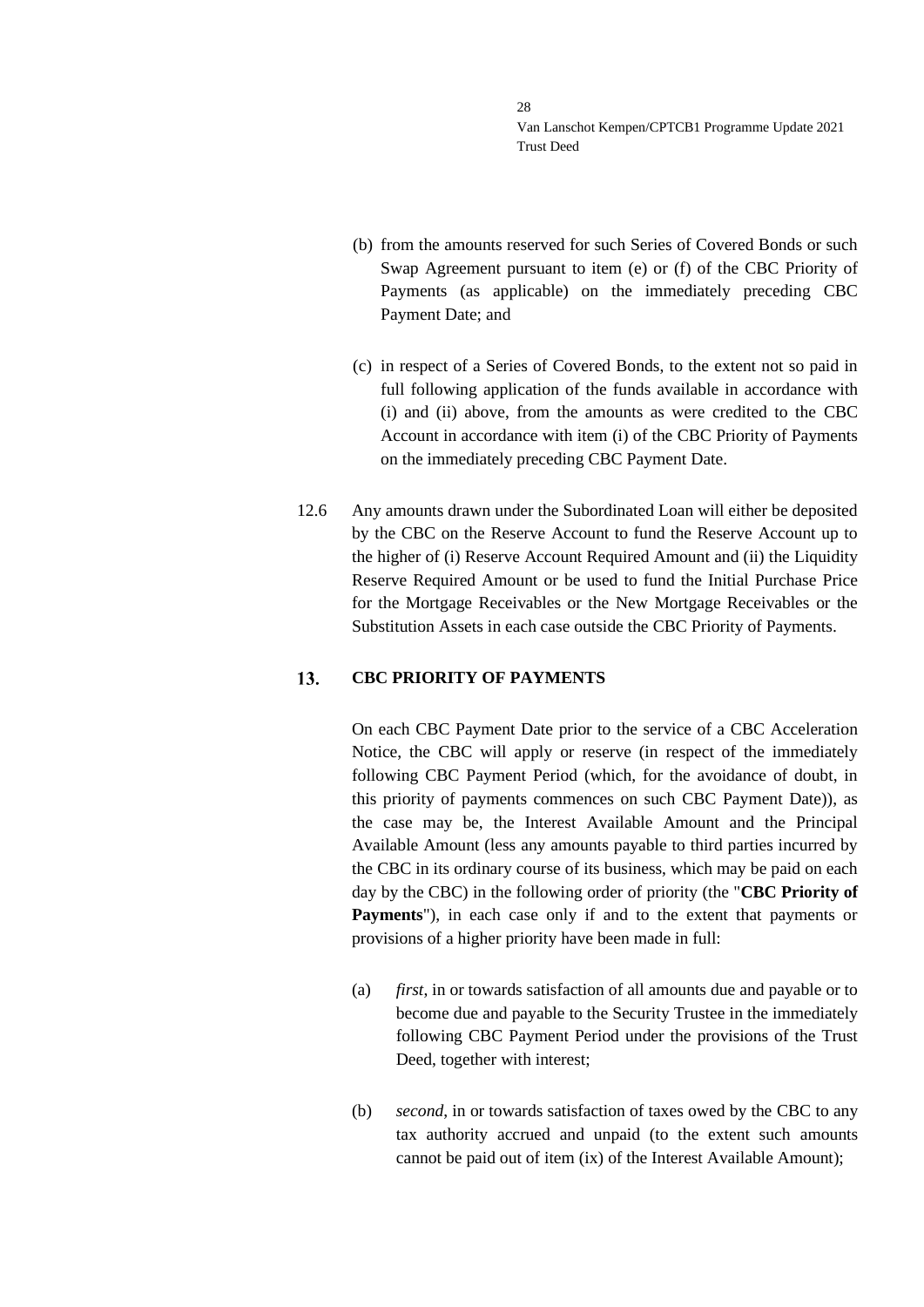- (c) *third*, in or towards satisfaction *pro rata* and *pari passu* according to the respective amounts owing thereto of any remuneration and any costs, charges, liabilities and expenses then due and payable to the Paying Agents or the Registrar under or pursuant to the Agency Agreement and to any Calculation Agent under any Calculation Agency Agreement or Agency Agreement;
- (d) *fourth*, in or towards satisfaction *pro rata* and *pari passu* according to the respective amounts owing thereto of:
	- (i) any remuneration then due and payable to the Servicer and any costs, charges, liabilities and expenses then due or to become due and payable to the Servicer in the immediately following CBC Payment Period under the provisions of the Servicing Agreement;
	- (ii) any remuneration then due and payable to the Administrator and any costs, charges, liabilities and expenses then due or to become due and payable to the Administrator in the immediately following CBC Payment Period under the provisions of the Administration Agreement;
	- (iii) any amounts (if any) due and payable to the CBC Account Bank (including costs) pursuant to the terms of the CBC Account Agreement;
	- (iv) any amounts (including costs and expenses) due and payable to the Directors; and
	- (v) any amounts due and payable to the Asset Monitor (other than the amounts referred to in paragraph (k) below) pursuant to the terms of the Asset Monitor Appointment Agreement;
- (e) *fifth,* to each Portfolio Swap Counterparty in or towards satisfaction or to be reserved for payment *pro rata* and *pari passu* in accordance with the respective amounts owing thereto of all amounts (including any termination payment due and payable by the CBC under the relevant Portfolio Swap Agreement to the extent not paid from any associated Swap Replacement Amounts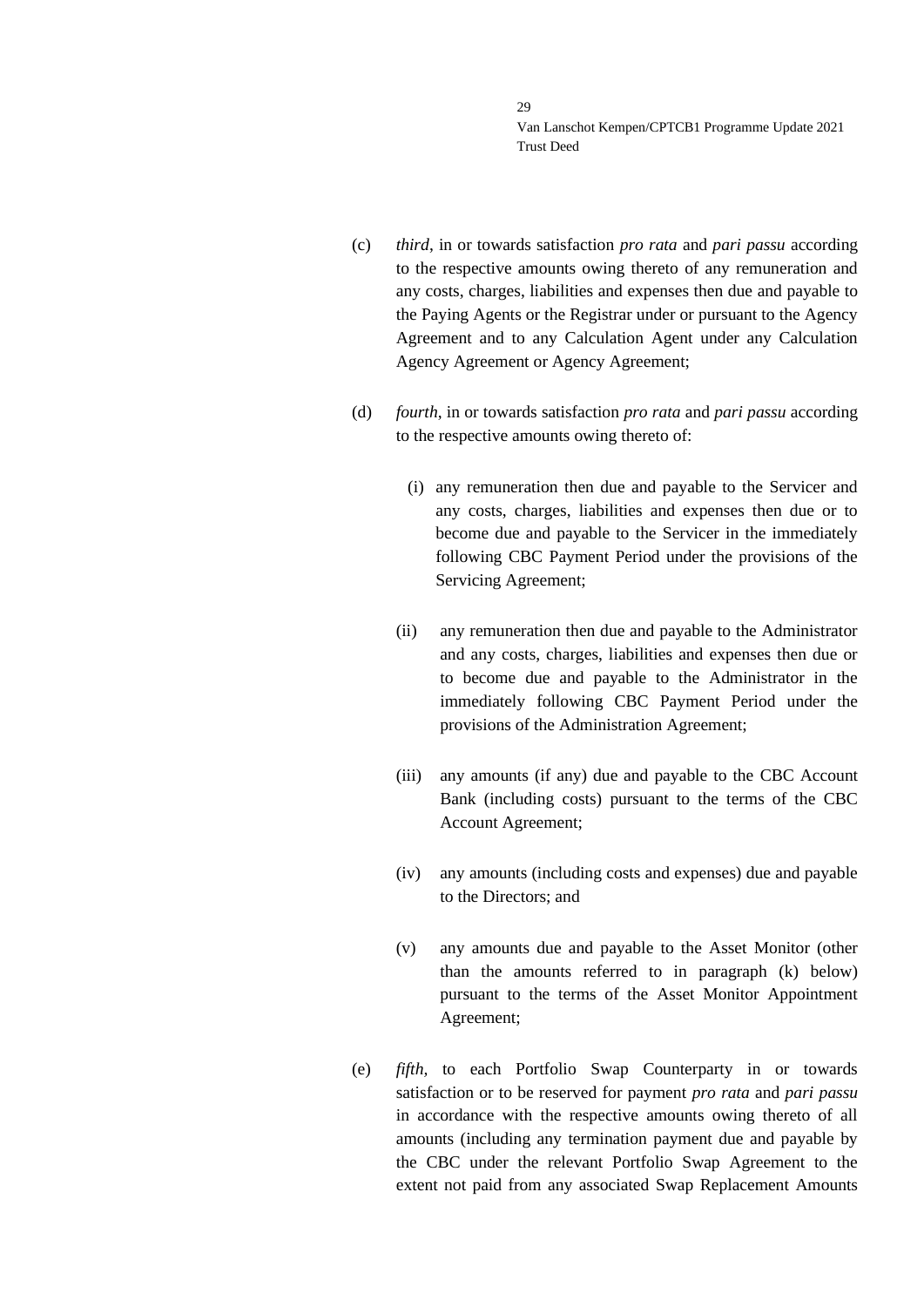but excluding any associated Excluded Swap Termination Amount) then due to it or as will become due and payable to it in the immediately following CBC Payment Period under the relevant Portfolio Swap Agreement;

- (f) *sixth*, in or towards satisfaction or to be reserved for payment *pro rata* and *pari passu* in accordance with the respective amounts owing thereto:
	- (i) all amounts (including any termination payment due and payable by the CBC under the relevant Swap Agreement to the extent not paid from any associated Swap Replacement Amounts but excluding any associated Excluded Swap Termination Amount) then due to each Swap Counterparty (other than to a Portfolio Swap Counterparty, which is paid under item (e) above) or as will become due and payable to it in the immediately following CBC Payment Period under the relevant Swap Agreement (other than under a Portfolio Swap Agreement, which is paid under item (e) above); and
	- (ii) all Scheduled Interest that is Due for Payment or will become Due for Payment in the immediately succeeding CBC Payment Period under the Guarantee in respect of any Series of Covered Bonds to the extent that such amounts (i) are not scheduled to be paid in the relevant CBC Payment Period from amounts received (or to be received) under any Swap Agreement connected to such Series or (ii) are scheduled to be paid in the immediately succeeding CBC Payment Period from amounts received (or to be received) under the relevant Swap Agreement connected to such Series but the Administrator determines in its sole discretion may not be available as scheduled due to the potential nonperformance by the relevant Swap Counterparty of its obligations pursuant to the relevant Swap Agreement;
- (g) *seventh,* in or towards satisfaction of any sums required to replenish the Reserve Account up to the amount of the higher of (i) the Reserve Account Required Amount and (ii) the Liquidity Reserve Required Amount;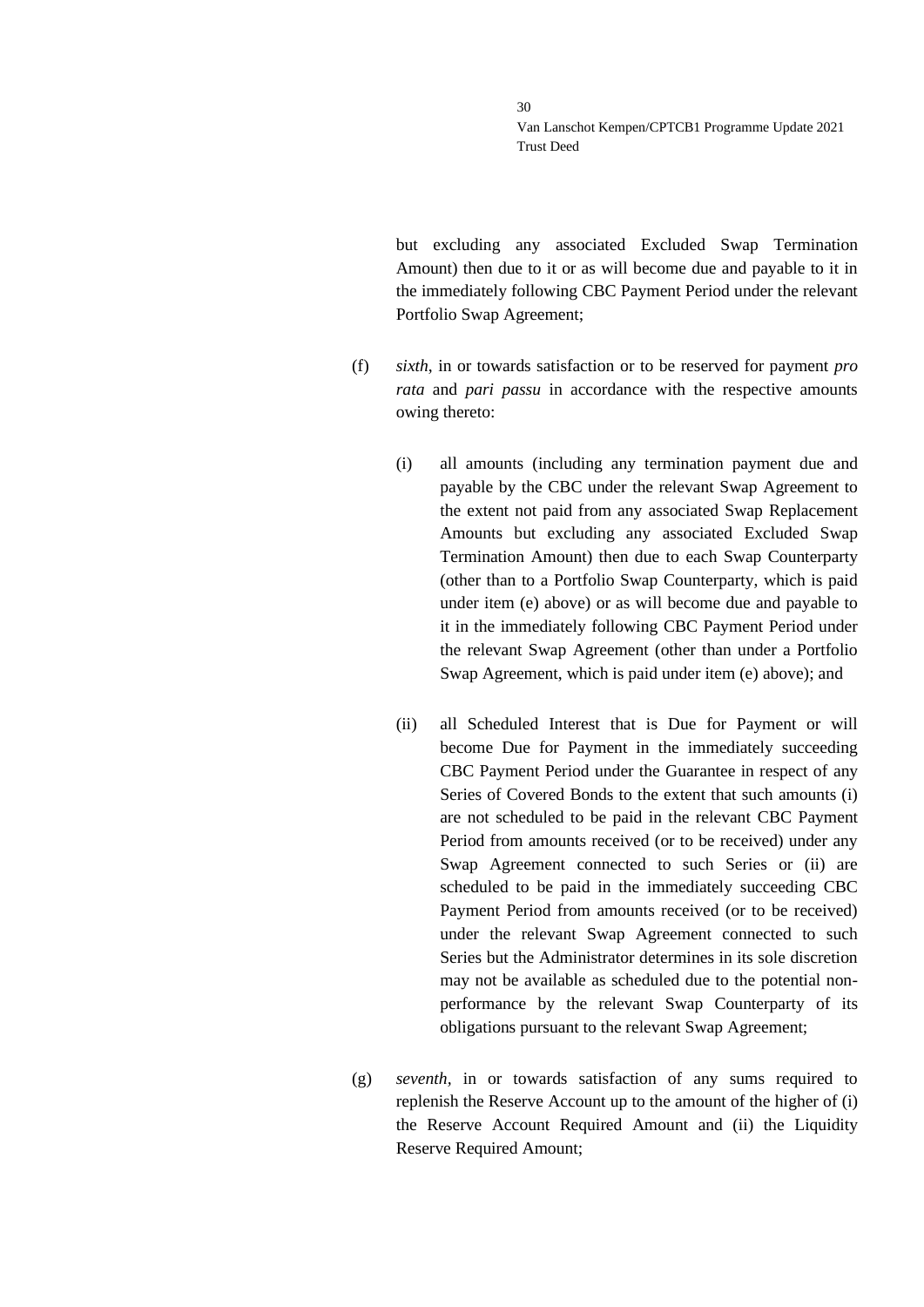- (h) *eighth*, in or towards satisfaction or to be reserved for payment, *pro rata* and *pari passu* according to the respective amounts owing thereto, of all Scheduled Principal that is or will become Due for Payment in the immediately succeeding CBC Payment Period under the Guarantee in respect of any Series of Covered Bonds;
- (i) *ninth*, after the earlier to occur of (i) the service of a Breach of Asset Cover Test Notice (to the extent the Breach of Asset Cover Test is not remedied on such date) and (ii) the service of an Issuer Acceleration Notice and a Notice to Pay on the CBC, to deposit the remaining moneys in the CBC Account for application on the next following CBC Payment Date in accordance with this priority of payments, until the Covered Bonds have been fully repaid or provided for (such that the Required Redemption Amount has been accumulated in respect of each outstanding Series);
- (j) *tenth*, in or towards satisfaction *pro rata* and *pari passu* according to the respective amounts owing thereto of any Excluded Swap Termination Amount due and payable by the CBC to the relevant Swap Counterparty under the relevant Swap Agreement;
- (k) *eleventh*, in or towards satisfaction of any indemnity amount due to the Transferor pursuant to the Guarantee Support Agreement and certain costs, expenses and indemnity amounts due by the CBC to the Asset Monitor pursuant to the Asset Monitor Appointment Agreement;
- (l) *twelfth*, in or towards satisfaction of any interest due on the Subordinated Loan;
- (m) *thirteenth*, in or towards satisfaction of any principal due on the Subordinated Loan; and
- (n) *fourteenth*, in or towards satisfaction of a Deferred Purchase Price Instalment to the Issuer.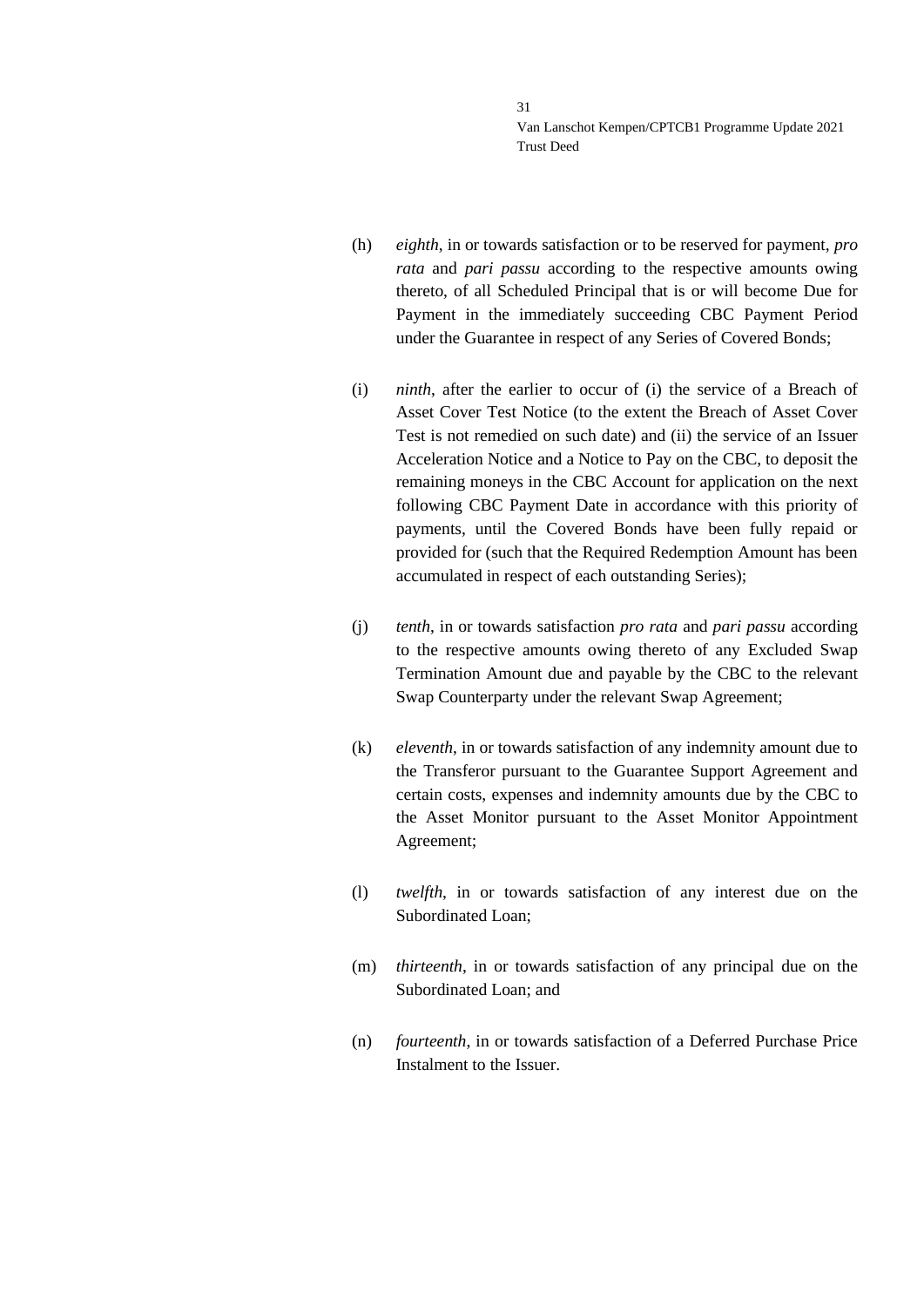### <span id="page-31-0"></span>14. **POST CBC ACCELERATION NOTICE PRIORITY OF PAYMENTS**

- 14.1 All moneys received or recovered by the Security Trustee or any other Secured Party (whether in the administration, liquidation of the CBC or otherwise), less the Swap Collateral Amounts, will following the service of a CBC Acceleration Notice and following the enforcement of the security rights be applied in the following order of priority (the "**Post CBC Acceleration Notice Priority of Payments**"), in each case only if and to the extent that payments or provisions of a higher priority have been made in full:
	- (a) *first*, in or towards satisfaction of all amounts due and payable or to become due and payable to the Security Trustee under the provisions of the Trust Deed together with interest;
	- (b) *second*, in or towards satisfaction *pro rata* and *pari passu* according to the respective amounts owing thereto, of any remuneration and any costs, charges, liabilities and expenses then due and payable to the Paying Agents or the Registrar under or pursuant to the Agency Agreement and to any Calculation Agent under any Calculation Agency Agreement or Agency Agreement;
	- (c) *third*, in or towards satisfaction *pro rata* and *pari passu* according to the respective amounts owing thereto, of:
		- (i) any remuneration then due and payable to the Servicer and any costs, charges, liabilities and expenses then due or to become due and payable to the Servicer under the provisions of the Servicing Agreement;
		- (ii) any remuneration then due and payable to the Administrator and any costs, charges, liabilities and expenses then due or to become due and payable to the Administrator under the provisions of the Administration Agreement;
		- (iii) any amounts (if any) due and payable to the CBC Account Bank (including costs) pursuant to the terms of the CBC Account Agreement; and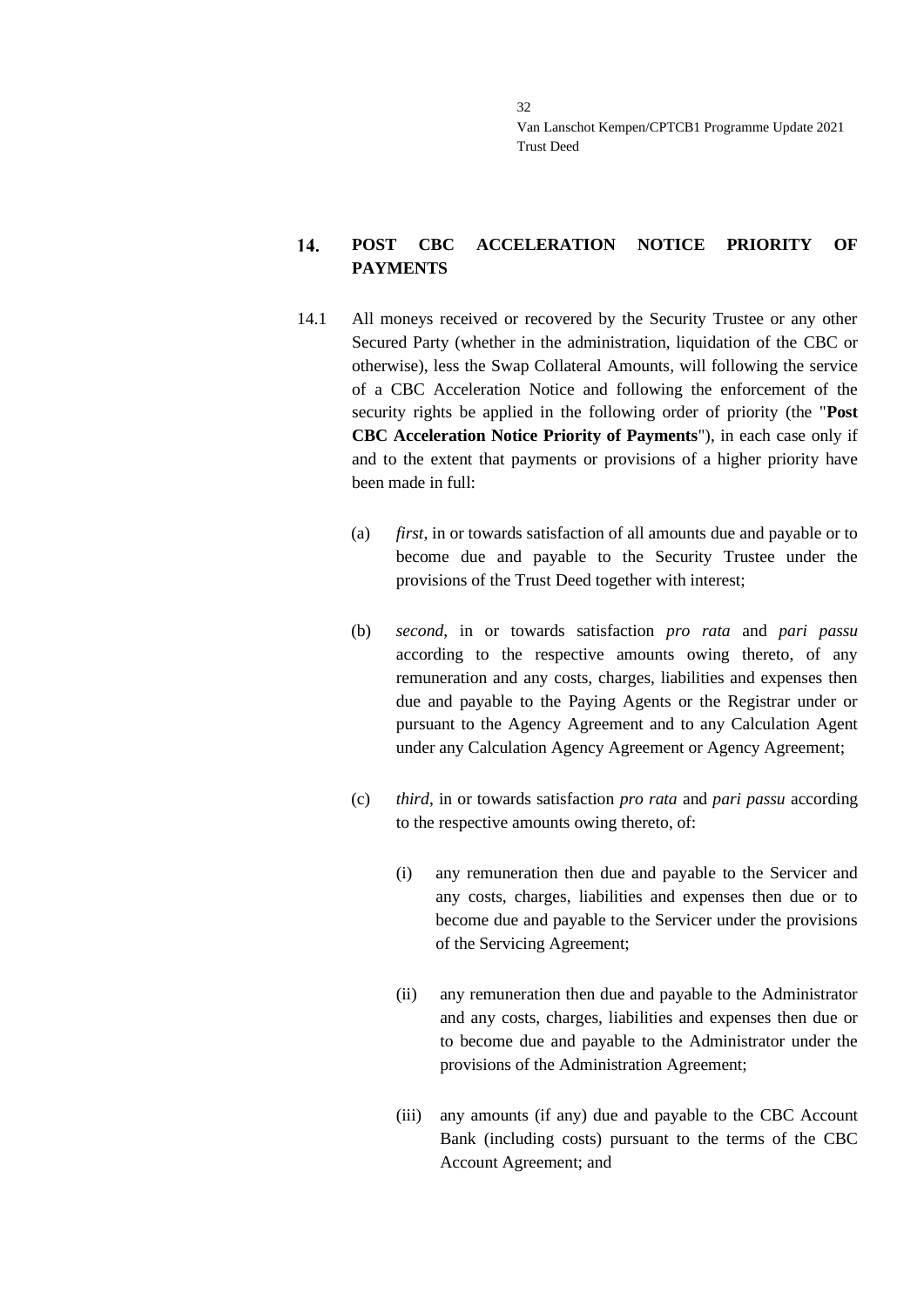- (iv) amounts (including costs and expenses) due to the Directors;
- (d) *fourth,* to each Portfolio Swap Counterparty in or towards satisfaction *pro rata* and *pari passu* in accordance with the respective amounts owing thereto of any amount due under the relevant Portfolio Swap Agreement (including any termination payment due and payable by the CBC under the relevant Portfolio Swap Agreement to the extent not paid from any associated Swap Replacement Amounts but excluding any associated Excluded Swap Termination Amount);
- (e) *fifth*, in or towards satisfaction, *pro rata* and *pari passu* according to the respective amounts owing thereto, of any amounts due and payable:
	- (i) to the Swap Counterparties under the relevant Swap Agreements (other than under a Portfolio Swap Agreement, which is paid under item (d) above) (including, but not limited to, any termination payment due and payable by the CBC under the relevant Swap Agreement to the extent not paid from any associated Swap Replacement Amounts but excluding any associated Excluded Swap Termination Amount); and
	- (ii) to the Covered Bondholders *pro rata* and *pari passu* in respect of interest due and payable on each Series in accordance with the Guarantee;
- (f) *sixth,* in or towards satisfaction, *pro rata* and *pari passu* according to the respective amounts owing thereto, of any amounts due and payable to the Covered Bondholders *pro rata* and *pari passu* in respect of principal due and payable on each Series in accordance with the Guarantee;
- (g) *seventh*, in or towards satisfaction *pro rata* and *pari passu* according to the respective amounts owing thereto, of any Excluded Swap Termination Amounts due and payable by the CBC to the relevant Swap Counterparty under the relevant Swap Agreement;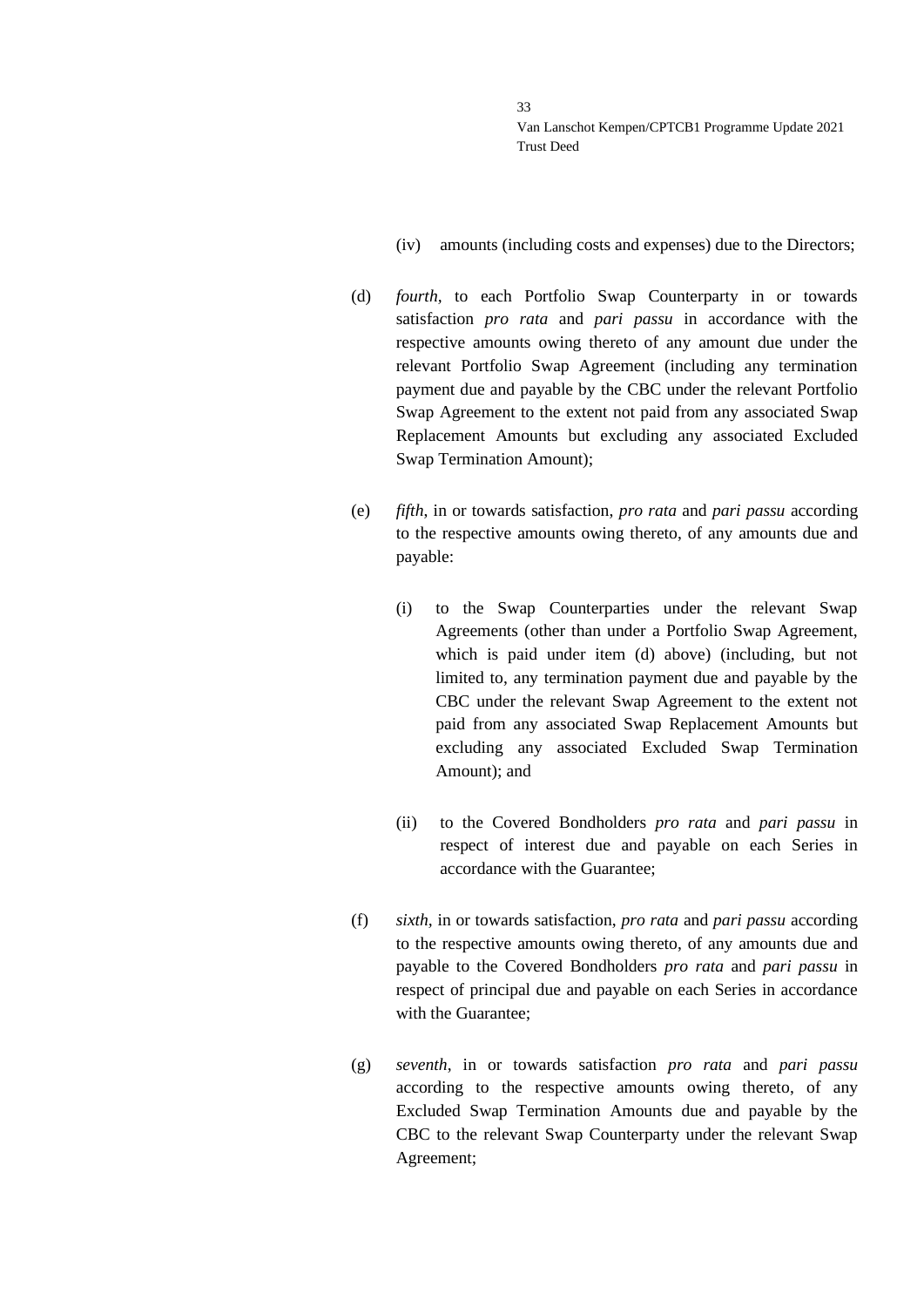- (h) *eighth*, in or towards satisfaction of any interest due on the Subordinated Loan;
- (i) *ninth*, in or towards satisfaction of any principal due on the Subordinated Loan; and
- (j) *tenth*, in or towards satisfaction of a Deferred Purchase Price Instalment to the Issuer.
- 14.2 The Security Trustee shall give notice to the Covered Bondholders in accordance with Condition 14 of the date fixed for any payment under Clause [13](#page-27-0) and [14](#page-31-0) hereof. Any payment to be made in respect of the Covered Bonds or Coupons of any Series by the Issuer, the CBC or the Security Trustee may be made in the manner provided in the Conditions, the Agency Agreement and this Trust Deed and any payment so made shall discharge (*kwijten*) the Issuer, the CBC and the Security Trustee to the extent made.

#### <span id="page-33-0"></span>**CBC ACCOUNT**  $15.$

- <span id="page-33-1"></span>15.1 If, at any time, the unsecured, unsubordinated and unguaranteed debt obligations of the CBC Account Bank cease to be rated at least the Requisite Credit Rating or any such rating is withdrawn, then within the Relevant Remedy Period, the CBC undertakes (a) to close the CBC Account and open a new account under the terms of a new CBC account agreement substantially on the same terms as the CBC Account Agreement with a financial institution having at least the Requisite Credit Rating; or (b) to procure that the CBC Account Bank will obtain a guarantee of its obligations under the CBC Account Agreement on terms acceptable to the Security Trustee, acting reasonably, from a financial institution having at least the Requisite Credit Rating.
- 15.2 In case of termination of the CBC Account Agreement, other than as described in Clause [15.1](#page-33-1) above, the CBC shall use its best endeavours, to find an alternative CBC account bank having the Requisite Credit Rating acceptable to the Security Trustee, provided that no such termination shall take effect until an alternative CBC account bank has been appointed.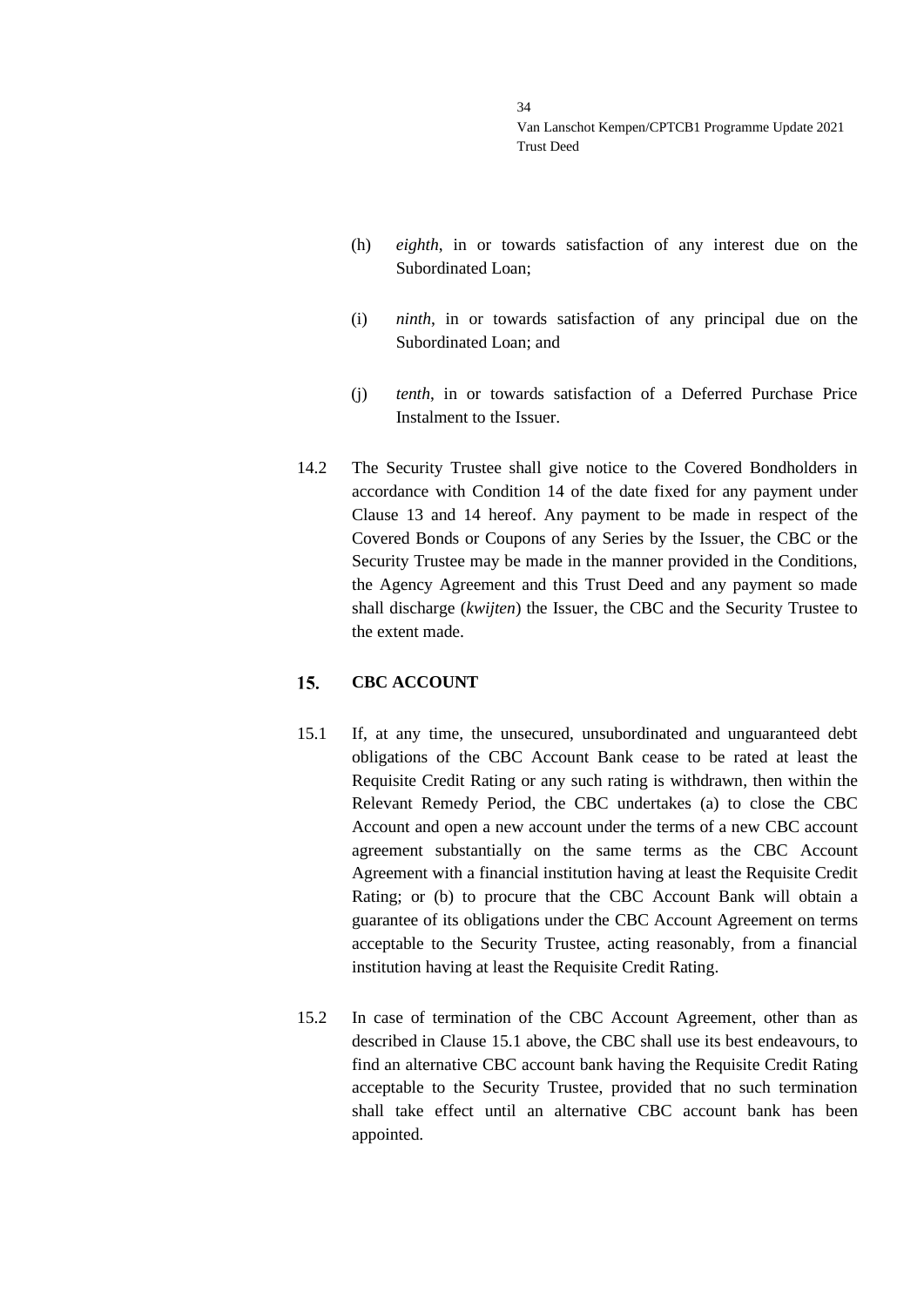#### <span id="page-34-0"></span>16. **SWAP REPLACEMENT LEDGER**

- 16.1 The CBC shall maintain the Swap Replacement Ledger to which the Swap Replacement Amounts shall be credited.
- 16.2 The CBC shall only debit from the Swap Replacement Ledger:
	- (a) those amounts payable to the replacement Swap Counterparty by the CBC in consideration of the entry into between the CBC and such replacement Swap Counterparty of a swap transaction to replace any Swap Agreement, to the extent that Swap Replacement Amounts have been received by the CBC in respect of such Swap Agreement as is being so replaced;
	- (b) those amounts payable by the CBC to a Swap Counterparty in respect of the termination of any Swap Agreement, to the extent that Swap Replacement Amounts have been received by the CBC in respect of such Swap Agreement as is being so terminated; and
	- (c) any Excess Swap Replacement Amounts, which amounts shall form part of the Interest Available Amount on the immediately succeeding CBC Payment Date and shall be distributed on such CBC Payment Date accordingly.

#### <span id="page-34-1"></span>17. **RESERVE ACCOUNT**

- 17.1 The CBC will be required to establish a reserve account (the "**Reserve Account**") which will be credited by the CBC, from the proceeds of a Subordinated Loan Advance, on the Programme Date with an amount equal to the Reserve Account Required Amount. The CBC will ensure that the amount credited to the Reserve Account is equal to the higher of (i) the Reserve Account Required Amount and (ii) the Liquidity Reserve Required Amount to the extent (a) any amounts are available after payment of all items ranking above item (g) of the CBC Priority of Payments have been paid or provided for and (b) any Subordinated Loan Advance is drawn under the Subordinated Loan for the purpose of funding the Reserve Account.
- 17.2 The CBC shall request the Subordinated Loan Provider to make available new Subordinated Loan Advances to fund the Reserve Account up to the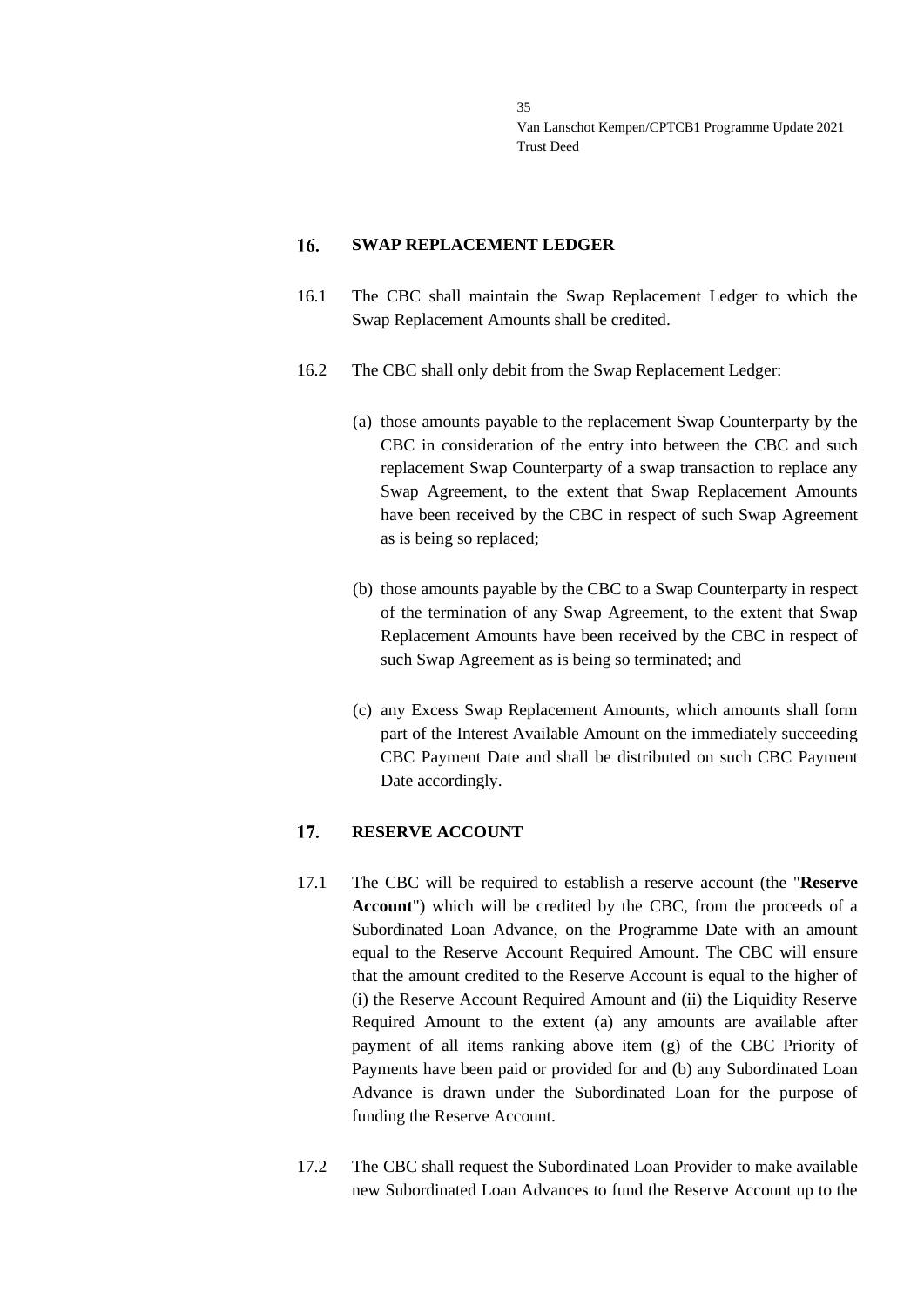higher of (i) Reserve Account Required Amount and (ii) Liquidity Reserve Required Amount. The Issuer will, or will procure that the Subordinated Loan Provider will, ensure that the amount credited to the Reserve Account is equal to the higher of (i) the Reserve Account Required Amount and (ii) the Liquidity Reserve Required Amount by making available sufficient funds under the Subordinated Loan Facility for such purpose.

- 17.3 In case the Interest Available Amount and the Principal Available Amount are, on a CBC Payment Date, insufficient to meet items (a) to (f) inclusive of the CBC Priority of Payments, all amounts credited to the Reserve Account will be available on such CBC Payment Date to meet items (a) to (f) inclusive of the CBC Priority of Payments and will be released accordingly and form part of the Interest Available Amount.
- 17.4 If a Notice to Pay is served on the CBC on any day in the period from the day of the service of such Notice to Pay up to the immediately succeeding CBC Payment Date (the "**Interim Period**"), all amounts credited to the Reserve Account will be available to meet any amount of Scheduled Interest due on any Series of Covered Bonds in such Interim Period and will be released accordingly and paid directly, outside any Priorities of Payments. If the amount credited to the Reserve Account exceeds the Reserve Account Required Amount, such excess will be released and will form part of the Interest Available Amount.

#### <span id="page-35-0"></span>18. **REMUNERATION / LIABILITY**

18.1 The Issuer or, failing whom, the CBC, shall pay to the Security Trustee an annual fee for its services as trustee, which fee shall be separately agreed between the Security Trustee, the Issuer and the CBC. If at any time no such rate is agreed, the most recently applicable rate shall continue to apply. Such remuneration shall be payable in advance on the anniversary of the Programme Date in each year and the first payment shall be made on the Programme Date. Such remuneration shall accrue from day to day and be payable (in priority to payments to the Covered Bondholders or Couponholders) up to and including the date when all the Covered Bonds having become due for redemption and the redemption moneys and interest thereon to the date of redemption have been paid to the Principal Paying Agent or the Security Trustee, provided that if upon due presentation (if required pursuant to the Conditions) of any Covered Bond or any cheque, payment of the moneys due in respect thereof is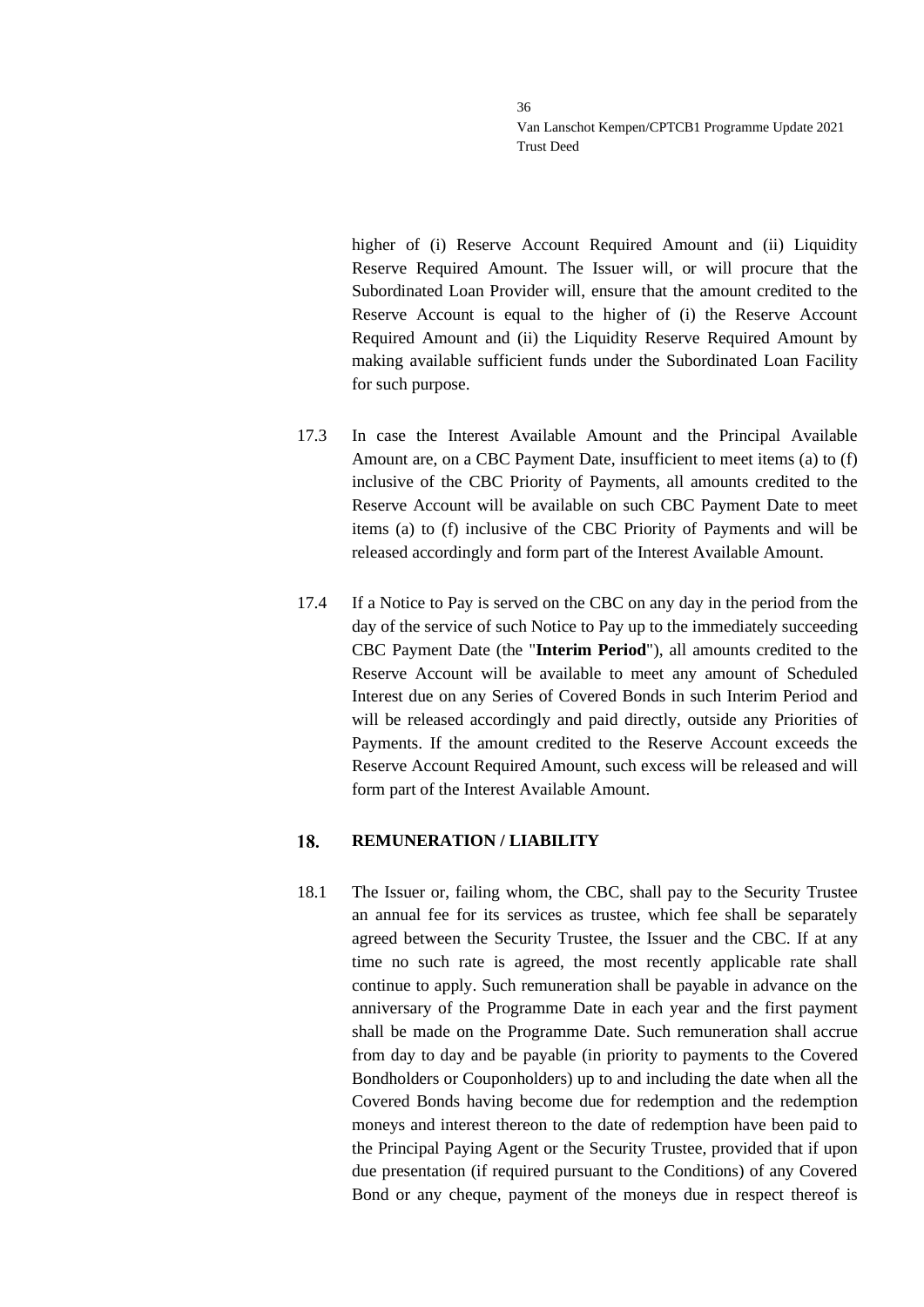improperly withheld or refused, remuneration will commence again to accrue).

- 18.2 The Issuer or, failing whom, the CBC shall also pay or discharge all costs, charges, liabilities and expenses reasonably incurred by the Security Trustee in relation to the preparation and execution of, the exercise of its powers and the performance of its duties under, and in any other manner in relation to, this Trust Deed or any of the other Transaction Documents, including but not limited to fees payable to the Security Trustee's managing directors, travelling expenses, costs of expert advice including fees and expenses of the Rating Agencies and any legal advisor, auditor and accountant appointed by the Security Trustee and appraisal and any stamp and other taxes or duties paid by the Security Trustee in connection with any legal proceedings brought or contemplated by the Security Trustee against the Issuer or the CBC for enforcing any obligation under this Trust Deed, the Parallel Debt Agreement or the Covered Bonds or any of the other Transaction Documents.
- 18.3 In the event of the occurrence of an Issuer Event of Default or a CBC Event of Default, as the case may be, or the Security Trustee considering it expedient or necessary or being requested by the Issuer or the CBC to undertake duties which the Security Trustee and the Issuer or the CBC agree to be of an exceptional nature or otherwise outside the scope of the normal duties of the Security Trustee under this Trust Deed, the Issuer shall pay to the Security Trustee such additional remuneration as shall be agreed between them.
- 18.4 The Security Trustee will, after consultation with the Issuer (prior to the service of an Issuer Acceleration Notice only), at all times be entitled to provide itself with the assistance of one or more experts, provided that no such expert(s) fulfil the same advisory function with or for the Issuer or any of the Transferors.
- 18.5 In the event that the CBC is held liable for (lack of) information in respect of those sections in the Securities Note for which it has relied on information provided by the Issuer, the CBC shall, and the Security Trustee shall procure that the CBC shall, take such steps and actions to ensure that, if the CBC were to be held liable for such information or lack of information, any damages, costs and expenses resulting from such liability shall be borne by the Issuer.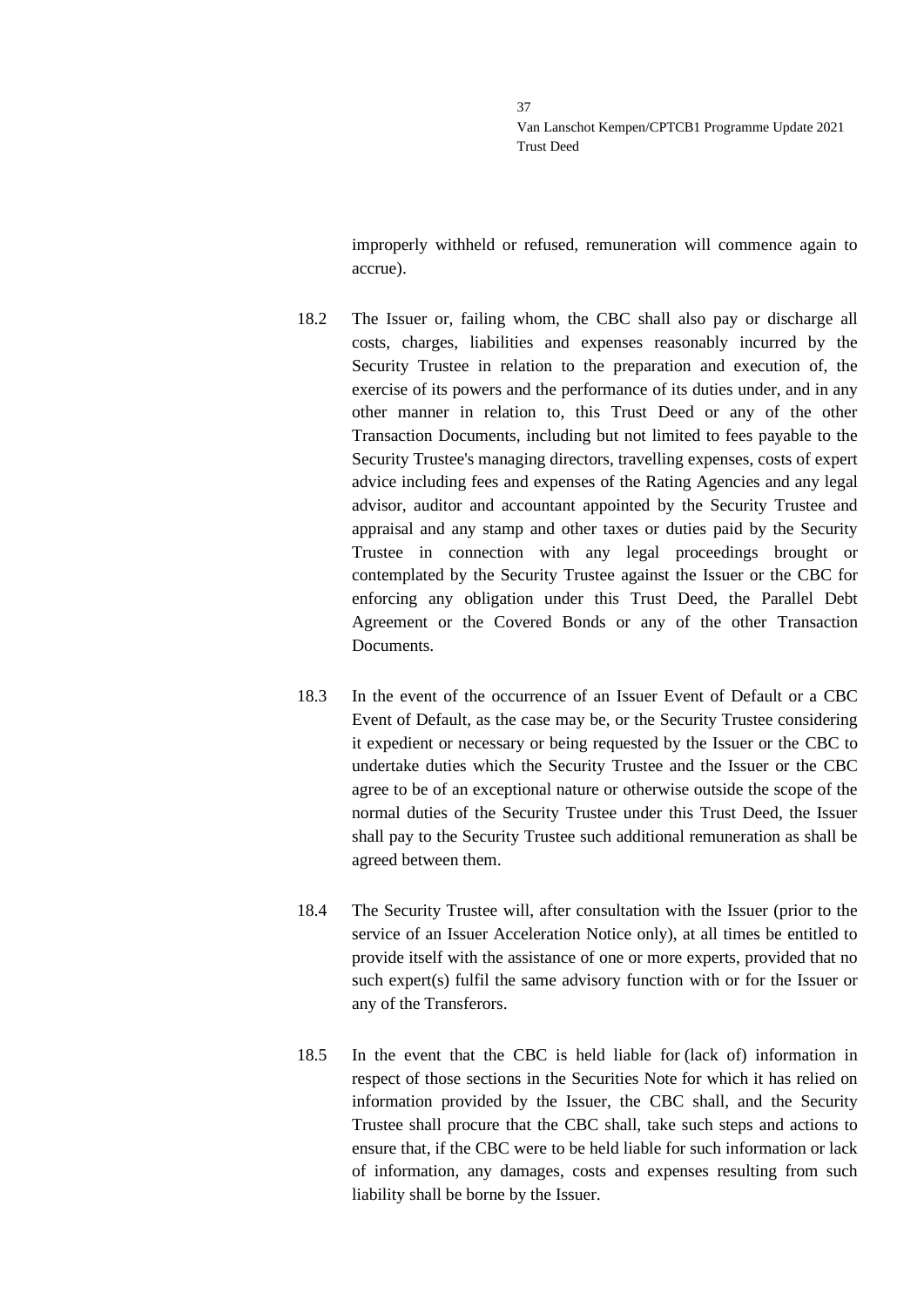### 19. **POWERS, LIABILITIES AND COVENANTS OF THE SECURITY TRUSTEE**

- 19.1 The Security Trustee shall have the powers and authorities set forth in this Trust Deed and in any of the Transaction Documents to which it is a party and such powers incidental thereto which it will exercise in accordance with and subject to the provisions of this Trust Deed and the Transaction Documents. In particular, but without limitation, the Security Trustee shall have the power:
	- (a) to borrow or raise moneys and to grant security interests if required in accordance with any of the Transaction Documents for the purpose of administering the security granted to it pursuant to the Pledge Agreements to which it is a party, entering into agreements which are conducive to the holding of the security granted to it and foreclosing the security granted to it pursuant to the Pledge Agreements to which it is a party, and upon such terms and conditions as the Security Trustee shall deem advisable;
	- (b) to retain such cash balances as the Security Trustee from time to time may deem to be in the best interests of the Secured Parties and to credit any moneys received, recovered or realised by it under the Pledge Agreements, at its discretion, to the Security Account or to any other suspense account and to hold such moneys in such account for so long as the Security Trustee may think fit acting in the best interests of the Secured Parties (with interest accruing thereon at such rate, if any, as the Security Trustee may deem fit) pending their application from time to time in accordance with the provisions of this Trust Deed;
	- (c) to make, execute, acknowledge and deliver any and all documents and instruments that may be necessary or appropriate to carry out the powers granted to it under this Trust Deed;
	- (d) to settle, compromise or litigate any claims, debts or damages due or owing to the Security Trustee and to commence or defend suits or legal or administrative proceedings;
	- (e) to determine all questions and doubts arising in relation to any of the provisions of this Trust Deed and every such determination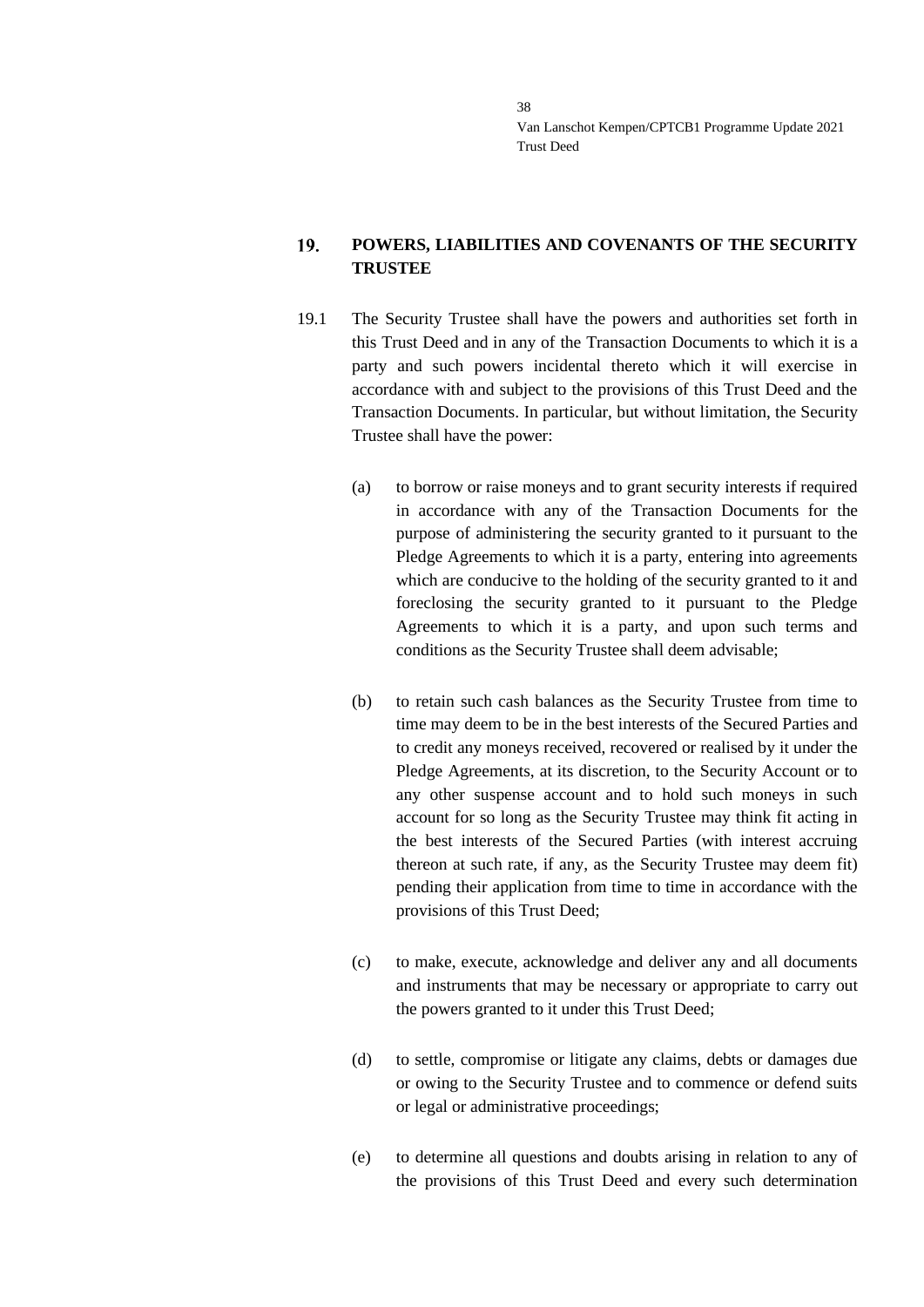bona fide made (whether or not the same shall relate in whole or in part to the acts or proceedings of the Security Trustee under this Trust Deed) shall be conclusive and binding on the Secured Parties;

- (f) to convert where it is necessary or desirable for any purpose in connection with this Trust Deed any sum from one currency to another; and
- (g) to do all such acts, initiate all such proceedings and exercise all such rights and privileges although not specifically mentioned herein as the Security Trustee may deem necessary for the purposes of carrying out its duties under this Trust Deed.
- 19.2 The Security Trustee may determine whether or not a default in the performance by the Issuer or the CBC of any obligation under the provisions of or contained in the Covered Bonds, Coupons or any Transaction Document is capable of remedy and/or materially prejudicial to the interests of the Covered Bondholders. If the Security Trustee shall certify that any such default is, in its opinion, not capable of remedy and/or materially prejudicial to the interests of the Covered Bondholders such certificate shall be conclusive and binding upon the Issuer, the CBC, the Covered Bondholders and Couponholders and the other Secured **Parties**
- 19.3 The Security Trustee as between itself and the Covered Bondholders and Couponholders and the other Secured Parties shall have full power to determine all questions and doubts arising in relation to any of the provisions of the Transaction Documents and every such determination, whether made upon a question actually raised or implied in the acts or proceedings of the Security Trustee, shall be conclusive and shall bind the Security Trustee, the Covered Bondholders and Couponholders and the other Secured Parties.
- 19.4 The Security Trustee may call for and shall be at liberty to accept a certificate signed by a duly authorised person as to any fact or matter prima facie within the knowledge of the Issuer or the CBC, as the case may be, as sufficient evidence thereof and a like certificate to the effect that any particular dealing, transaction or step or thing is, in the opinion of the person so certifying, expedient as sufficient evidence that it is expedient and the Security Trustee shall not be bound in any such case to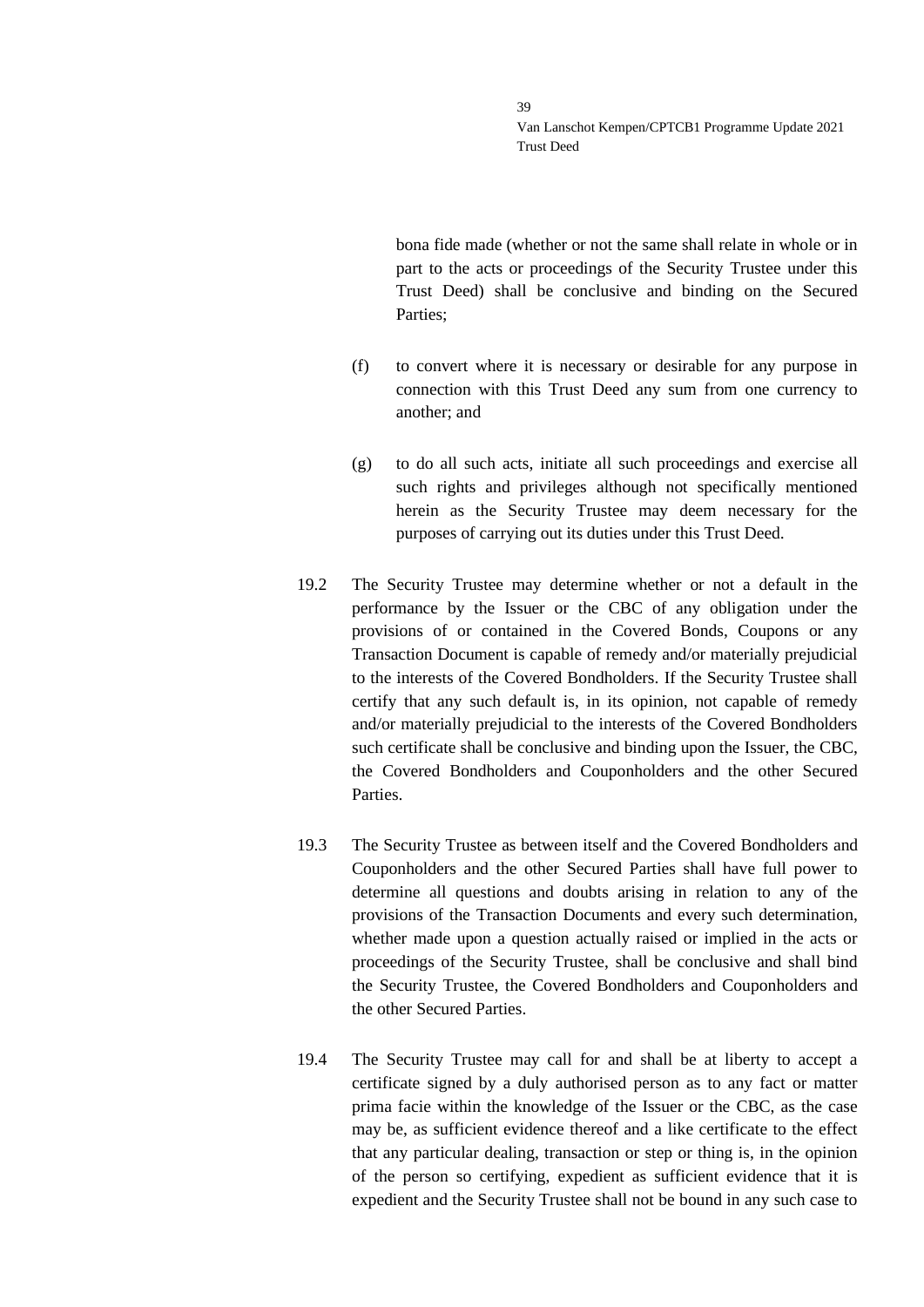call for further evidence or be responsible for any liability that may be occasioned by its failing so to do.

- 19.5 Without prejudice to the provisions of Clause [19.6](#page-39-0) below whenever in the Transaction Documents the Security Trustee is required in connection with any exercise of its powers, authorities or discretions to have regard to the interests of the Covered Bondholders, it shall have regard to the general interests of the Covered Bondholders of a Series as a class. The Security Trustee shall not be obliged to have regard to the consequences of such exercise for any individual Covered Bondholder or Couponholder resulting from his or it being for any purpose domiciled or resident in, or otherwise connected in any way with, or subject to the jurisdiction of, any particular territory or taxing jurisdiction and the Security Trustee shall not be entitled to require, nor shall any Covered Bondholder or Couponholder be entitled to claim, from the Issuer, the CBC, the Security Trustee or any other person any indemnification or payment in respect of any tax consequences of any such exercise upon individual Covered Bondholders or Couponholders, except to the extent already provided for in Condition 8 and/or in any undertaking or covenant given in addition to, or in substitution for, Condition 8.
- <span id="page-39-0"></span>19.6 The Security Trustee shall, as regards all the powers, authorities, duties and discretions vested in it by the Covered Bonds or the Transaction Documents or, except where expressly provided otherwise, have regard to the interests of both the Covered Bondholders or Couponholders and the other Secured Parties, but if, in the Security Trustee's sole opinion, there is a conflict between their interests, it will have regard solely to the interests of each Secured Party, including, but not limited to, the Covered Bondholders, in accordance with the relevant Priorities of Payments.
- 19.7 The Security Trustee shall exercise its duties without the assistance or intervention of the Secured Parties, shall act on their behalf in its capacity as Security Trustee and shall represent the Secured Parties whenever requested or sued in that capacity.
- 19.8 The Security Trustee shall, however, not be obliged to take any action which may involve expenses, unless reasonable security for or indemnity against all costs involved, shall be placed at its disposal, by the Issuer, by the CBC, by the Secured Parties or by others. The Security Trustee may deduct whatever it is entitled to by reason of fees, disbursements or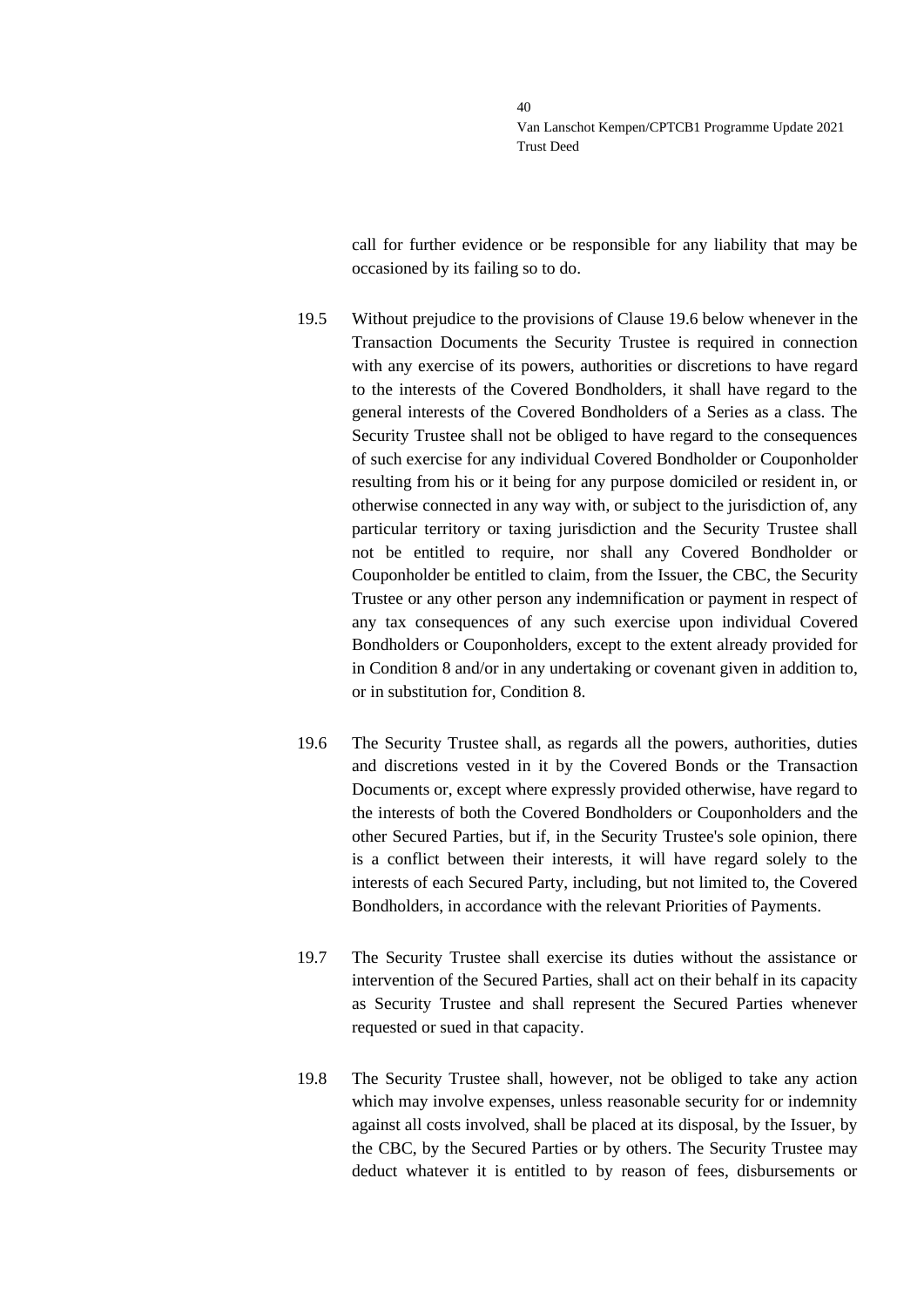otherwise from what it may have in its possession or receive for the account of the Secured Parties.

- 19.9 The Security Trustee shall not be liable for any action taken or not taken by it or for any breach of its obligations under this Trust Deed or other Transaction Documents to which it is a party, except in the event of its wilful misconduct (*opzet*) or gross negligence (*grove nalatigheid*), or fraud, and it shall not be responsible for any act or negligence of persons or institutions selected by it with due care.
- 19.10 The Security Trustee shall not be liable for acting upon any resolution purporting to have been passed at any meeting of Covered Bondholders in respect whereof minutes have been made and signed even though subsequent to its acting it may be found that there was some defect in the constitution of the meeting or passing of the resolution or that for any reason the resolution was not valid or binding upon the Covered Bondholders. If the Security Trustee has acted upon such resolution, the Covered Bondholders shall forthwith on demand indemnify (*schadeloos stellen*) the Security Trustee for their *pro rata* share in any liability, loss or expense incurred or expected to be incurred by the Security Trustee in any way relating to or arising out of its acting as Security Trustee in respect of that of a particular Class of Covered Bonds, except to the extent that the liability or loss arises directly from the Security Trustee's gross negligence (*grove nalatigheid*), wilful misconduct (*opzet*) or fraud. The liability shall be divided between the Covered Bondholders *pro rata* according to the respective Principal Amounts Outstanding of the Covered Bonds held by each of them respectively.
- 19.11 The Security Trustee may call for any certificate or other document issued by Euroclear or Clearstream, Luxembourg or any other relevant clearing system or Euroclear Nederland. Any such certificate or other document shall, in the absence of manifest error, be conclusive and binding for all purposes. Any such certificate or other document may comprise any form of statement or print out of electronic records provided by the relevant clearing system (including Euroclear's EUCLID or Clearstream, Luxembourg's Cedcom system) in accordance with its usual procedures and in which the holder of a particular principal or nominal amount of the Covered Bonds is clearly identified together with the amount of such holding. The Security Trustee shall not be liable to any person by reason of having accepted as valid or not having rejected any certificate or other document to such effect purporting to be issued by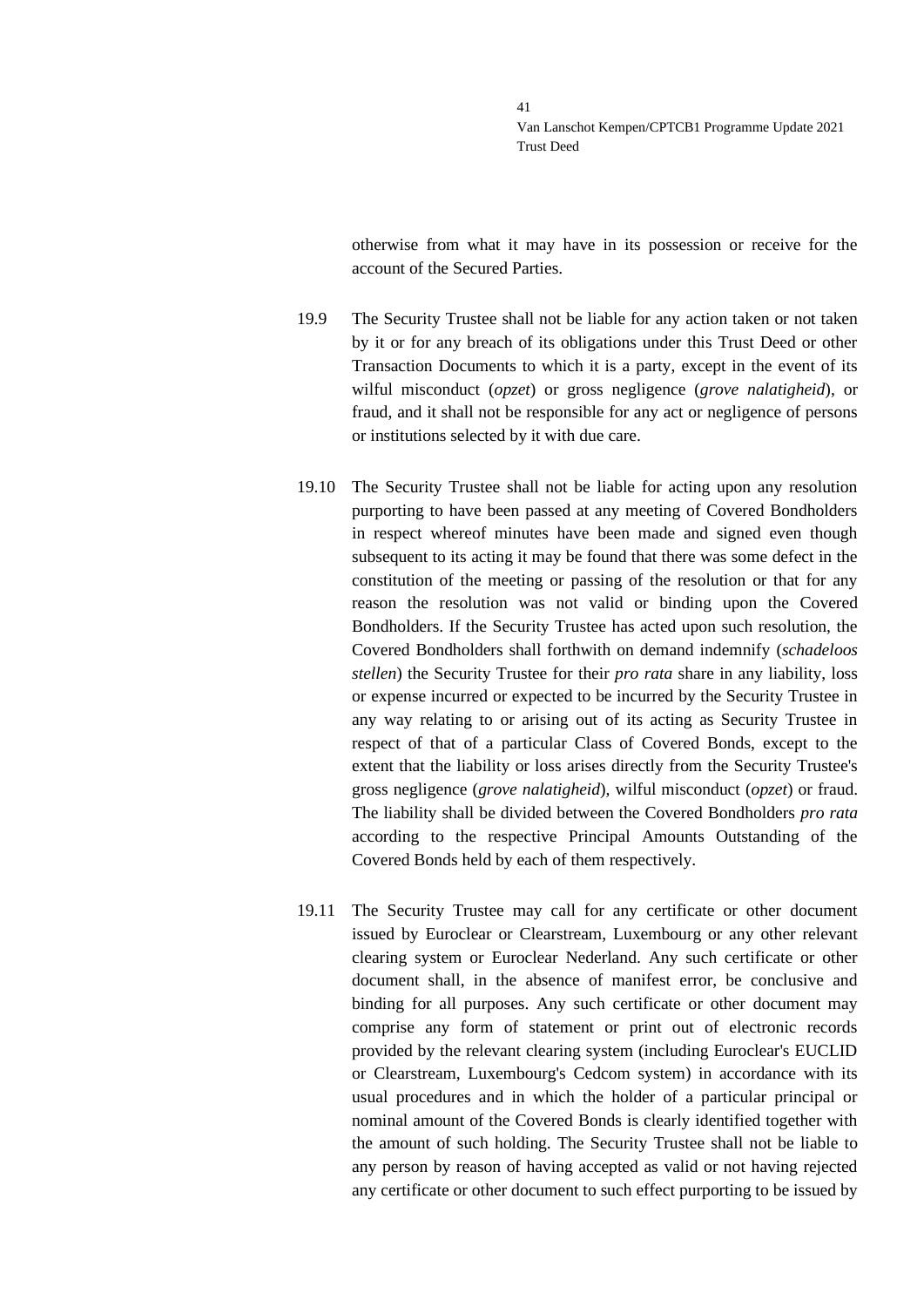Euroclear or Clearstream, Luxembourg or any other relevant clearing system and subsequently found to be forged or not authentic.

- 19.12 The Security Trustee shall not be liable to the Issuer, the CBC or any Covered Bondholder by reason of having accepted as valid or not having rejected any entry in the Register later found to be forged or not authentic and can assume for all purposes in relation hereto that any entry on the Register is correct.
- 19.13 The Security Trustee shall not be liable to the Issuer or any Covered Bondholder by reason of having accepted as valid or not having rejected any Covered Bond purporting to be such and subsequently found to be forged or not authentic.
- 19.14 The Security Trustee will not be responsible for any loss, expense or liability, which may be suffered as a result of any Transferred Assets, or any deeds or documents of title thereto, being uninsured or inadequately insured or being held by clearing organisations or their operators or by intermediaries such as banks, brokers or other similar persons on behalf of the Security Trustee.
- 19.15 The Security Trustee will not be responsible for (i) supervising the performance by the Issuer or any other party to the Transaction Documents of their respective obligations under the Transaction Documents and will be entitled to assume, until it has written notice to the contrary, that all such persons are properly performing their duties; (ii) considering the basis on which approvals or consents are granted by the Issuer or any other party to the Transaction Documents under the Transaction Documents; (iii) monitoring the Transferred Assets, including, without limitation, whether the Transferred Assets are in compliance with the Asset Cover Test or the Amortisation Test; or (iv) monitoring whether Mortgage Receivables (and any other Transferred Assets) satisfy the applicable Eligibility Criteria or such other criteria as may be agreed with the CBC, subject to Rating Agency Confirmation in relation to other Transferred Assets. The Security Trustee will not be liable to any Covered Bondholder or other Secured Party for any failure to make or to cause to be made on their behalf the searches, investigations and enquiries which would normally be made by a prudent chargee in relation to the security rights and have no responsibility in relation to the legality, validity, sufficiency and enforceability of the security rights it holds and the Transaction Documents.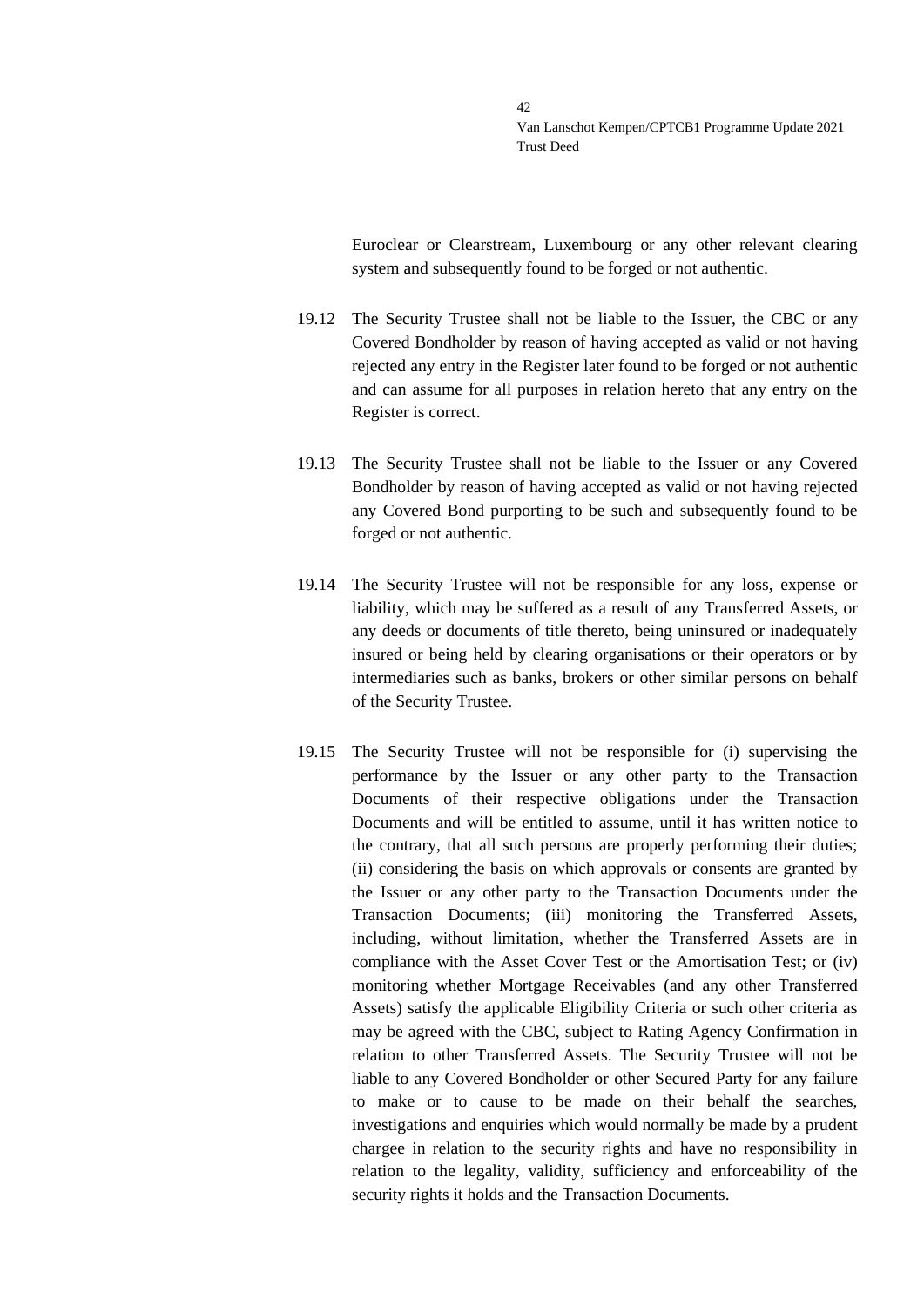19.16 Any consent or approval given by the Security Trustee for the purposes of this Trust Deed may be given on such terms and subject to such conditions (if any) as the Security Trustee thinks fit and notwithstanding anything to the contrary contained in this Trust Deed or the Conditions may be given retrospectively, provided that any consent with respect to the covenants set forth in Clause [9.2](#page-18-0) (d) and (e) of this Trust Deed to the extent relating to a sale, transfer or disposal of assets of the CBC, may only be given with a view to early redemption of the Covered Bonds and any such consent should be notified in advance by the Security Trustee to the Rating Agencies.

#### 20. **FINANCIAL MATTERS**

- 20.1 The Security Trustee will annually, within two (2) months upon the annual accounts of the Security Trustee becoming available, make available, at the Issuer's expense, for public inspection at the office of the Security Trustee in Amsterdam, the Netherlands, and the Specified Offices of the Principal Paying Agent, copies of the Security Trustee's balance sheet and its profit and loss account with respect to the preceding calendar year, together with, following a CBC Acceleration Notice, an auditor's statement and a written report of its activities (including any actions taken which it has deemed necessary and any distributions made) during that calendar year. The Security Trustee will send a copy of such documents to the Rating Agencies on or prior to the first  $(1<sup>st</sup>)$  day of July of each year.
- 20.2 Notwithstanding anything contained in the Covered Bonds or the Transaction Documents, to the extent required by applicable law, if the Security Trustee is required to make any deduction or withholding from any distribution or payment made by it under the Covered Bonds or the Transaction Documents (other than in connection with its remuneration as provided for herein) or if the Security Trustee is otherwise charged to, or may become liable to, tax as a consequence of performing its duties under the Covered Bonds or the Transaction Documents, then the Security Trustee shall be entitled to make such deduction or withholding or (as the case may be) to retain out of sums received by it an amount sufficient to discharge any liability to tax which relates to sums so received or distributed or to discharge any such other liability of the Security Trustee to tax from the funds held by the Security Trustee pursuant to the Transaction Documents.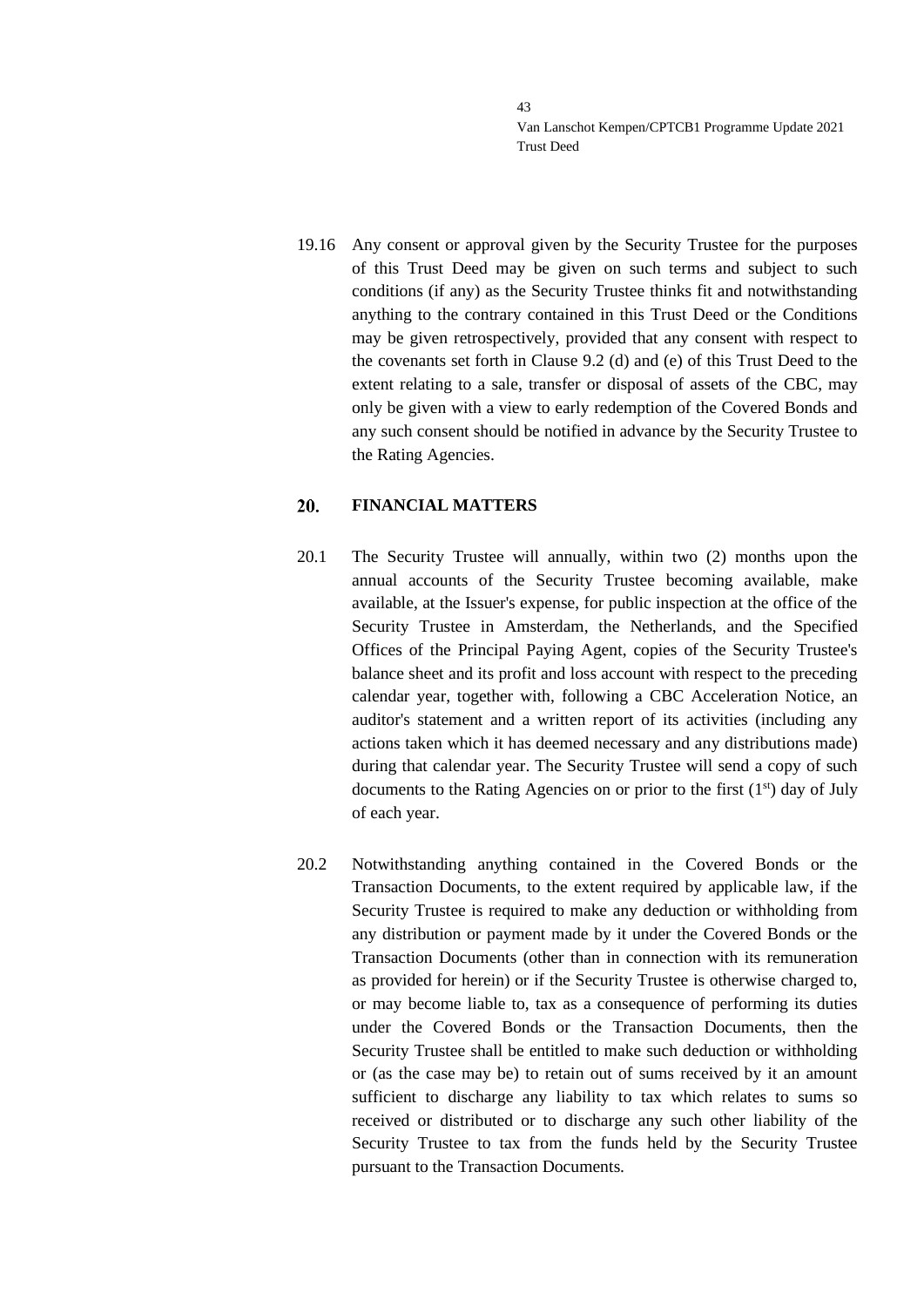#### 21. **INDEMNITY / REIMBURSEMENT**

Without prejudice to the right of indemnity by law given to it, the Security Trustee and every attorney, manager, agent, delegate or other person appointed by it under the Transaction Documents shall on first demand be indemnified by the Issuer, failing which, by the CBC, in respect of all liabilities and expenses properly incurred by it or him in the execution or purported execution of the powers of this Trust Deed or of any powers, authorities or discretions vested in it or him pursuant to this Trust Deed and against all actions, proceedings, costs, claims and demands in respect of any matter or thing done or omitted in any way relating to this Trust Deed or otherwise.

#### 22. **COVENANTS OF STICHTING HOLDING**

Until all amounts payable by the Issuer under the Covered Bonds and under any of the other Transaction Documents to which the Issuer is a party have been paid or written off in full, Stichting Holding shall:

- (a) not amend the articles of association of the CBC, without the prior written consent of the Security Trustee;
- (b) be and continue to be the sole shareholder of the CBC;
- (c) not resolve (i) to issue any additional shares in the capital of the CBC or (ii) to transfer shares in the capital of the CBC or (iii) to grant rights to third parties to acquire shares in the capital of the CBC or (iv) to pledge, dispose of or encumber in any other way the shares in the capital of the CBC;
- (d) exercise its voting and other shareholder rights and powers (if any) in accordance with the CBC's obligations under the Transaction Documents and/or as otherwise instructed by the Security Trustee;
- (e) not take action (including any instruction, decision or approval) to dissolve the CBC, enter into a legal merger (*juridische fusie*) or legal demerger (*juridische splitsing*) involving the CBC or for its conversion (*conversie*) into a foreign entity or to have the CBC (i) request the court to grant a suspension of payments (*surseance van betaling*) or to declare its bankruptcy (*faillissement*), (ii) file a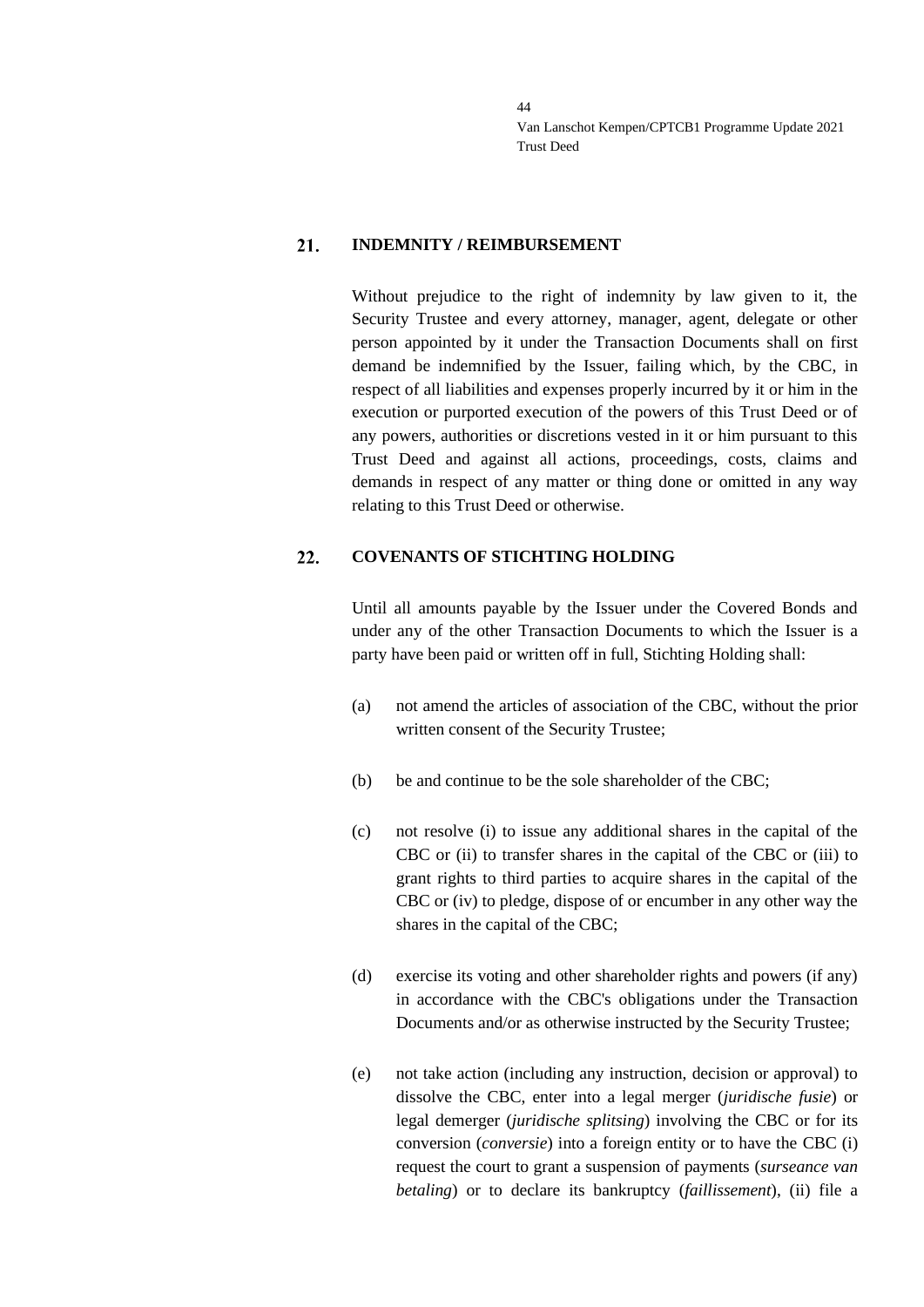declaration with a court on the preparation of a scheme of arrangements (*gehomologeerd onderhands akkoord*) or (iii) enter into any analogous insolvency proceedings under any applicable law;

- (f) not enter into a legal merger (*juridische fusie)* or legal demerger (*juridische splitsing*) involving Stichting Holding;
- (g) each calendar year after the adoption and approval by it of the CBC's annual accounts, resolve that the CBC shall pay out any profit amount resulting from item (ix) of the Interest Available Amount, after deduction of any amounts owed by the CBC to the tax authorities, to it by way of dividend to the Stichting Holding and the Stichting Holding shall, within a period of fifteen (15) Business Days after the receipt of such amount, pay such amount to Stichting Van Lanschot Kempen Foundation or to another similar foundation as approved by the Issuer; and
- (h) perform each of its obligations under the Transaction Documents to which it is a party and comply with all requirements of any law, rule or regulation applicable to it.

#### 23. **MODIFICATION; CONSENTS; WAIVER AND TRANSFER**

<span id="page-44-0"></span>23.1 The Security Trustee may agree, without the consent of the Covered Bondholders of any Series and/or Couponholders and without the consent of any other Secured Party, to the waiver or authorisation of any breach or proposed breach of any of the provisions of the Covered Bonds of any Series or Transaction Documents, or determine, without any such consent as aforesaid, that any Issuer Event of Default or CBC Event of Default shall not be treated as such, where, in any such case, it is not, in the opinion of the Security Trustee, materially prejudicial to the interests of any of the Secured Parties (in which respect the Security Trustee may (without further enquiry) rely upon the consent in writing of any other Secured Party as to the absence of material prejudice to the interests of such Secured Party), provided that (i) the Security Trustee has not been informed by any Secured Party (other than any Covered Bondholder(s)) that such Secured Party will be materially prejudiced thereby (other than a Secured Party who has given its written consent as aforesaid) and (ii) the Rating Agencies have been notified in respect of such waiver, authorisation or determination and provided further that the Security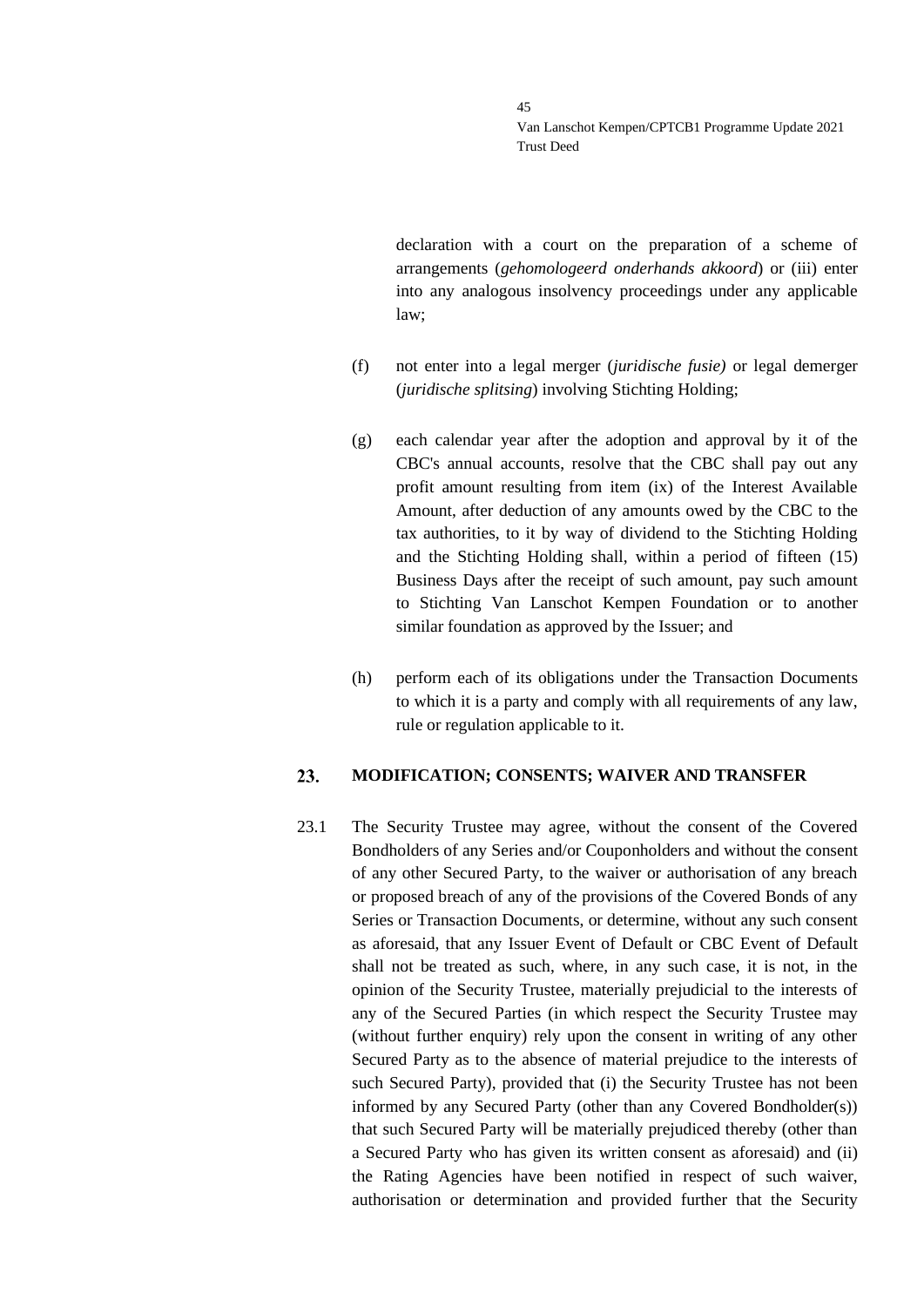Trustee shall not exercise any powers conferred upon it by this Clause in contravention of any express direction by a Programme Resolution (but so that no such direction or request shall affect any authorisation, waiver or determination previously given or made).

- <span id="page-45-0"></span>23.2 The Security Trustee may from time to time and at any time without any consent or sanction of the Covered Bondholders or Couponholders of any Series and without the consent of the Secured Parties (other than the Secured Parties which are a party to a Transaction Document which is to be modified) concur with the Issuer and the CBC and agree to:
	- (a) any modification of the Covered Bonds of one or more Series, the related Coupons or any Transaction Document and/or designate further creditors as Secured Parties, provided that (i) in the opinion of the Security Trustee such modification or designation is not materially prejudicial to the interests of any of the Covered Bondholders or Couponholders of any Series or any of the other Secured Parties (other than the CBC) (in which respect the Security Trustee may rely upon the consent in writing of any other Secured Party as to the absence of material prejudice to the interests of such Secured Party), (ii) it has not been informed in writing by any Secured Party (other than any Covered Bondholder(s)) that such Secured Party will be materially prejudiced thereby (other than a Secured Party who has given his/her written consent as aforesaid) and (iii) it has received Rating Agency Confirmation in respect of such modification; or
	- (b) any modification of the Covered Bonds of any one or more Series, the related Coupons or any Transaction Document which is of a formal, minor or technical nature or is made to correct a manifest error or an error established as such to the satisfaction of the Security Trustee or to comply with its obligations under EMIR or to comply with mandatory provisions of law; or
	- (c) a Legislative Amendment; or
	- (d) any modification to the Transaction Documents which are in the opinion of the Issuer and the Security Trustee necessary in order to transfer title (and if applicable obligations) in respect of Eligible Assets to the CBC and/or to create security in respect thereof in favour of the Security Trustee, provided that (i) in the opinion of the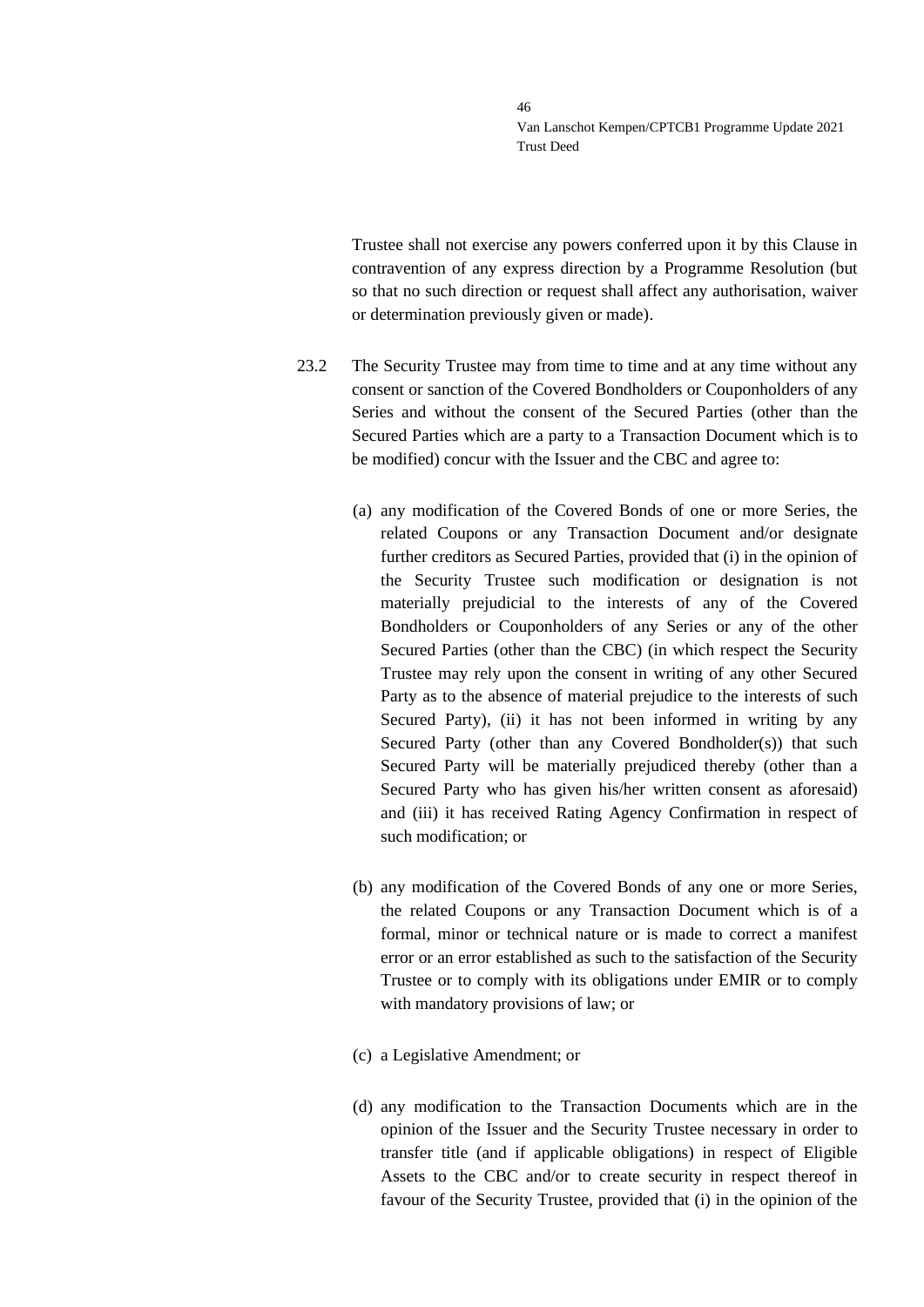Security Trustee such modification is not materially prejudicial to the interests of any of the Covered Bondholders or Couponholders of any Series or any of the other Secured Parties (other than the CBC) (in which respect the Security Trustee may rely upon the consent in writing of any other Secured Party as to the absence of material prejudice to the interests of such Secured Party), (ii) it has not been informed in writing by any Secured Party (other than any Covered Bondholder(s)) that such Secured Party will be materially prejudiced thereby (other than a Secured Party who has given its written consent as aforesaid) and (iii) the Rating Agencies have been notified in respect of such modification; or

- (e) any modification to the Eligibility Criteria which is in the opinion of the Security Trustee not materially prejudicial to the interests of the existing Covered Bondholders or Couponholders of any Series; or
- (f) any modification to the Conditions pursuant to Condition 5(E) to vary the method or basis of calculating, any Interest Amount in respect of the Covered Bonds or for any other modification of the Conditions, the Covered Bonds and/or the Transaction Documents required to be made in the circumstances described in Condition 5(E), where the Issuer has delivered to the Agent a certificate pursuant to Condition  $5(E)(v)$ .
- 23.3 The prior consent of the Security Trustee and the other Secured Parties will not be required and will not be obtained in relation to the accession of any New Transferor or new Swap Counterparty to the Programme, provided that the relevant conditions precedent in the Transaction Documents are satisfied at the time of the intended accession.
- 23.4 Any such modification, designation, waiver, authorisation or determination pursuant to Clause [23.1](#page-44-0) or [23.2](#page-45-0) above shall be binding on all Covered Bondholders of all Series for the time being outstanding, the related Couponholders and the other Secured Parties and, unless the Security Trustee otherwise agrees, the Issuer shall cause such modification, designation, waiver, authorisation or determination to be notified to the Covered Bondholders or Couponholders of all Series for the time being outstanding, the other Secured Parties and the Rating Agencies in accordance with the Conditions as soon as practicable thereafter.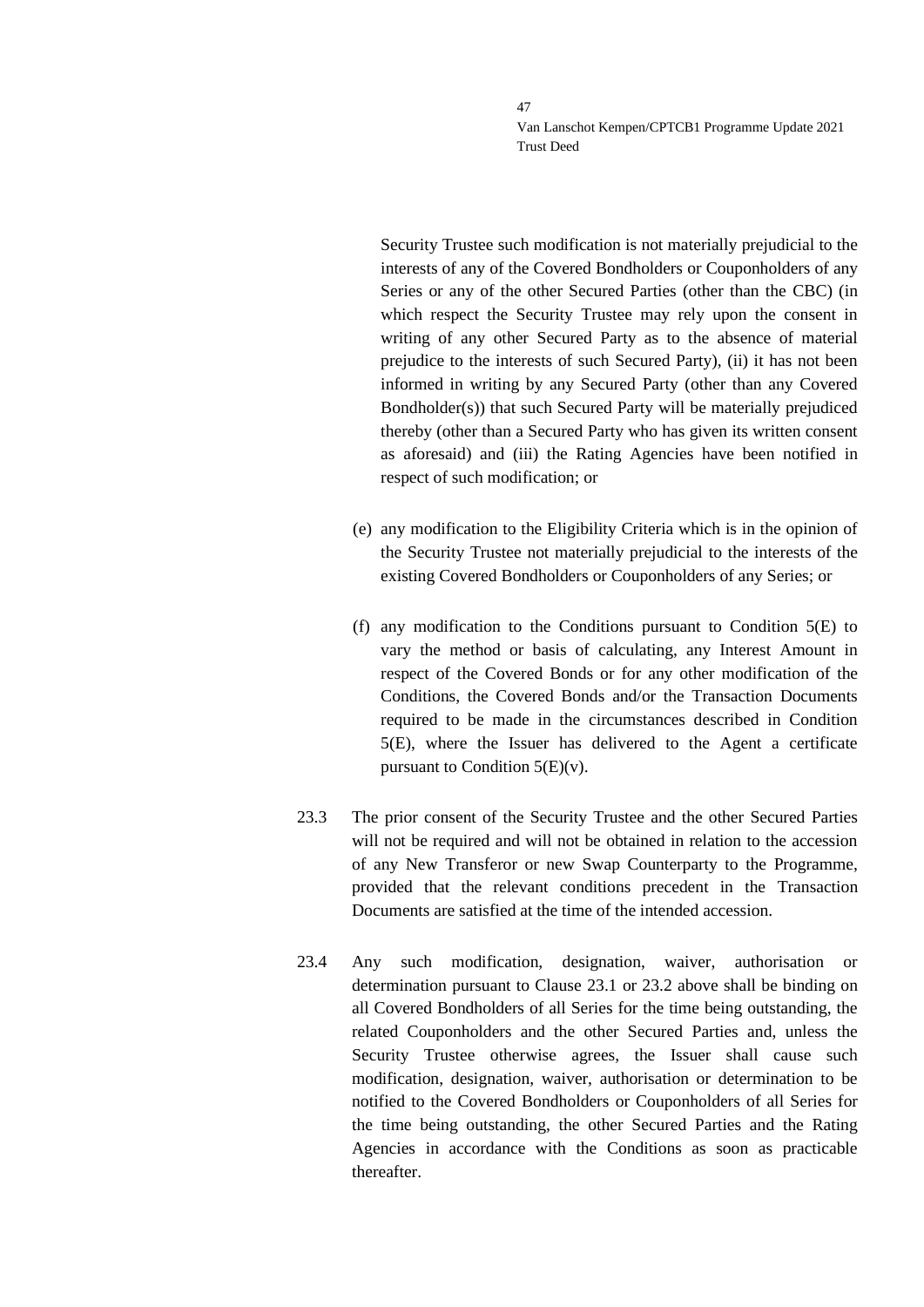- <span id="page-47-0"></span>23.5 The Issuer may, without the consent of the holders of the Covered Bonds of any Series or any Coupons relating thereto, or any other Secured Party consolidate with, merge or amalgamate into or transfer their respective assets substantially as an entirety to any corporation organised under Dutch law (where the surviving entity or transferee company is not the Issuer, such surviving entity or transferee company shall be referred to as the "**New Entity**"), provided that:
	- (a) a certificate of two Authorised Signatories of the Issuer and the CBC is delivered to the Security Trustee to the effect that immediately after giving effect to such transaction no Issuer Event of Default and no CBC Event of Default, respectively, will have happened and be continuing;
	- (b) where the surviving entity or transferee company is not the Issuer, the Issuer shall procure that the New Entity assumes its obligations as Issuer under the Trust Deed, each other Transaction Document and all of the outstanding Covered Bonds of all Series, in place of the Issuer;
	- (c) where the surviving entity or transferee company is not the Issuer, the Guarantee of the CBC is fully effective on the same basis in relation to the obligations of the New Entity; and
	- (d) where the surviving entity or transferee company is not the Issuer, where the New Entity is domiciled or resident in, or subject generally to the taxing jurisdiction of, a territory other than or in addition to the Tax Jurisdiction, undertakings or covenants shall be given by the New Entity in terms corresponding to the provisions of Condition 8 (*Taxation*) with the substitution for (or, as the case may be, the addition to) the references to the Tax Jurisdiction of references to that other or additional territory in which the New Entity is incorporated, domiciled or resident or to whose taxing jurisdiction it is subject and, where such undertaking or covenant is provided, references in Condition 7(b) (*Redemption for tax reasons*) to the Tax Jurisdiction shall be deemed to be amended accordingly.
- 23.6 Upon the execution of such documents and compliance with such requirements, the New Entity shall be deemed to be named in the Trust Deed and the other Transaction Documents as the principal debtor in place of the Issuer and the Trust Deed and the other Transaction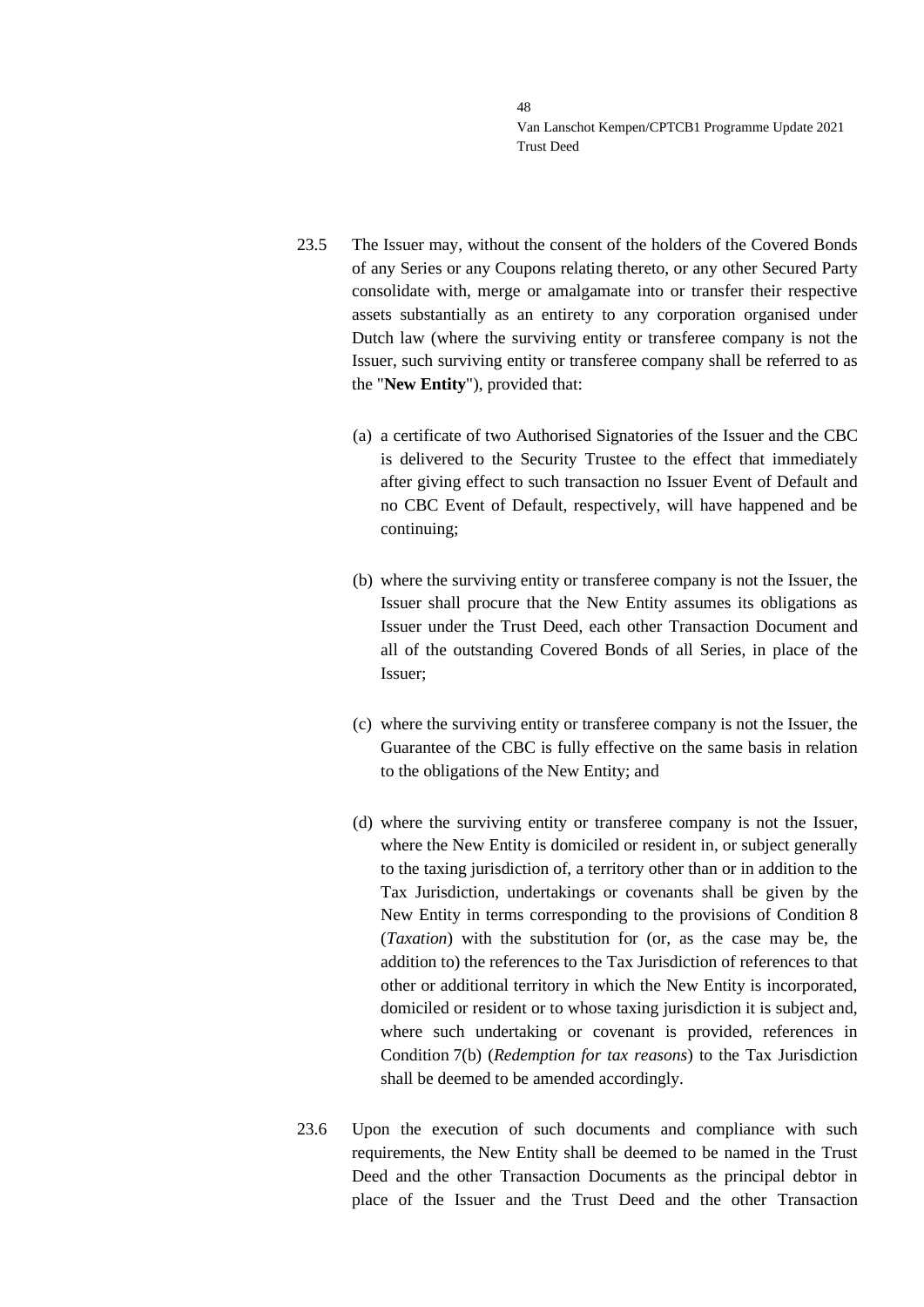Documents shall be deemed to be modified in such manner as shall be necessary to give effect to the above provisions and, without limitation, references in the Trust Deed and the other Transaction Documents to the Issuer shall, unless the context otherwise requires, be deemed to be or include references to the New Entity. Upon the assumption of the obligations of the Issuer by such surviving or transferee company, the predecessor Issuer shall (subject to the provisions of the Trust Deed) have no further liabilities under or in respect of the Trust Deed or the outstanding Covered Bonds of each Series then outstanding or any Coupons appertaining thereto and the other Transaction Documents.

- 23.7 Not later than fourteen (14) calendar days after such merger or transfer, the New Entity, or, if none, the Issuer (as the case may be) shall give notice thereof in a form previously approved by the Security Trustee to the Covered Bondholders in the manner provided in Condition 14 and Condition 20.
- 23.8 The Issuer may, subject to Rating Agency Confirmation and without the consent of the Covered Bondholders in respect of each issue of Covered Bonds on which no payment of principal of or interest on any of the Covered Bonds is in default and after written approval of DNB (*De Nederlandsche Bank N.V.*), be replaced and substituted by a Substituted Debtor as principal debtor in respect of the Covered Bonds and the relative Coupons subject to and in the manner provided in Condition 17.

### 24. **HOLDER OF COVERED BOND ASSUMED TO BE OWNER; NOTICES TO COVERED BONDHOLDERS**

24.1 The Issuer, the Security Trustee and the Principal Paying Agent may deem and treat the holder of any Covered Bond or Coupons as the absolute owner of such Covered Bond or Coupons, as the case may be, for all purposes (whether or not such Covered Bond or Coupons shall be overdue and notwithstanding notice of ownership or writing thereon, or any notice of previous loss or, theft, or of trust or other interest therein), and the Issuer, the Security Trustee and the Principal Paying Agent shall not be affected by any notice to the contrary. All payments made to any such Covered Bondholder or Couponholder shall be valid and, to the extent of the sums so paid, effective to satisfy and discharge the liability for the moneys payable upon such Covered Bonds or Coupons.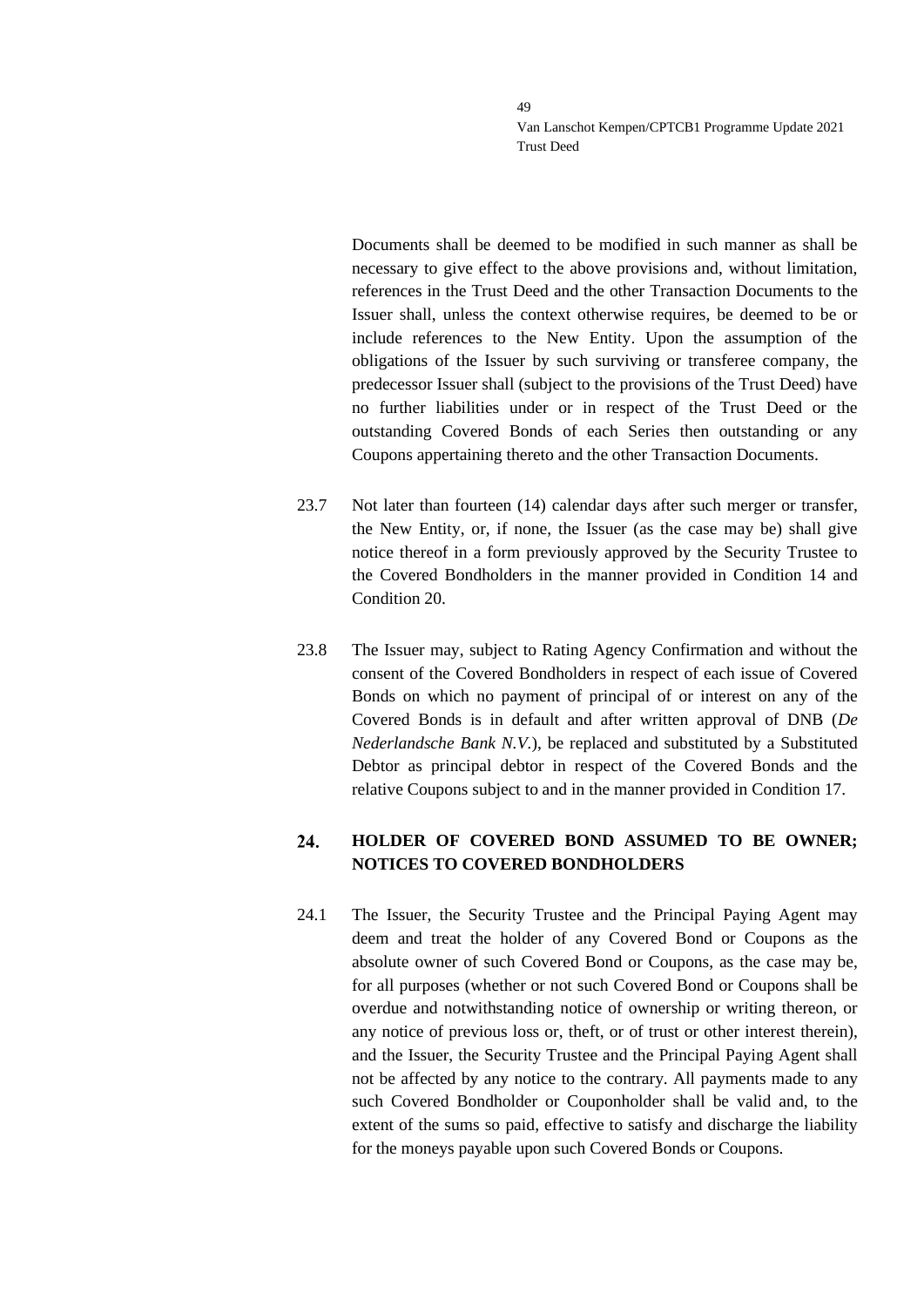- 24.2 All notices to Covered Bondholders will be given in the manner as described in Condition 14 and Condition 20.
- 24.3 So long as all of the Covered Bonds are represented by Global Covered Bonds and such Global Covered Bonds are held in their entirety on behalf of Euroclear and Clearstream, Luxembourg or Euroclear Nederland or any other agreed clearing system, notices to Covered Bondholders may be given by delivery of the relevant notice to Euroclear and Clearstream, Luxembourg or Euroclear Nederland or any other agreed clearing system, as the case may be, provided that notices can be given to such clearing system for such purposes, for communication to the relevant accountholders rather than by publication as required by Condition 14, or in case the Covered Bonds are listed on any stock exchange in respect of any publication required by such stock exchange, such stock exchange agrees to such notice or, as the case may be, any due publication requirement of such stock exchange will be met. Any such notice shall be deemed to have been given to the Covered Bondholders on the second (2<sup>nd</sup>) day after the day on which such notice is delivered to Euroclear and Clearstream, Luxembourg or Euroclear Nederland or any other agreed clearing system, as the case may be, provided that notices can be given to such clearing system for such purposes.

#### 25. **SECURITY TRUSTEE'S RETIREMENT AND REMOVAL**

Until all amounts payable by the Issuer and/or the CBC under the Security Trustee Secured Liabilities have been paid in full, the Security Trustee shall not retire or be removed from its duties under this Trust Deed. The Covered Bondholders shall have the power, exercisable only by a Programme Resolution, to remove any or all of the managing directors of the Security Trustee, provided that (i) the other Secured Parties have been consulted and (ii) neither the Security Trustee nor any managing director so removed shall be responsible for any costs or expenses arising from any such removal. The Issuer or, as the case may be, the CBC undertakes that in the event of all or any of the managing directors of the Security Trustee being removed by a Programme Resolution, it will use all reasonable efforts to procure that new managing directors of the Security Trustee will be appointed with due observance of the articles of association of the Security Trustee as soon as reasonably practicable thereafter. The removal of any managing director of the Security Trustee shall not become effective until a suitable person, trust or administration office, reasonably acceptable to the Issuer and the CBC,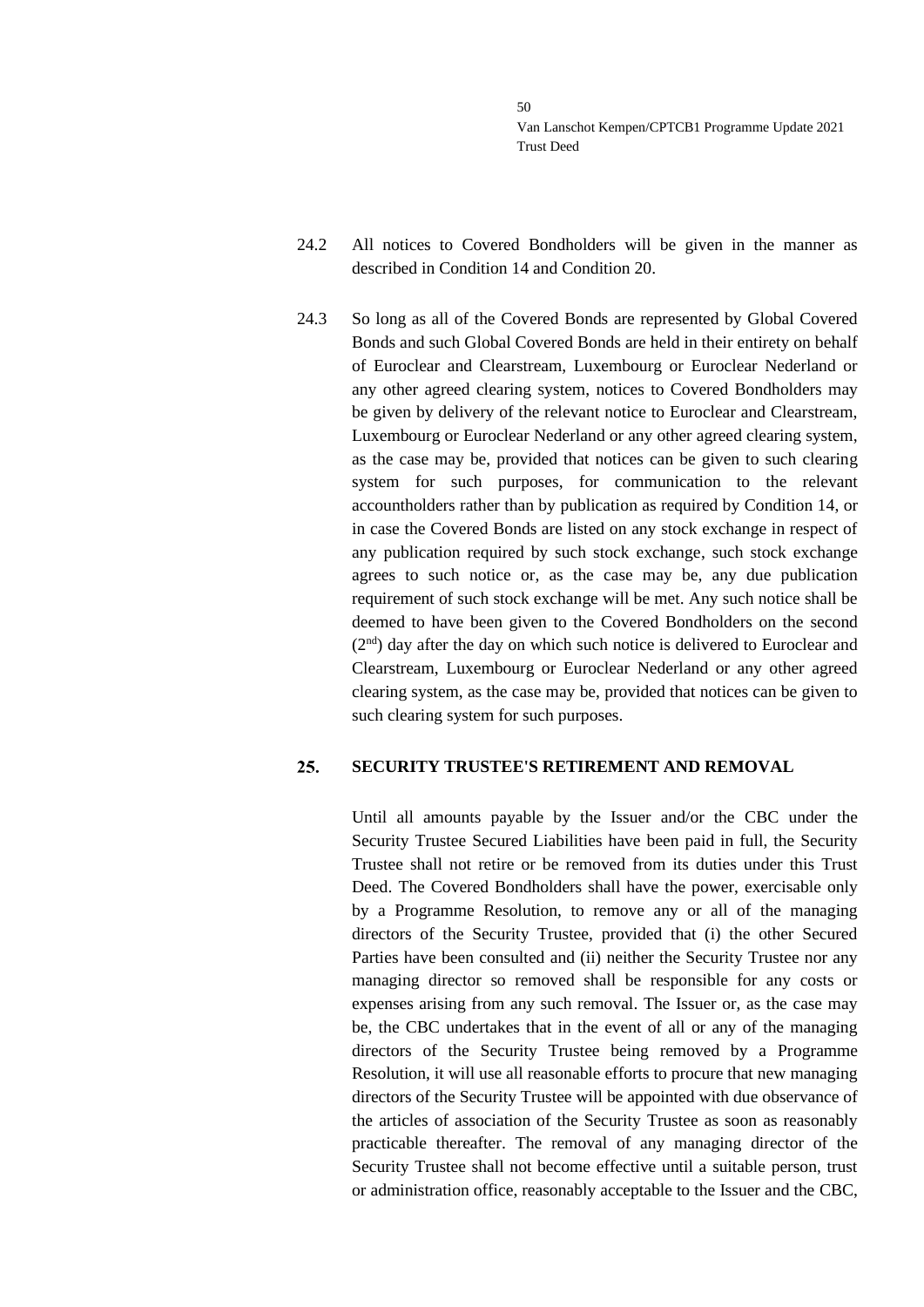after having consulted the Secured Parties, other than the Covered Bondholders, and subject Rating Agency Confirmation has been contracted to act as managing director of the Security Trustee.

#### 26. **NO DISSOLUTION, NO NULLIFICATION**

To the extent permitted by law, the parties hereby waive their rights pursuant to articles 6:265 to 6:272 inclusive of the Dutch Civil Code to dissolve (*ontbinden*), or demand in legal proceedings the dissolution (*ontbinding*) of, this Trust Deed. Furthermore, to the extent permitted by law, the parties hereby waive their rights under article 6:228 of the Dutch Civil Code to nullify (*vernietigen*), or demand in legal proceedings the nullification (*vernietiging*) of this Trust Deed on the ground of error (*dwaling*).

#### 27. **GOVERNING LAW**

This Trust Deed, including Clause [28](#page-50-0) of this Trust Deed, and any noncontractual obligations arising out of or in connection with this Trust Deed shall be governed by and construed in accordance with Dutch law.

#### <span id="page-50-0"></span>**JURISDICTION** 28.

Any disputes arising out of or in connection with the Covered Bonds or this Trust Deed including, without limitation, any disputes relating to any non-contractual obligations arising out of or in connection with the Covered Bonds or this Trust Deed, shall be submitted to the exclusive jurisdiction of the competent court of Amsterdam, the Netherlands.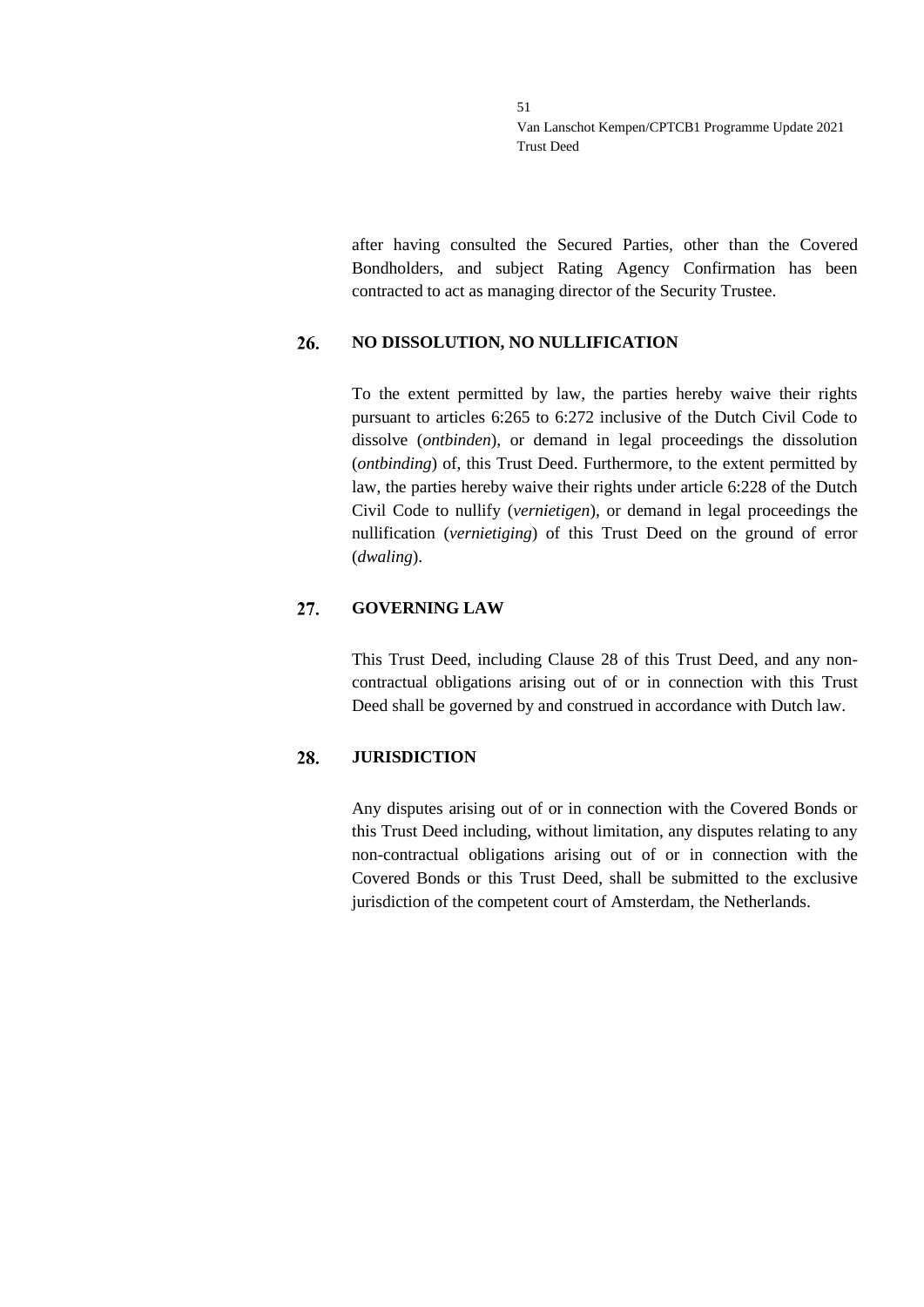**THIS DEED HAS BEEN LASTLY AMENDED AND RESTATED BY THE PARTIES HERETO PURSUANT TO THE DEED OF AMENDMENT DATED 26 OCTOBER 2021 AND WHICH DEED OF AMENDMENT HAS BEEN SIGNED BY THE PARTIES HERETO**

**VAN LANSCHOT KEMPEN N.V.**

**VAN LANSCHOT CONDITIONAL PASS-THROUGH COVERED BOND COMPANY B.V.**

**STICHTING HOLDING VAN LANSCHOT CONDITIONAL PASS-THROUGH COVERED BOND COMPANY**

**STICHTING SECURITY TRUSTEE VAN LANSCHOT CONDITIONAL PASS-THROUGH COVERED BOND COMPANY**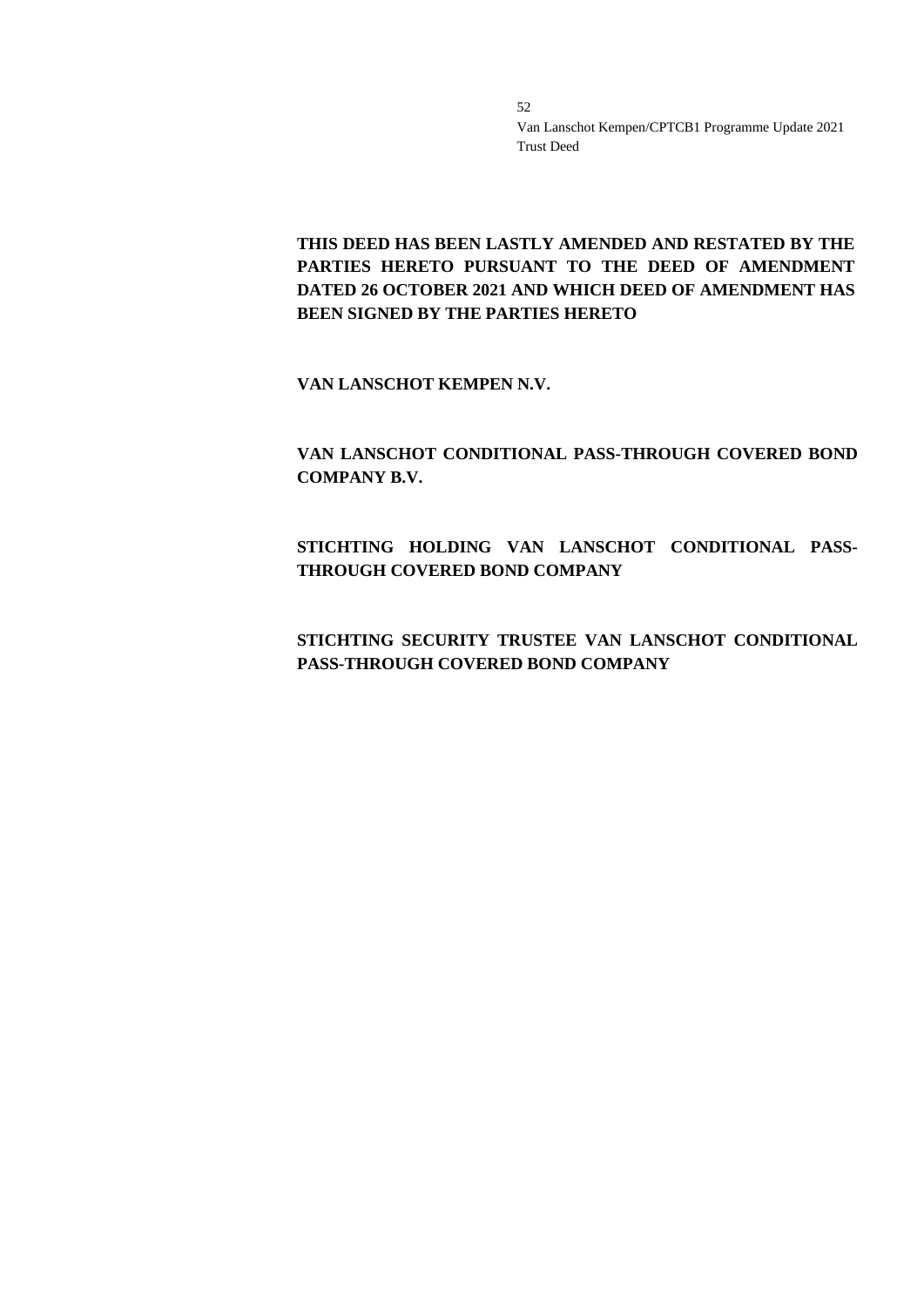### **SCHEDULE 1**

### **PROVISIONS FOR MEETINGS OF COVERED BONDHOLDERS<sup>1</sup>**

#### 1. **DEFINITIONS**

In this Trust Deed and the Conditions, the following expressions have the following meanings:

"**Block Voting Instruction**" means, in relation to any Meeting, a document in the English language issued by a Paying Agent:

- (a) certifying that the Deposited Covered Bonds have been deposited with such Paying Agent (or to its order at a bank or other depositary) or blocked in an account with a clearing system or blocked in the Register and will not be released until the earlier of:
	- (i) the conclusion of the Meeting; and
	- (ii) not less than 48 hours before the time fixed for the Meeting (or, if the Meeting has been adjourned, the time fixed for its resumption),
		- a. in the case of Bearer Covered Bondholders, the surrender to such Paying Agent of the receipt for the deposited or blocked Bearer Covered Bonds; or
		- b. in the case of Registered Covered Bondholders, notification from the Registrar to such Paying Agent that such Registered Covered Bondholder has deblocked the relevant blocked Registered Covered Bonds in the Register,

and notification thereof by such Paying Agent to the Issuer, the CBC and the Security Trustee; and

<sup>&</sup>lt;sup>1</sup> Aligned where appropriate with the virtual meetings provisions of VLK DIP.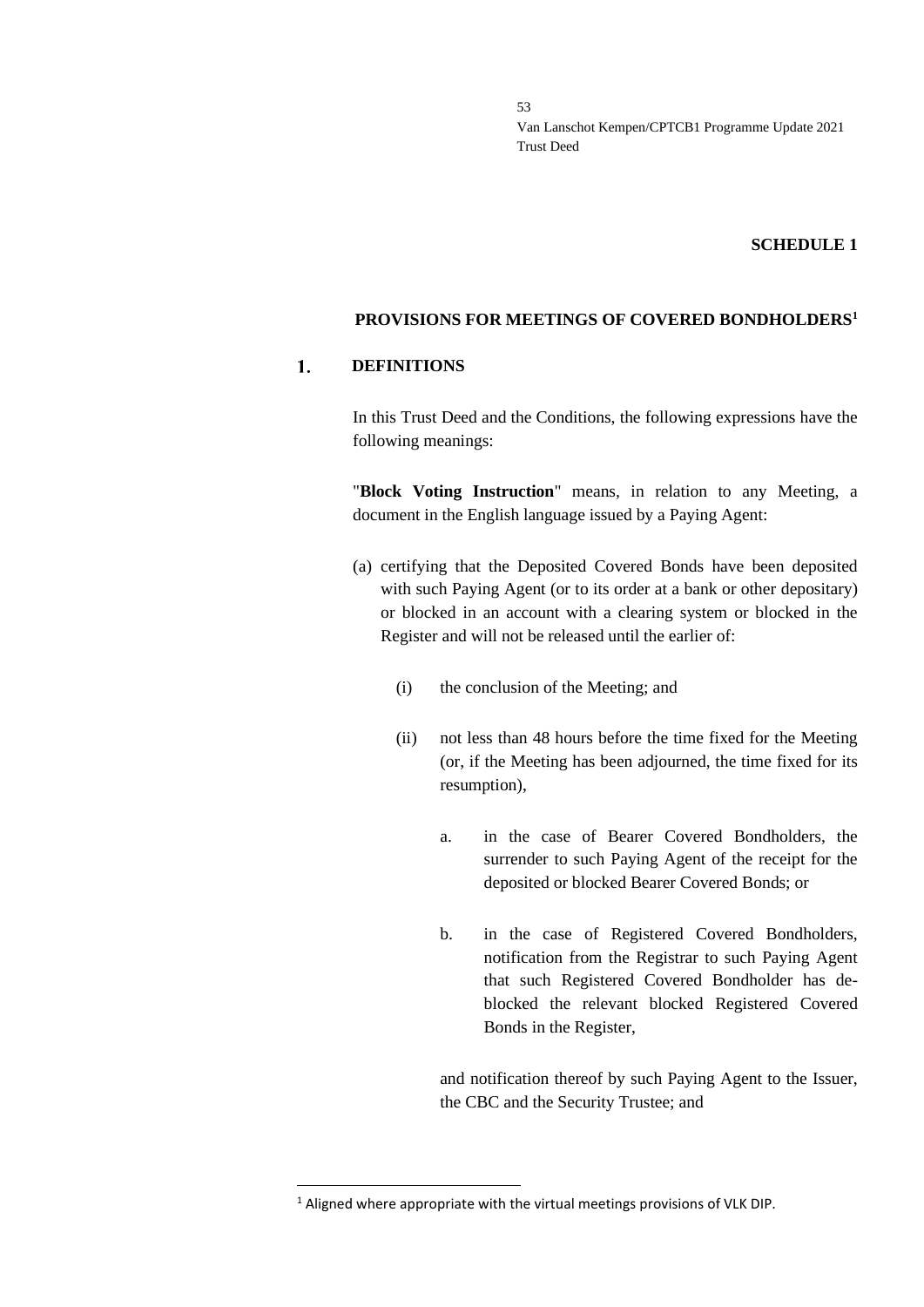- (b) certifying that the depositor of each Deposited Covered Bond or a duly authorised person on its behalf has instructed the relevant Paying Agent that the votes attributable to such Deposited Covered Bond are to be cast in a particular way on each resolution to be put to the Meeting and that, during the period of 48 hours before the time fixed for the Meeting, such instructions may not be amended or revoked;
- (c) listing the total number and (if in definitive form) the certificate numbers of the Deposited Covered Bonds, distinguishing for each resolution between those in respect of which instructions have been given to vote for, or against, the resolution; and
- (d) authorising a named individual or individuals to vote in respect of the Deposited Covered Bonds in accordance with such instructions;

"**Chairman**" means, in relation to any Meeting, the individual who takes the chair in accordance with paragraph 7 (*Chairman*);

"**Deposited Covered Bonds**" means certain specified Bearer Covered Bonds which have been deposited with a Paying Agent (or to its order at a bank or other depositary) or blocked in an account with a clearing system or certain specified Registered Covered Bonds which have been blocked by the holder of a Registered Covered Bond in the Register, for the purposes of a Block Voting Instruction or a Voting Certificate;

"**Extraordinary Resolution**" means a resolution passed at a Meeting duly convened and held in accordance with this Schedule by a majority of not less than two-thirds of the votes cast;

"**Meeting**" means a meeting of Covered Bondholders (whether originally convened or resumed following an adjournment) which may constitute a virtual meeting held via an electronic platform or a physical meeting attended by persons present in person at the physical location specified in the notice of such meeting;

"**Programme Resolution**" means either: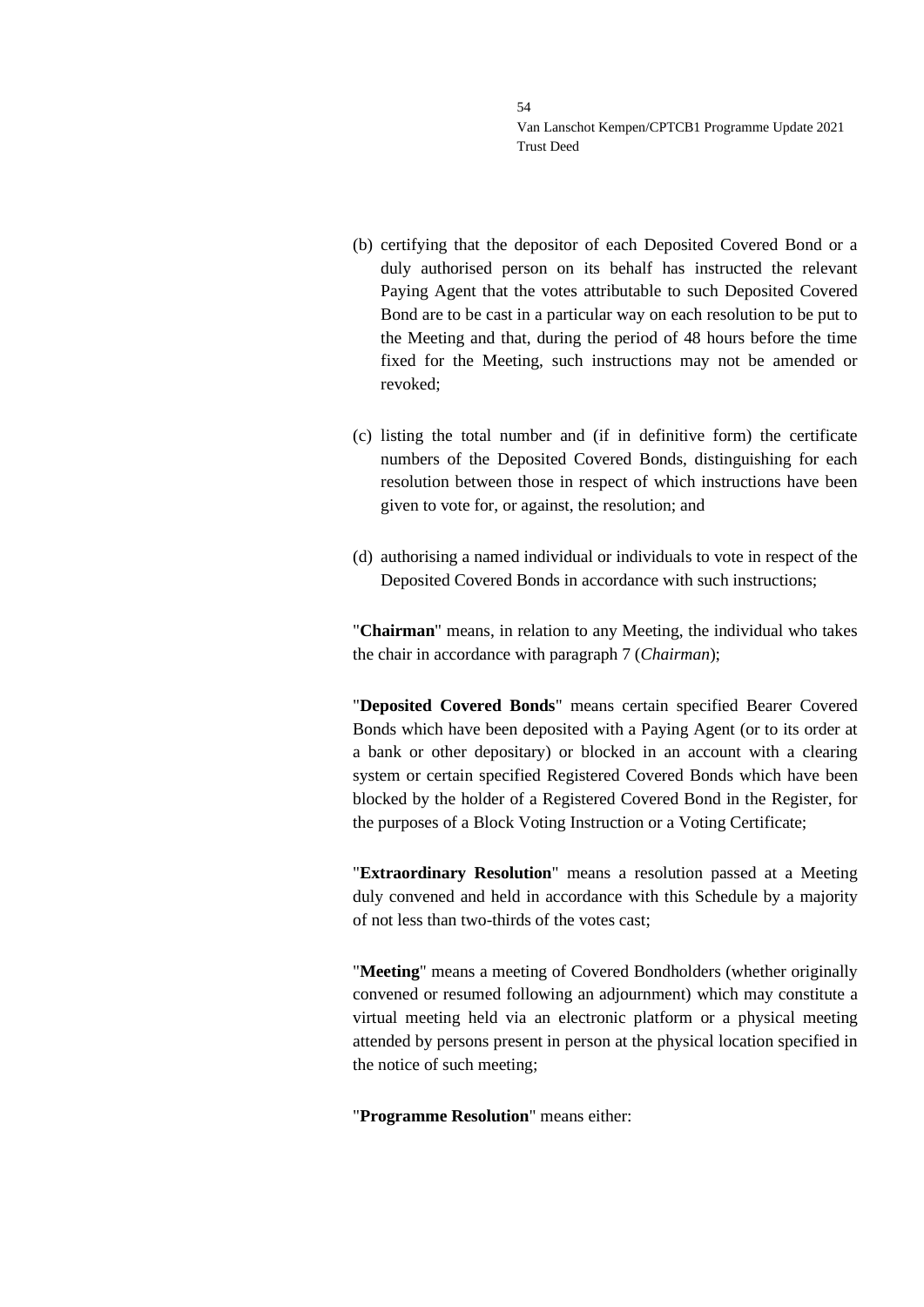- (a) a written resolution of the holders of not less than fifty (50) per cent. of the Principal Amount Outstanding of the Covered Bonds then outstanding as if they were a single Series; or
- (b) an Extraordinary Resolution (with the Covered Bonds of all Series taken together as a single Series);

"**Proxy**" means, in relation to any Meeting, a person appointed to vote under a Block Voting Instruction other than:

- (a) any such person whose appointment has been revoked and in relation to whom the relevant Paying Agent has been notified in writing of such revocation by the time which is 48 hours before the time fixed for such Meeting; and
- (b) any such person appointed to vote at a Meeting which has been adjourned for want of a quorum and who has not been reappointed to vote at the Meeting when it is resumed;

### "**Relevant Fraction**" means:

- (a) for all business other than voting on an Extraordinary Resolution, fifteen (15) per cent.;
- (b) for voting on any Extraordinary Resolution (other than a Programme Resolution to be taken by an Extraordinary Resolution), seventy-five (75) per cent.; and
- (c) for voting on a Programme Resolution (including by means of an Extraordinary Resolution), fifty (50) per cent.;

provided, however, that, in the case of a Meeting which has resumed after adjournment for want of a quorum, it means for all business, the fraction of the aggregate Principal Amount Outstanding of the outstanding Covered Bonds represented or held by the Voters actually present at the Meeting;

"**Voter**" means, in relation to any Meeting, the bearer of a Voting Certificate, a Proxy, the bearer of a Definitive Covered Bond who produces such Definitive Covered Bond at the Meeting or the holder of a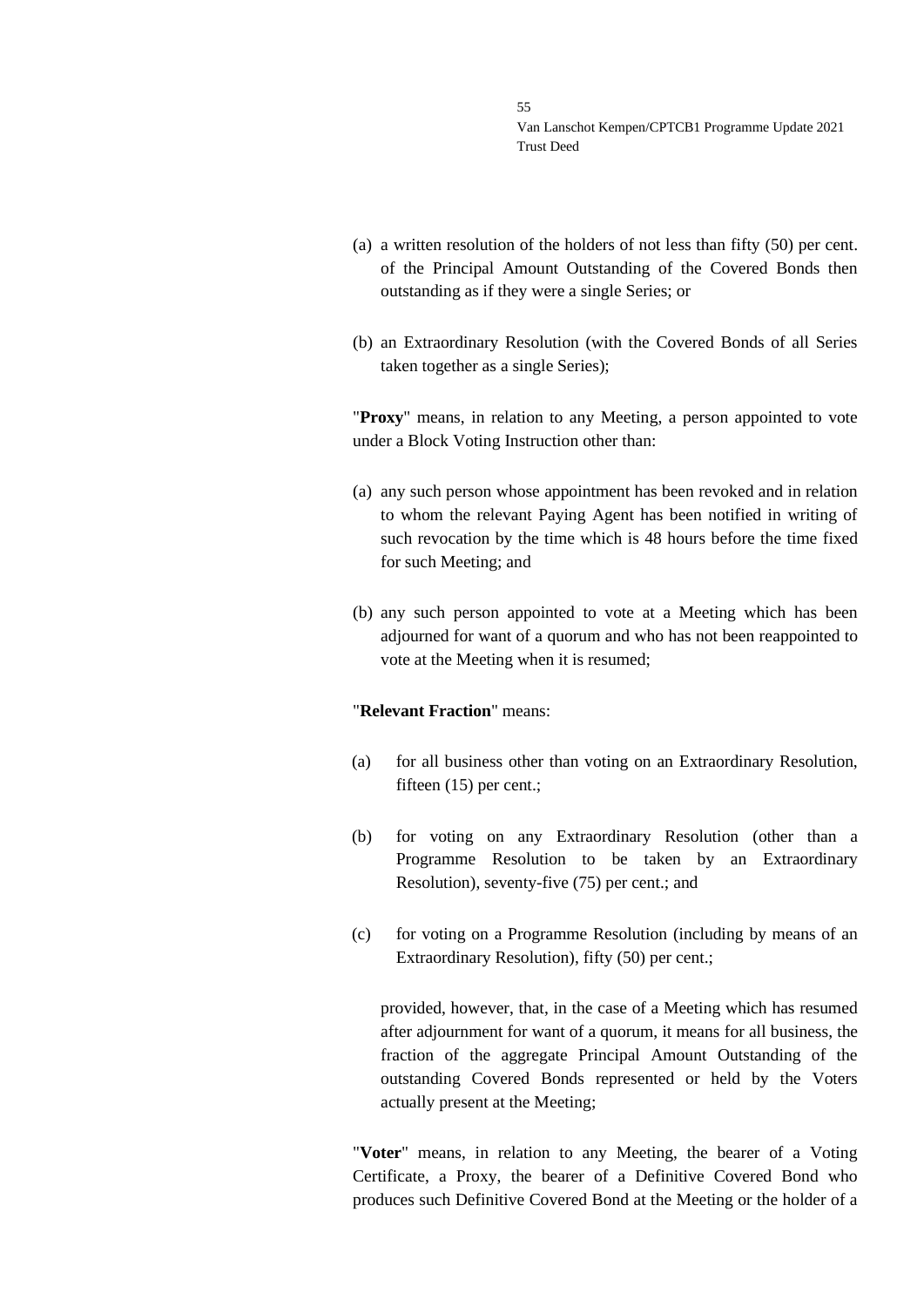Registered Covered Bond, provided that any member of the Van Lanschot Kempen Group Holding Covered Bonds, will be excluded as a voter in case of a meeting held as set forth in paragraph 5;

"**Voting Certificate**" means, in relation to any Meeting, a certificate in the English language issued by a Paying Agent and dated in which it is stated:

- (a) that the Deposited Covered Bonds have been deposited with such Paying Agent (or to its order at a bank or other depositary) or blocked in an account with a clearing system or blocked in the Register and will not be released until the earlier of:
	- (i) the conclusion of the Meeting; and
	- (ii) the surrender of such certificate to such Paying Agent; and
- (b) that the bearer of such certificate is entitled to attend and vote at the Meeting in respect of the Deposited Covered Bonds.

### $2.$ **ISSUE OF VOTING CERTIFICATES AND BLOCK VOTING INSTRUCTIONS**

The holder of a Covered Bond may obtain a Voting Certificate from any Paying Agent or require any Paying Agent to issue a Block Voting Instruction by:

- (a) depositing such Covered Bond with such Paying Agent; or
- (b) arranging for such Covered Bond to be (to the satisfaction of the Paying Agent) held to the Paying Agent's order or under its control or blocked in an account with a clearing system not later than 48 hours before the time fixed for the relevant Meeting; or
- (c) requesting the Registrar to block the Register with respect to the relevant Registered Covered Bond not later than 48 hours before the time fixed for the relevant Meeting.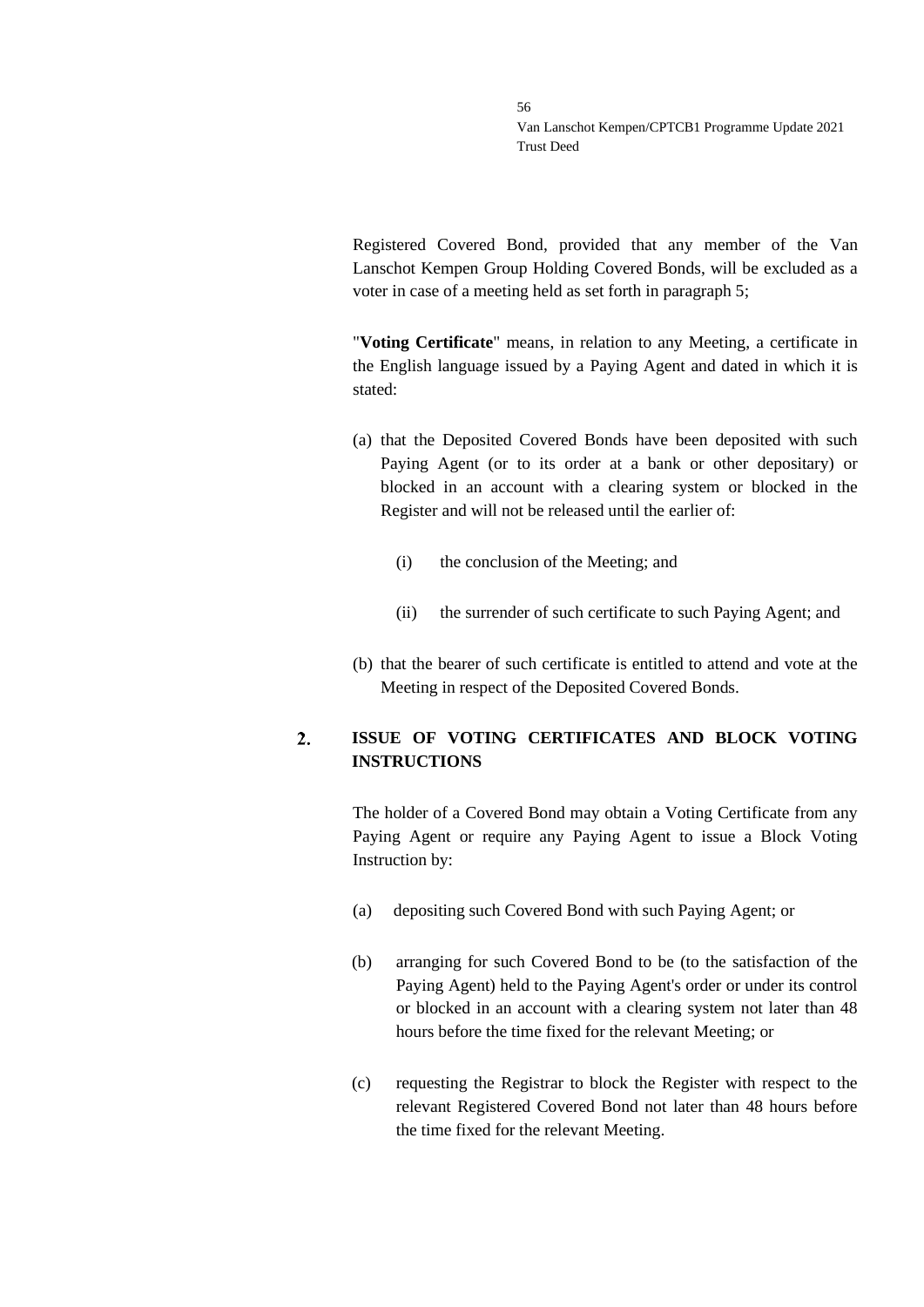A Voting Certificate or Block Voting Instruction shall be valid until the release of the Deposited Covered Bonds to which it relates. So long as a Voting Certificate or Block Voting Instruction is valid, the bearer thereof (in the case of a Voting Certificate) or any Proxy named therein (in the case of a Block Voting Instruction) shall be deemed to be the holder of the Covered Bonds to which it relates for all purposes in connection with the Meeting. A Voting Certificate and a Block Voting Instruction cannot be outstanding simultaneously in respect of the same Covered Bond.

#### 3. **REFERENCES TO DEPOSIT/RELEASE OF COVERED BONDS**

Where Covered Bonds are represented by a Temporary Global Covered Bond and/or a Permanent Global Covered Bond or are held in definitive form within a clearing system, references to the deposit, or release, of Covered Bonds shall be construed in accordance with the usual practices (including blocking the relevant account) of such clearing system.

#### $\overline{4}$ . **VALIDITY OF BLOCK VOTING INSTRUCTIONS**

Block Voting Instruction shall be valid only if deposited at the Specified Office of the relevant Paying Agent or at some other place approved by the Security Trustee, at least 24 hours before the time fixed for the relevant Meeting or the Chairman decides otherwise before the Meeting proceeds to business. If the Security Trustee requires, a notarised copy of each Block Voting Instruction and satisfactory proof of the identity of each Proxy named therein shall be produced at the Meeting, but the Security Trustee shall not be obliged to investigate the validity of any Block Voting Instruction or the authority of any Proxy.

#### 5. **CONVENING OF MEETING**

The Issuer and the CBC (acting together) or the Security Trustee may convene a Meeting at any time, either in physical or virtual form (with the Security Trustee's approval), and the Security Trustee shall be obliged to do so subject to its being indemnified and/or secured to its satisfaction upon the request in writing of Covered Bondholders holding not less than fifteen per cent. of the aggregate Principal Amount Outstanding of the outstanding Covered Bonds. Every Meeting shall be held on a date, and at a time and place, approved by the Security Trustee.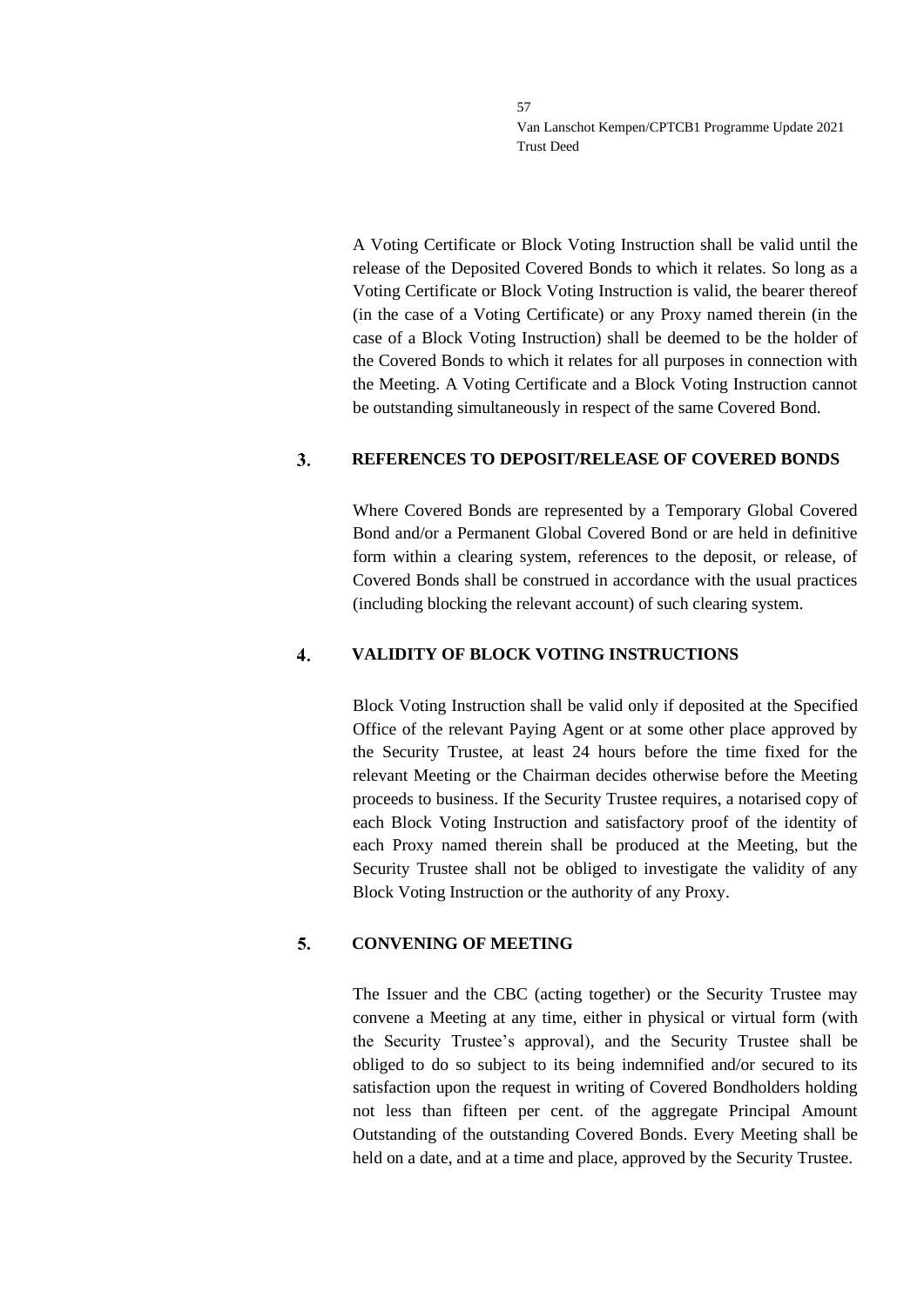If an Issuer Event of Default has occurred which is continuing, the Security Trustee shall within three months convene a meeting for the Covered Bondholders of each Series to discuss the possibility to sell Selected Transferred Assets in the following six months. In such meeting any member of the Van Lanschot Kempen Group holding Covered Bonds shall not have any voting rights on its Covered Bonds in respect of a resolution to sell Selected Transferred Assets and such Covered Bonds held by a member of Van Lanschot Kempen Group shall not be taken into account for the quorum.

#### 6. **NOTICE**

At least twenty-one (21) days' notice (exclusive of the day on which the notice is given and of the day on which the relevant Meeting is to be held) and specifying whether the meeting will be held in physical or virtual form, the date, time, place and details of the electronic platform to be used, as applicable, of the Meeting shall be given to the Covered Bondholders and the Paying Agents (with a copy to the Issuer) and the CBC where the Meeting is convened by the Security Trustee or, where the Meeting is convened by the Issuer and the CBC, the Security Trustee. The notice shall set out the full text of any resolutions to be proposed unless the Security Trustee agrees that the notice shall instead specify the nature of the resolutions without including the full text and shall state that the Covered Bonds may be deposited with, or to the order of, any Paying Agent for the purpose of obtaining Voting Certificates or appointing Proxies not later than 48 hours before the time fixed for the Meeting.

#### 7. **CHAIRMAN**

An individual (who may, but need not, be a Covered Bondholder) nominated in writing by the Security Trustee may take the chair at any Meeting but, if no such nomination is made or if the individual nominated is not present within 15 minutes after the time fixed for the Meeting, those present shall elect one of themselves to take the chair failing which, the Issuer or the CBC may appoint a Chairman. The Chairman of an adjourned Meeting need not be the same person as was the Chairman of the original Meeting.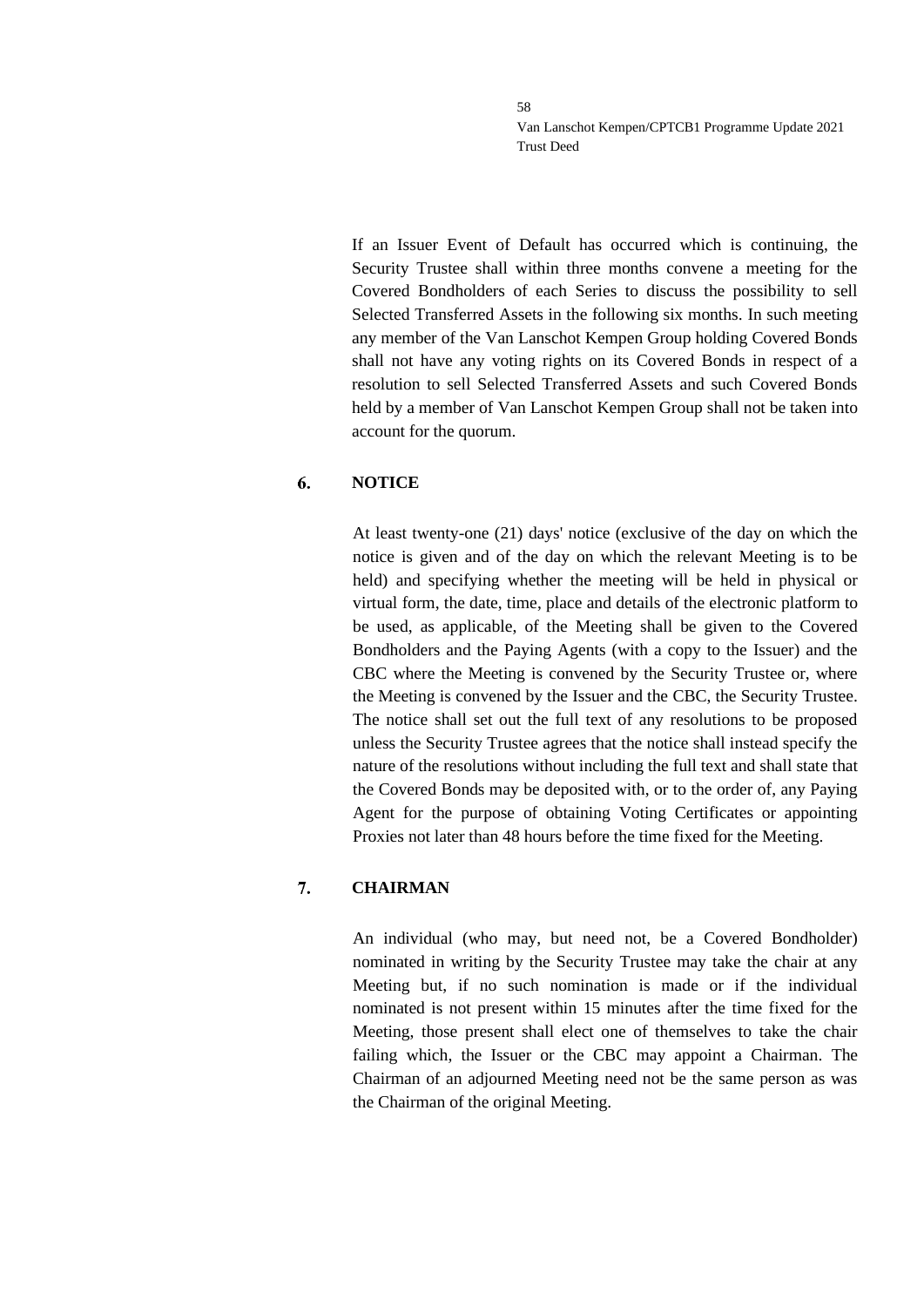#### 8. **QUORUM**

The quorum at any Meeting shall be at least one Voter representing or holding not less than the Relevant Fraction of the aggregate Principal Amount Outstanding of the Covered Bonds, provided, however, that, so long as at least the Relevant Fraction of the aggregate Principal Amount Outstanding of the outstanding Covered Bonds is represented by the Temporary Global Covered Bond or the Permanent Global Covered Bond, a Voter appointed in relation thereto or being the holder of the Covered Bonds represented thereby shall be deemed to be two Voters for the purpose of forming a quorum.

#### $9<sub>1</sub>$ **ADJOURNMENT FOR WANT OF QUORUM**

If within 15 minutes after the time fixed for any Meeting a quorum is not present, then:

- (a) in the case of a Meeting requested by Covered Bondholders, it shall be dissolved; and
- (b) in the case of any other Meeting (unless the Issuer, the CBC and the Security Trustee otherwise agree), it shall be adjourned for such period (which shall be not less than fourteen (14) days and not more than forty-two (42) days) and to such place as the Chairman determines (with the approval of the Security Trustee); provided, however, that no Meeting may be adjourned more than once for want of a quorum.

#### 10. **ADJOURNED MEETING**

The Chairman may, with the consent of, and shall if directed by, any Meeting adjourn such Meeting from time to time and from place to place, but no business shall be transacted at any adjourned Meeting except business which might lawfully have been transacted at the Meeting from which the adjournment took place.

#### 11. **NOTICE FOLLOWING ADJOURNMENT**

Paragraph 6 (*Notice*) shall apply to any Meeting which is to be resumed after adjournment for want of a quorum save that: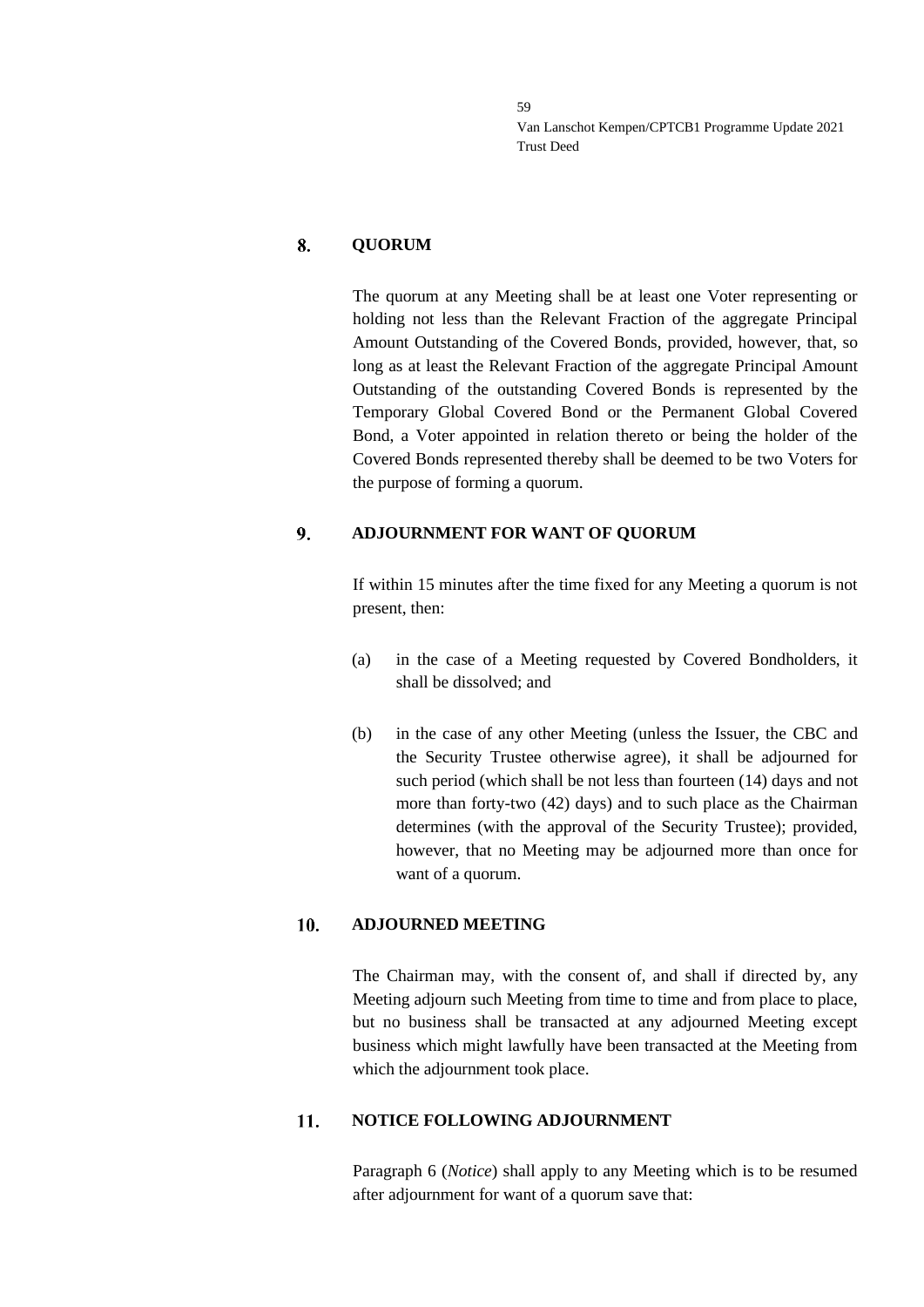- (a) ten (10) days' notice (exclusive of the day on which the notice is given and of the day on which the Meeting is to be resumed) shall be sufficient; and
- (b) the notice shall specifically set out the quorum requirements which will apply when the Meeting resumes.

It shall not be necessary to give notice of the resumption of a Meeting which has been adjourned for any other reason.

#### $12.$ **PARTICIPATION**

The following may attend and speak at a Meeting:

- (a) Voters;
- (b) representatives of the Issuer, the CBC and the Security Trustee;
- (c) the financial advisers of the Issuer, the CBC and the Security Trustee;
- (d) the legal counsel to the Issuer, the CBC and the Security Trustee and such advisers; and
- (e) any other person approved by the Meeting or the Security Trustee.

#### $13.$ **SHOW OF HANDS**

Every question submitted to a Meeting shall be decided in the first instance by a show of hands. Unless a poll is validly demanded before or at the time that the result is declared, the Chairman's declaration that on a show of hands a resolution has been passed, passed by a particular majority, rejected or rejected by a particular majority shall be conclusive, without proof of the number of votes cast for, or against, the resolution. Where there is only one Voter, this paragraph shall not apply and the resolution will immediately be decided by means of a poll.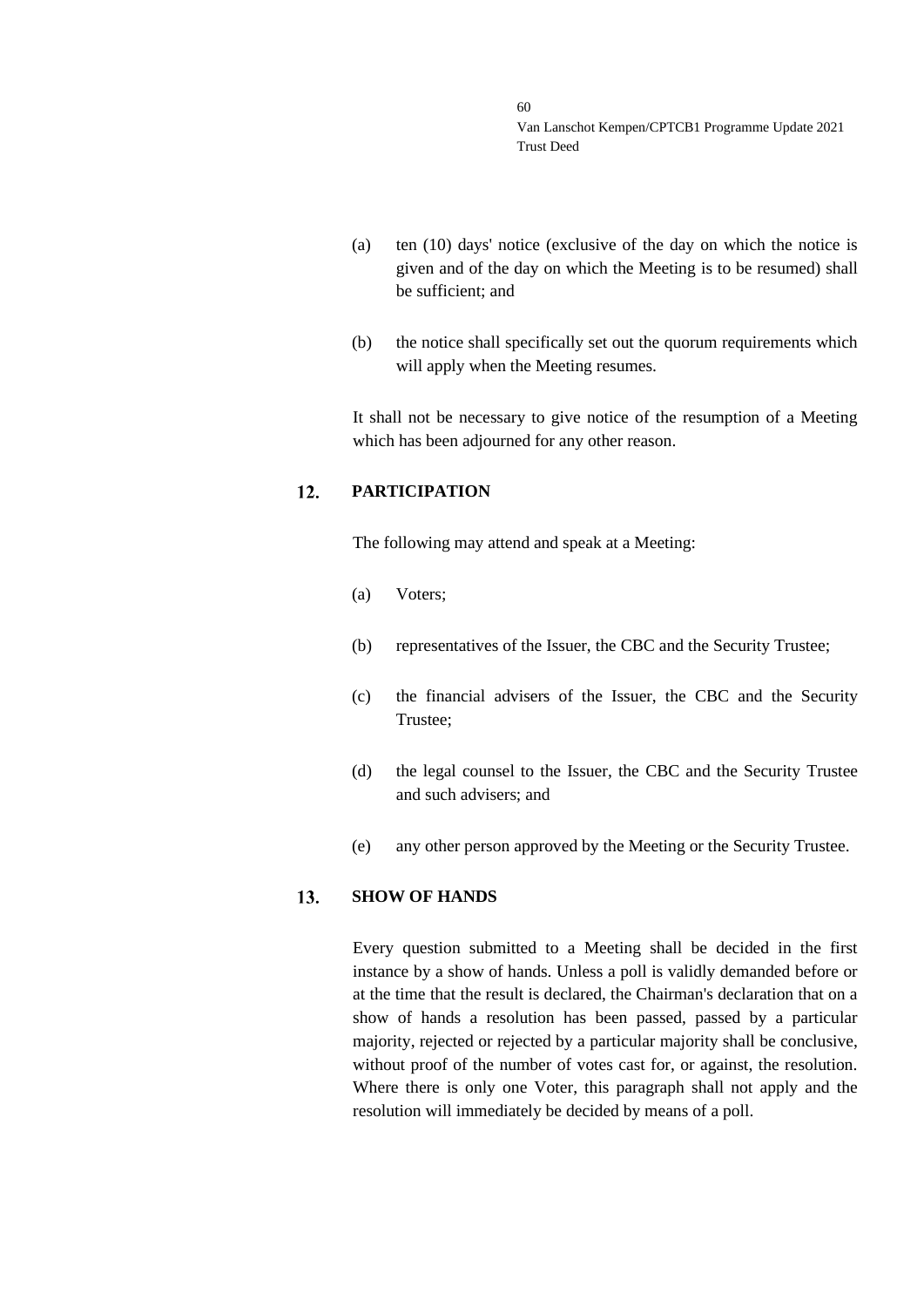#### 14. **POLL**

A demand for a poll shall be valid if it is made by the Chairman, the Issuer, the CBC, the Security Trustee or one or more Voters representing or holding not less than one fiftieth of the aggregate Principal Amount Outstanding of the outstanding Covered Bonds. The poll may be taken immediately or after such adjournment as the Chairman directs, but any poll demanded on the election of the Chairman or on any question of adjournment shall be taken at the Meeting without adjournment. A valid demand for a poll shall not prevent the continuation of the relevant Meeting for any other business as the Chairman directs.

#### 15. **VOTES**

- 15.1 Every Voter shall have:
	- (a) on a show of hands, one vote; and
	- (b) on a poll, one vote in respect of each EUR 1 or such other amount as the Security Trustee may in its absolute discretion stipulate in Principal Amount Outstanding of the outstanding Covered Bond(s) represented or held by him.
- 15.2 Unless the terms of any Block Voting Instruction state otherwise, a Voter shall not be obliged to exercise all the votes to which he is entitled or to cast all the votes which he exercises in the same way. In the case of a voting tie the Chairman shall have a casting vote.
- 15.3 In this paragraph, a "**Unit**" means the lowest denomination of the Covered Bonds as stated in the applicable Final Terms or in the case of a meeting of Covered Bondholders of more than one Series, shall be the lowest common denominator of the lowest denomination of the Covered Bonds.

#### 16. **VALIDITY OF VOTES BY PROXIES**

Any vote by a Proxy in accordance with the relevant Block Voting Instruction shall be valid even if such Block Voting Instruction or any instruction pursuant to which it was given has been amended or revoked, provided that neither the Issuer, the CBC the Security Trustee nor the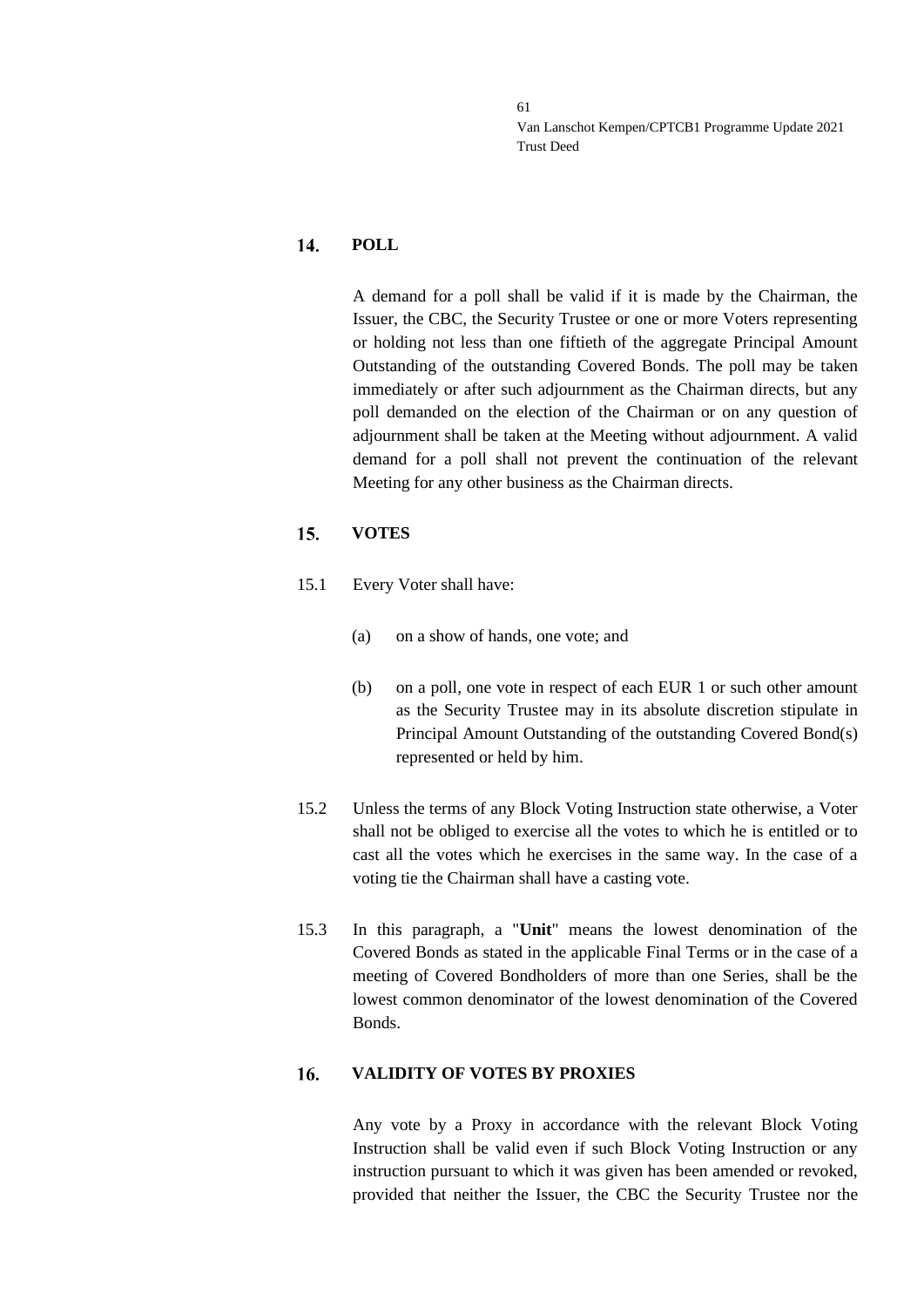Chairman has been notified in writing of such amendment or revocation by the time which is 24 hours before the time fixed for the relevant Meeting. Unless revoked, any appointment of a Proxy under a Block Voting Instruction in relation to a Meeting shall remain in force in relation to any resumption of such Meeting following an adjournment; *provided, however, that* no such appointment of a Proxy in relation to a Meeting originally convened which has been adjourned for want of a quorum shall remain in force in relation to such Meeting when it is resumed. Any person appointed to vote at such a Meeting must be reappointed under a Block Voting Instruction to vote at the Meeting when it is resumed.

#### $17.$ **POWERS**

A Meeting shall have power, exercisable only by Extraordinary Resolution, without prejudice to any other powers conferred on it or any other person:

- (a) to approve any proposal by the Issuer and the CBC (acting together) for any modification, abrogation, variation or compromise of any provisions of this Trust Deed or the Conditions or any arrangement in respect of the obligations of the Issuer under or in respect of the Covered Bonds;
- (b) to approve any proposal by the CBC for any modification of any provision of the Guarantee of the Covered Bonds or any arrangement in respect of the obligations of the CBC thereunder;
- (c) (other than as permitted under Clause [23.5](#page-47-0) of this Trust Deed) to approve the substitution of any person for the Issuer (or any previous substitute) as principal obligor under the Covered Bonds or the substitution of any person for the CBC as guarantor under the Guarantee of the Covered Bonds;
- (d) to waive any breach or authorise any proposed breach by the Issuer or the CBC of its obligations under or in respect of this Trust Deed or the Covered Bonds or any act or omission which might otherwise constitute an Issuer Event of Default or a CBC Event of Default under the Covered Bonds;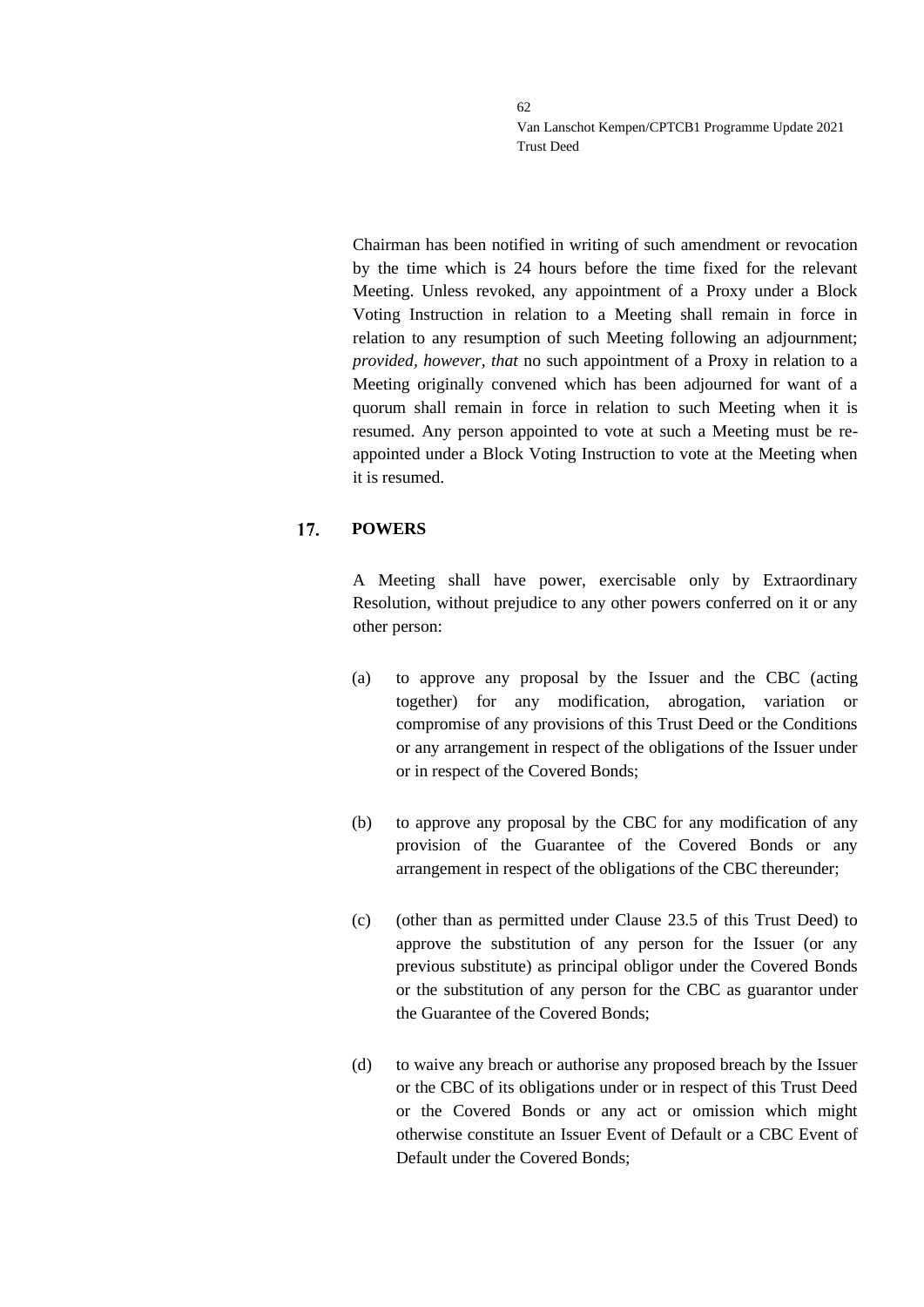- (e) to authorise the Security Trustee (subject to its being indemnified and/or secured to its satisfaction) or any other person to execute all documents and do all things necessary to give effect to any Extraordinary Resolution;
- (f) to discharge or exonerate the Security Trustee from any liability in respect of any act or omission for which it may become responsible under this Trust Deed or the Covered Bonds;
- (g) to give any other authorisation or approval which under this Trust Deed or the Covered Bonds is required to be given by Extraordinary Resolution; and
- (h) to appoint any persons as a committee to represent the interests of the Covered Bondholders and to confer upon such committee any powers which the Covered Bondholders could themselves exercise by Extraordinary Resolution.

#### 18. **EXTRAORDINARY RESOLUTION BINDS ALL HOLDERS**

An Extraordinary Resolution shall be binding upon all Covered Bondholders and Couponholders of the relevant Series, whether or not present at such Meeting, and each of the Covered Bondholders shall be bound to give effect to it accordingly. Notice of the result of every vote on an Extraordinary Resolution shall be given to the Covered Bondholders and the Paying Agents (with a copy to the Issuer, the CBC and the Security Trustee) within fourteen (14) calendar days of the conclusion of the Meeting.

#### 19. **PROGRAMME RESOLUTION**

Notwithstanding the preceding paragraphs, any Extraordinary Resolution to direct the Security Trustee (i) to accelerate the Covered Bonds pursuant to Condition 10 (*Events of Default and Enforcement*); (ii) to take any enforcement action, or (iii) to remove or replace the Security Trustee's Director shall only be capable of being passed by a Programme Resolution. Any such meeting to consider a Programme Resolution may be convened by the Issuer, the CBC or the Security Trustee or by Covered Bondholders of any Series. A Programme Resolution passed at any meeting of the Covered Bondholders of all Series shall be binding on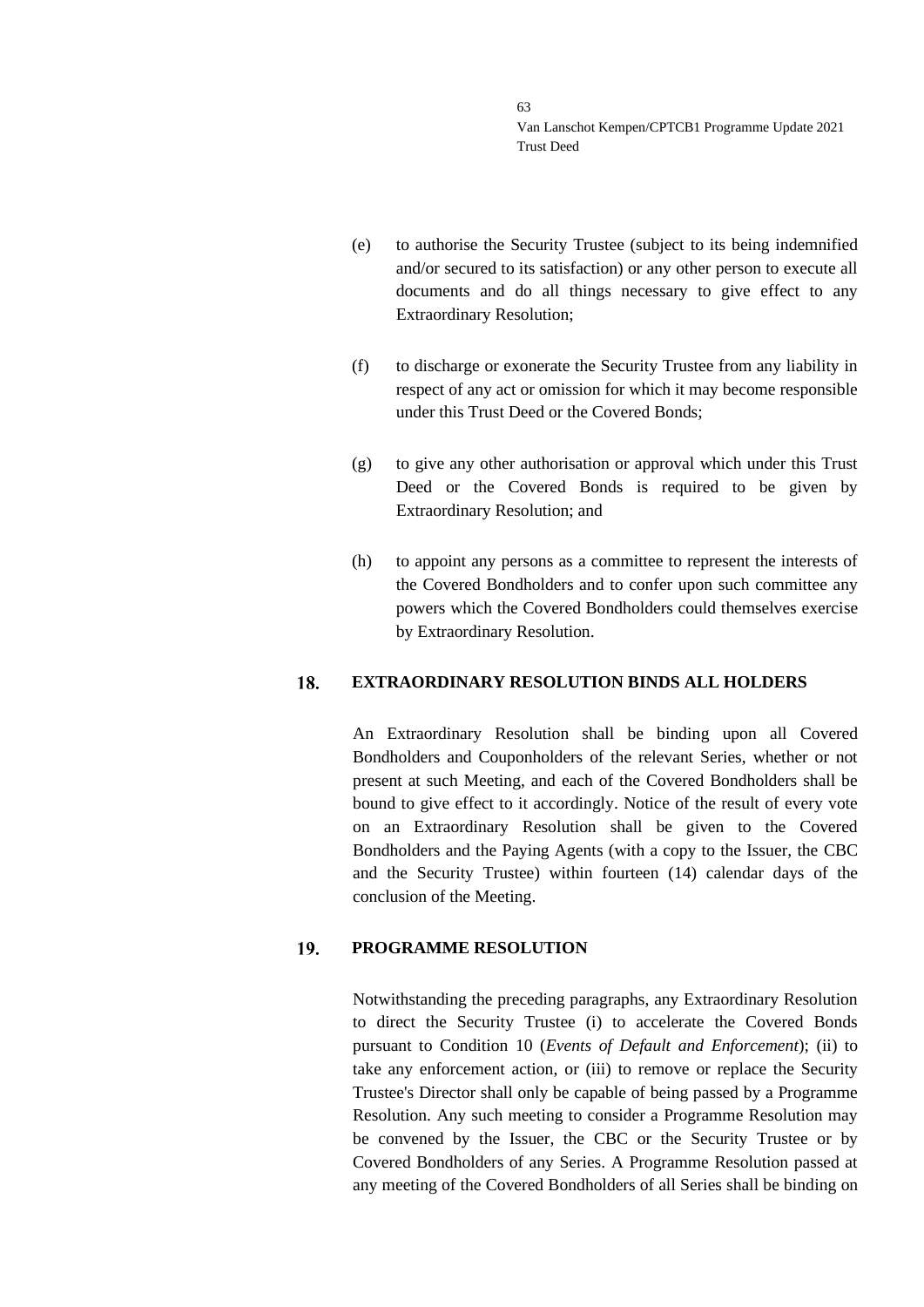all Covered Bondholders and Couponholders, whether or not present at such Meeting, and each of the Covered Bondholders and Couponholders shall be bound to give effect to it accordingly. Notice of the result of every vote on a Programme Resolution shall be given to the Covered Bondholders and the Paying Agents (with a copy to the Issuer, the CBC and the Security Trustee) within fourteen (14) days of the conclusion of the Meeting.

#### 20. **MINUTES**

Minutes of all resolutions and proceedings at each Meeting shall be made. The Chairman shall sign the minutes, which shall be *prima facie* evidence of the proceedings recorded therein. Unless and until the contrary is proved, every such Meeting in respect of the proceedings of which minutes have been summarised and signed shall be deemed to have been duly convened and held and all resolutions passed or proceedings transacted at it to have been duly passed and transacted.

#### 21. **WRITTEN RESOLUTION AND ELECTRONIC CONSENT**

An Extraordinary Resolution and a Programme Resolution may also be taken (i) in writing (whether contained in one document or several documents in the same form, each signed by or on behalf of one or more Covered Bondholders) or (ii) through the electronic communications systems of the relevant clearing system(s) in accordance with their operating rules and procedures, in each case to the extent the relevant clearing system(s) offer such communication systems, by or on behalf of:

- (a) in case of an Extraordinary Resolution, all holders who are for the time being entitled to receive notice of a Meeting in accordance with this Schedule; or
- (b) in case of a Programme Resolution, not less than fifty (50) per cent. of the aggregate Principal Amount Outstanding of the outstanding Covered Bonds of all Series then outstanding as if they were a single Series.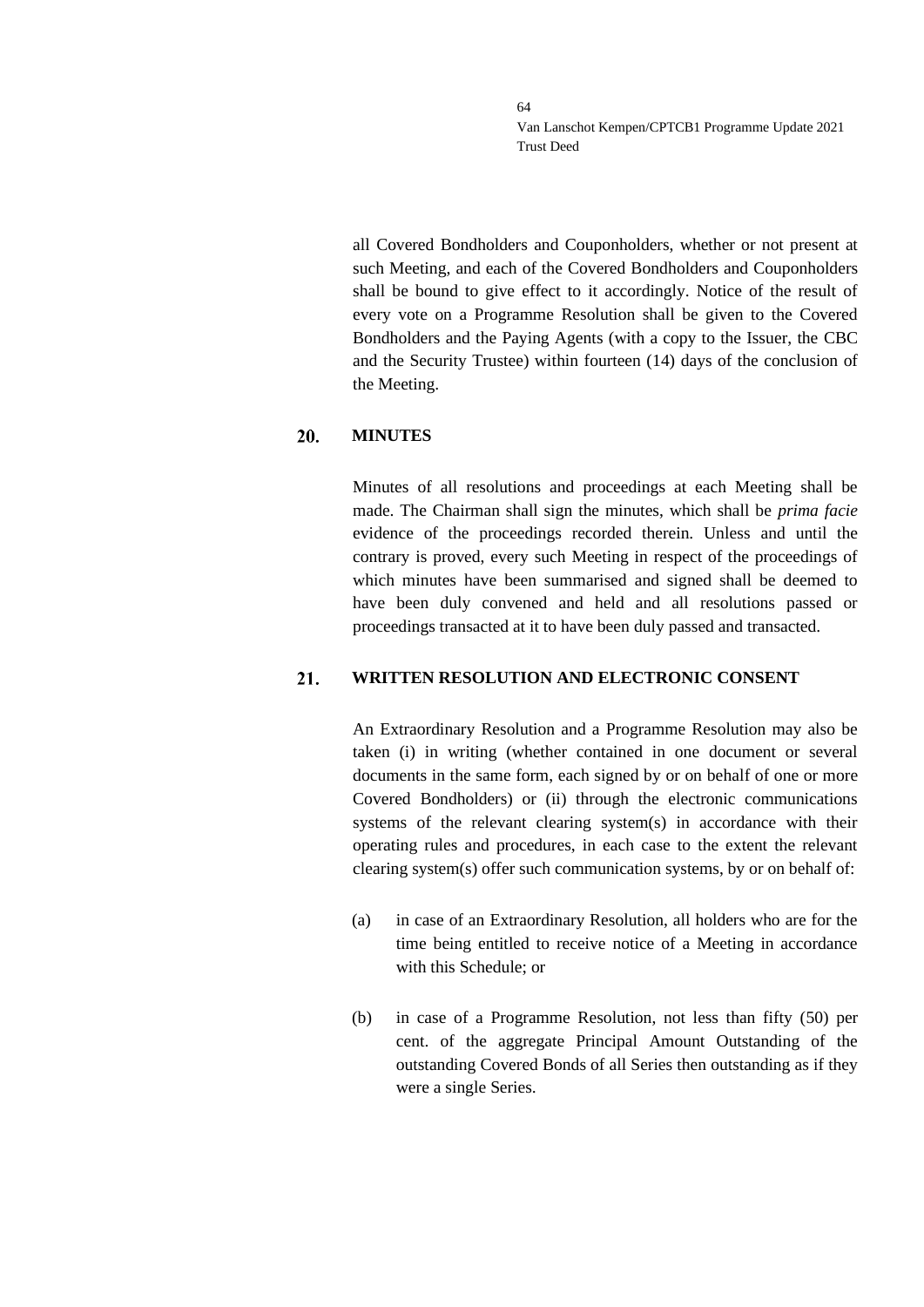#### 22. **FURTHER REGULATIONS**

Subject to all other provisions contained in this Trust Deed, the Security Trustee may without the consent of the Issuer, the CBC or the Covered Bondholders prescribe such further regulations regarding the holding of Meetings of Covered Bondholders and attendance and voting at them as the Security Trustee may in its sole discretion determine.

#### 23. **SEVERAL SERIES**

The following provisions shall apply where outstanding Covered Bonds belong to more than one Series:

- (a) business which in the opinion of the Security Trustee affects the Covered Bonds of only one Series shall be transacted at a separate Meeting of the holders of the Covered Bonds of that Series;
- (b) business which in the opinion of the Security Trustee affects the Covered Bonds of more than one Series but does not give rise to an actual or potential conflict of interest between the holder of Covered Bonds of one such Series and the holders of Covered Bonds of any other such Series shall be transacted either at separate Meetings of the holders of the Covered Bonds of each such Series or at a single Meeting of the holders of the Covered Bonds of all such Series, as the Security Trustee shall in its absolute discretion determine;
- (c) business which in the opinion of the Security Trustee affects the Covered Bonds of more than one Series and gives rise to an actual or potential conflict of interest between the holders of Covered Bonds of one such Series and the holders of Covered Bonds of any other such Series shall be transacted at separate Meetings of the holders of the Covered Bonds of each such Series; and
- (d) the preceding paragraphs of this Schedule shall be applied as if references to the Covered Bonds and Covered Bondholders were to the Covered Bonds of the relevant Series and to the holders of such Covered Bonds.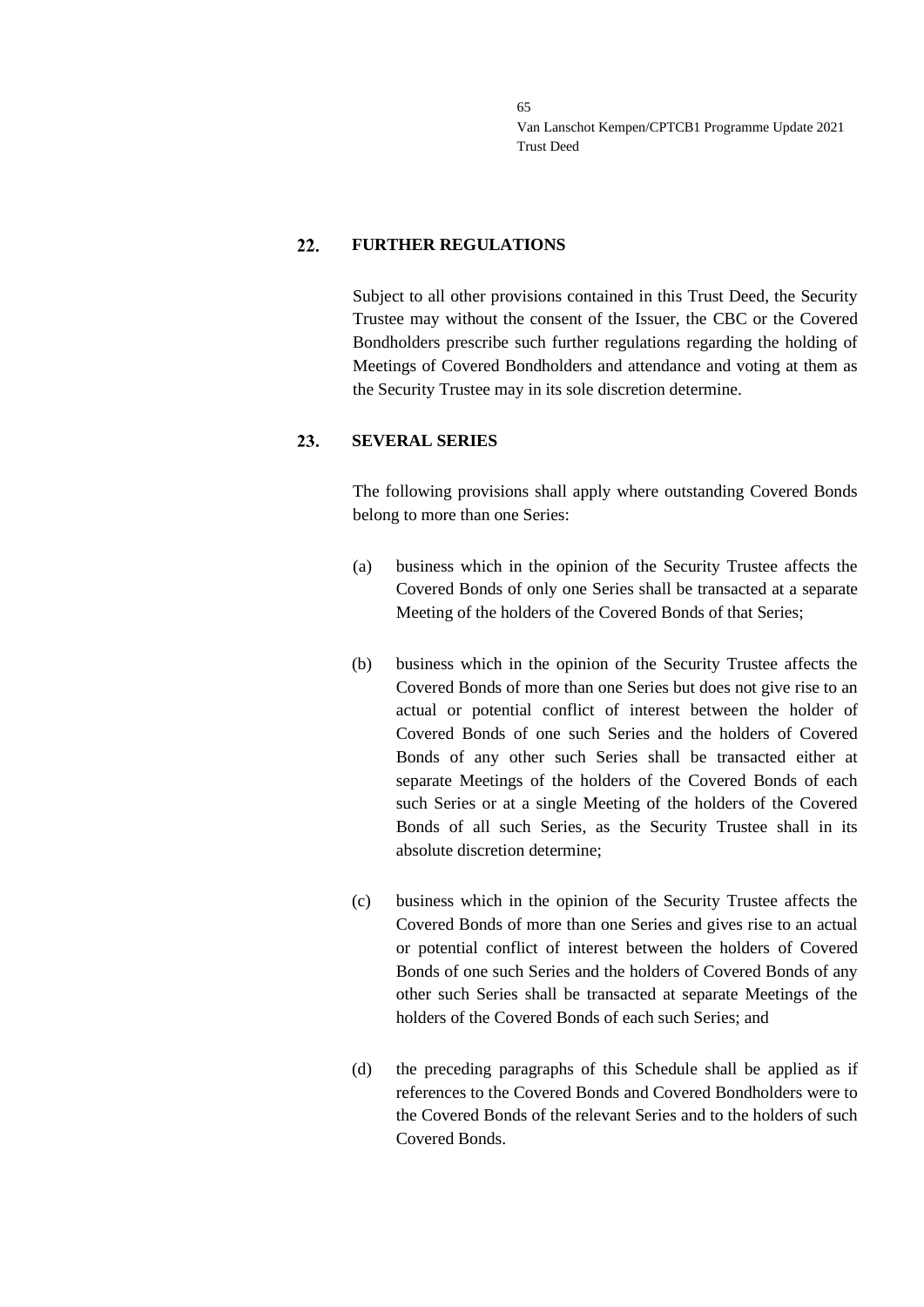In this paragraph, "**business**" includes (without limitation) the passing or rejection of any resolution.

### 24. **ADDITIONAL PROVISIONS APPICABLE TO VIRTUAL MEETINGS**

- 24.1 The Issuer and the CBC (acting together with the Security Trustee's approval) or the Security Trustee may decide to hold a virtual meeting and, in such case, shall provide details of the means for Covered Bondholders (or their proxies or representatives) to attend and participate in the meeting, including the electronic platform to be used.
- 24.2 The Issuer or the Chairman may make any arrangement and impose any requirement or restriction as is necessary to ensure the identification of those entitled to take part in the virtual meeting and the security of the electronic platform. All documentation that is required to be passed between persons present at the virtual meeting (in whatever capacity) shall be communicated by email.
- 24.3 All resolutions put to a virtual meeting shall be voted on by a poll in accordance with the paragraphs above and such poll votes may be cast by such means as the Issuer considers appropriate for the purposes of the virtual meeting.
- 24.4 Persons seeking to attend or participate in a virtual meeting shall be responsible for ensuring that they have access to the facilities (including, without limitation, IT systems, equipment and connectivity) which are necessary to enable them to do so.
- 24.5 In determining whether persons are attending or participating in a virtual meeting, it is immaterial whether any two or more members attending it are in the same physical location as each other or how they are able to communicate with each other.
- 24.6 Two or more persons who are not in the same physical location as each other attend a virtual meeting if their circumstances are such that if they have (or were to have) rights to speak or vote at that meeting, they are (or would be) able to exercise them.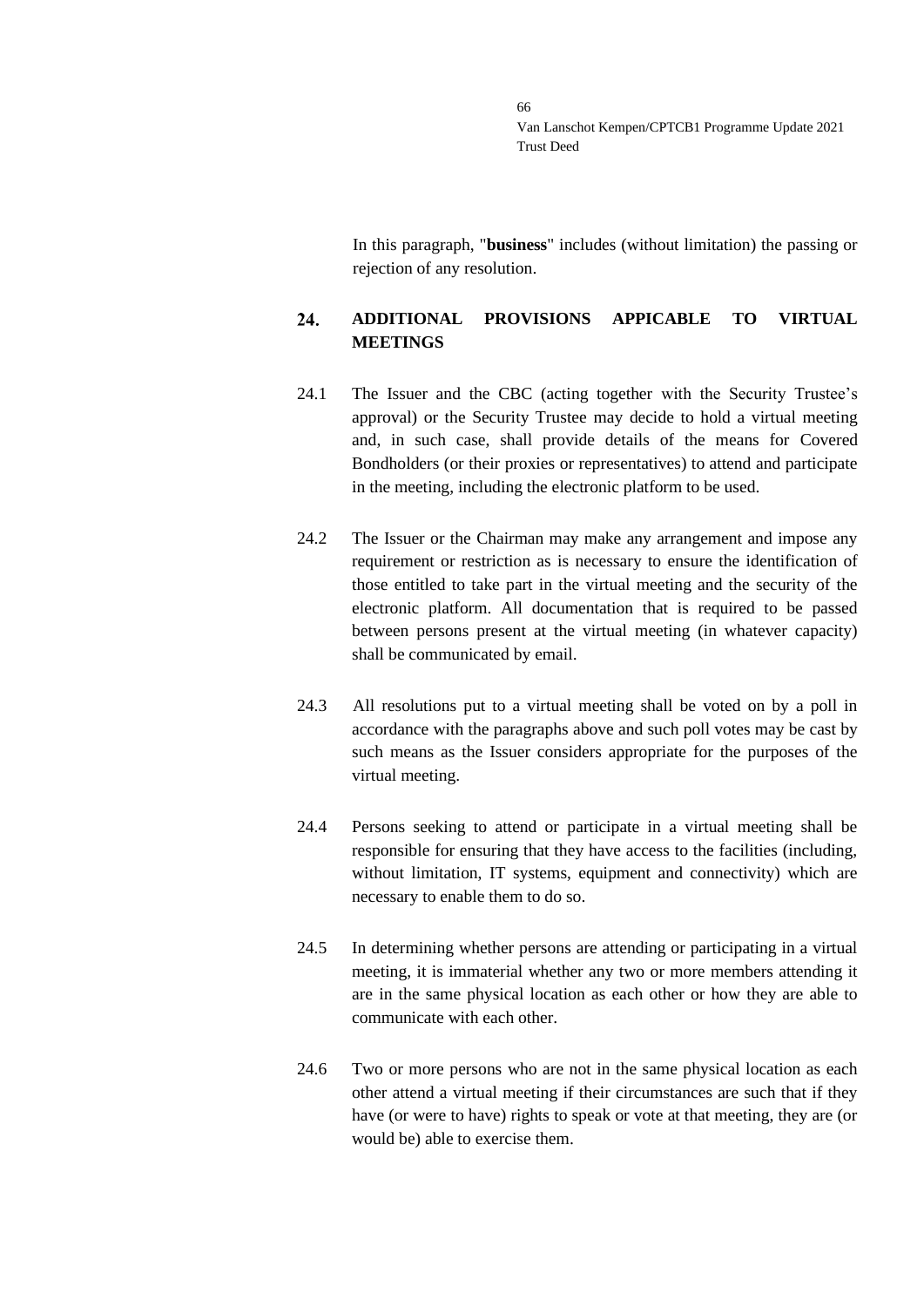- 24.7 The Issuer and the CBC (acting together) may make whatever arrangements it considers appropriate to enable those attending a virtual meeting to exercise their rights to speak or vote at it.
- 24.8 A person is able to exercise the right to speak at a virtual meeting when that person is in a position to communicate to all those attending the meeting, during the meeting, as contemplated by the relevant provisions of this Schedule.
- 24.9 A person is able to exercise the right to vote at a virtual meeting when:
	- a. that person is able to vote, during the meeting, on resolutions put to the vote at the meeting; and
	- b. that person's vote can be taken into account in determining whether or not such resolutions are passed at the same time as the votes of all the other persons attending the meeting who are entitled to vote at such meeting.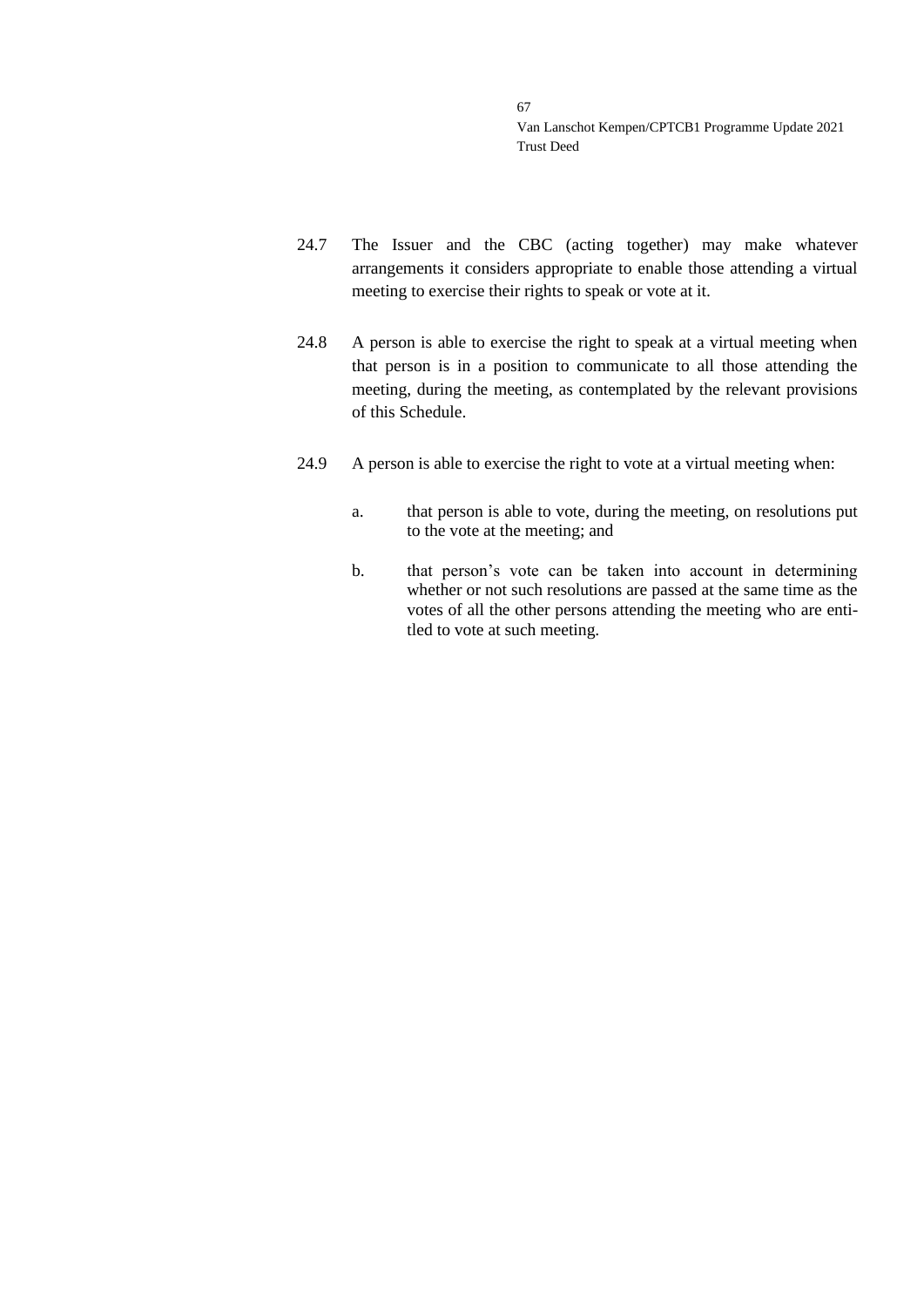**SCHEDULE 2**

### **FORMS OF DEFINITIVE COVERED BONDS**

[ON THE FRONT]

### **VAN LANSCHOT KEMPEN N.V.**

(*incorporated with limited liability under the laws of the Netherlands*

*and having its corporate seat in 's-Hertogenbosch*)

### **guaranteed as to payments of interest and principal by**

## **VAN LANSCHOT CONDITIONAL PASS-THROUGH COVERED BOND COMPANY B.V.**

*(incorporated with limited liability under the laws of the Netherlands*

*and having its corporate seat in Amsterdam)*

### **[***currency***][***amount***][***type***] Covered Bonds due** [●]

ISIN:

Common Code:

This Covered Bond is one of a series of duly authorised Covered Bonds (the "**Covered Bonds**") in the denomination of €[100,000] and in the aggregate principal amount of **[€ ]** issued by Van Lanschot Kempen N.V. (the "**Issuer**"). The Covered Bonds are subject to, and have the benefit of, a trust deed dated 2 March 2015 between the Issuer, Stichting Security Trustee Van Lanschot Conditional Pass-Through Covered Bond Company (the "**Security Trustee**") as Security Trustee for the holders of the Covered Bonds and Van Lanschot Conditional Pass-Through Covered Bond Company B.V. (the "**CBC**") as guarantor, as modified and/or supplemented and/or restated from time to time.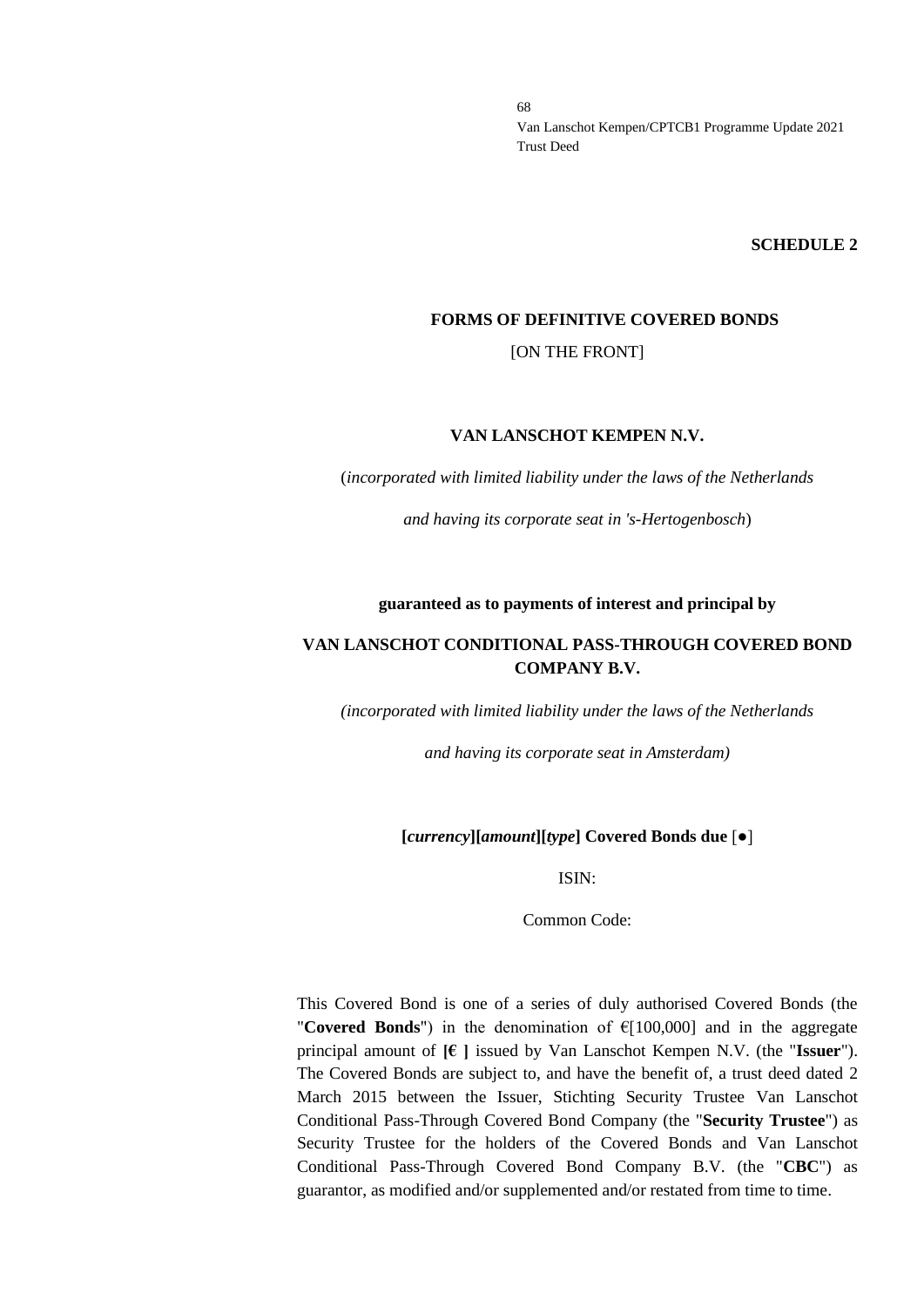The Issuer, for value received, promises to pay to the bearer the principal sum of

# **[currency symbol]**

## **[amount in number]**

### **[amount in words]**

on the dates and in the amounts specified in the conditions endorsed on this Covered Bond as supplemented, replaced and modified by the final terms endorsed on this Covered Bond (the "**Final Terms**") applicable to the Covered Bonds (the "**Conditions**"), or on such earlier date or dates as the same may become payable in accordance with the Conditions, and to pay interest on the unpaid balance of such principal sum in arrear on the dates and at the rate specified in the Conditions, together with any additional amounts payable in accordance with the Conditions, all subject to and in accordance with the **Conditions** 

Interest is payable on the unpaid balance of the above principal sum in accordance with the Conditions.

The rights under the Guarantee (a) form an integral part of the Covered Bonds, (b) are of interest to a holder of Covered Bonds only if, to the extent that, and for and long as, it holds Covered Bonds and (c) can only be transferred together with all other rights under the relevant Covered Bond. As a result, in case of a transfer of an interest in this Covered Bond to a transferee by way of physical transfer of this Covered Bond, such transfer includes the corresponding rights under the Guarantee.

This Covered Bond and the principal receipts, interest coupons and talons relating hereto shall not be valid for any purpose until this Covered Bond has been authenticated by or on behalf of the Principal Paying Agent.

Articles 229(e) to 229(k) of the Dutch Commercial Code (*Wetboek van Koophandel*) do not apply to this Covered Bond.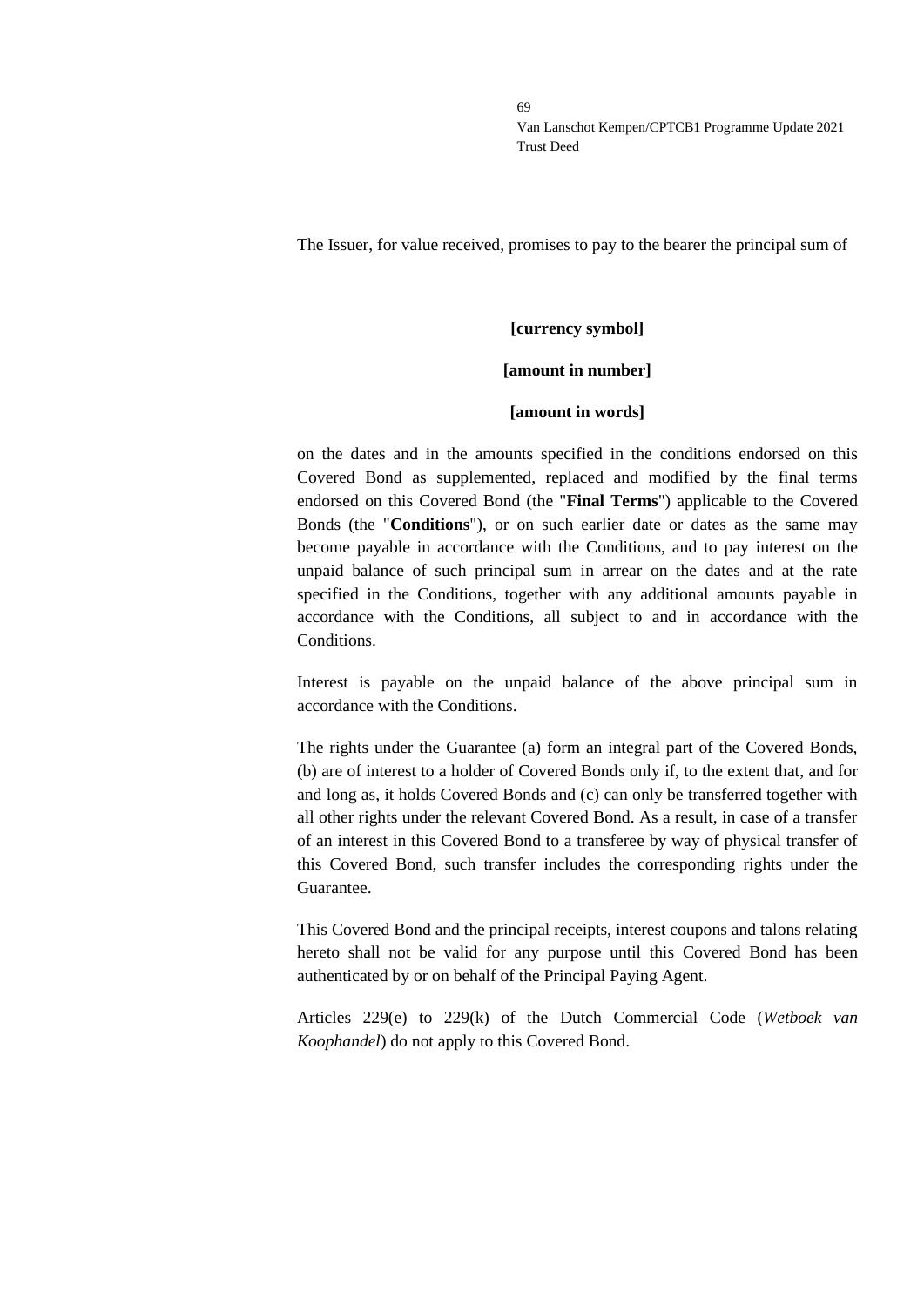**IN WITNESS WHEREOF** the Issuer and the CBC have caused this Covered Bond to be signed manually or in facsimile on their behalf.

**ISSUED** on [date]

### **VAN LANSCHOT KEMPEN N.V.** as Issuer

| by :   | by:     |  |
|--------|---------|--|
| title: | title : |  |

# **VAN LANSCHOT CONDITIONAL PASS-THROUGH COVERED BOND COMPANY B.V.**

as CBC

by : title :

ANY UNITED STATES PERSON (AS DEFINED IN THE UNITED STATES INTERNAL REVENUE CODE OF 1986, AS AMENDED (THE "CODE")) WHO HOLDS THIS OBLIGATION WILL BE SUBJECT TO LIMITATIONS UNDER THE UNITED STATES INCOME TAX LAWS, INCLUDING THE LIMITATIONS PROVIDED IN SECTIONS 165(j) AND 1287(a) OF THE INTERNAL REVENUE CODE.

THIS COVERED BOND HAS NOT BEEN AND WILL NOT BE REGISTERED UNDER THE UNITED STATES SECURITIES ACT OF 1933, AS AMENDED ("SECURITIES ACT"), OR THE SECURITIES LAWS OF ANY STATE OF THE UNITED STATES. ACCORDINGLY, THIS COVERED BOND MAY NOT BE OFFERED, SOLD OR DELIVERED IN THE UNITED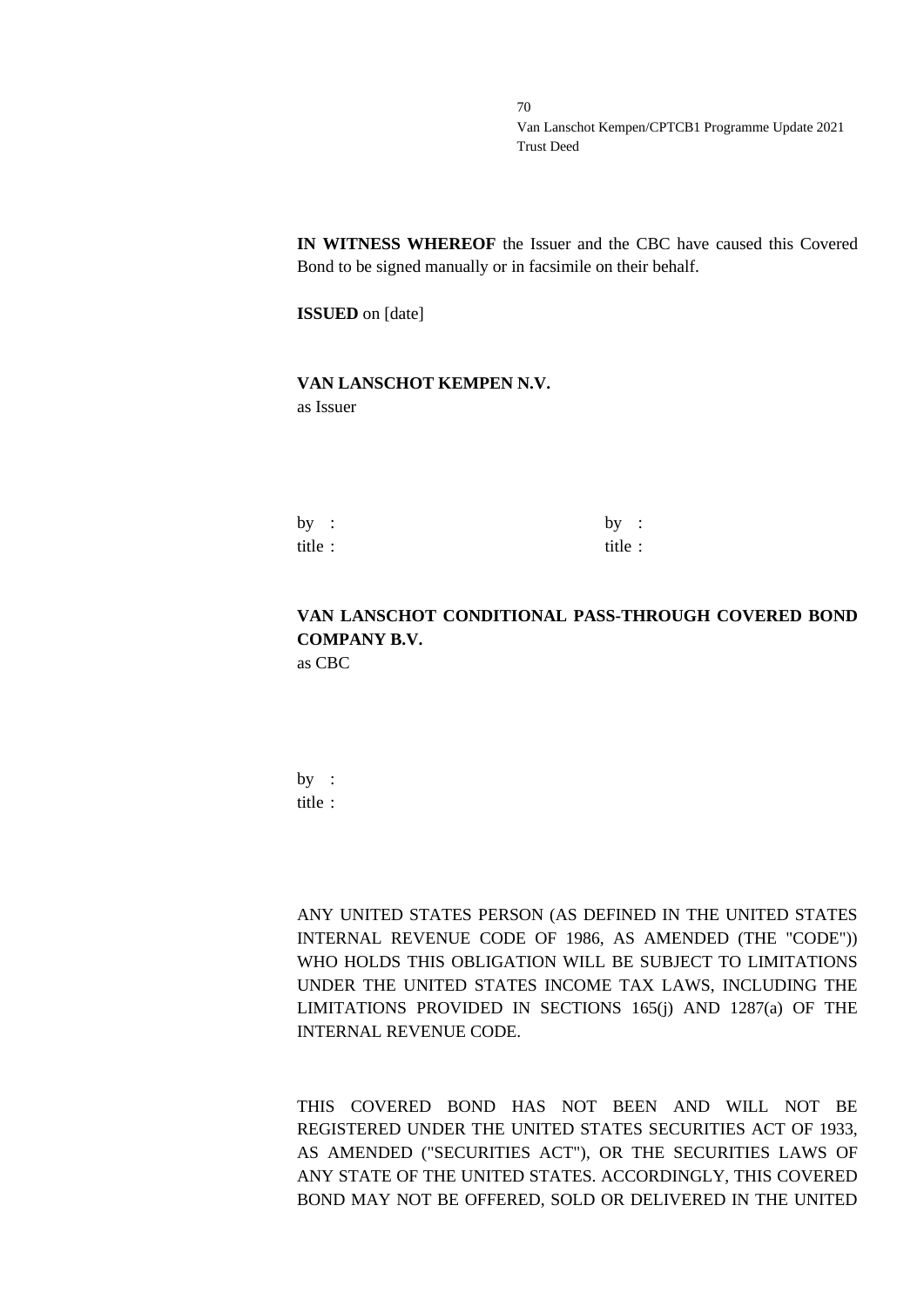# STATES OR TO A US PERSON EXCEPT PURSUANT TO AN EXEMPTION FROM, OR IN A TRANSACTION NOT SUBJECT TO THE REGISTRATION REQUIREMENTS OF THE SECURITIES ACT.

[Unless between individuals not acting in the conduct of a business or profession, each transaction regarding this Covered Bond which involves the direct or indirect transfer and acceptance thereof within, from or into the Netherlands, must be effected (as required by the Dutch Savings Certificates Act (*Wet inzake Spaarbewijzen*) of 21 May 1985) (as amended) through the mediation of the Issuer or an institution admitted to Euronext Amsterdam N.V. (*toegelaten instelling*) and, in the case of physical delivery thereof within, from or into the Netherlands, must be recorded in a transaction Covered Bond which includes the name and address of each party to the transaction, the nature of the transaction and the details and serial number of this Covered Bond.]

**Authenticated** without recourse, warranty or liability by **[...]** in its capacity of Principal Paying Agent.

**[...]**

by :  $by$  : title : title :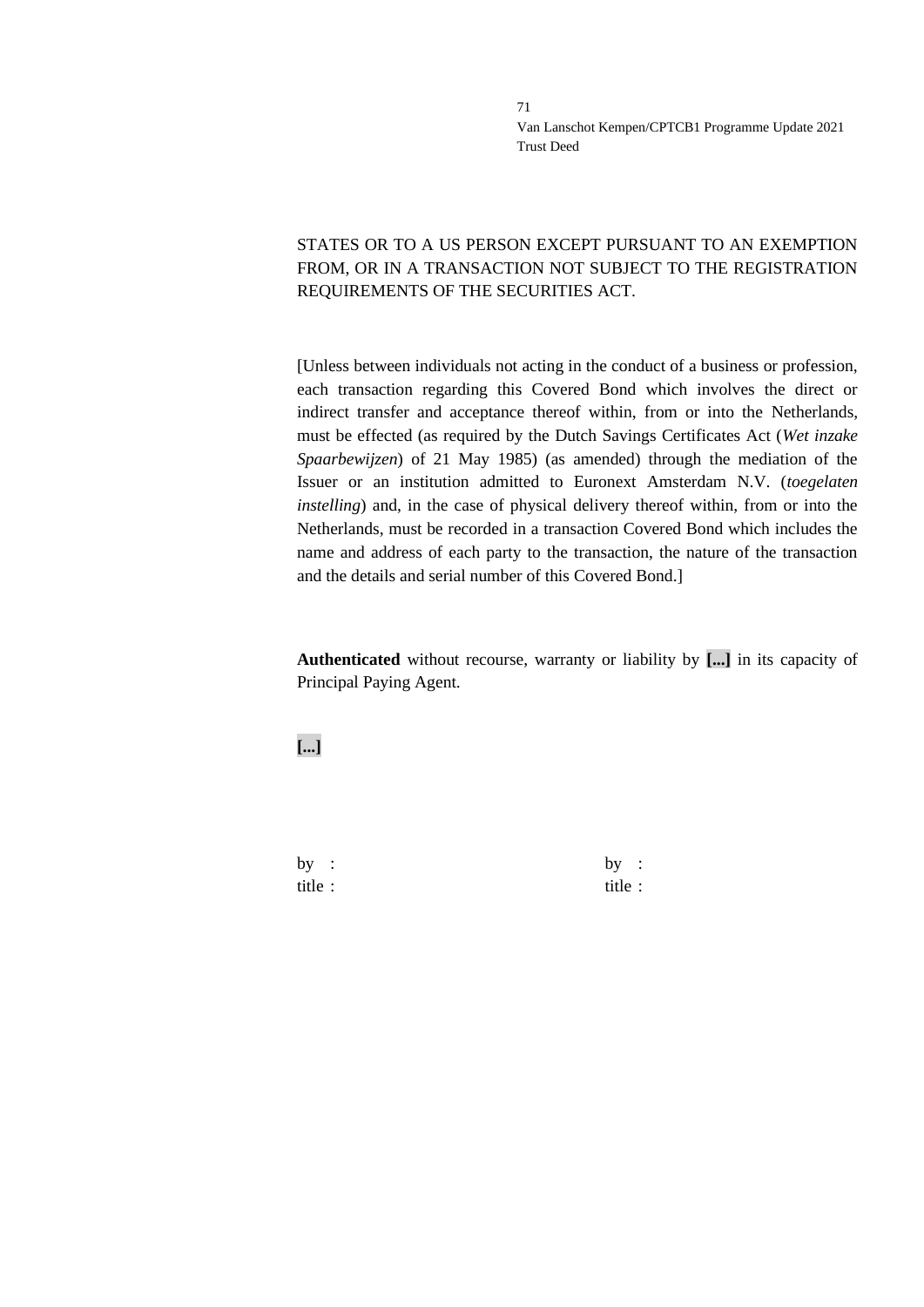[ON THE REVERSE]

# **TERMS AND CONDITIONS OF THE COVERED BONDS**

[*attached or inserted if required*]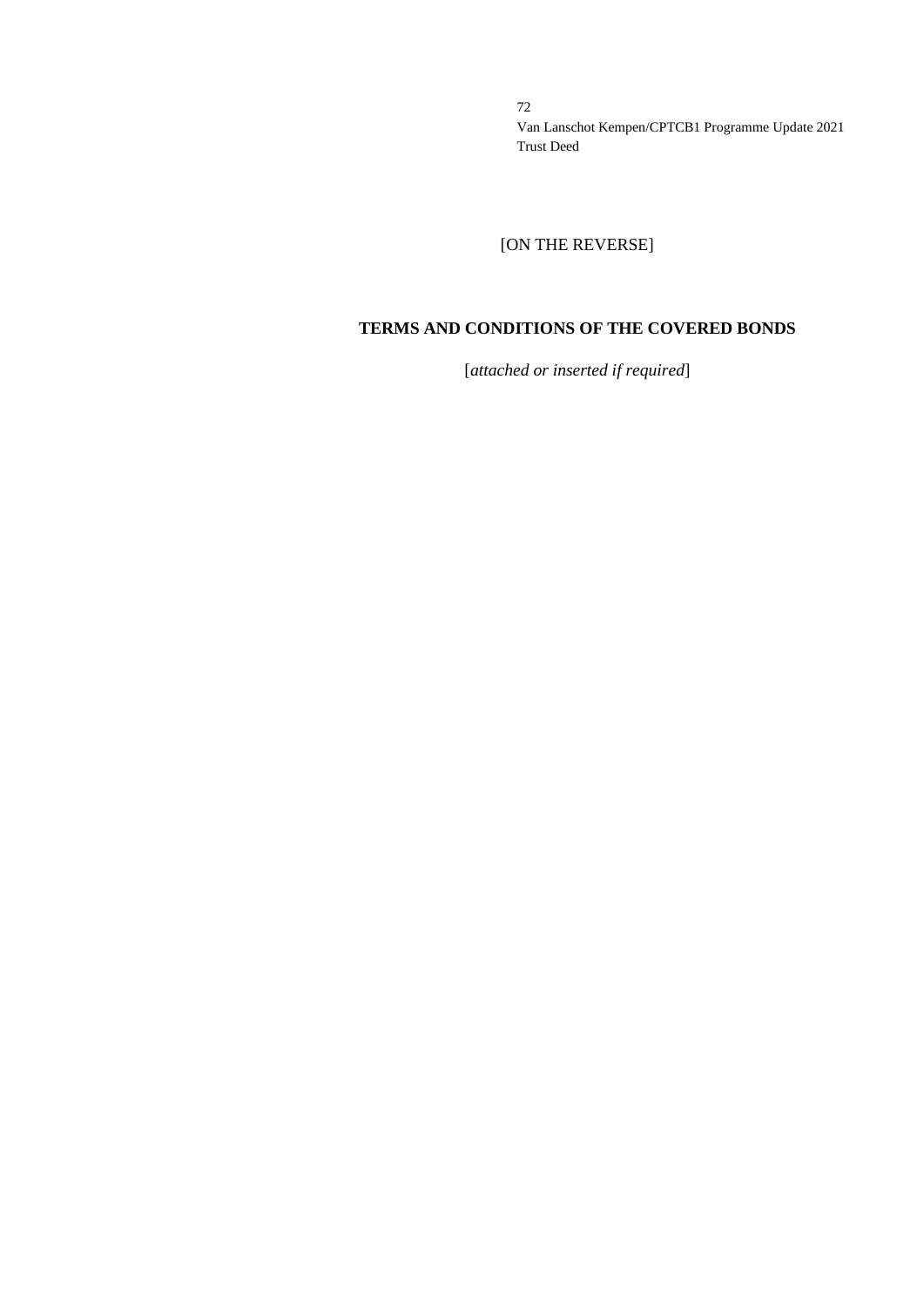[ON THE REVERSE]

# **APPLICABLE FINAL TERMS**

[*attached or inserted if required*]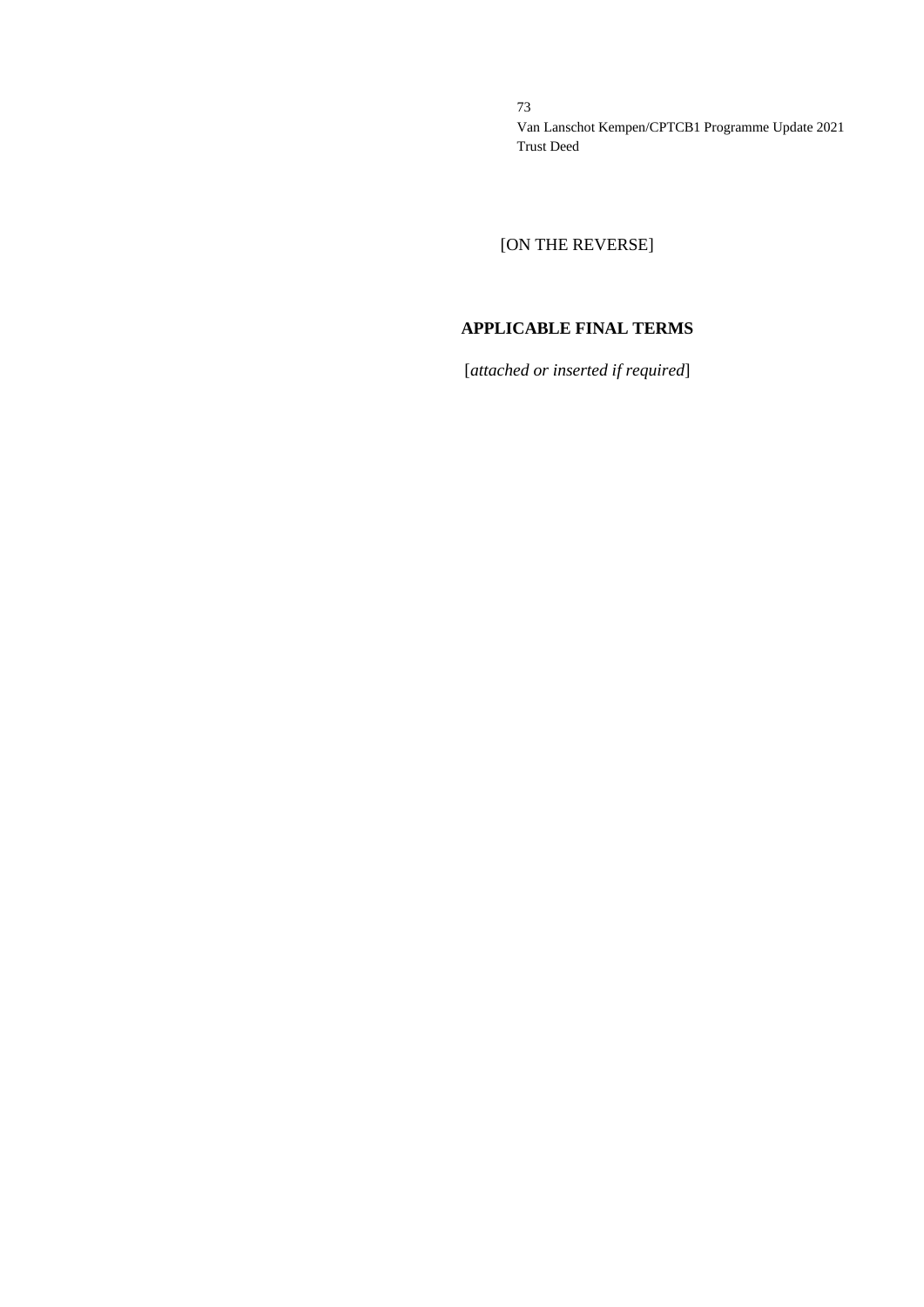# [ON THE REVERSE]

# **PRINCIPAL PAYING AGENT:**

**[...]**

[include address]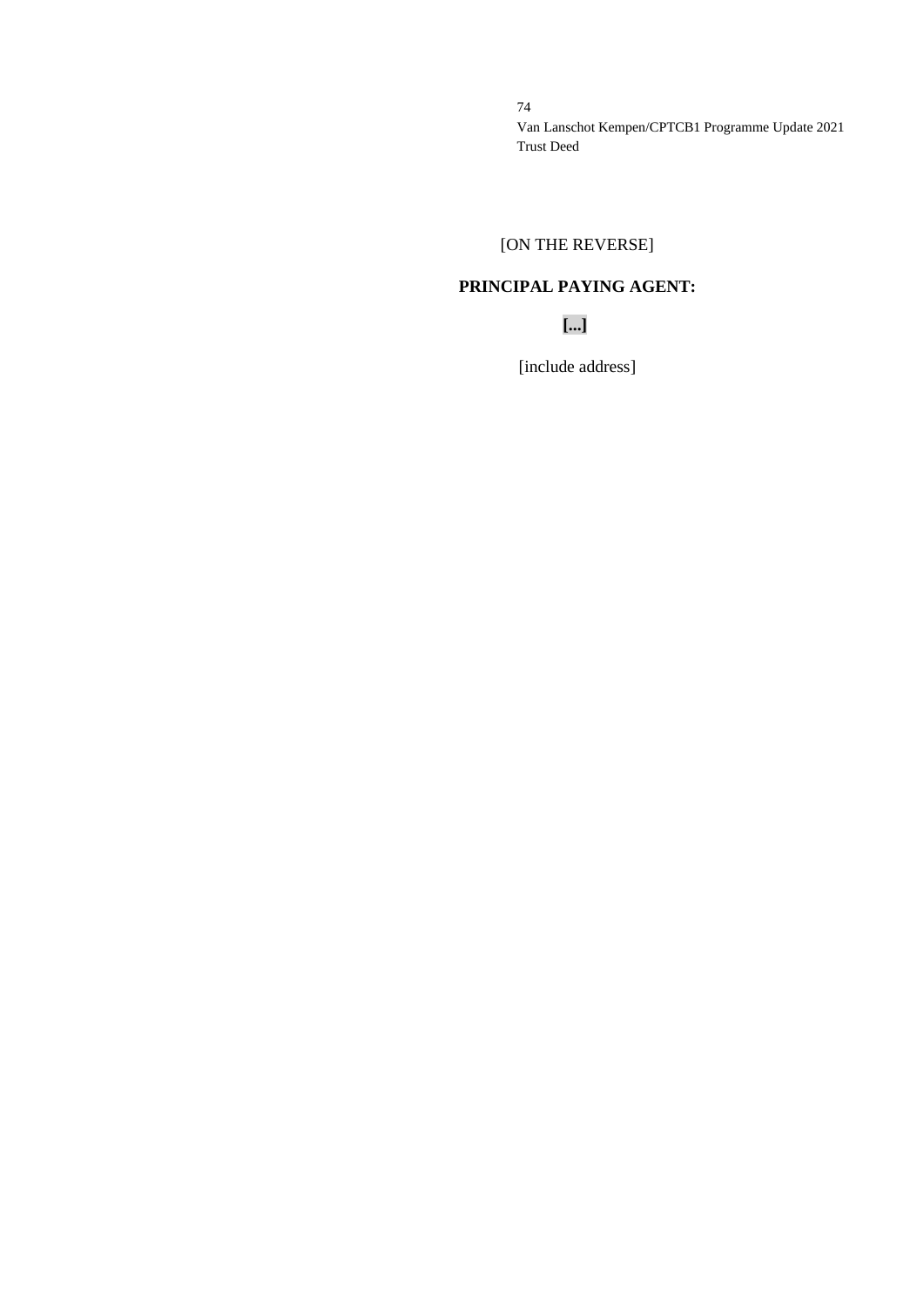# **Part A Form of Interest Coupon**

#### [ON THE FRONT]

#### **VAN LANSCHOT KEMPEN N.V.**

#### **[currency] [type] Covered Bonds due** [●]

This Coupon relates to a Covered Bond in the denomination of  $E[100,000]$ .

Coupon for the amount of interest due on the Interest Payment Date falling in [*month and year*].

Such amount is payable, subject to the terms and conditions endorsed on the Covered Bond as supplemented, replaced and modified by the final terms endorsed on the Covered Bond (the "**Final Terms**") applicable to the Covered Bonds (the "**Conditions**") to which this Coupon relates (which are binding on the holder of this Coupon whether or not it is for the time being attached to such Covered Bond), against presentation and surrender of this Coupon at the specified office for the time being of any of the agents shown on the reverse of this Coupon (or any successor or additional agents appointed from time to time in accordance with the Conditions).

The Covered Bond to which this Coupon relates may, in certain circumstances specified in the Conditions, fall due for redemption before the maturity date of this Coupon. In such event, this Coupon shall become void and no payment will be made in respect hereof.

ANY UNITED STATES PERSON WHO HOLDS THIS OBLIGATION WILL BE SUBJECT TO LIMITATIONS UNDER THE UNITED STATES INCOME TAX LAWS, INCLUDING THE LIMITATIONS PROVIDED IN SECTIONS 165(j) AND 1287(a) OF THE INTERNAL REVENUE CODE.

THIS COVERED BOND HAS NOT BEEN AND WILL NOT BE REGISTERED UNDER THE UNITED STATES SECURITIES ACT OF 1933, AS AMENDED ("SECURITIES ACT"), OR THE SECURITIES LAWS OF ANY STATE OF THE UNITED STATES. ACCORDINGLY, THIS COVERED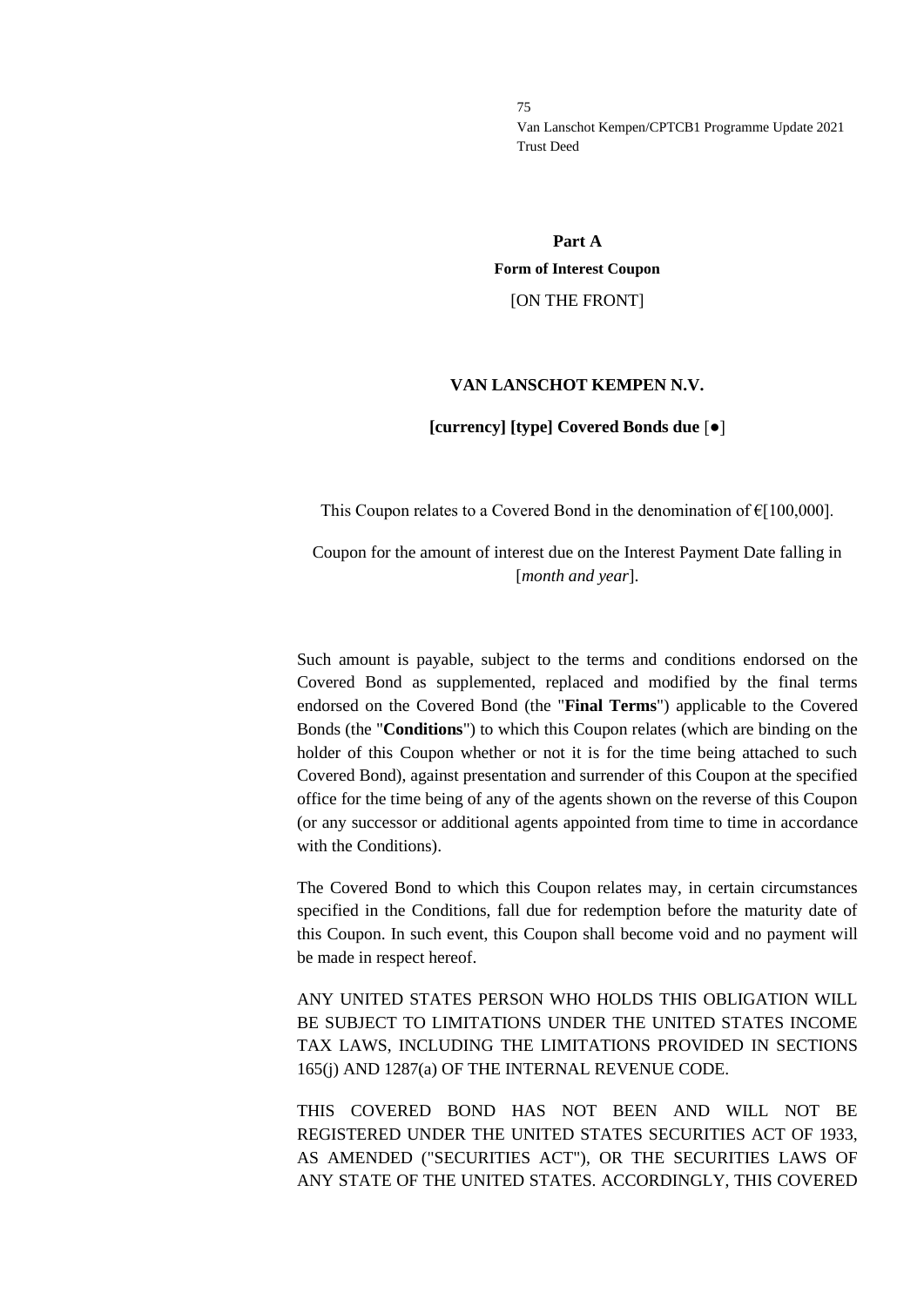BOND MAY NOT BE OFFERED, SOLD OR DELIVERED IN THE UNITED STATES OR TO A US PERSON EXCEPT PURSUANT TO AN EXEMPTION FROM, OR IN A TRANSACTION NOT SUBJECT TO THE REGISTRATION REQUIREMENTS OF THE SECURITIES ACT.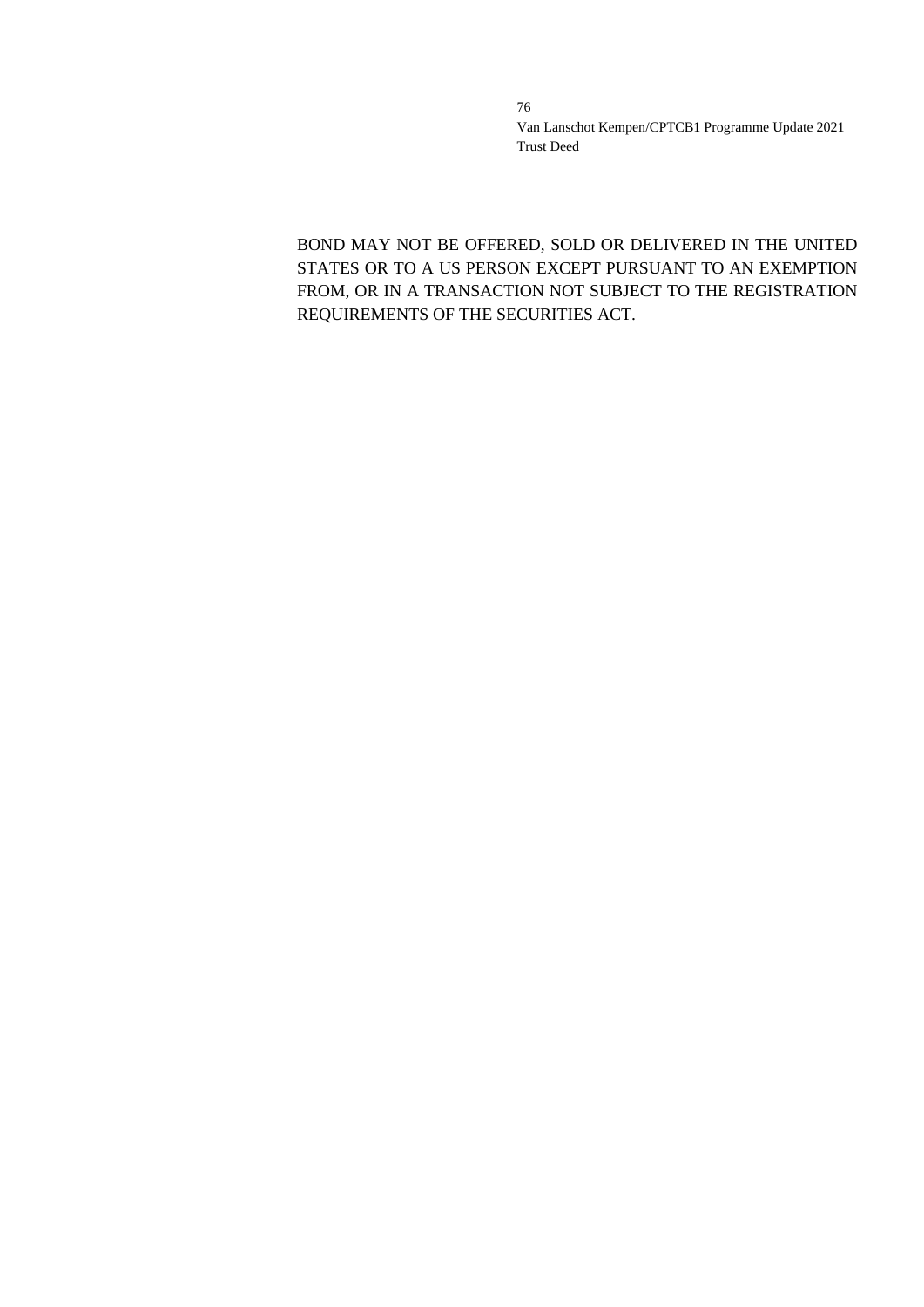[ON THE REVERSE]

#### **PRINCIPAL PAYING AGENT:**

**[...]**

**Part B Form of Principal Receipt** [ON THE FRONT]

#### **VAN LANSCHOT KEMPEN N.V.**

#### **[€ ] [Floating Rate] Covered Bonds due [**•**]**

Receipt for the amount of principal due on [*scheduled payment date*].

Such amount is payable, subject to the terms and conditions endorsed on the Covered Bond as supplemented, replaced and modified by the final terms endorsed on the Covered Bond (the "**Final Terms**") applicable to the Covered Bonds (the "**Conditions**") to which this Receipt relates (which are binding on the holder of this Receipt whether or not it is for the time being attached to such Covered Bond), against presentation and surrender of this Receipt at the specified office for the time being of any of the agents shown on the reverse of this Receipt (or any successor or additional agents appointed from time to time in accordance with the Conditions).

The Covered Bond to which this Receipt relates may, in certain circumstances specified in the Conditions, fall due for redemption before the maturity date of this Receipt. In such event, this Receipt shall become void and no payment will be made in respect hereof.

ANY UNITED STATES PERSON WHO HOLDS THIS OBLIGATION WILL BE SUBJECT TO LIMITATIONS UNDER THE UNITED STATES INCOME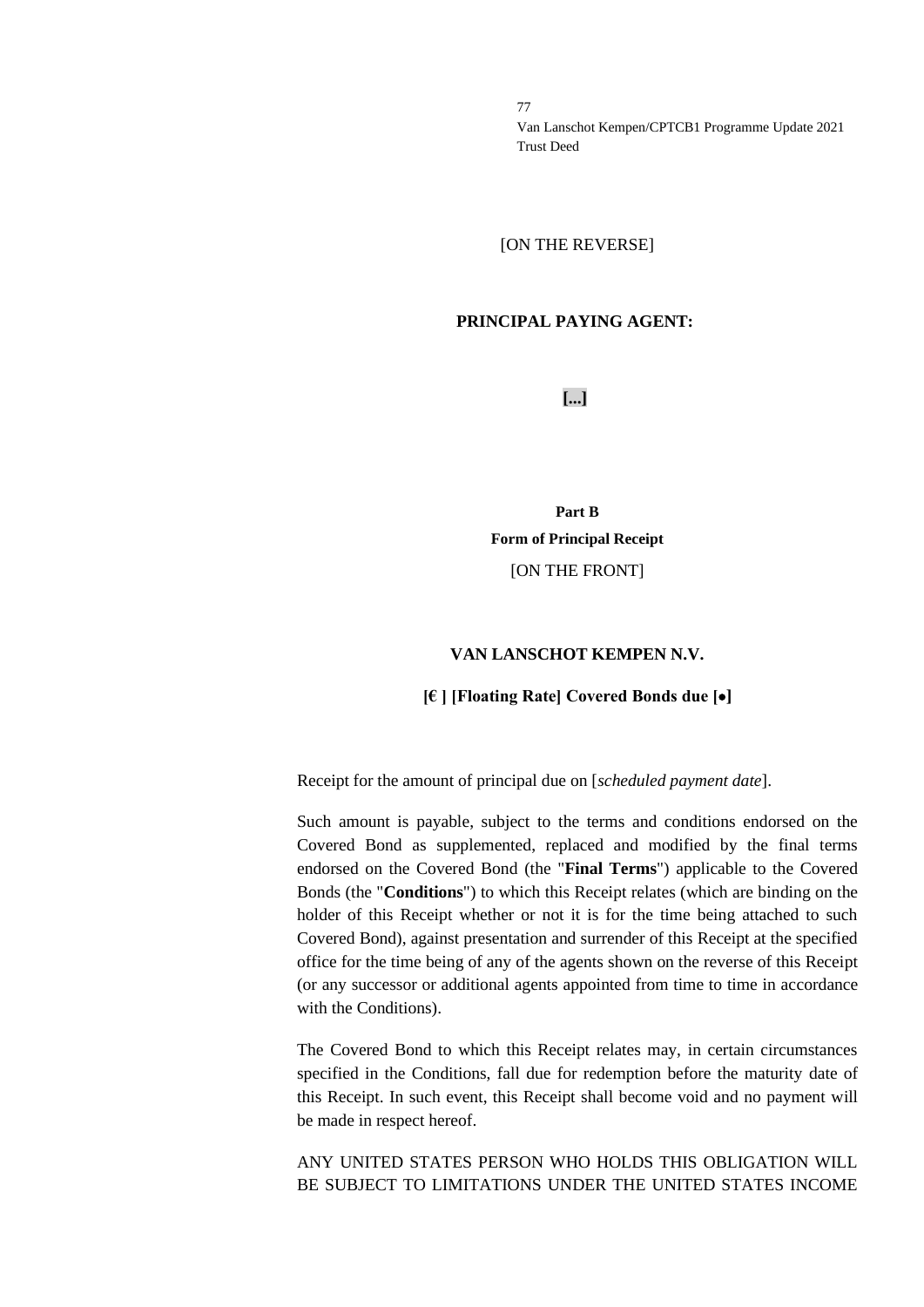TAX LAWS, INCLUDING THE LIMITATIONS PROVIDED IN SECTIONS 165(j) AND 1287(a) OF THE INTERNAL REVENUE CODE.

THIS COVERED BOND HAS NOT BEEN AND WILL NOT BE REGISTERED UNDER THE UNITED STATES SECURITIES ACT OF 1933, AS AMENDED ("SECURITIES ACT"), OR THE SECURITIES LAWS OF ANY STATE OF THE UNITED STATES. ACCORDINGLY, THIS COVERED BOND MAY NOT BE OFFERED, SOLD OR DELIVERED IN THE UNITED STATES OR TO A US PERSON EXCEPT PURSUANT TO AN EXEMPTION FROM, OR IN A TRANSACTION NOT SUBJECT TO THE REGISTRATION REQUIREMENTS OF THE SECURITIES ACT.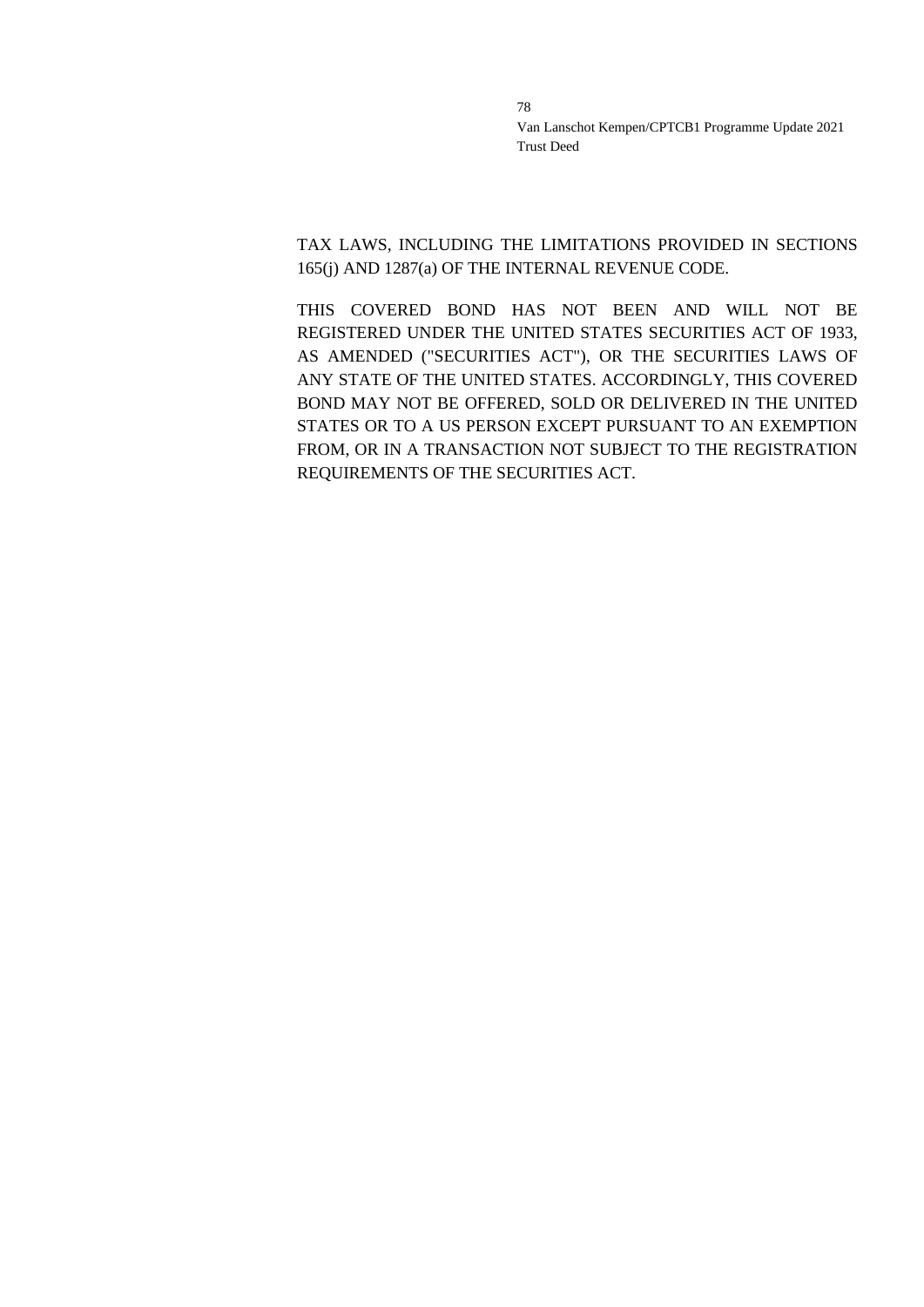[ON THE REVERSE]

# **PRINCIPAL PAYING AGENT:**

**[...]**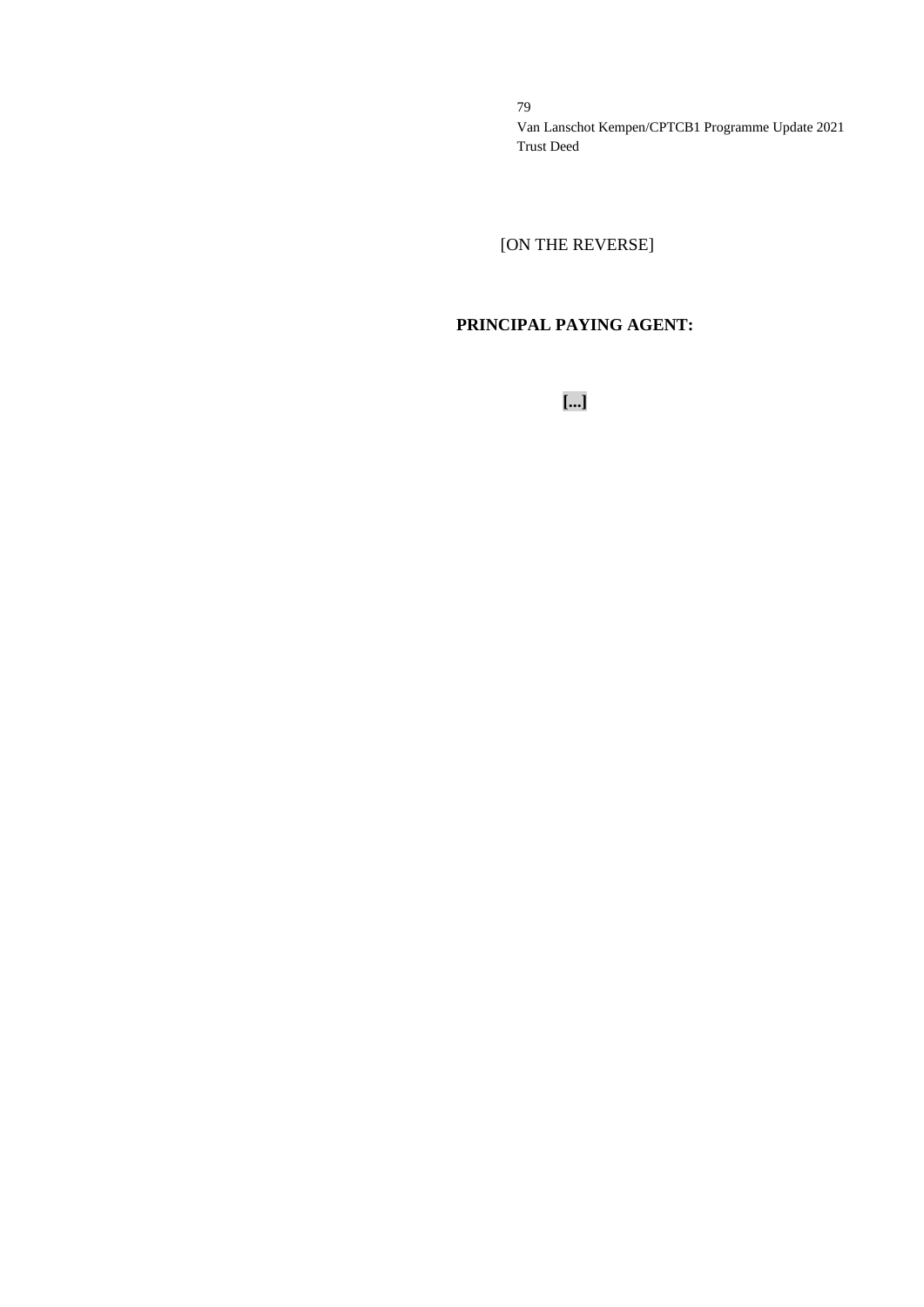# **Part C Form of Talon** [ON THE FACE]

#### **VAN LANSCHOT KEMPEN N.V.**

#### **[currency] [type] Covered Bonds due** [●]

#### Talon for further Coupons.

On or after the maturity date of the final Coupon which is (or was at the time of issue) part of the Coupon Sheet to which this Talon is (or was at the time of issue) attached, this Talon may be exchanged at the specified office for the time being of the paying agent shown on the reverse of this Talon (or any successor paying agent appointed from time to time in accordance with the terms and conditions endorsed on the Covered Bond as supplemented, replaced and modified by the final terms endorsed on the Covered Bond (the "**Final Terms**") applicable to the Covered Bonds (the "**Conditions**") of the Covered Bonds to which this Talon relates) for a further Coupon Sheet (including a further Talon but excluding any Coupons in respect of which claims have already become void pursuant to the Conditions).

The Covered Bond to which this Talon relates may, in certain circumstances specified in the Conditions, fall due for redemption before the Final Maturity Date of such final Coupon. In such event, this Talon shall become void and no Coupon will be delivered in respect hereof.

ANY UNITED STATES PERSON WHO HOLDS THIS OBLIGATION WILL BE SUBJECT TO LIMITATIONS UNDER THE UNITED STATES INCOME TAX LAWS, INCLUDING THE LIMITATIONS PROVIDED IN SECTIONS 165(j) AND 1287(a) OF THE INTERNAL REVENUE CODE.

THIS COVERED BOND HAS NOT BEEN AND WILL NOT BE REGISTERED UNDER THE UNITED STATES SECURITIES ACT OF 1933, AS AMENDED ("SECURITIES ACT"), OR THE SECURITIES LAWS OF ANY STATE OF THE UNITED STATES. ACCORDINGLY, THIS COVERED BOND MAY NOT BE OFFERED, SOLD OR DELIVERED IN THE UNITED STATES OR TO A US PERSON EXCEPT PURSUANT TO AN EXEMPTION FROM, OR IN A TRANSACTION NOT SUBJECT TO THE REGISTRATION REQUIREMENTS OF THE SECURITIES ACT.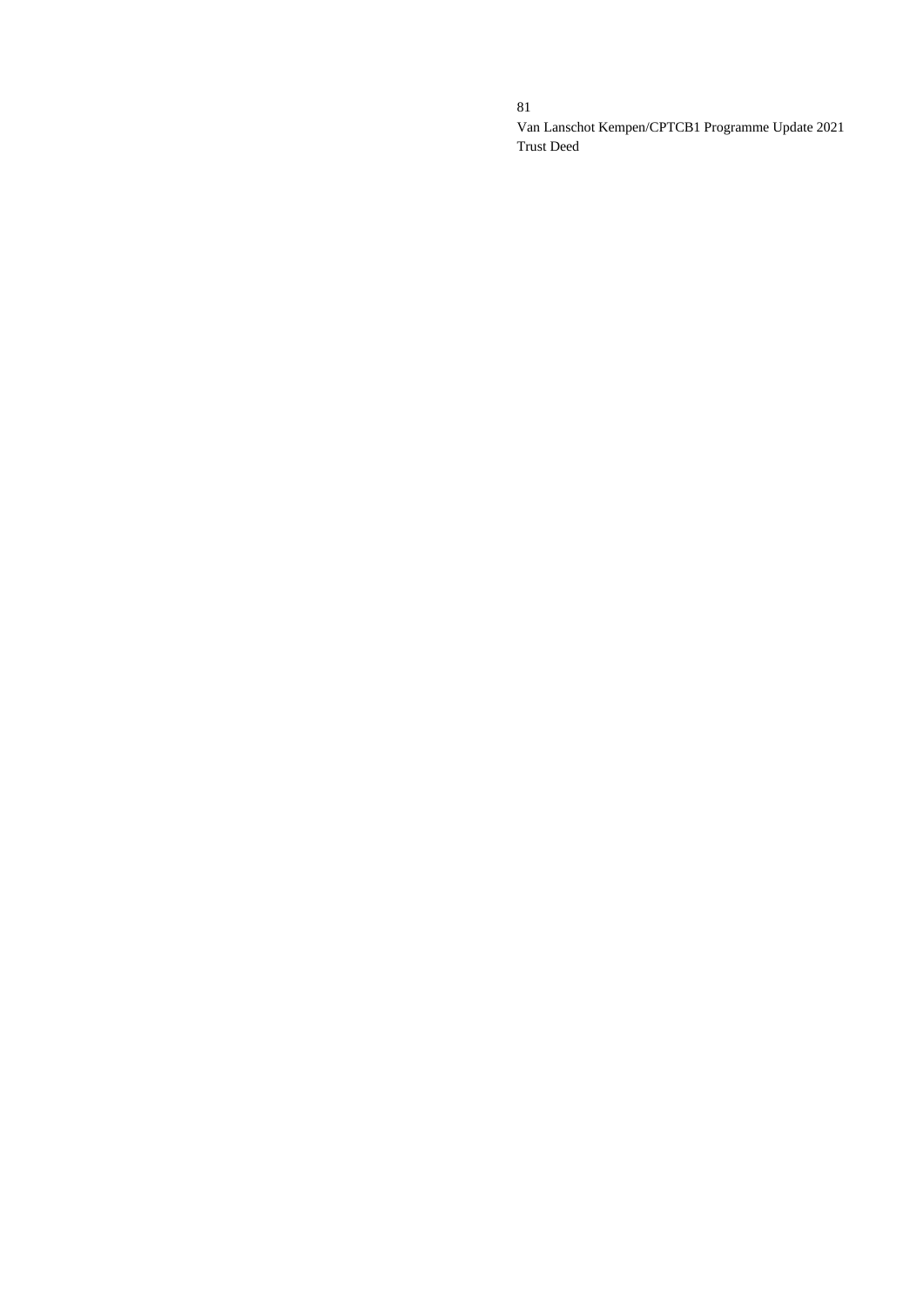[ON THE REVERSE]

# **PRINCIPAL PAYING AGENT:**

**[...]**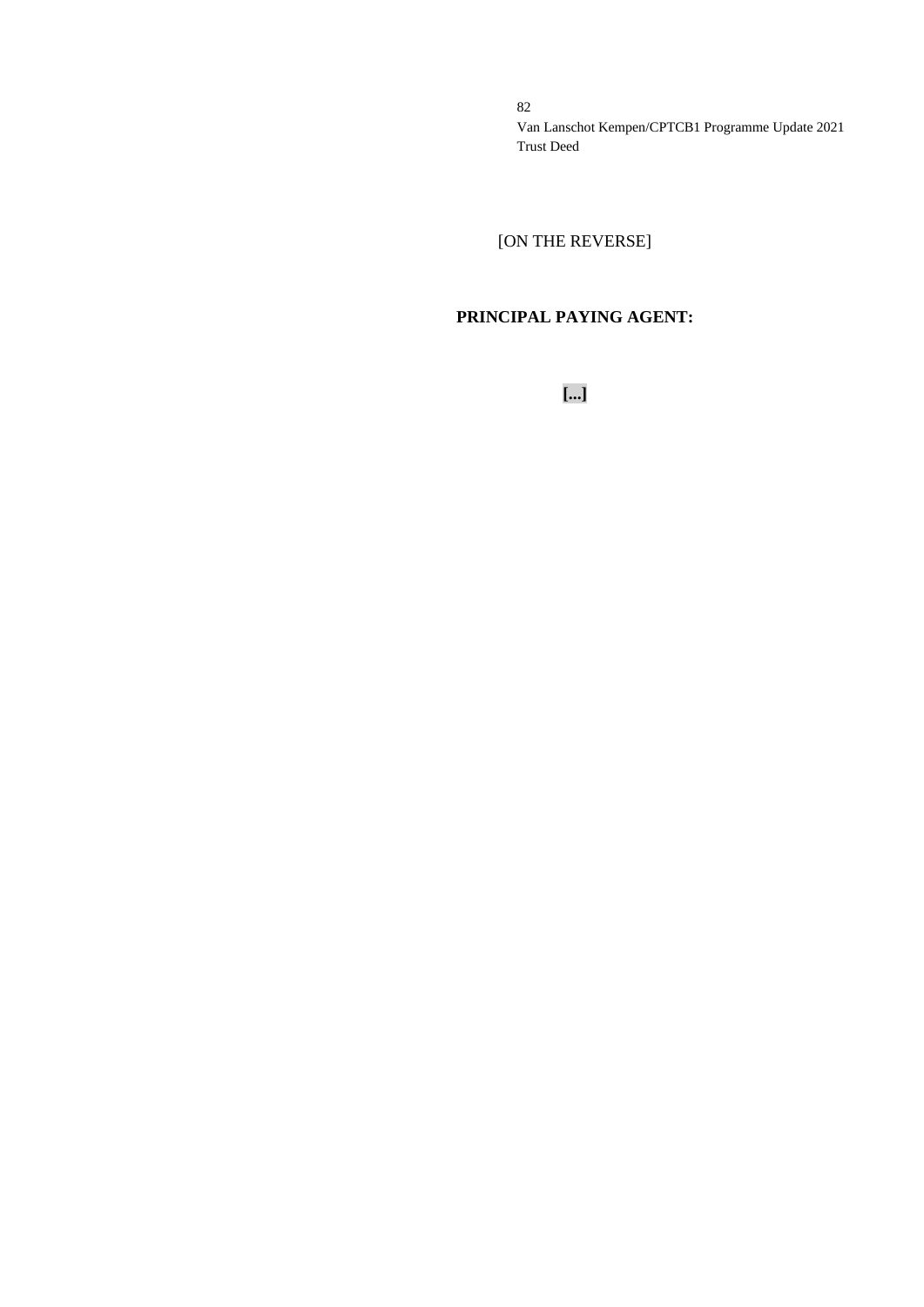**SCHEDULE 3**

# **FORMS OF TEMPORARY GLOBAL COVERED BONDS**

# **Part A**

#### **Form of Temporary Global Covered Bond in NGN form**

NOTICE: THIS TEMPORARY GLOBAL COVERED BOND IS ISSUED FOR TEMPORARY DEPOSIT WITH A COMMON SAFEKEEPER FOR EUROCLEAR BANK S.A./N.V., AS OPERATOR OF THE EUROCLEAR SYSTEM ("EUROCLEAR") AND CLEARSTREAM BANKING, SOCIÉTÉ ANONYME ("CLEARSTREAM, LUXEMBOURG"). ANY PERSON BEING OFFERED THIS TEMPORARY GLOBAL COVERED BOND FOR TRANSFER OR ANY OTHER PURPOSE SHOULD BE AWARE THAT THEFT OR FRAUD IS ALMOST CERTAIN TO BE INVOLVED.

NEITHER THIS TEMPORARY GLOBAL COVERED BOND NOR THE COVERED BONDS IN DEFINITIVE FORM HAVE BEEN OR WILL BE REGISTERED UNDER THE UNITED STATES SECURITIES ACT OF 1933, AS AMENDED (THE "SECURITIES ACT"). NEITHER THIS TEMPORARY GLOBAL COVERED BOND NOR THE COVERED BOND IN DEFINITIVE FORM MAY BE OFFERED, SOLD OR DELIVERED IN THE UNITED STATES OR TO A UNITED STATES PERSON, EXCEPT PURSUANT TO AN EXEMPTION FROM, OR IN A TRANSACTION NOT SUBJECT TO, THE REGISTRATION REQUIREMENTS OF THE SECURITIES ACT.

ANY UNITED STATES PERSON (AS DEFINED IN THE UNITED STATES INTERNAL REVENUE CODE OF 1986, AS AMENDED (THE "CODE")) WHO HOLDS THIS OBLIGATION WILL BE SUBJECT TO LIMITATIONS UNDER THE UNITED STATES INCOME TAX LAWS, INCLUDING THE LIMITATIONS PROVIDED IN SECTIONS 1650(j) AND 1287(a) OF THE INTERNAL REVENUE CODE.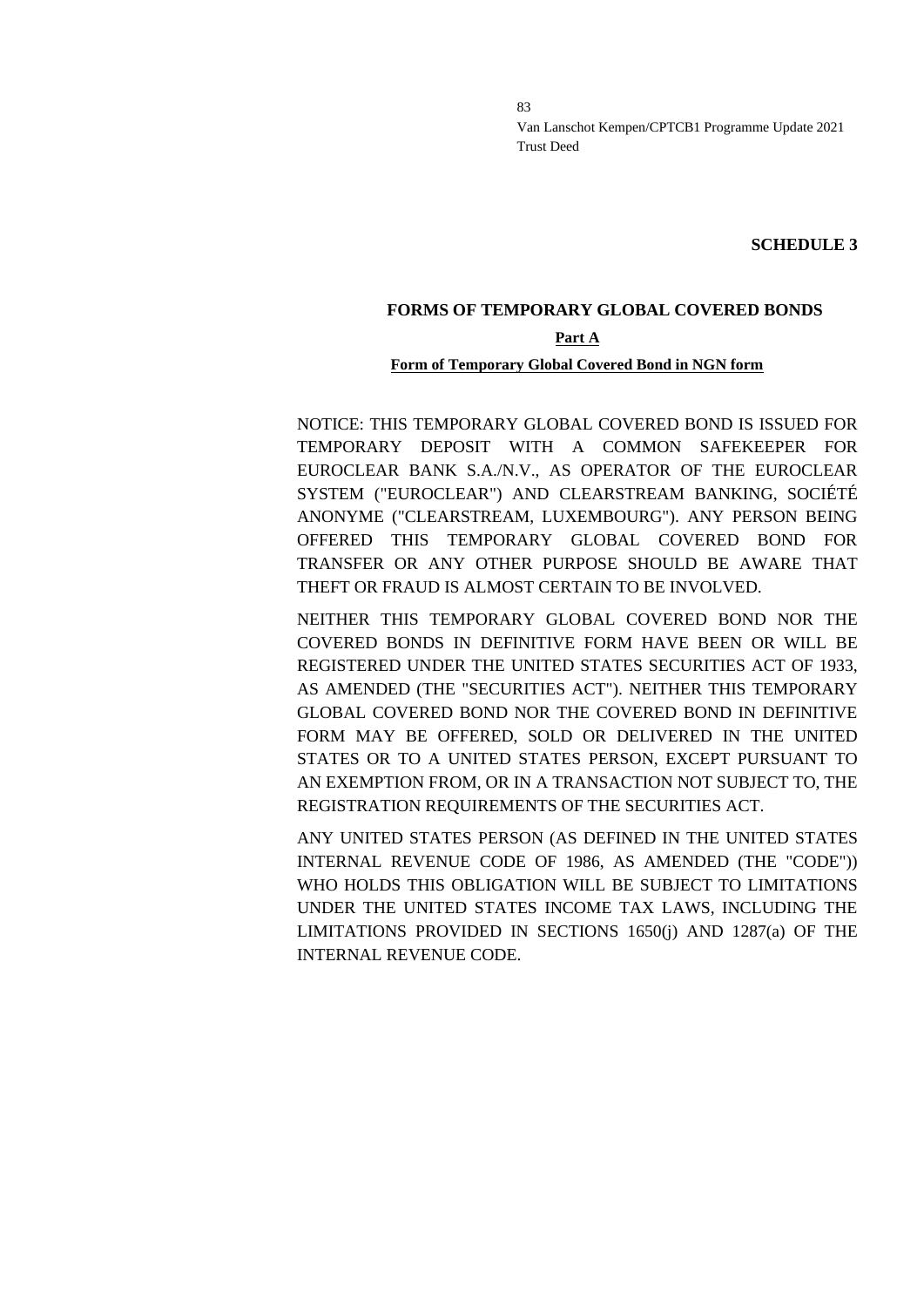#### **TEMPORARY GLOBAL COVERED BOND**

#### **VAN LANSCHOT KEMPEN N.V.**

(the "**Issuer**")

(*incorporated under the laws of the Netherlands and having its corporate seat in 's-Hertogenbosch*)

#### **guaranteed as to payments of interest and principal by**

# **VAN LANSCHOT CONDITIONAL PASS-THROUGH COVERED BOND COMPANY B.V.**

#### (the "**CBC**")

(*incorporated under the laws of the Netherlands and having its corporate seat in Amsterdam*)

ISIN:\_\_\_\_\_\_\_\_\_\_\_\_\_

Common code:

**(currency symbol:) \_\_\_\_\_(amount in number:)\_\_\_\_\_\_\_\_\_\_\_\_\_\_\_\_\_\_\_\_\_\_\_**

(type:) Covered Bonds due (year:)

This Covered Bond is a Temporary Global Covered Bond in respect of a duly authorised issue of Covered Bonds of the Issuer (the "**Covered Bonds**") described, and having the provisions specified in the final terms applicable to the Covered Bonds (the "**Final Terms**"), a copy of which is annexed hereto as Schedule II. This Temporary Global Covered Bond is issued subject to, and with the benefit of, the Trust Deed dated 2 March 2015 and made between the Issuer, the CBC and Stichting Security Trustee Van Lanschot Conditional Pass-Through Covered Bond Company as security trustee for, *inter alia*, the holders of the Covered Bonds (such Trust Deed as modified and/or supplemented and/or restated from time to time the "**Trust Deed**") including without limitation, the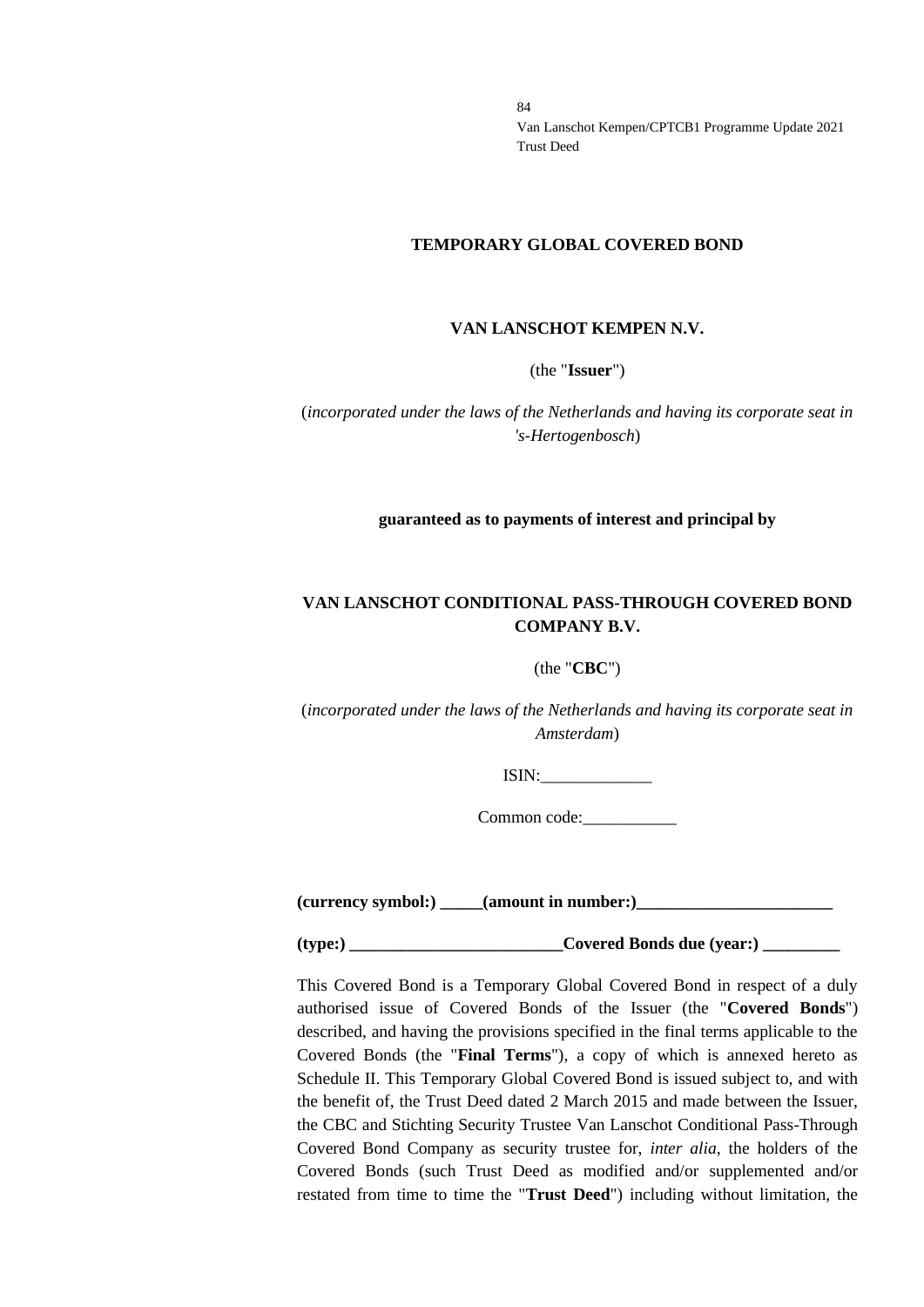Guarantee (as defined in the Trust Deed) and are the subject of the Agency Agreement and the other Transaction Documents.

Any reference herein to the "**Conditions**" is to the Terms and Conditions of the Covered Bonds a copy of which is annexed to the Trust Deed, as supplemented, replaced and modified by the Final Terms but, in the event of any conflict between the provisions of the Terms and Conditions and the information in the Final Terms, the Final Terms will prevail.

In this Temporary Global Covered Bond, unless otherwise defined herein or the context requires otherwise, words and expressions have the meanings and constructions ascribed to them in the Conditions.

#### **PROMISE TO PAY**

The Issuer, for value received, promises to pay to the bearer of this Temporary Global Covered Bond the principal amount of:

**(currency symbol:) \_\_\_\_\_(amount in number:)\_\_\_\_\_\_\_\_\_\_\_\_\_\_\_\_\_\_\_\_\_\_\_**

**(amount in words:) \_\_\_\_\_\_\_\_\_\_\_\_\_\_\_\_\_\_\_\_\_\_\_\_\_\_\_\_\_\_\_\_\_\_\_\_\_\_\_\_\_\_\_\_\_\_**

on the dates and in the amounts specified in the Conditions or on such earlier date or dates as the same may become payable in accordance with the Conditions, and to pay interest on the unpaid balance of such principal sum in arrear on the dates and at the rate specified in the Conditions, together with any additional amounts payable in accordance with the Conditions, all subject to and in accordance with the Conditions, provided that such principal or such interest shall be payable only:

(i) in the case of principal or interest falling due prior to the Exchange Date (as defined below), to the extent that a certificate or certificates issued by Euroclear and/or Clearstream, Luxembourg dated not earlier than the date on which such principal or such interest falls due and in substantially the form set out in Schedule I hereto is or are delivered to the specified office of the Principal Paying Agent; or

(ii) in the case of principal or interest falling due at any time, to the extent that the Issuer has failed to procure the exchange for a Permanent Global Covered Bond of that portion of this Temporary Global Covered Bond in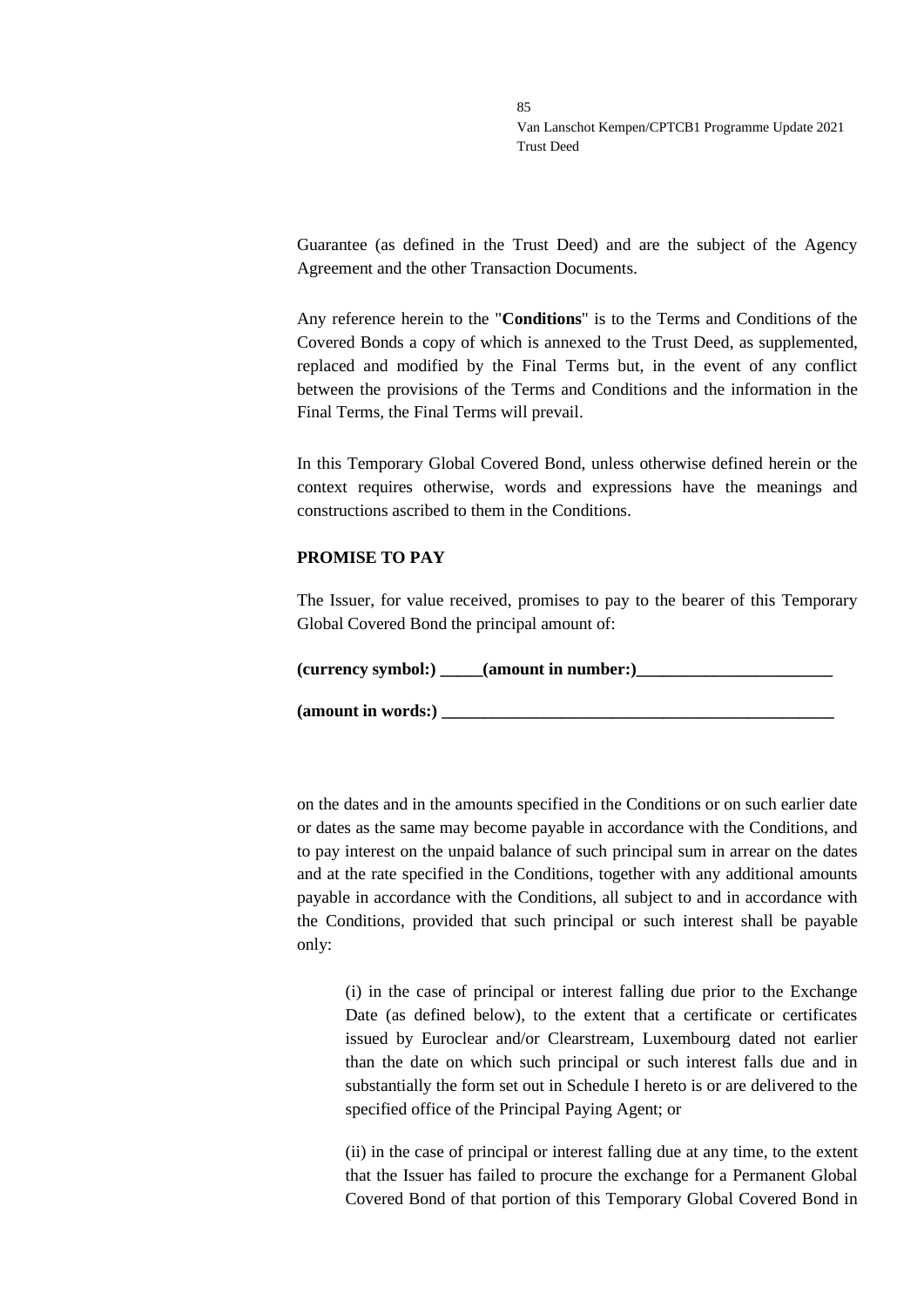respect of which such principal is due or interest has accrued.

The principal amount of Covered Bonds represented by this Temporary Global Covered Bond shall be the aggregate principal amount from time to time entered in the records of both Euroclear and Clearstream Luxembourg (together the "**relevant Clearing Systems**"). The records of the relevant Clearing Systems (which expression in this Temporary Global Covered Bond means the records that the relevant Clearing System holds for its customers which reflect the amount of such customer's interest in the Covered Bonds) shall be conclusive evidence of the principal amount of Covered Bonds represented by this Temporary Global Covered Bond and, for these purposes, a statement issued by the relevant Clearing System (which statement shall be made available to the bearer upon request) stating the principal amount of Covered Bonds represented by this Temporary Global Covered Bond at any time shall be conclusive evidence of the records of the relevant Clearing System at that time.

### **EXCHANGE**

On or after the day which is not earlier then forty (40) days after the date of issue of this Temporary Global Covered Bond (the "**Exchange Date**"), the Issuer shall procure (in the case of first exchange) the delivery of a Permanent Global Covered Bond to the bearer of this Temporary Global Covered Bond or (in the case of any subsequent exchange) an increase in the Principal Amount Outstanding of the Permanent Global Covered Bond in accordance with its terms against:

(i) presentation and (in the case of final exchange) surrender of this Temporary Global Covered Bond at the specified office of the Principal Paying Agent and destruction of this Temporary Global Covered Bond by the Common Safekeeper; and

(ii) receipt by the Principal Paying Agent of a certificate or certificates issued by Euroclear and/or Clearstream, Luxembourg dated not earlier than the Exchange Date and in substantially the form set out in Schedule I hereto to the effect that it has received from or in respect of a person entitled to a particular principal amount of the Covered Bonds (as shown by its records) a certificate in or substantially in the form of Certificate "A" set out in Schedule I hereto.

#### **WRITING DOWN**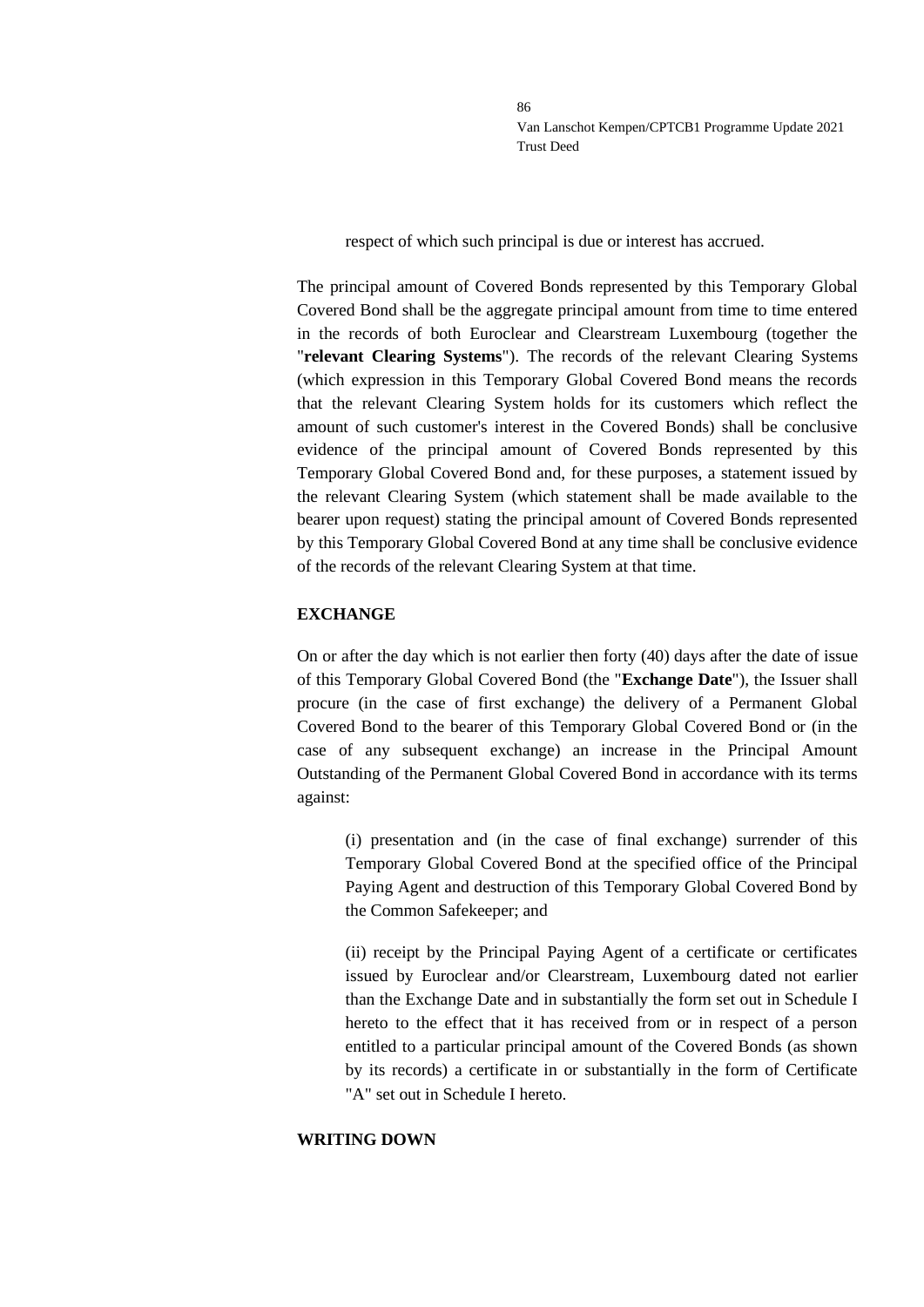On each occasion on which (i) this Temporary Global Covered Bond has been exchanged for a Permanent Global Covered Bond or (ii) the principal amount of the Permanent Global Covered Bond is increased in accordance with its terms in exchange for a further portion of this Temporary Global Covered Bond, the Issuer shall procure that (a) the principal amount of the Permanent Global Covered Bond or the principal amount of such increase, and (b) the remaining principal amount of this Temporary Global Covered Bond (which shall be the previous principal amount hereof *less* the aggregate of the amounts referred to in (a)) are entered *pro rata* in the records of the relevant Clearing System.

#### **PAYMENTS, REDEMPTION, CANCELLATION AND PURCHASE**

Upon any redemption or payment of an instalment or interest being made in respect of, or purchase and cancellation of, any of the Covered Bonds represented by this Temporary Global Covered Bond, the Issuer shall procure that details of such payments, redemption, purchase and cancellation shall be entered *pro rata* in the records of the relevant Clearing System and, in the case of any such entry being made, the principal amount of the Covered Bonds entered in the records of the relevant Clearing System and represented by this Temporary Global Covered Bond shall be reduced by the aggregate principal amount of the Covered Bonds so redeemed or purchased and cancelled or by the instalment so paid.

Payments due in respect of Covered Bonds for the time being represented by this Temporary Global Covered Bond shall be made to the bearer of the Temporary Global Covered Bond and each payment so made will discharge the Issuer's obligations in respect thereof. Any failure to make the entries referred to above shall not affect such discharge.

#### **CONDITIONS APPLY**

Until this Temporary Global Covered Bond has been exchanged as provided herein, the bearer of this Temporary Global Covered Bond shall be subject to the Conditions and, subject as otherwise provided herein, entitled to the same rights and benefits under the Conditions as if the bearer were the holder of Definitive Covered Bonds substantially in the form set out in Schedule 2 of the Trust Deed and the related Coupons and Talons.

#### **NOTICES**

Notwithstanding Condition 14, while all the Covered Bonds are represented by this Temporary Global Covered Bond (or by this Temporary Global Covered Bond and the Permanent Global Covered Bond) and this Temporary Global Covered Bond is (or this Temporary Global Covered Bond and the Permanent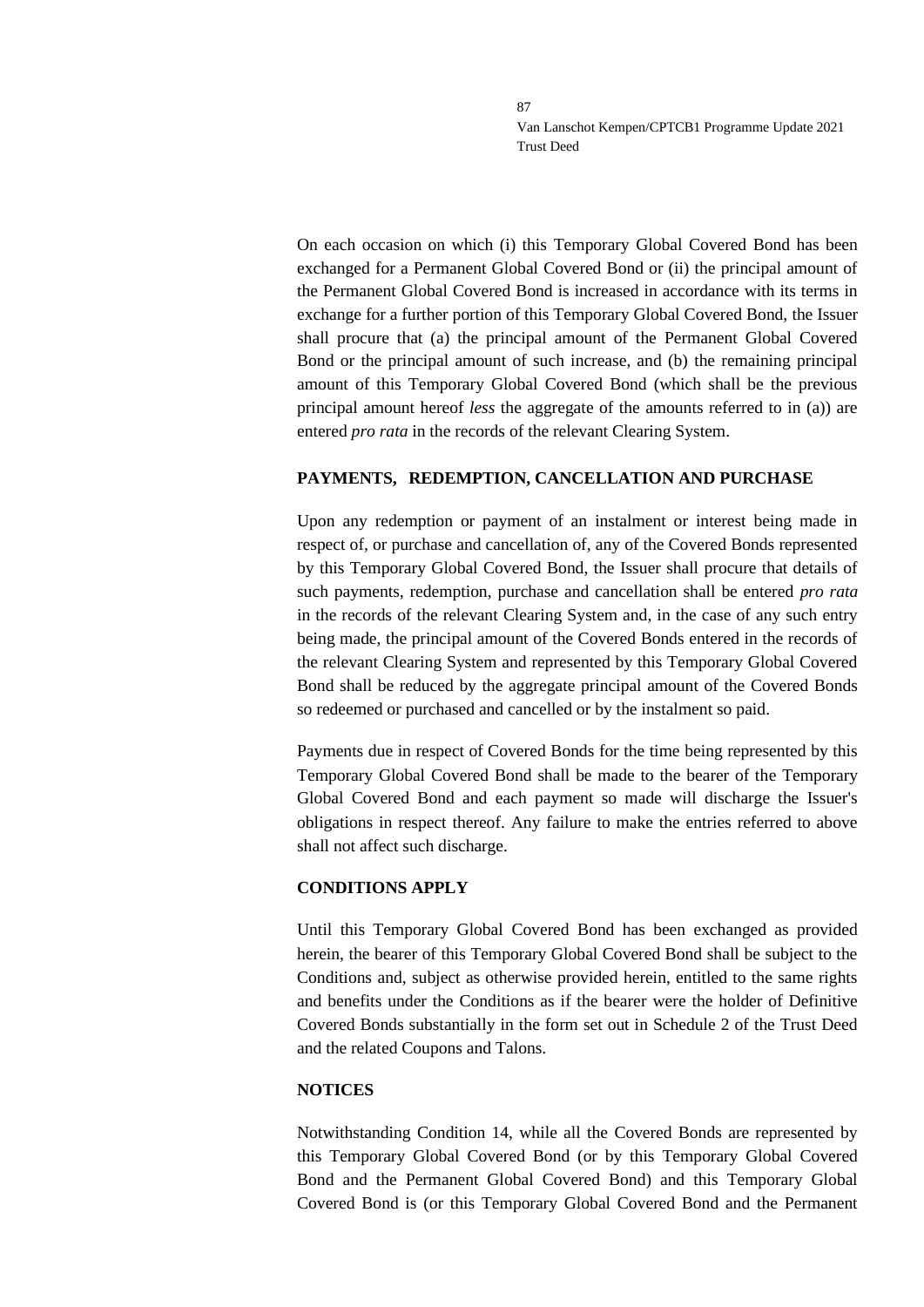Global Covered Bond are) deposited with a Common Safekeeper for Euroclear or Clearstream, Luxembourg, as the case may be, notices to Covered Bondholders may be given by delivery of the relevant notice to Euroclear and Clearstream, Luxembourg and, in any such case, such notices shall be deemed to have been given to the Covered Bondholders in accordance with Condition 14 on the date of delivery to Euroclear and Clearstream, Luxembourg, as the case may be.

#### **GUARANTEE**

The rights under the Guarantee (a) form an integral part of the Covered Bonds, (b) are of interest to a holder of Covered Bonds only if, to the extent that, and for and long as, it holds Covered Bonds and (c) can only be transferred together with all other rights under the relevant Covered Bond. As a result, in case of a transfer of an interest in this Temporary Global Covered Bond to a transferee by way of book-entry transfer (*girale overboeking*) or physical transfer of this Temporary Global Covered Bond, such transfer includes the corresponding rights under the Guarantee, in the case of a book-entry transfer subject to any applicable laws, rules and regulations of the relevant clearing system.

# **AUTHENTICATION AND EFFECTUATION**

This Temporary Global Covered Bond shall not be valid for any purpose until it has been authenticated by or on behalf of the Principal Paying Agent and has been effectuated by or on behalf of the Common Safekeeper.

# **GOVERNING LAW**

This Temporary Global Covered Bond is governed by, and shall be construed in accordance with the laws of the Netherlands. All disputes in connection with or arising from this Temporary Global Covered Bond or its execution will be judged by the courts of Amsterdam, the Netherlands, and its appellate courts.

Articles 229(e) to 229(k) of the Dutch Commercial Code (*Wetboek van Koophandel*) do not apply to this Temporary Global Covered Bond.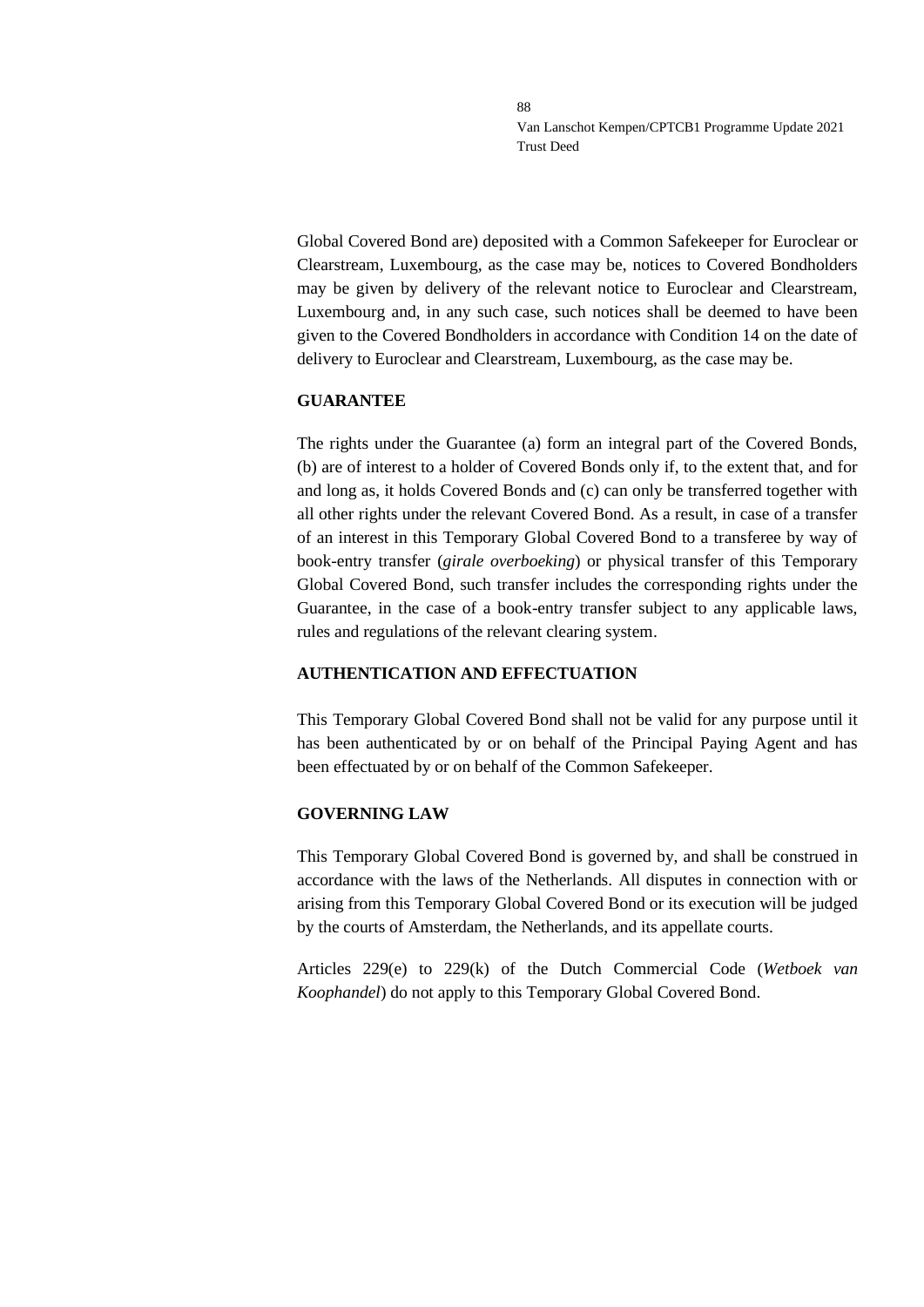**IN WITNESS WHEREOF** the Issuer and the CBC have caused this Covered Bond to be signed manually or in facsimile on their behalf.

**ISSUED** on \_\_\_\_\_\_

**VAN LANSCHOT KEMPEN N.V.** as Issuer

by :  $by$  : title : title :

# **VAN LANSCHOT CONDITIONAL PASS-THROUGH COVERED BOND COMPANY B.V.** as CBC

by : title :

**Authenticated** without recourse, warranty or liability by **[...]** in its capacity of Principal Paying Agent, [...]

**[...]**

by :  $by$  : title : title :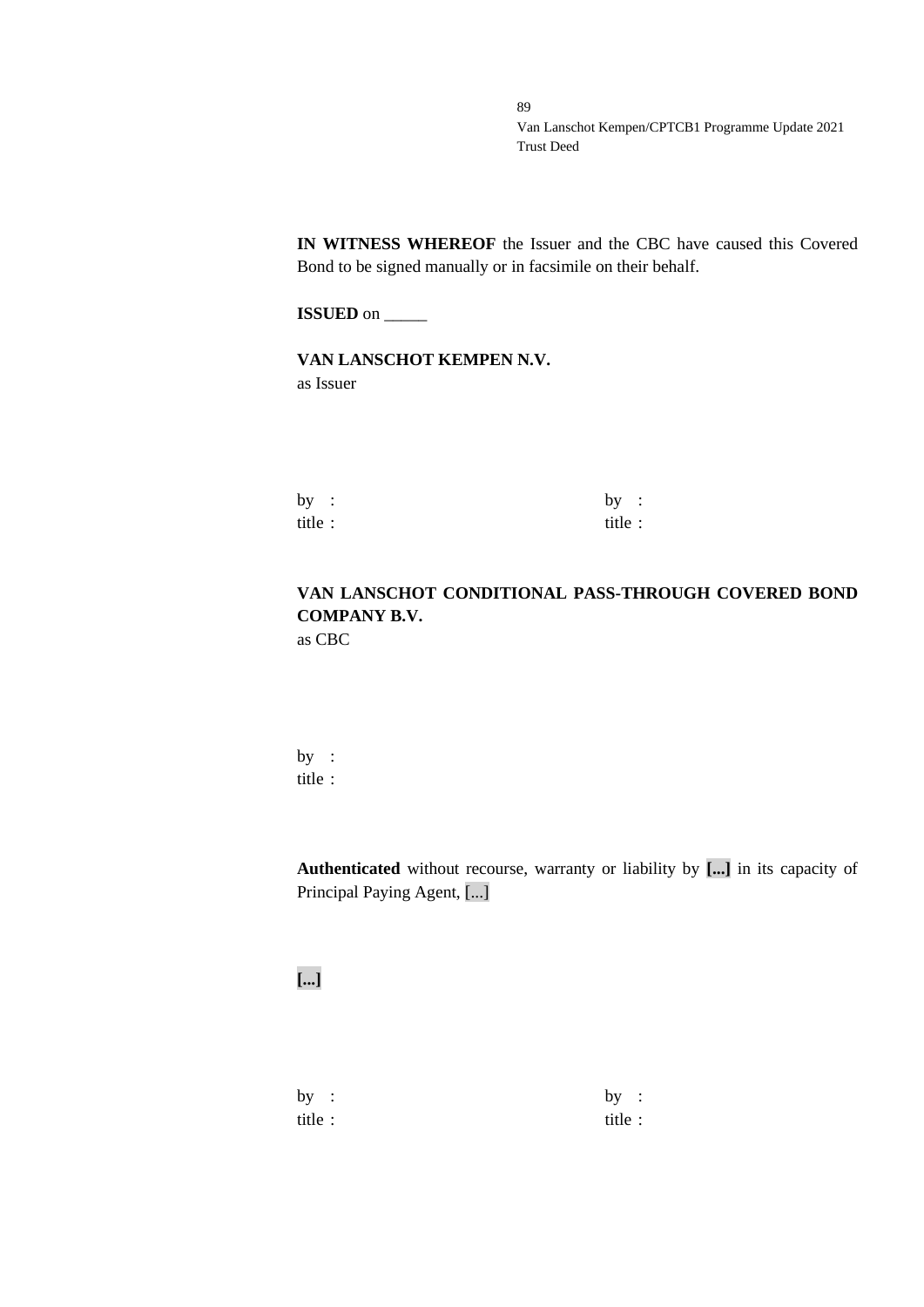# **Effectuated** without recourse, warranty or liability by *(name Common Safekeeper)* …………………………………….. as Common Safekeeper

| by      | $\sim$ 1. | by:     |  |
|---------|-----------|---------|--|
| title : |           | title : |  |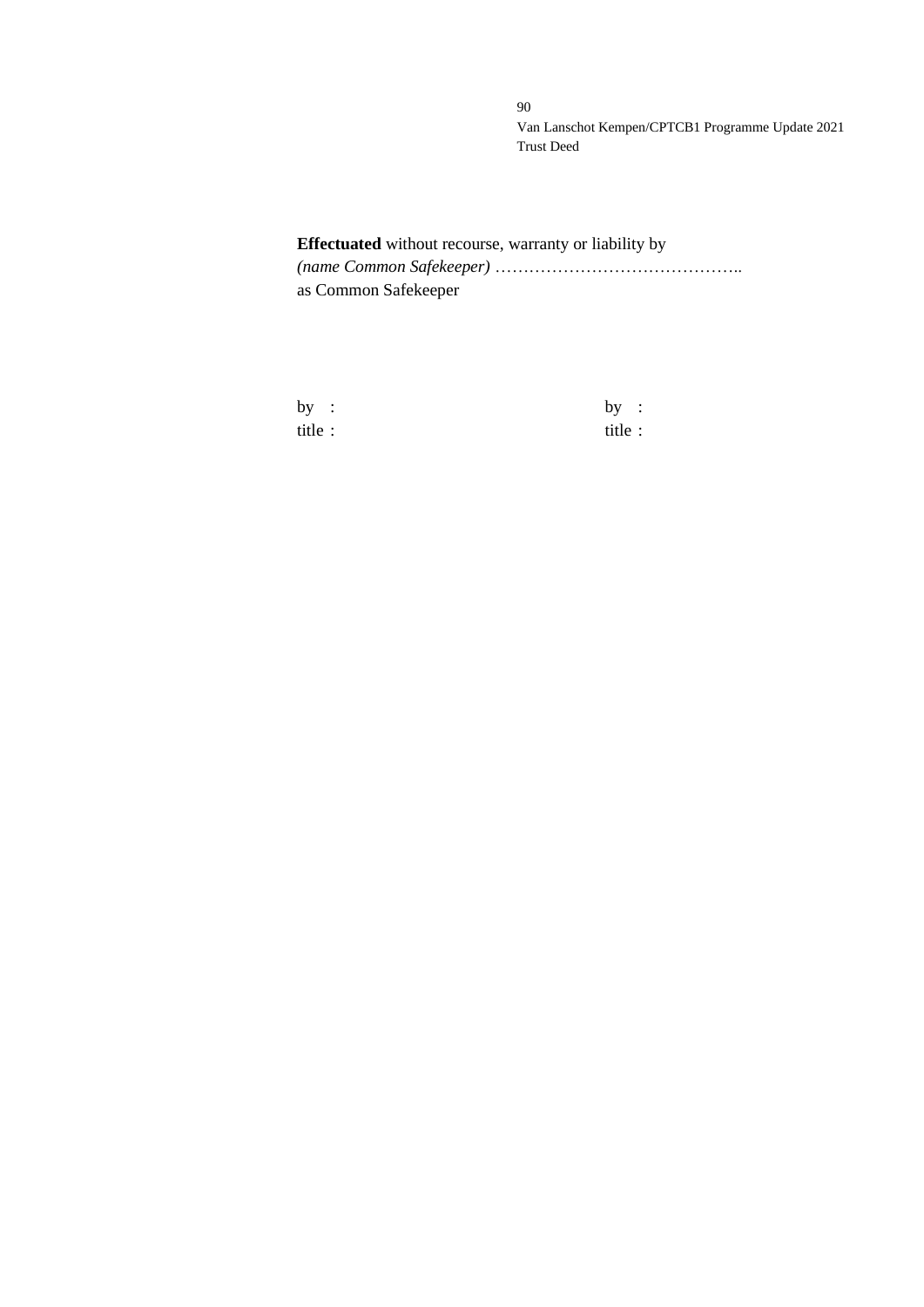**Schedule I**

# **MODEL OF CERTIFICATION TO BE GIVEN BY EUROCLEAR/CLEARSTREAM, LUXEMBOURG CERTIFICATION**

#### **VAN LANSCHOT KEMPEN N.V.**

(the "**Issuer**")

# (*incorporated with limited liability under the laws of the Netherlands and having its corporate seat in 's-Hertogenbosch*)

This is to certify that, based solely on certifications we have received in writing, by tested telex or by electronic transmission from member organisations appearing in our records as persons being entitled to a portion of the principal amount set forth below (our "**Member Organisations**") or having a credit balance in their account(s) with us equivalent to a portion of the principal amount set forth below (our "**Participants**"), substantially to the effect set forth in Schedule I of the temporary global Covered Bond issued in respect of the securities, as of the date hereof,  $E$ [amount] principal amount of the abovecaptioned Securities (a) is owned by persons that are not citizens or residents of the United States, domestic partnerships, domestic corporations or any estate or trust the income of which is subject to United States Federal income taxation regardless of its source ("**United States persons**"), (b) is owned by United States persons that (i) are foreign branches of United States financial institutions (as defined in U.S. Treasury Regulations Section 1.165-12(c)(1)(iv)) ("**financial institutions**") purchasing for their own account or for resale, or (ii) acquired the Securities through foreign branches of United States financial institutions and who hold the Securities through such United States financial institutions on the date hereof (and in either case (i) or (ii), each such United States financial institution has agreed, on its own behalf or through its agent, that we may advise the Issuer or the Issuer's agent that it will comply with the requirements of Section  $165(j)(3)(A)$ , (B) or (C) of the Internal Revenue Code of 1986, as amended, and the regulations thereunder), or (c) is owned by United States or foreign financial institutions for purposes of resale during the restricted period (as defined in U.S. Treasury Regulations Section  $1.163-5(c)(2)(i)(D)(7)$ ) (or any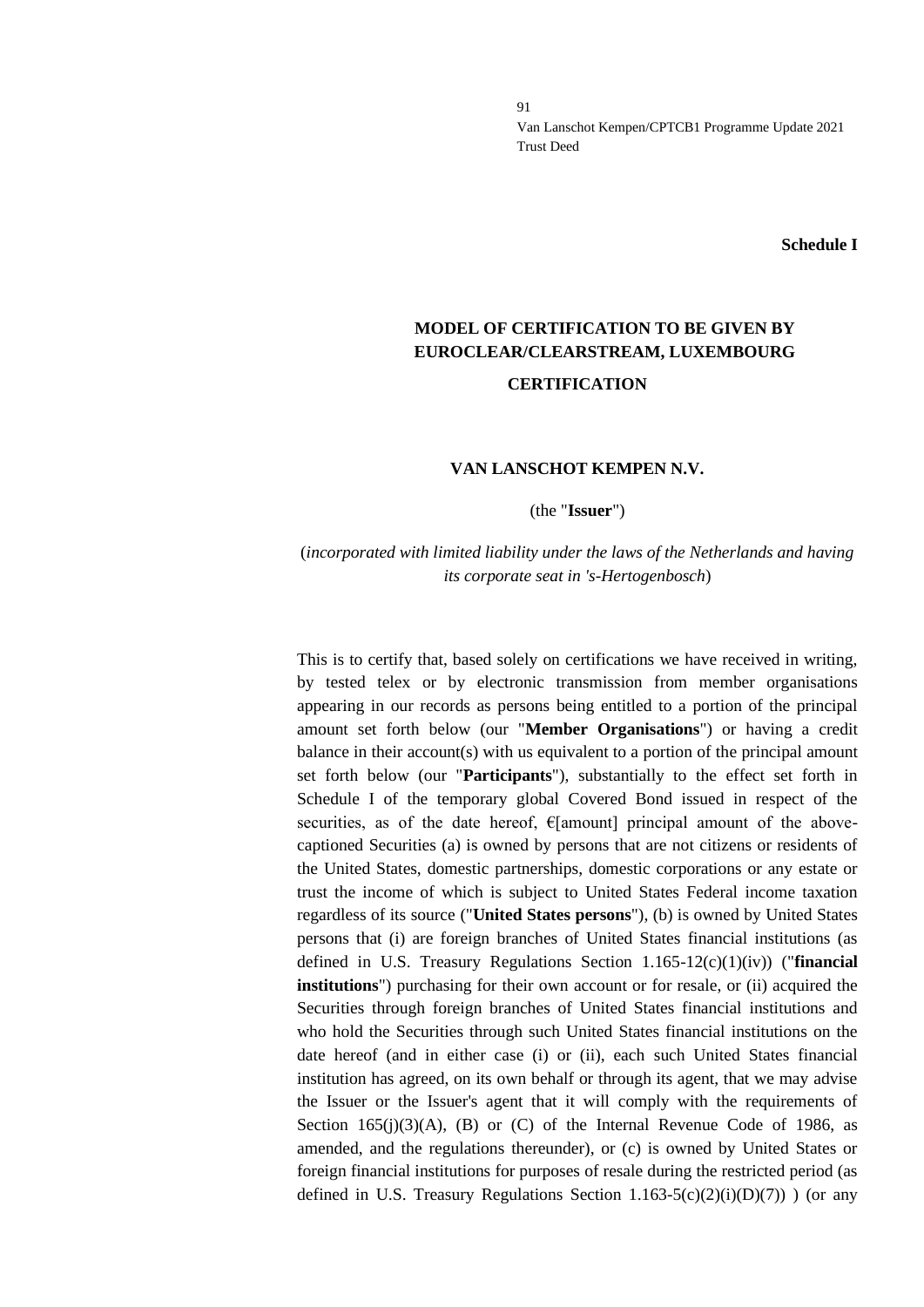successor U.S. Treasury Regulation Section including, without limitation, regulations issued in accordance with U.S. Internal Revenue Service Notice 2012-20 or otherwise in connection with the U.S. Hiring Incentives to Restore Employment Act of 2010), and to the further effect that United States or foreign financial institutions described in clause (c) (whether or not also described in clause (a) or (b)) have certified that they have not acquired the Securities for purposes of resale directly or indirectly to a United States person or to a person within the United States or its possessions.

If the Securities are of the category contemplated in Section 230.903(b)(3) of Regulation S under the Securities Act of 1933, as amended (the "**Act**"), then this is also to certify with respect to the principal amount of Securities set forth above that, except as set forth below, we have received in writing, by tested telex or by electronic transmission, from our Member Organisations entitled to a portion of such principal amount, certifications with respect to such portion substantially to the effect set forth in the temporary global Covered Bond issued in respect of the Securities.

As used herein, "**United States**" means the United States of America (including the States and the District of Columbia); and its "**possessions**" include Puerto Rico, the U.S. Virgin Islands, Guam, American Samoa, Wake Island and the Northern Mariana Islands.

We further certify  $(1)$  that we are not making available herewith for exchange (or, if relevant, exercise of any rights or collection of any interest) any portion of the temporary global security excepted in such certifications and (2) that as of the date hereof we have not received any notification from any of our Member Organisations to the effect that the statements made by such Member Organisations with respect to any portion of the part submitted herewith for exchange (or, if relevant, exercise of any rights or collection of any interest) are no longer true and cannot be relied upon as of the date hereof.

We understand that this certification is required in connection with certain tax laws and, if applicable, certain securities laws of the United States. In connection therewith, if administrative or legal proceedings are commenced or threatened in connection with which this certification is or would be relevant, we irrevocably authorise you to produce this certification to any interested party in such proceedings.

Dated: Yours faithfully,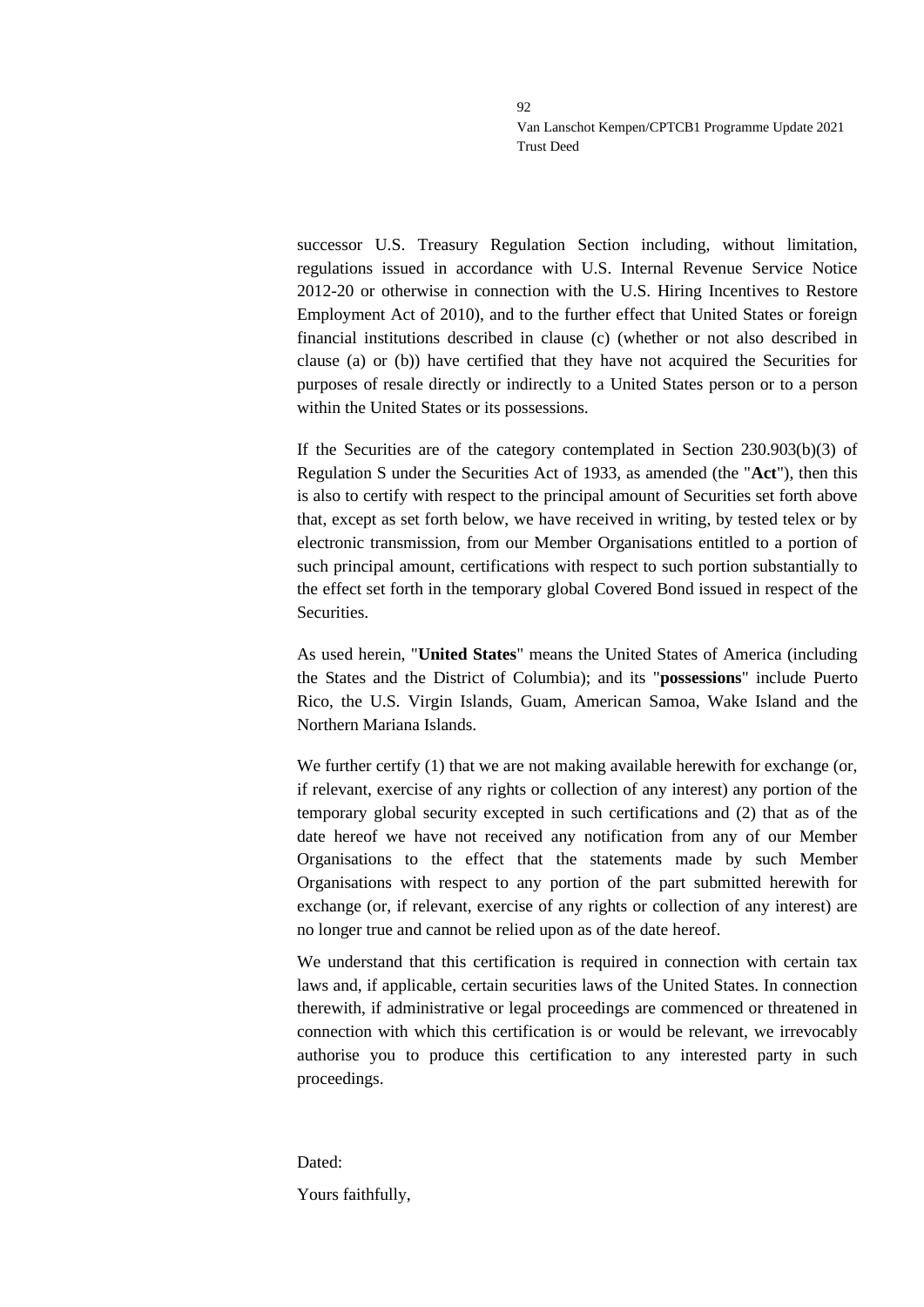Euroclear Bank S.A./N.V., as operator of the Euroclear System / Clearstream, Banking, SA

By: \_\_\_\_\_\_\_\_\_\_\_\_\_\_\_\_\_\_\_\_\_\_\_\_\_\_\_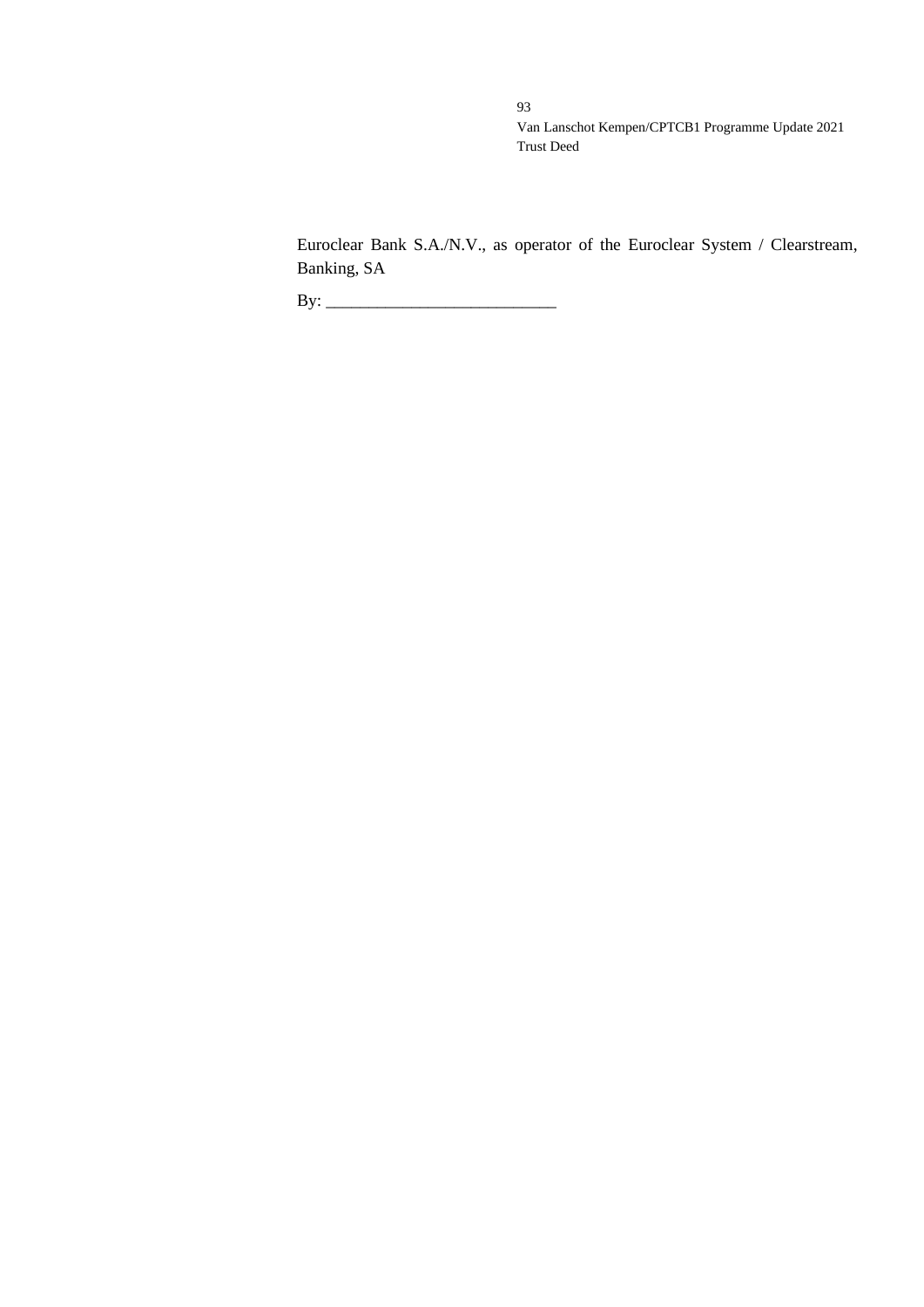#### CERTIFICATE "A"

#### **VAN LANSCHOT KEMPEN N.V.**

(the "**Issuer**")

### (*incorporated with limited liability under the laws of the Netherlands and having its corporate seat in 's-Hertogenbosch*)

This is to certify that as of the date hereof, and except as set forth below, the above-captioned Securities held by you for our account (a) are owned by persons that are not citizens or residents of the United States, domestic partnerships, domestic corporations or any estate or trust the income of which is subject to United States Federal income taxation regardless of its source ("**United States persons**"), (b) are owned by United States person(s) that (i) are foreign branches of a United States financial institution (as defined in U.S. Treasury Regulations Section 1.165-12(c)(1)(iv)) ("**financial institutions**") purchasing for their own account or for resale, or (ii) acquired the Securities through foreign branches of United States financial institutions and who hold the Securities through such United States financial institutions on the date hereof (and in either case (i) or (ii), each such United States financial institution hereby agrees, on its own behalf or through its agent, that you may advise the issuer or the issuer's agent that it will comply with the requirements of Section 165(j)(3)(A), (B) or (C) of the Internal Revenue Code of 1986, as amended, and the regulations thereunder), or (c) are owned by United States or foreign financial institution(s) for purposes of resale during the restricted period (as defined in U.S. Treasury Regulations Section 1.163- 5(c)(2)(i)(D)(7) (or any successor U.S. Treasury Regulation Section including, without limitation, regulations issued in accordance with U.S. Internal Revenue Service Notice 2012-20 or otherwise in connection with the U.S. Hiring Incentives to Restore Employment Act of 2010), and in addition if the owner of the Securities is a United States or foreign financial institution described in clause (c) (whether or not also described in clause (a) or (b)) this is to further certify that such financial institution has not acquired the Securities for purposes of resale directly or indirectly to a United States person or to a person within the United States or its possessions.

If the Securities are of the category contemplated in Section 230.903(b)(3) of Regulation S under the Securities Act of 1933, as amended (the "**Act**"), then this is also to certify that, except as set forth below, the Securities are beneficially owned by (1) non-U.S. person(s) or (2) U.S. person(s) who purchased the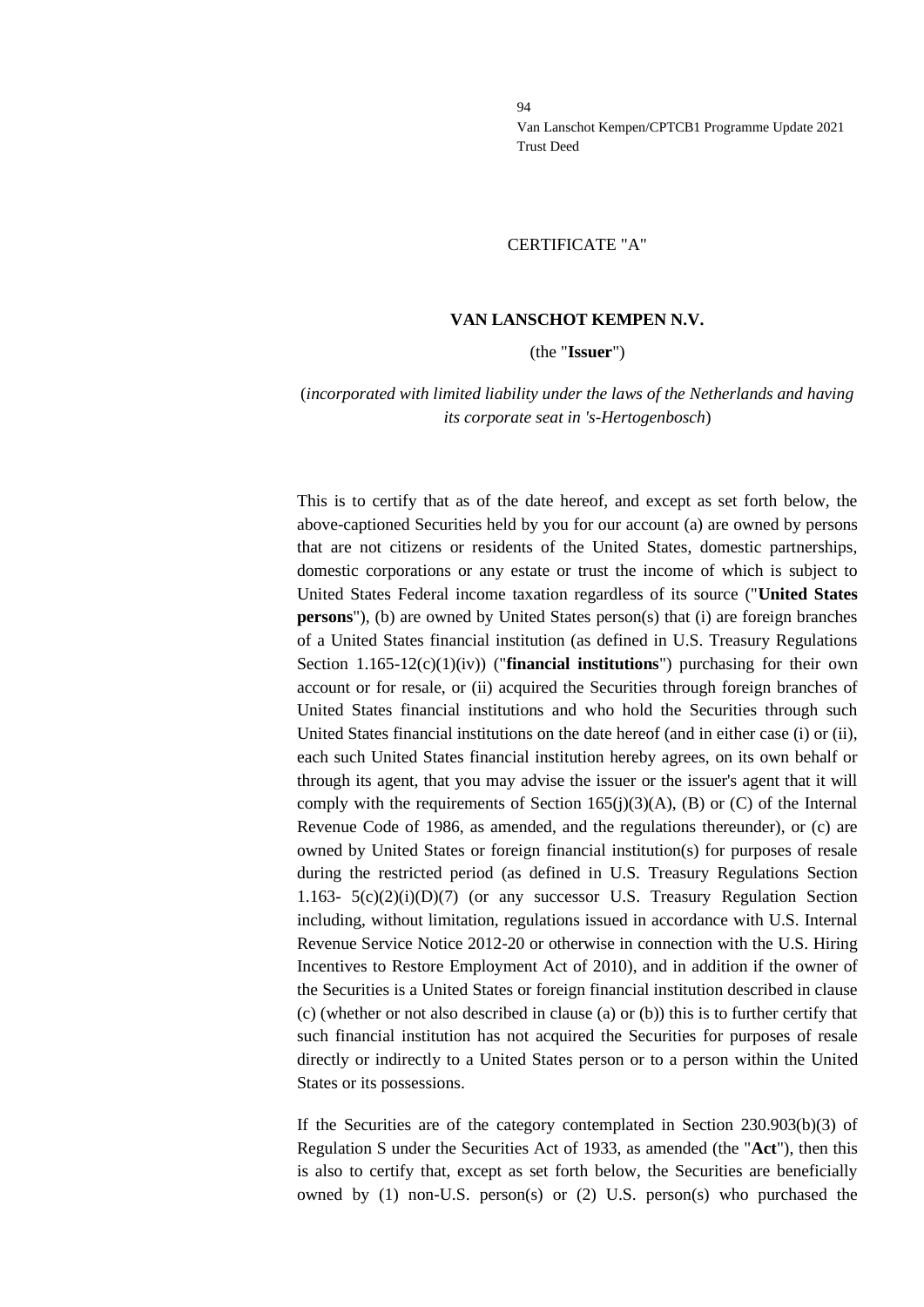Securities in transactions which did not require registration under the Act. As used in this paragraph the term "**U.S. person**" has the meaning given to it by Regulation S under the Act.

As used herein, "**United States**" means the United States of America (including the States and the District of Columbia); and its "**possessions**" include Puerto Rico, the U.S. Virgin Islands, Guam, American Samoa, Wake Island and the Northern Mariana Islands.

We undertake to advise you promptly by tested telex on or prior to the date on which you intend to submit your certification relating to the Securities held by you for our account in accordance with your operating procedures if any applicable statement herein is not correct on such date, and in the absence of any such notification it may be assumed that this certification applies as of such date. This certification excepts and does not relate to  $\epsilon$ [amount] of such interest in the above Securities in respect of which we are not able to certify and as to which we understand exchange and delivery of definitive Securities (or, if relevant, exercise of any rights or collection of any interest) cannot be made until we do so certify.

We understand that this certification is required in connection with certain tax laws and, if applicable, certain securities laws of the United States. In connection therewith, if administrative or legal proceedings are commenced or threatened in connection with which this certification is or would be relevant, we irrevocably authorise you to produce this certification to any interested party in such proceedings.

Dated:

Name of person making certification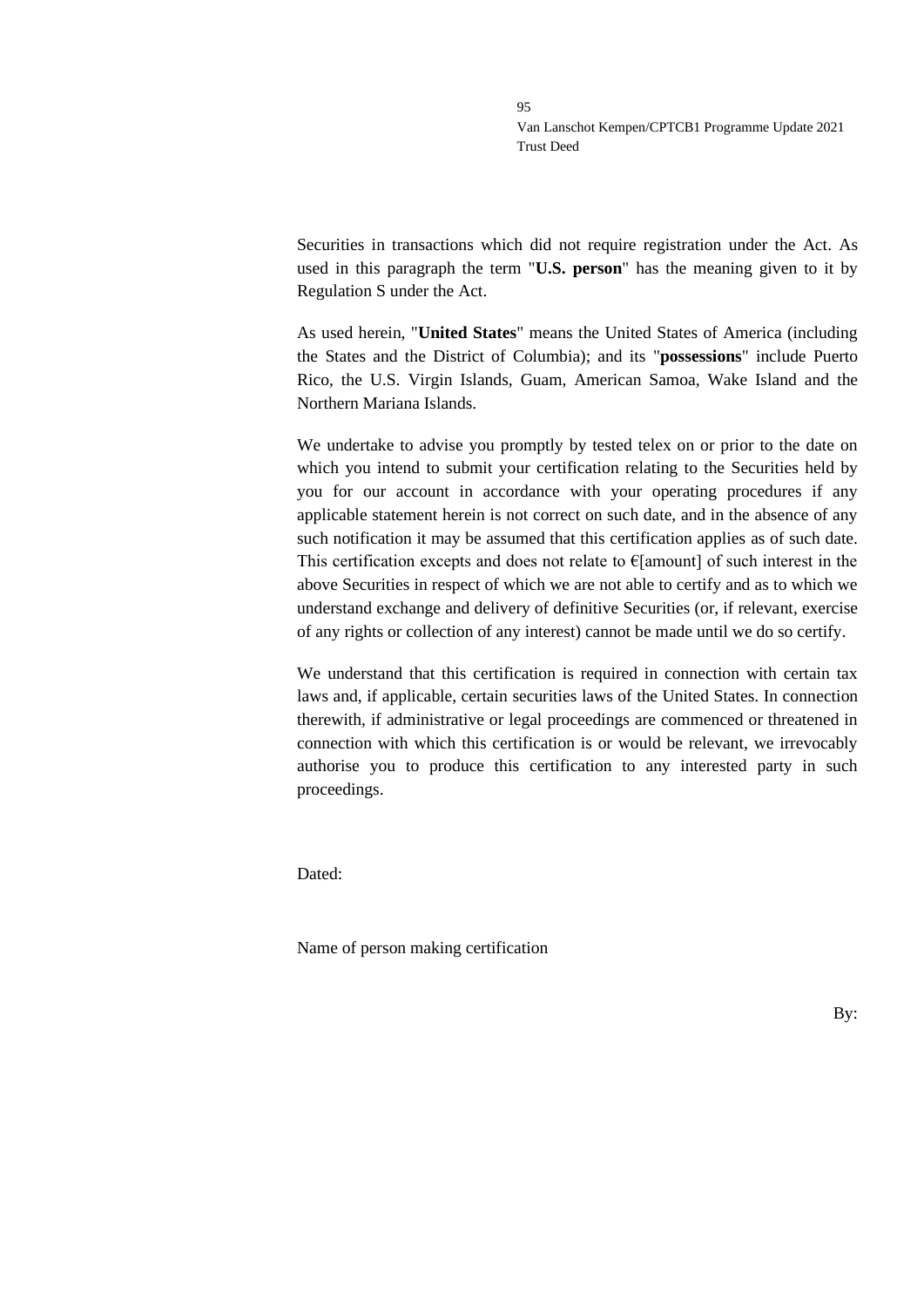**Schedule II**

# **Final Terms**

[*hard copy attached*]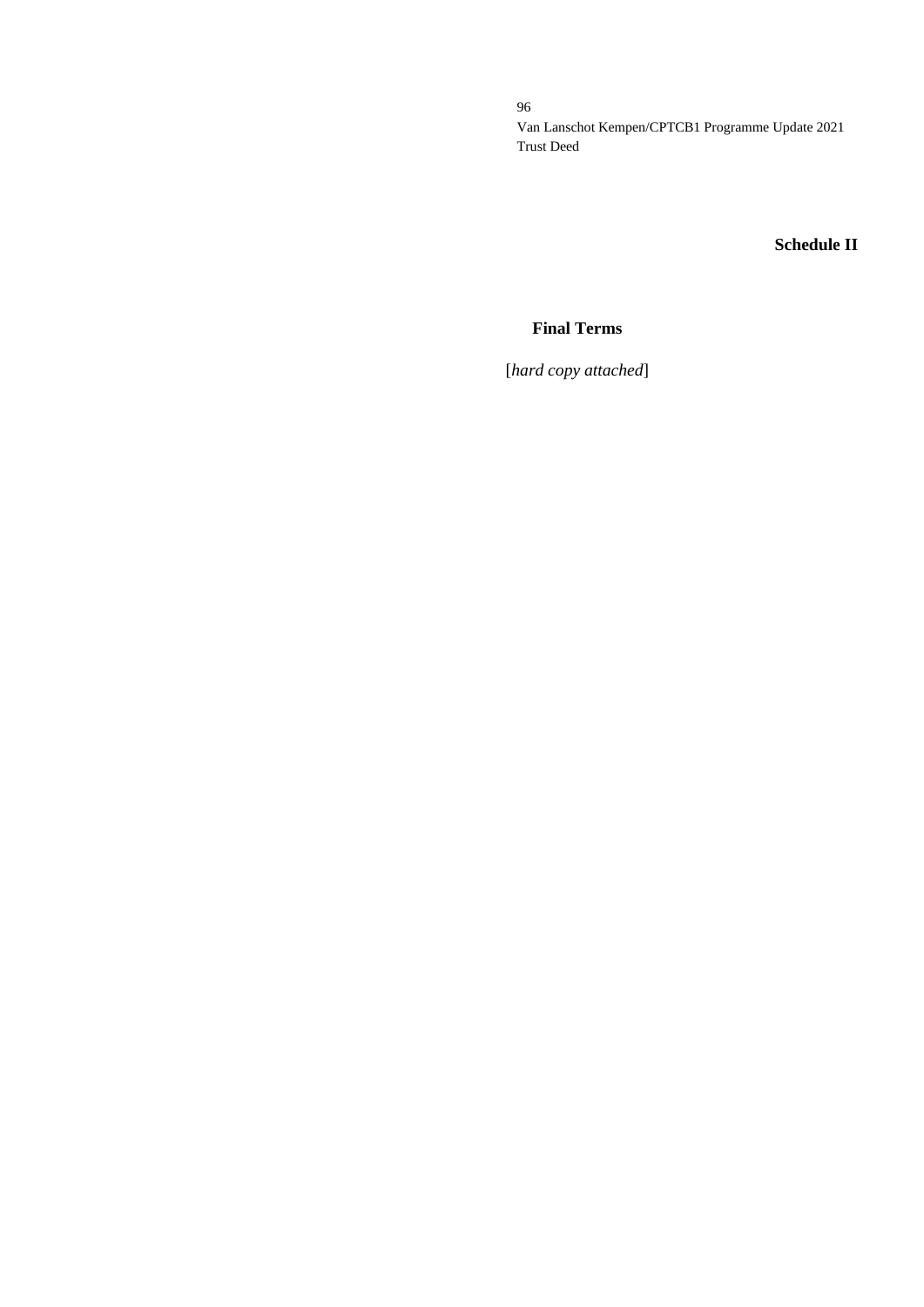# **Schedule III**

# **Terms and Conditions**

[*hard copy attached*]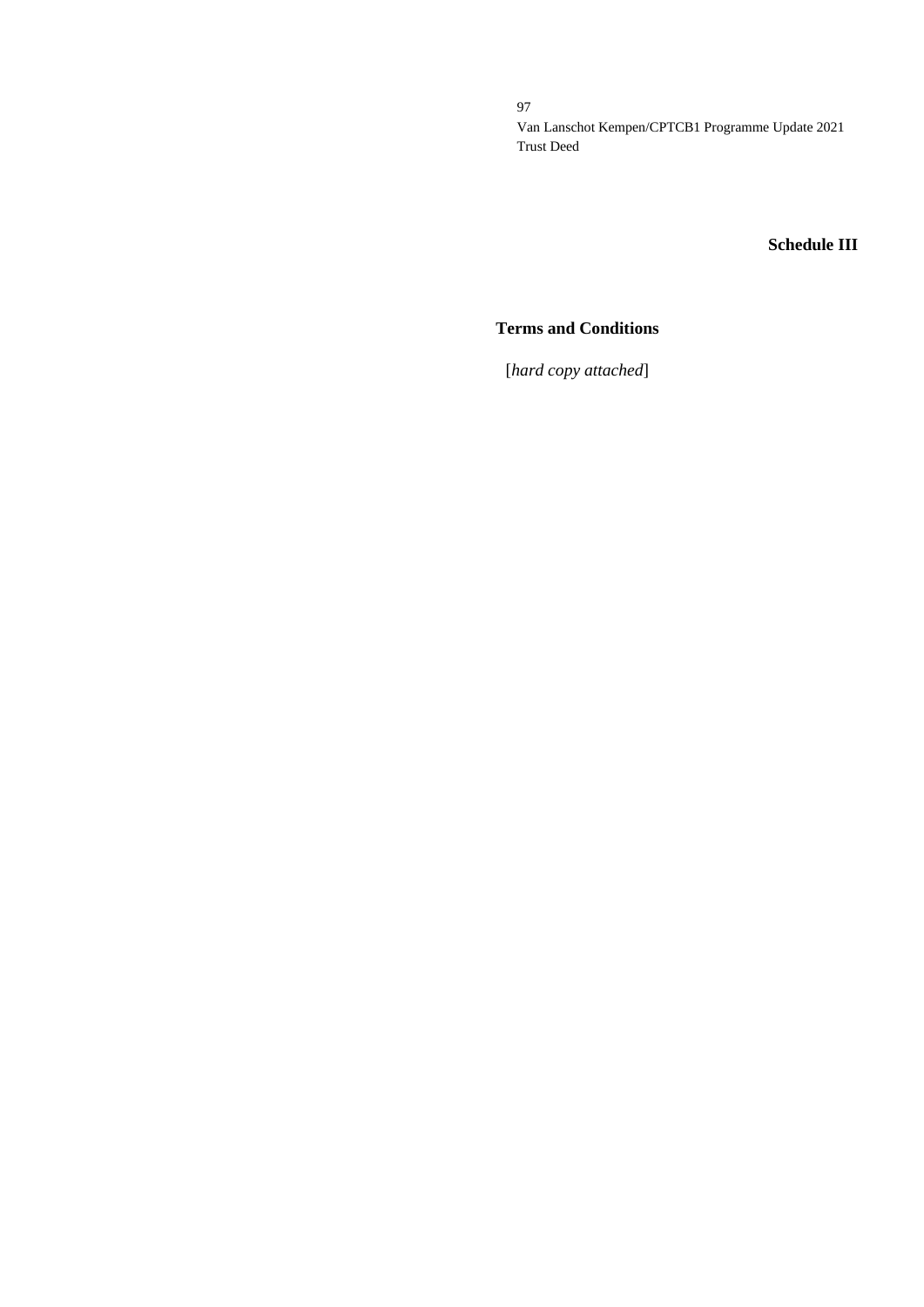# **Part B**

# **Temporary Global Covered Bond**

NOTICE: THIS COVERED BOND IS ISSUED FOR TEMPORARY DEPOSIT WITH NEDERLANDS CENTRAAL INSTITUUT VOOR GIRAAL EFFECTENVERKEER B.V. (EUROCLEAR NEDERLAND) AT AMSTERDAM, THE NETHERLANDS. ANY PERSON BEING OFFERED THIS COVERED BOND FOR TRANSFER OR ANY OTHER PURPOSE SHOULD BE AWARE THAT THEFT OR FRAUD IS ALMOST CERTAIN TO BE INVOLVED.

NEITHER THIS TEMPORARY GLOBAL COVERED BOND NOR THE COVERED BONDS IN DEFINITIVE FORM HAVE BEEN OR WILL BE REGISTERED UNDER THE UNITED STATES SECURITIES ACT OF 1933, AS AMENDED (THE "SECURITIES ACT"). NEITHER THIS TEMPORARY GLOBAL COVERED BOND NOR THE COVERED BOND IN DEFINITIVE FORM MAY BE OFFERED, SOLD OR DELIVERED IN THE UNITED STATES OR TO A UNITED STATES PERSON, EXCEPT PURSUANT TO AN EXEMPTION FROM, OR IN A TRANSACTION NOT SUBJECT TO, THE REGISTRATION REQUIREMENTS OF THE SECURITIES ACT.

ANY UNITED STATES PERSON (AS DEFINED IN THE UNITED STATES INTERNAL REVENUE CODE OF 1986, AS AMENDED (THE "CODE")) WHO HOLDS THIS OBLIGATION WILL BE SUBJECT TO LIMITATIONS UNDER THE UNITED STATES INCOME TAX LAWS, INCLUDING THE LIMITATIONS PROVIDED IN SECTIONS 1650(j) AND 1287(a) OF THE INTERNAL REVENUE CODE.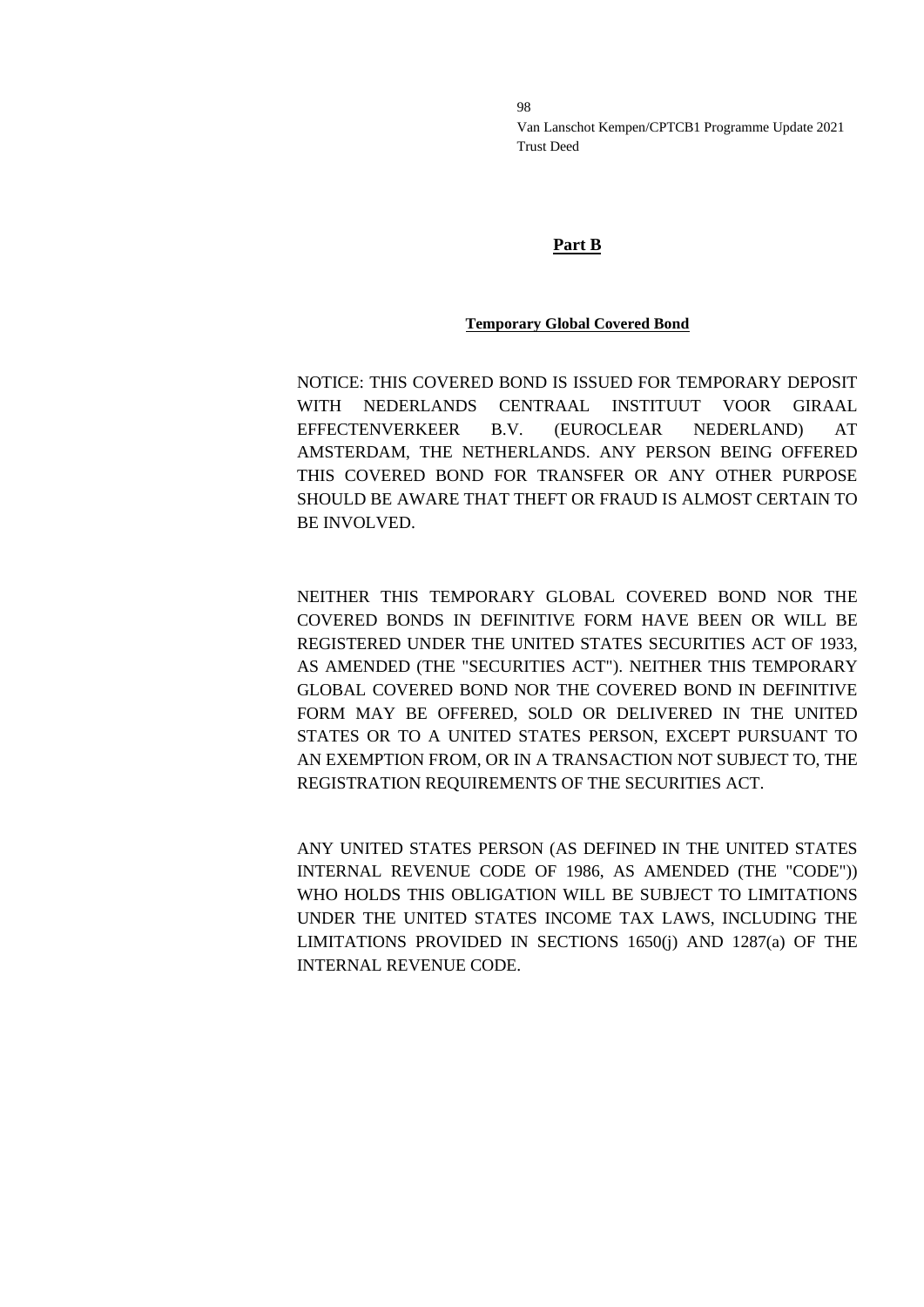#### **TEMPORARY GLOBAL COVERED BOND**

#### **VAN LANSCHOT KEMPEN N.V.**

(the "**Issuer**")

*(incorporated with limited liability under the laws of the Netherlands*

*and having its corporate seat in 's-Hertogenbosch)*

**guaranteed as to payments of interest and principal by**

# **VAN LANSCHOT CONDITIONAL PASS-THROUGH COVERED BOND COMPANY B.V.**

#### (the "**CBC**")

*(incorporated with limited liability under the laws of the Netherlands*

*and having its corporate seat in Amsterdam)*

ISIN:\_\_\_\_\_\_\_\_\_\_\_\_\_

Common code:\_\_\_\_\_\_\_\_\_\_\_

**(currency symbol:) \_\_\_\_\_(amount in number:)\_\_\_\_\_\_\_\_\_\_\_\_\_\_\_\_\_\_\_\_\_\_\_**

**(type:) \_\_\_\_\_\_\_\_\_\_\_\_\_\_\_\_\_\_\_\_\_\_\_\_\_Covered Bonds due (year:) \_\_\_\_\_\_\_\_\_**

This Covered Bond is a Temporary Global Covered Bond in respect of a duly authorised issue of Covered Bonds of the Issuer (the "**Covered Bonds**") described, and having the provisions specified in the final terms applicable to the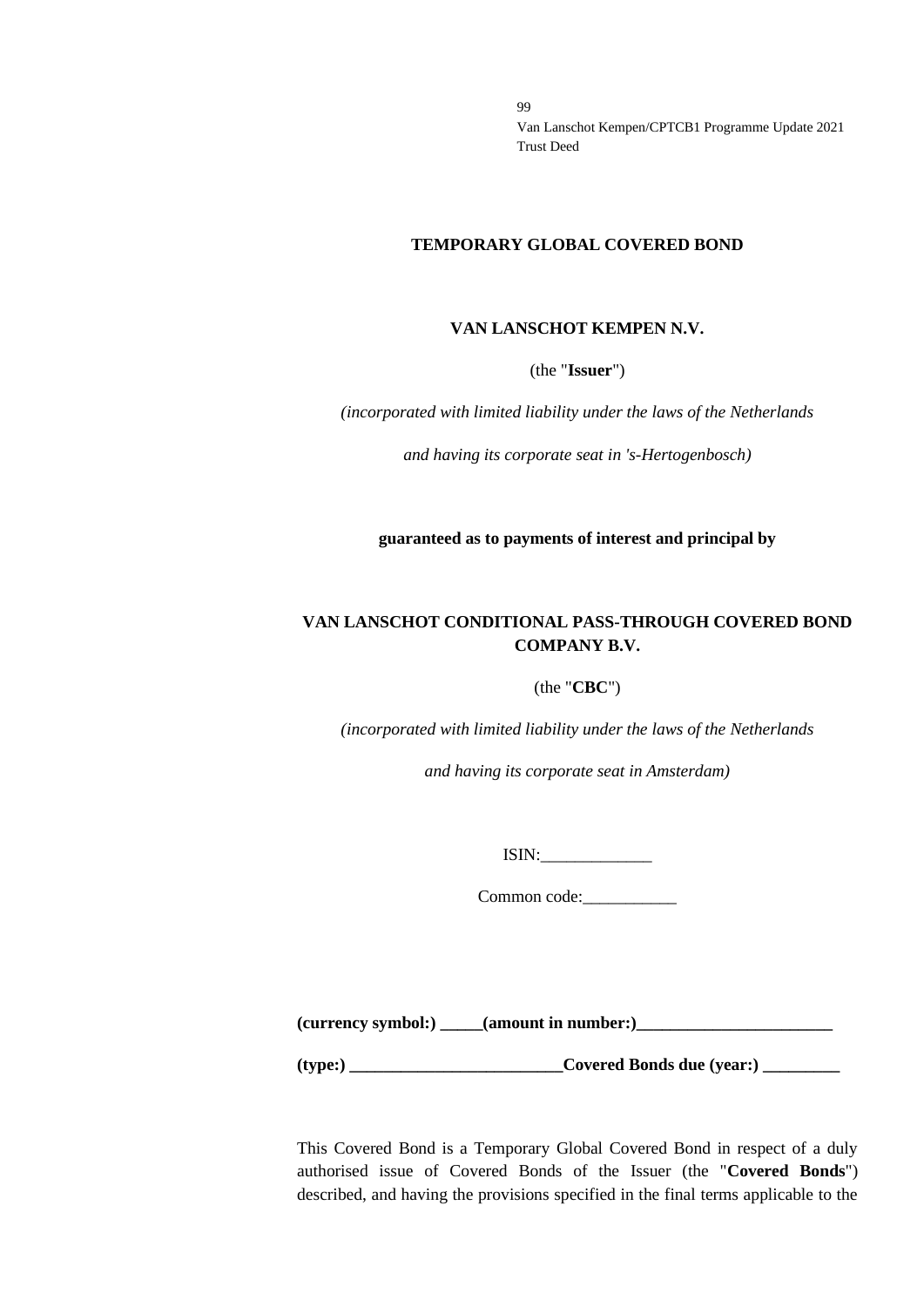Covered Bonds (the "**Final Terms**"), a copy of which is annexed hereto as Schedule III. This Temporary Global Covered Bond is issued subject to, and with the benefit of, the Trust Deed dated 2 March 2015 and made between the Issuer, the CBC and Stichting Security Trustee Van Lanschot Conditional Pass-Through Covered Bond Company as security trustee for, *inter alia*, the holders of the Covered Bonds (such Trust Deed as modified and/or supplemented and/or restated from time to time, the "**Trust Deed**") including without limitation, the Guarantee (as defined in the Trust Deed) and are the subject of the Agency Agreement and the other Transaction Documents.

Any reference herein to the "**Conditions**" is to the Terms and Conditions of the Covered Bonds a copy of which is annexed to the Trust Deed, as supplemented, replaced and modified by the Final Terms but, in the event of any conflict between the provisions of the Terms and Conditions and the information in the Final Terms, the Final Terms will prevail.

In this Temporary Global Covered Bond, unless otherwise defined herein or the context requires otherwise, words and expressions have the meanings and constructions ascribed to them in the Conditions.

#### **PROMISE TO PAY**

The Issuer, for value received, promises to pay to the bearer of this Temporary Global Covered Bond the principal amount of:

| (currency symbol:) | $\equiv$ (amount in number:) |  |
|--------------------|------------------------------|--|
|                    |                              |  |

(amount in words:) \_

on the dates and in the amounts specified in the Conditions or on such earlier date or dates as the same may become payable in accordance with the Conditions, and to pay interest on the unpaid balance of such principal sum in arrear on the dates and at the rate specified in the Conditions, together with any additional amounts payable in accordance with the Conditions, all subject to and in accordance with the Conditions, provided that such principal or such interest shall be payable only:

(i) in the case of principal or interest falling due prior to the Exchange Date (as defined below), to the extent that a certificate or certificates issued by Euroclear Nederland dated not earlier than the date on which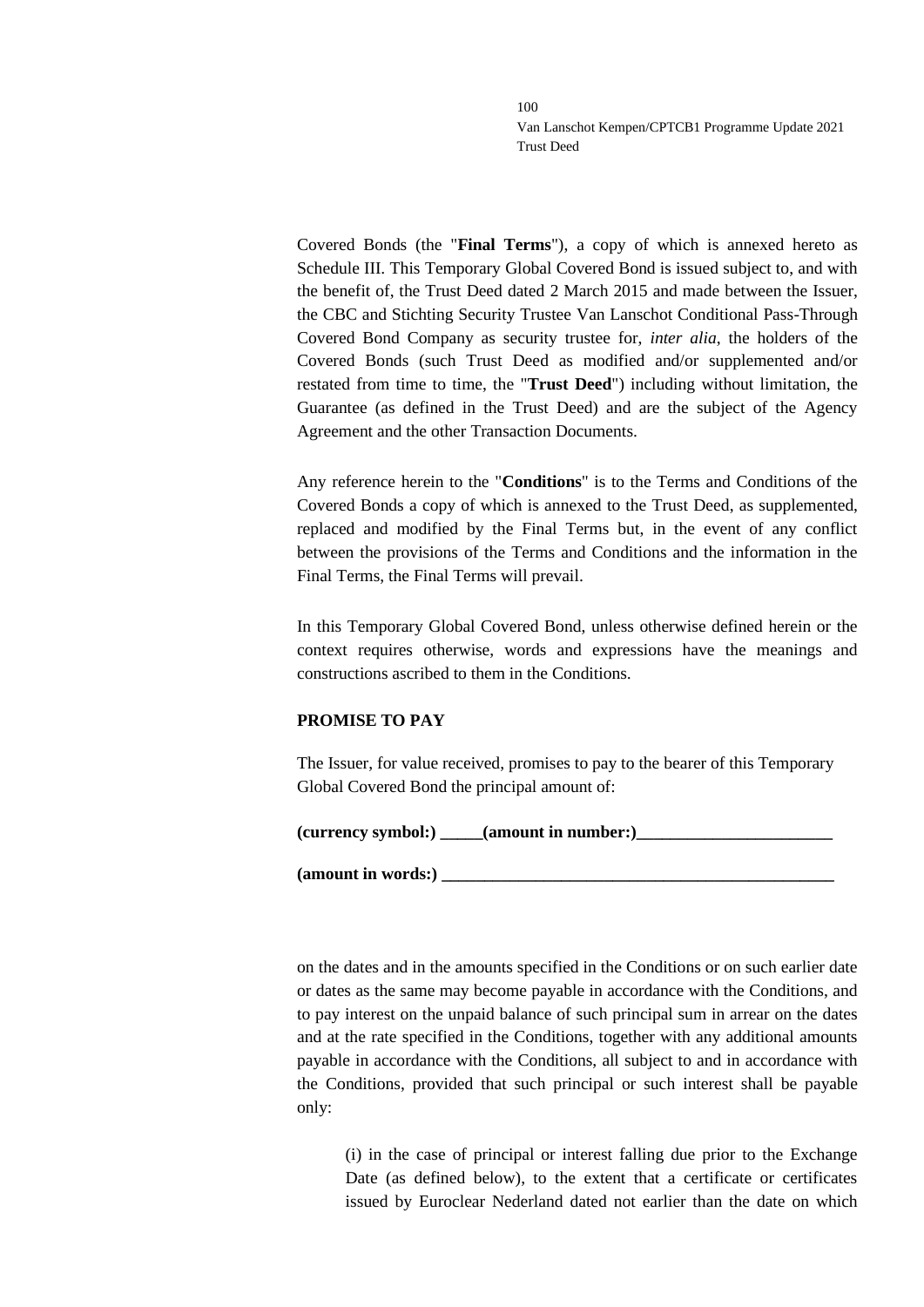such principal or such interest falls due and in substantially the form set out in Schedule II hereto is or are delivered to the specified office of the Principal Paying Agent; or

(ii) in the case of principal or interest falling due at any time, to the extent that the Issuer has failed to procure the exchange for a Permanent Global Covered Bond of that portion of this Temporary Global Covered Bond in respect of which such principal is due or interest has accrued.

On each occasion on which a payment of principal is made in respect of this Temporary Global Covered Bond, the Issuer shall procure that the same is noted in Schedule I hereto, whereupon the principal amount of this Temporary Global Covered Bond shall for all purposes be as most recently so noted.

### **EXCHANGE**

On or after the day which is not earlier then forty (40) days after the date of issue of this Temporary Global Covered Bond (the "**Exchange Date**"), the Issuer shall procure (in the case of first exchange) the delivery of a Permanent Global Covered Bond to the bearer of this Temporary Global Covered Bond or (in the case of any subsequent exchange) an increase in the Principal Amount Outstanding of the Permanent Global Covered Bond in accordance with its terms against:

(i) presentation and (in the case of final exchange) surrender of this Temporary Global Covered Bond at the specified office of the Principal Paying Agent; and

(ii) receipt by the Principal Paying Agent of a certificate or certificates issued by Euroclear Nederland dated not earlier than the Exchange Date and in substantially the form set out in Schedule II hereto to the effect that it has received from or in respect of a person entitled to a particular principal amount of the Covered Bonds (as shown by its records) a certificate in or substantially in the form of Certificate "A" as set out in Schedule II hereto.

The Principal Amount Outstanding of the Permanent Global Covered Bond shall be equal to the aggregate of the principal amounts specified in the certificates issued by Euroclear Nederland and received by the Principal Paying Agent.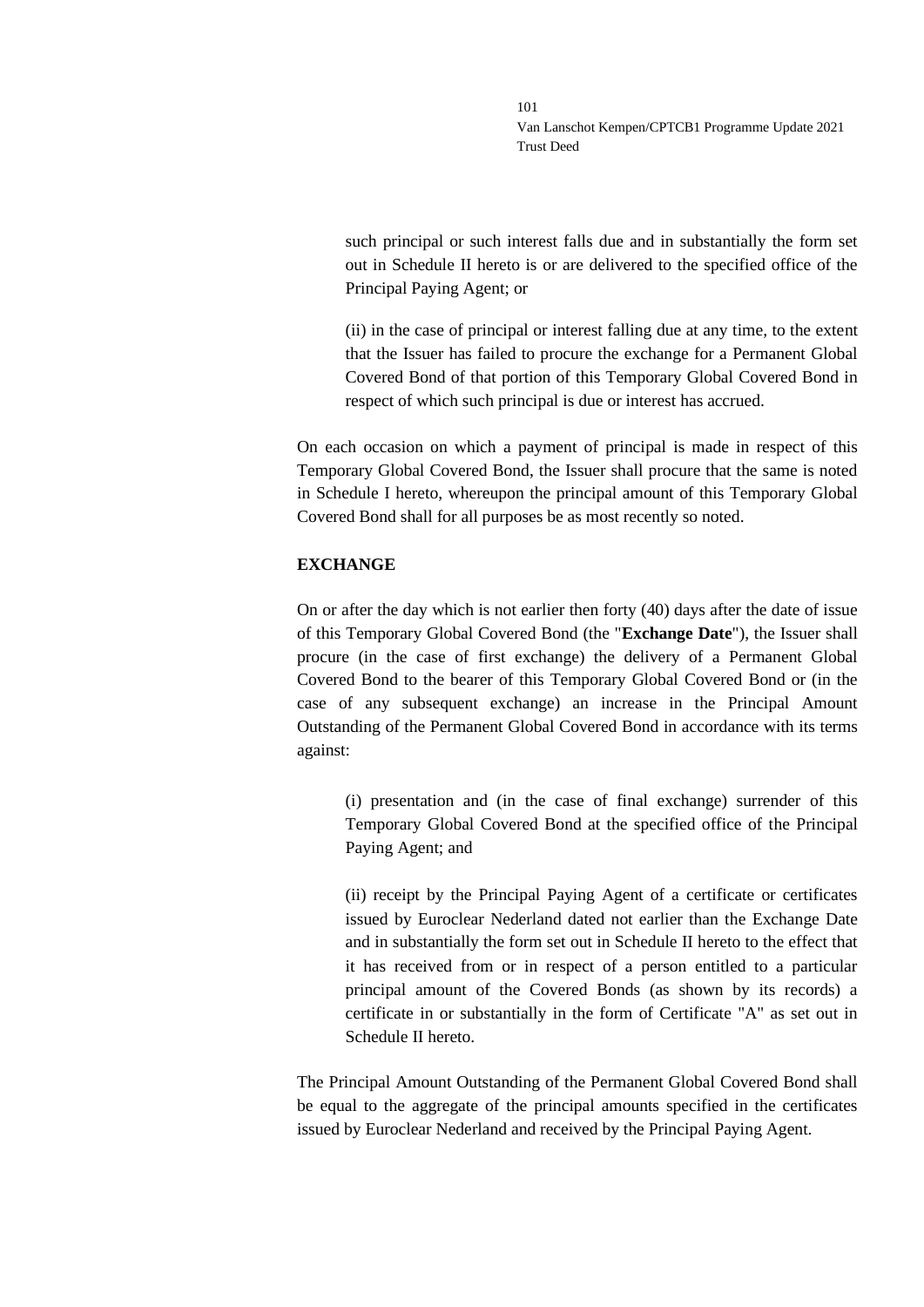### **WRITING DOWN**

On each occasion on which (i) this Temporary Global Covered Bond has been exchanged for a Permanent Global Covered Bond or (ii) the principal amount of the Permanent Global Covered Bond is increased in accordance with its terms in exchange for a further portion of this Temporary Global Covered Bond, the Issuer shall procure that (a) the principal amount of the Permanent Global Covered Bond or the principal amount of such increase, and (b) the remaining principal amount of this Temporary Global Covered Bond (which shall be the previous principal amount hereof *less* the aggregate of the amounts referred to in (a)) are noted in Schedule I hereto, whereupon the principal amount of this Temporary Global Covered Bond shall for all purposes be as most recently so noted.

# **PAYMENTS**

All payments in respect of this Temporary Global Covered Bond shall be made against presentation and (in the case of payment of principal in full with all interest accrued thereon) surrender of this Temporary Global Covered Bond at the specified office of any Paying Agent and shall be effective to satisfy and discharge the corresponding liabilities of the Issuer in respect of the Covered Bonds. On each occasion on which a payment of interest or principal is made in respect of this Temporary Global Covered Bond, the Issuer shall procure that the same is noted in Schedule I hereto.

# **CONDITIONS APPLY**

Until this Temporary Global Covered Bond has been exchanged as provided herein, the bearer of this Temporary Global Covered Bond shall be, subject to the Conditions and, subject as otherwise provided herein, entitled to the same rights and benefits under the Conditions as if the bearer were the holder of Definitive Covered Bonds in substantially the form set out in Schedule 2 to the Trust Deed and the related Coupons and Talons.

Each relevant account holder can only exercise its rights in accordance with the Securities Giro Transfer Act 1977, as amended (*Wet Giraal Effectenverkeer 1977*) and the rules and regulations of Euroclear Netherlands.

# **NOTICES**

Notwithstanding Condition 14, while all the Covered Bonds are represented by this Temporary Global Covered Bond (or by this Temporary Global Covered Bond and the Permanent Global Covered Bond) and this Temporary Global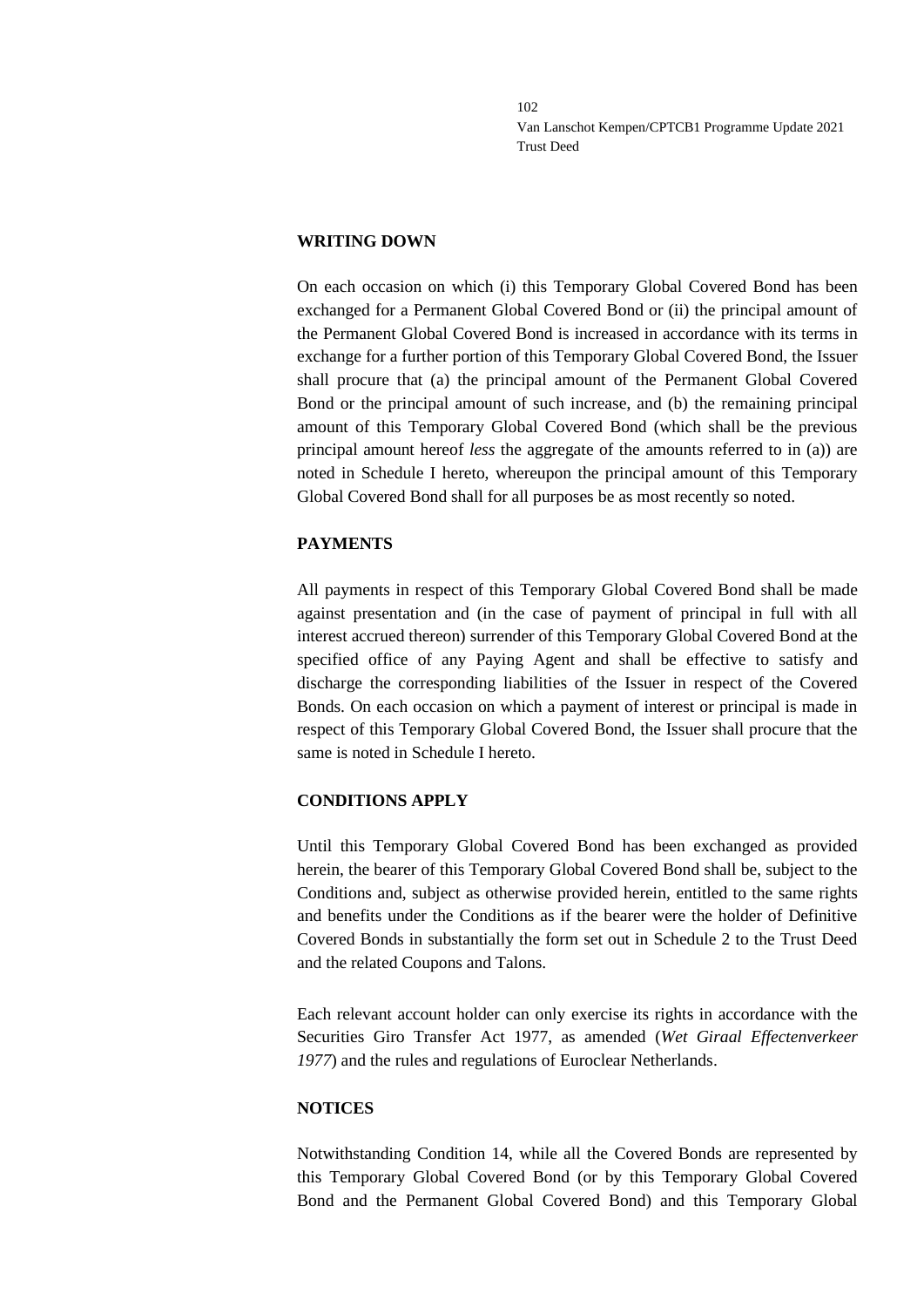Covered Bond is (or this Temporary Global Covered Bond and the Permanent Global Covered Bond are) deposited with Euroclear Nederland, notices to Covered Bondholders may be given by delivery of the relevant notice to Euroclear Nederland in accordance with the rules and procedures of Euroclear Nederland and, in any such case, such notices shall be deemed to have been given to the Covered Bondholders in accordance with Condition 14 on the date of delivery to Euroclear Nederland.

### **GUARANTEE**

The rights under the Guarantee (a) form an integral part of the Covered Bonds, (b) are of interest to a holder of Covered Bonds only if, to the extent that, and for and long as, it holds Covered Bonds and (c) can only be transferred together with all other rights under the relevant Covered Bond. As a result, in case of a transfer of an interest in this Temporary Global Covered Bond to a transferee by way of book-entry transfer (*girale overboeking*) or physical transfer of this Temporary Global Covered Bond, such transfer includes the corresponding rights under the Guarantee, in the case of a book-entry transfer subject to any applicable laws, rules and regulations of the relevant clearing system.

# **AUTHENTICATION**

This Temporary Global Covered Bond shall not be valid for any purpose until it has been authenticated by or on behalf of the Principal Paying Agent.

# **GOVERNING LAW**

This Temporary Global Covered Bond is governed by, and shall be construed in accordance with the laws of the Netherlands. All disputes in connection with or arising from this Temporary Global Covered Bond or its execution will be judged by the courts of Amsterdam, the Netherlands, and its appellate courts.

Articles 229(e) to 229(k) of the Dutch Commercial Code (*Wetboek van Koophandel*) do not apply to this Temporary Global Covered Bond.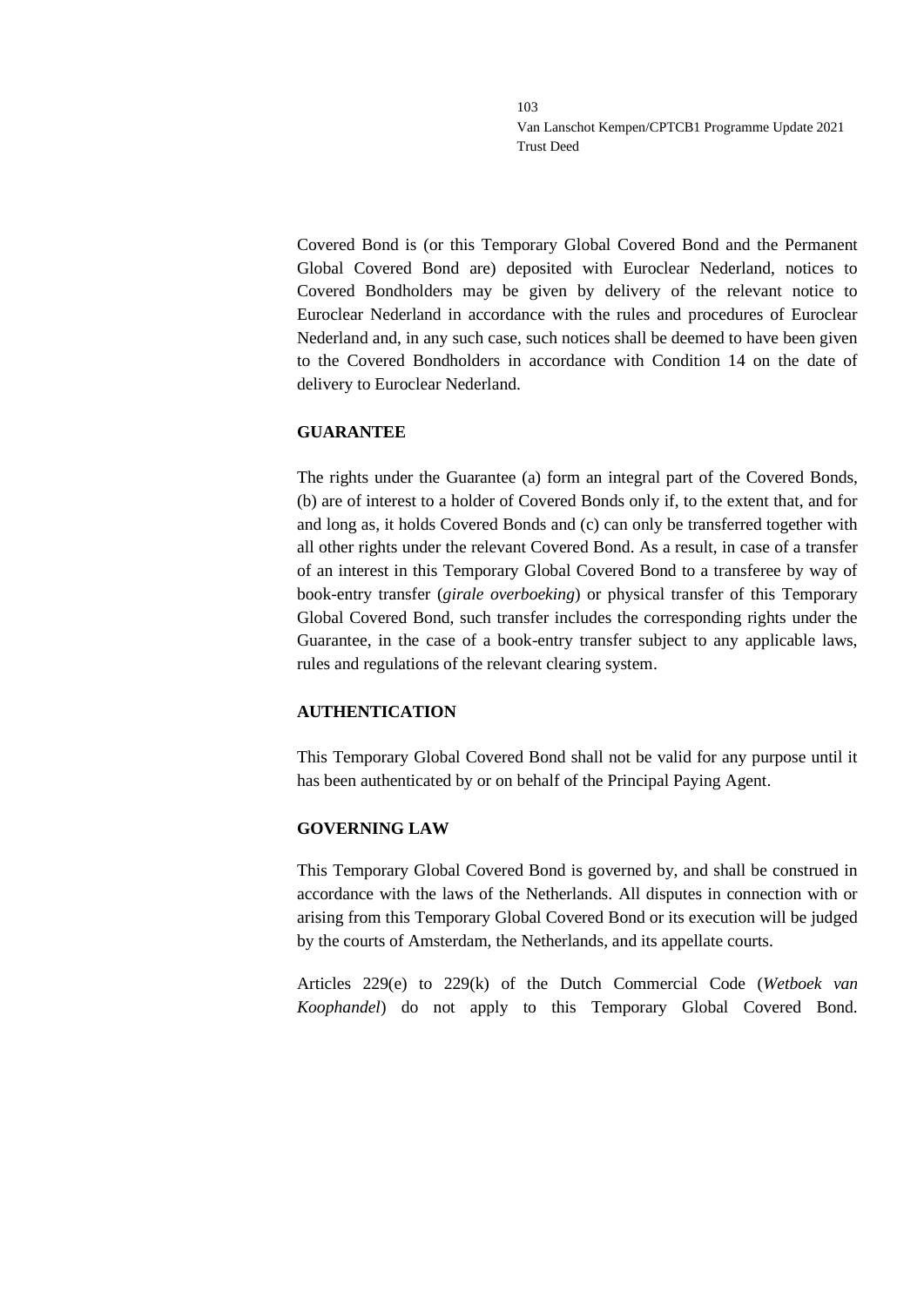**IN WITNESS WHEREOF** the Issuer and the CBC have caused this Covered Bond to be signed manually or in facsimile on their behalf.

**ISSUED** on \_\_\_\_\_

### **VAN LANSCHOT KEMPEN N.V.** as Issuer

by :  $by$  : title : title :

# **VAN LANSCHOT CONDITIONAL PASS-THROUGH COVERED BOND COMPANY B.V.** as CBC

by : title :

**Authenticated** without recourse, warranty or liability by

(*name and address of relevant Paying Agent*)

(as Paying Agent which has assumed the obligations of the Principal Paying Agent in respect of this Global Covered Bond)

\_\_\_\_\_\_\_\_\_\_\_\_\_\_\_\_\_\_\_\_\_\_\_\_\_\_\_\_\_\_\_\_\_\_\_\_\_\_\_\_\_\_\_\_\_\_\_\_\_\_\_\_\_\_\_\_\_\_\_\_\_\_\_\_\_

| by :   | by:     |  |
|--------|---------|--|
| title: | title : |  |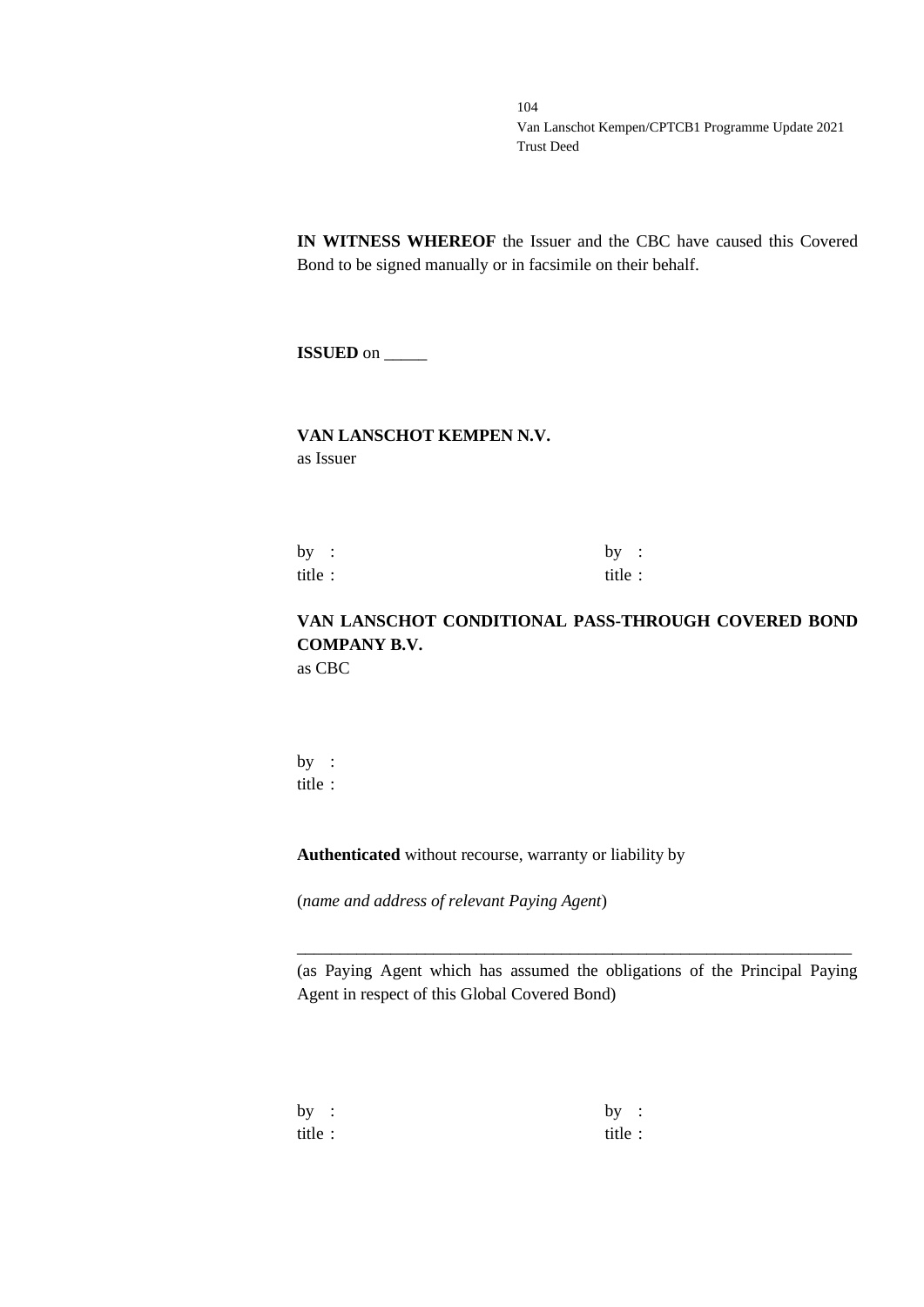#### **Schedule I**

# **Payments and Exchange for Permanent Global Covered Bond**

| Date of payment<br>$\,$ or exchange | <b>Amount of</b><br>interest then<br>paid | Amount of<br>principal then paid | Principal amount of<br><b>Permanent Global Covered</b><br>Bond then exchanged or by<br>which Permanent Global<br><b>Covered Bond then</b><br>$\operatorname*{increased}% \left( \mathcal{M}\right) \equiv\operatorname*{arc\mathfrak{e}q}\left( \mathcal{M}\right)$ | Remaining<br>$\bold{principal}$<br>amount of this<br><b>Temporary</b><br>Global<br><b>Covered Bond</b> | Authorised<br>Signature |
|-------------------------------------|-------------------------------------------|----------------------------------|---------------------------------------------------------------------------------------------------------------------------------------------------------------------------------------------------------------------------------------------------------------------|--------------------------------------------------------------------------------------------------------|-------------------------|
|                                     |                                           |                                  |                                                                                                                                                                                                                                                                     |                                                                                                        |                         |
|                                     |                                           |                                  |                                                                                                                                                                                                                                                                     |                                                                                                        |                         |
|                                     |                                           |                                  |                                                                                                                                                                                                                                                                     |                                                                                                        |                         |
|                                     |                                           |                                  |                                                                                                                                                                                                                                                                     |                                                                                                        |                         |
|                                     |                                           |                                  |                                                                                                                                                                                                                                                                     |                                                                                                        |                         |
|                                     |                                           |                                  |                                                                                                                                                                                                                                                                     |                                                                                                        |                         |
|                                     |                                           |                                  |                                                                                                                                                                                                                                                                     |                                                                                                        |                         |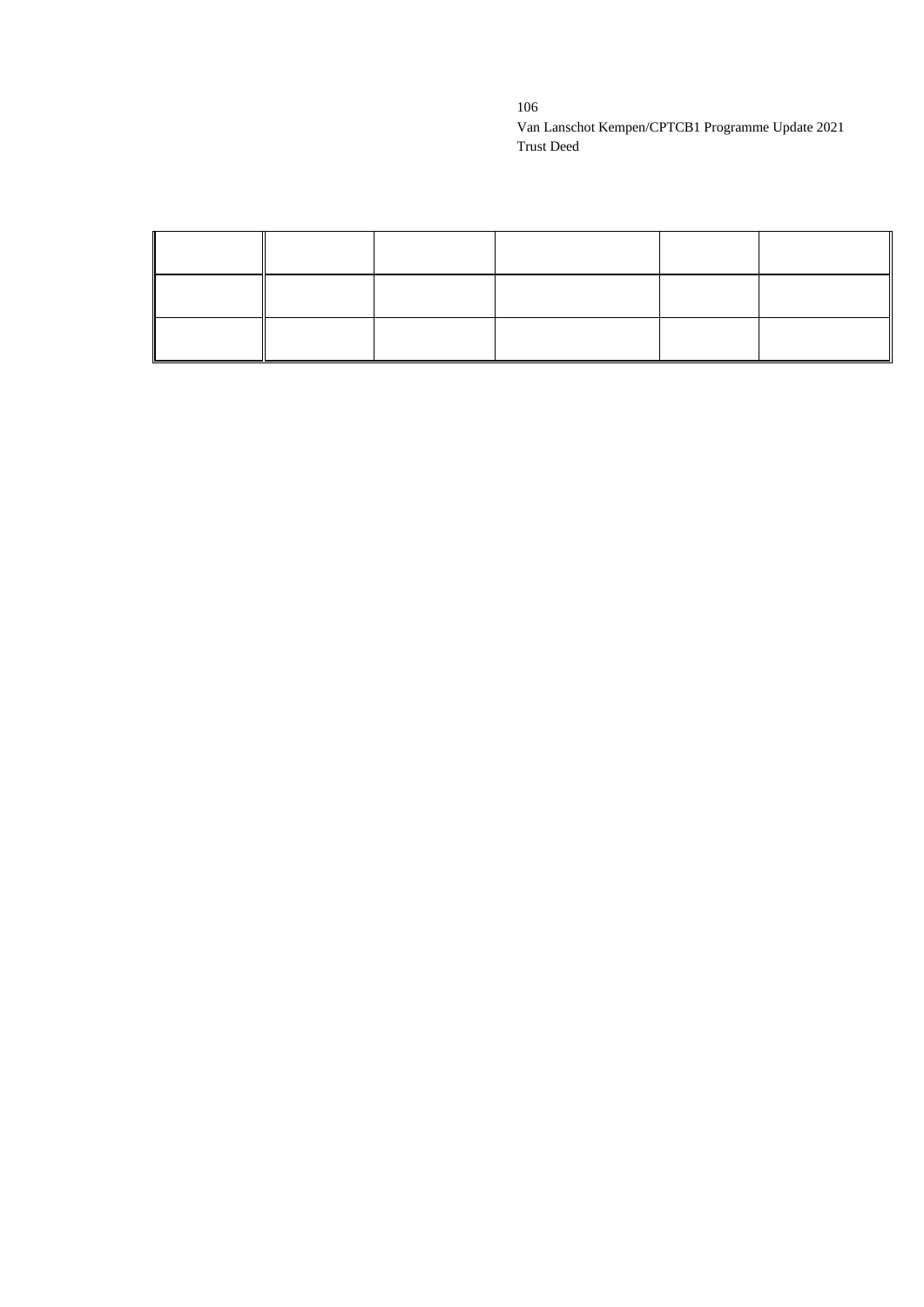**Schedule II**

# **MODEL OF CERTIFICATION TO BE GIVEN BY EUROCLEAR NEDERLAND**

#### **CERTIFICATION**

#### **VAN LANSCHOT KEMPEN N.V.**

(the "**Issuer**")

*(incorporated with limited liability under the laws of the Netherlands and having its corporate seat in 's-Hertogenbosch)*

This is to certify that, based solely on certifications we have received in writing, by tested telex or by electronic transmission from member organisations appearing in our records as persons being entitled to a portion of the principal amount set forth below (our "**Member Organisations**") or having a credit balance in their account(s) with us equivalent to a portion of the principal amount set forth below (our "**Participants**"), substantially to the effect set forth in Schedule I of the temporary global Covered Bond issued in respect of the securities, as of the date hereof,  $E[amount]$  principal amount of the abovecaptioned Securities (a) is owned by persons that are not citizens or residents of the United States, domestic partnerships, domestic corporations or any estate or trust the income of which is subject to United States Federal income taxation regardless of its source ("**United States persons**"), (b) is owned by United States persons that (i) are foreign branches of United States financial institutions (as defined in U.S. Treasury Regulations Section 1.165- 12(c)(1)(iv)) ("**financial institutions**") purchasing for their own account or for resale, or (ii) acquired the Securities through foreign branches of United States financial institutions and who hold the Securities through such United States financial institutions on the date hereof (and in either case (i) or (ii), each such United States financial institution has agreed, on its own behalf or through its agent, that we may advise the Issuer or the Issuer's agent that it will comply with the requirements of Section  $165(j)(3)(A)$ , (B) or (C) of the Internal Revenue Code of 1986, as amended, and the regulations thereunder), or (c) is owned by United States or foreign financial institutions for purposes of resale during the restricted period (as defined in U.S. Treasury Regulations Section  $1.163-5(c)(2)(i)(D)(7)$  (or any successor U.S. Treasury Regulation Section including, without limitation, regulations issued in accordance with U.S. Internal Revenue Service Notice 2012-20 or otherwise in connection with the U.S. Hiring Incentives to Restore Employment Act of 2010), and to the further effect that United States or foreign financial institutions described in clause (c) (whether or not also described in clause (a) or (b)) have certified that they have not acquired the Securities for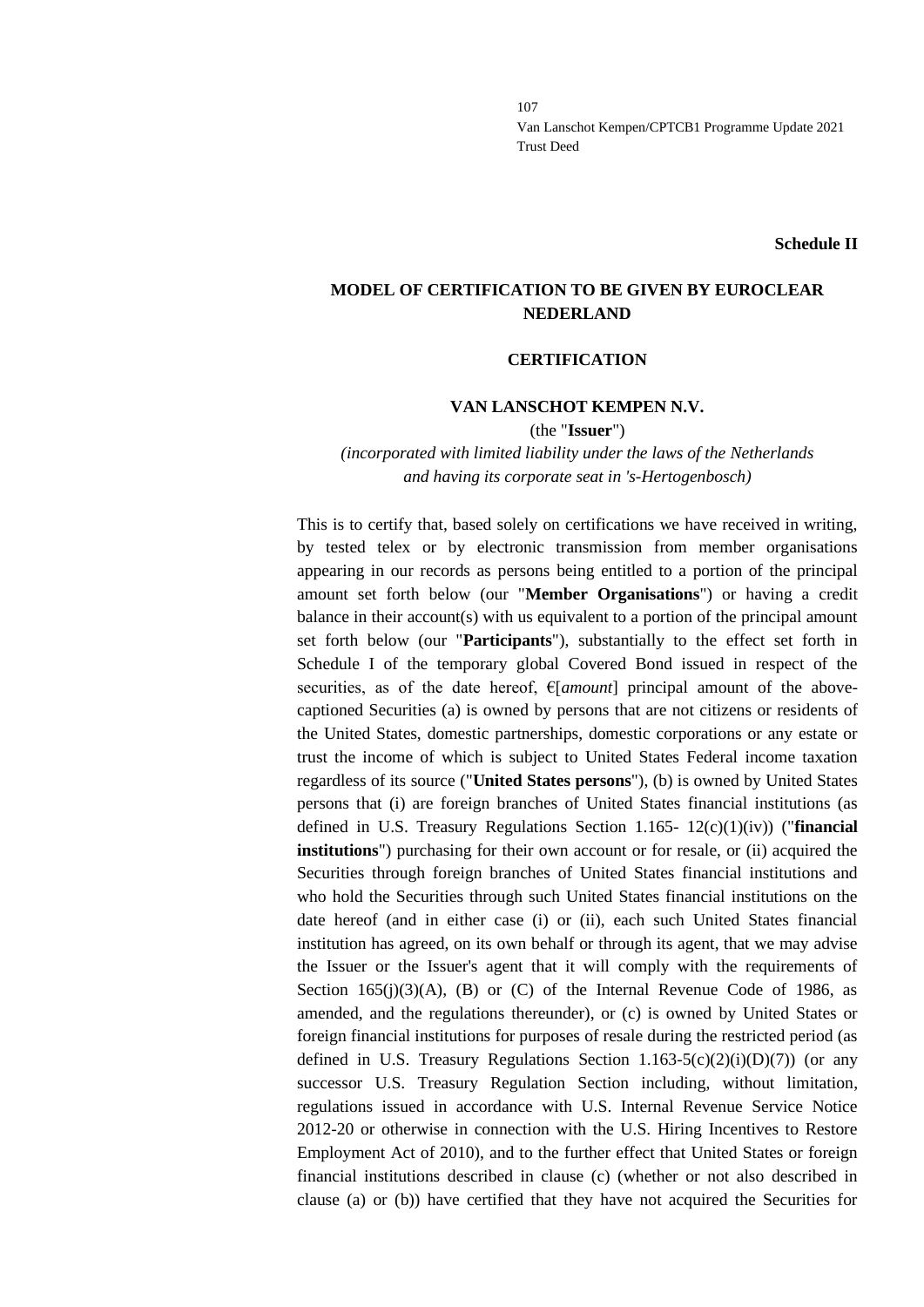purposes of resale directly or indirectly to a United States person or to a person within the United States or its possessions.

If the Securities are of the category contemplated in Section 230.903(b)(3) of Regulation S under the Securities Act of 1933, as amended (the "**Act**"), then this is also to certify with respect to the principal amount of Securities set forth above that, except as set forth below, we have received in writing, by tested telex or by electronic transmission, from our Member Organisations entitled to a portion of such principal amount, certifications with respect to such portion substantially to the effect set forth in the temporary global Covered Bond issued in respect of the **Securities** 

As used herein, "**United States**" means the United States of America (including the States and the District of Columbia); and its "**possessions**" include Puerto Rico, the U.S. Virgin Islands, Guam, American Samoa, Wake Island and the Northern Mariana Islands.

We further certify  $(1)$  that we are not making available herewith for exchange (or, if relevant, exercise of any rights or collection of any interest) any portion of the temporary global security excepted in such certifications and (2) that as of the date hereof we have not received any notification from any of our Member Organisations to the effect that the statements made by such Member Organisations with respect to any portion of the part submitted herewith for exchange (or, if relevant, exercise of any rights or collection of any interest) are no longer true and cannot be relied upon as of the date hereof.

We understand that this certification is required in connection with certain tax laws and, if applicable, certain securities laws of the United States. In connection therewith, if administrative or legal proceedings are commenced or threatened in connection with which this certification is or would be relevant, we irrevocably authorise you to produce this certification to any interested party in such proceedings.

Dated:

Yours faithfully,

### **Nederlands Centraal Instituut voor Giraal Effectenverkeer B.V. (Euroclear Nederland)**

By: ……………………………… *Authorised signatory*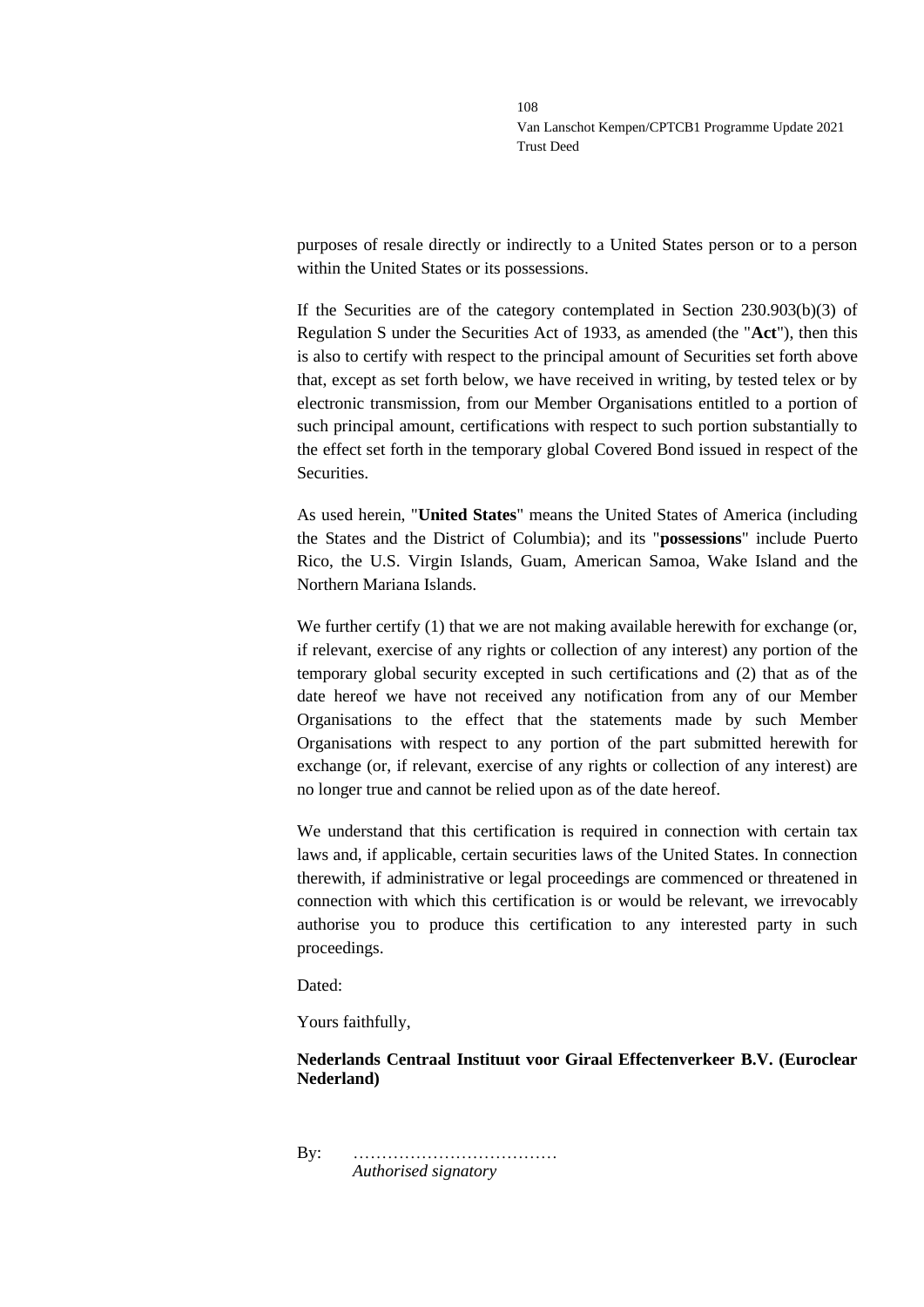#### CERTIFICATE "A"

#### **VAN LANSCHOT KEMPEN N.V.**

#### (the "**Issuer**")

#### *(incorporated with limited liability under the laws of the Netherlands*

#### *and having its corporate seat in 's-Hertogenbosch)*

This is to certify that as of the date hereof, and except as set forth below, the above-captioned Securities held by you for our account (a) are owned by persons that are not citizens or residents of the United States, domestic partnerships, domestic corporations or any estate or trust the income of which is subject to United States Federal income taxation regardless of its source ("**United States persons**"), (b) are owned by United States person(s) that (i) are foreign branches of a United States financial institution (as defined in U.S. Treasury Regulations Section 1.165-12(c)(1)(iv)) ("**financial institutions**") purchasing for their own account or for resale, or (ii) acquired the Securities through foreign branches of United States financial institutions and who hold the Securities through such United States financial institutions on the date hereof (and in either case (i) or (ii), each such United States financial institution hereby agrees, on its own behalf or through its agent, that you may advise the issuer or the issuer's agent that it will comply with the requirements of Section 165(j)(3)(A), (B) or (C) of the Internal Revenue Code of 1986, as amended, and the regulations thereunder), or (c) are owned by United States or foreign financial institution(s) for purposes of resale during the restricted period (as defined in U. S .Treasury Regulations Section 1.163-  $5(c)(2)(i)(D)(7)$  (or any successor U.S. Treasury Regulation Section including, without limitation, regulations issued in accordance with U.S. Internal Revenue Service Notice 2012-20 or otherwise in connection with the U.S. Hiring Incentives to Restore Employment Act of 2010), and in addition if the owner of the Securities is a United States or foreign financial institution described in clause (c) (whether or not also described in clause (a) or (b)) this is to further certify that such financial institution has not acquired the Securities for purposes of resale directly or indirectly to a United States person or to a person within the United States or its possessions.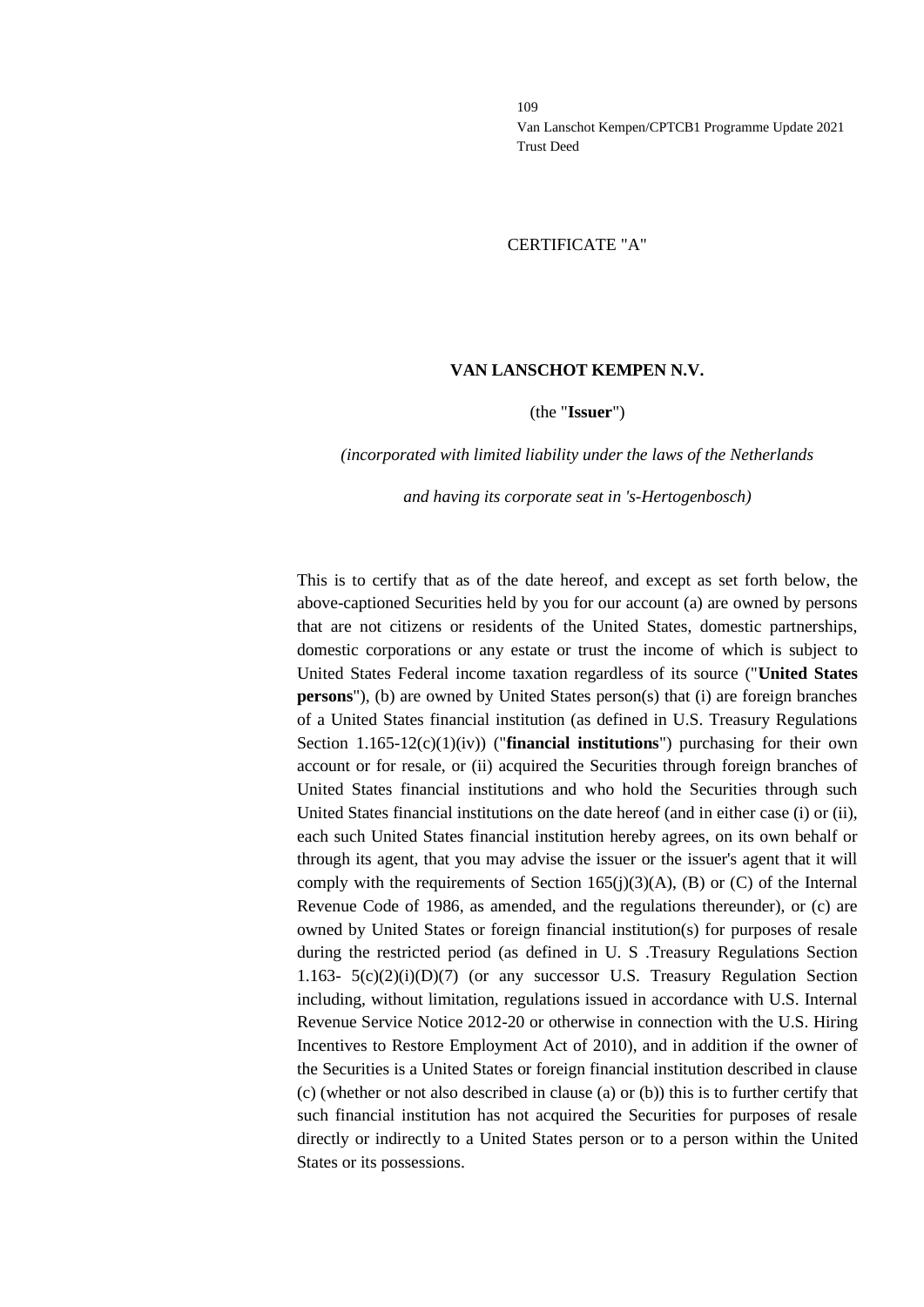If the Securities are of the category contemplated in Section 230.903(b)(3) of Regulation S under the Securities Act of 1933, as amended (the "**Act**"), then this is also to certify that, except as set forth below, the Securities are beneficially owned by (1) non-U.S. person(s) or (2) U.S. person(s) who purchased the Securities in transactions which did not require registration under the Act. As used in this paragraph the term "**U.S. person**" has the meaning given to it by Regulation S under the Act.

As used herein, "**United States**" means the United States of America (including the States and the District of Columbia); and its "**possessions**" include Puerto Rico, the U.S. Virgin Islands, Guam, American Samoa, Wake Island and the Northern Mariana Islands.

We undertake to advise you promptly by tested telex on or prior to the date on which you intend to submit your certification relating to the Securities held by you for our account in accordance with your operating procedures if any applicable statement herein is not correct on such date, and in the absence of any such notification it may be assumed that this certification applies as of such date. This certification excepts and does not relate to €[*amount*] of such interest in the above Securities in respect of which we are not able to certify and as to which we understand exchange and delivery of definitive Securities (or, if relevant, exercise of any rights or collection of any interest) cannot be made until we do so certify.

We understand that this certification is required in connection with certain tax laws and, if applicable, certain securities laws of the United States. In connection therewith, if administrative or legal proceedings are commenced or threatened in connection with which this certification is or would be relevant, we irrevocably authorise you to produce this certification to any interested party in such proceedings.

Dated:

Name of person making certification

By: …………………………

*Authorised signatory*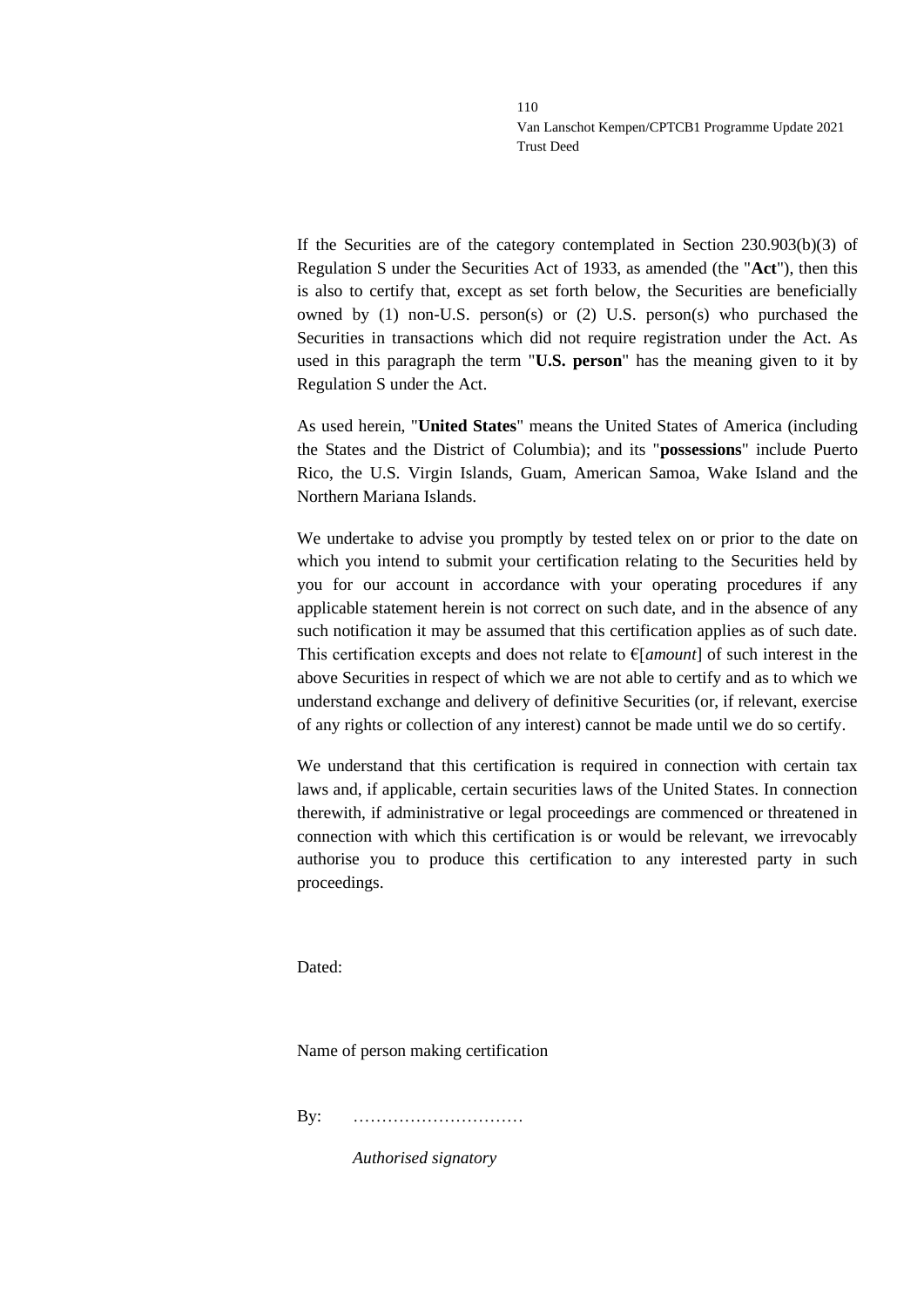# **Schedule III**

# **Final Terms**

[*hard copy attached*]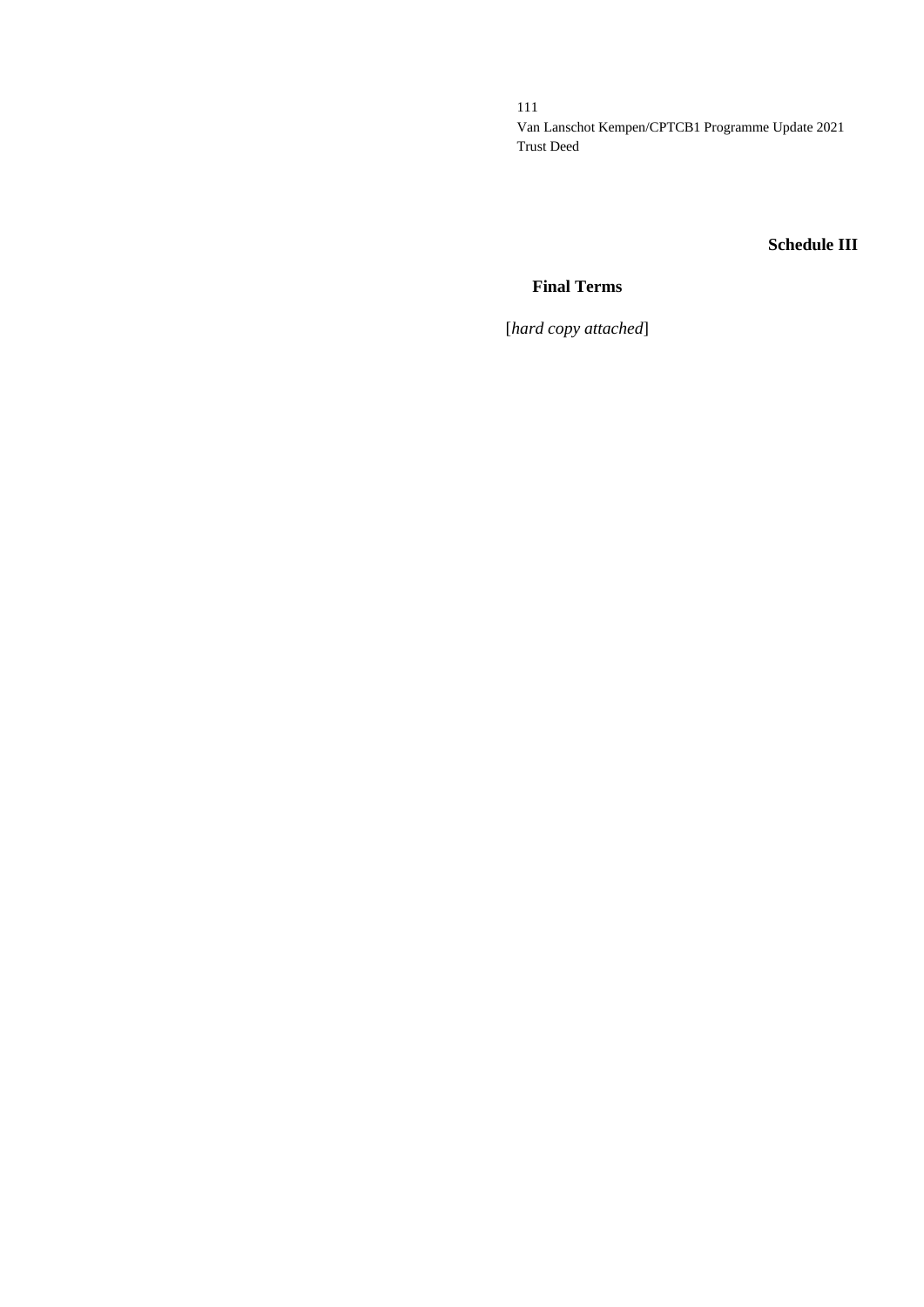# **Schedule IV**

# **Terms and Conditions**

[*hard copy attached*]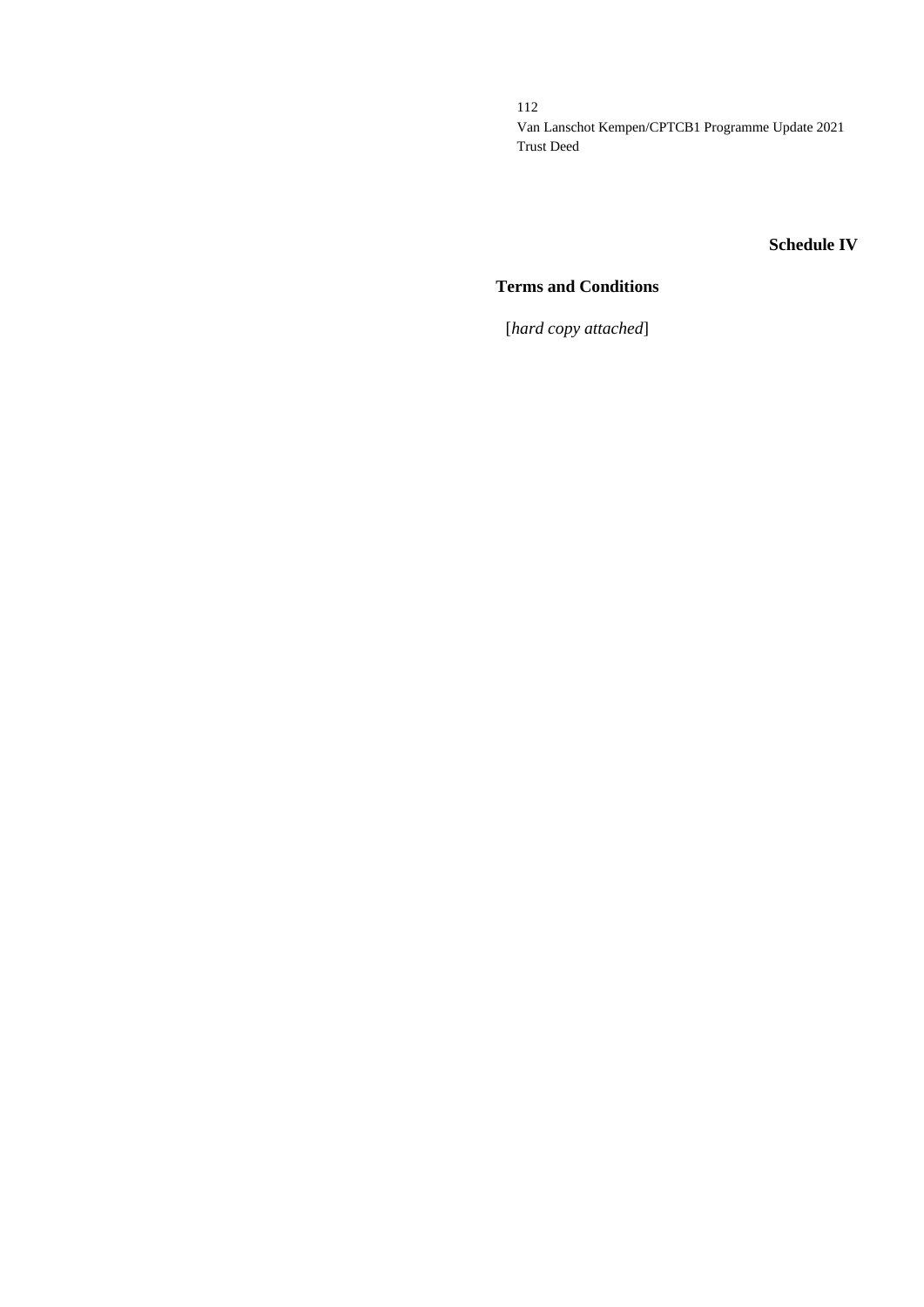**SCHEDULE 4**

### **FORMS OF PERMANENT GLOBAL COVERED BONDS**

## **Part A Form of Permanent Global Covered Bond in NGN form**

NOTICE: THIS PERMANENT GLOBAL COVERED BOND IS ISSUED FOR TEMPORARY DEPOSIT WITH A COMMON SAFEKEEPER FOR EUROCLEAR BANK S.A./N.V., AS OPERATOR OF THE EUROCLEAR SYSTEM ("EUROCLEAR") AND CLEARSTREAM BANKING, SOCIÉTÉ ANONYME ("CLEARSTREAM, LUXEMBOURG"). ANY PERSON BEING OFFERED THIS TEMPORARY GLOBAL COVERED BOND FOR TRANSFER OR ANY OTHER PURPOSE SHOULD BE AWARE THAT THEFT OR FRAUD IS ALMOST CERTAIN TO BE INVOLVED.

NEITHER THIS PERMANENT GLOBAL COVERED BOND NOR THE COVERED BONDS IN DEFINITIVE FORM HAVE BEEN OR WILL BE REGISTERED UNDER THE UNITED STATES SECURITIES ACT OF 1933, AS AMENDED (THE "SECURITIES ACT"). NEITHER THIS PERMANENT GLOBAL COVERED BOND NOR THE COVERED BOND IN DEFINITIVE FORM MAY BE OFFERED, SOLD OR DELIVERED IN THE UNITED STATES OR TO A UNITED STATES PERSON, EXCEPT PURSUANT TO AN EXEMPTION FROM, OR IN A TRANSACTION NOT SUBJECT TO, THE REGISTRATION REQUIREMENTS OF THE SECURITIES ACT.

ANY UNITED STATES PERSON (AS DEFINED IN THE UNITED STATES INTERNAL REVENUE CODE OF 1986, AS AMENDED (THE "CODE")) WHO HOLDS THIS OBLIGATION WILL BE SUBJECT TO LIMITATIONS UNDER THE UNITED STATES INCOME TAX LAWS, INCLUDING THE LIMITATIONS PROVIDED IN SECTIONS 1650(j) AND 1287(a) OF THE INTERNAL REVENUE CODE.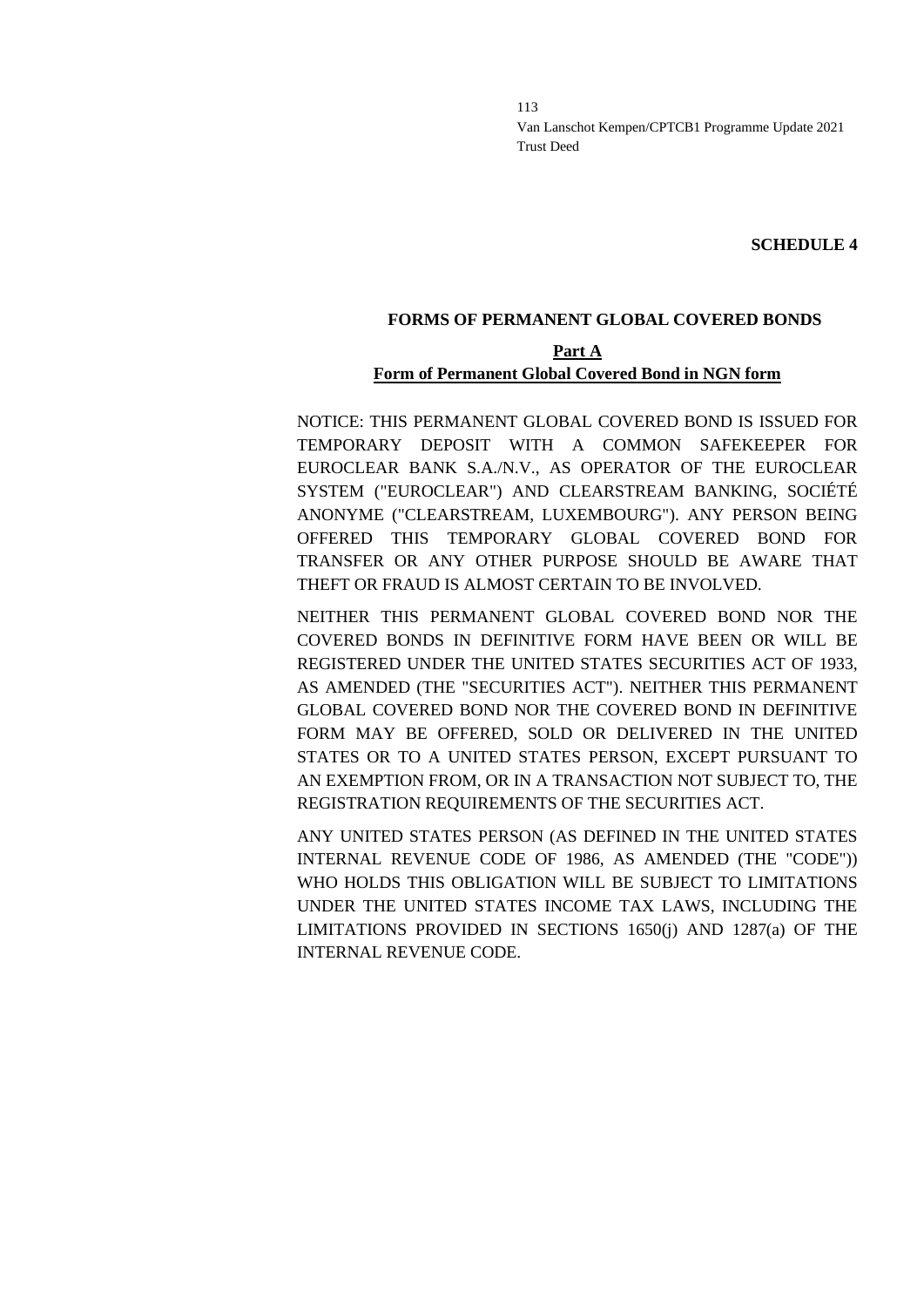#### **PERMANENT GLOBAL COVERED BOND**

#### **VAN LANSCHOT KEMPEN N.V.**

(the "**Issuer**")

(*incorporated under the laws of the Netherlands and having its corporate seat in 's-Hertogenbosch*)

**guaranteed as to payments of interest and principal by**

### **VAN LANSCHOT CONDITIONAL PASS-THROUGH COVERED BOND COMPANY B.V.**

### (the "**CBC**")

(*incorporated under the laws of the Netherlands and having its corporate seat in Amsterdam*)

ISIN:\_\_\_\_\_\_\_\_\_\_\_\_\_

Common code:

**(currency symbol:) \_\_\_\_\_(amount in number:)\_\_\_\_\_\_\_\_\_\_\_\_\_\_\_\_\_\_\_\_\_\_\_\_\_**

**(type:) \_\_\_\_\_\_\_\_\_\_\_\_\_\_\_\_\_\_\_\_\_\_\_\_\_Covered Bonds due (year:) \_\_\_\_\_\_\_\_\_\_**

This Covered Bond is a Permanent Global Covered Bond in respect of a duly authorised issue of Covered Bonds of the Issuer (the "**Covered Bonds**") described, and having the provisions specified in the final terms applicable to the Covered Bonds (the "**Final Terms**"), a copy of which is annexed hereto as Schedule I. This Permanent Global Covered Bond is issued subject to, and with the benefit of, the Trust Deed dated 2 March 2015 and made between the Issuer,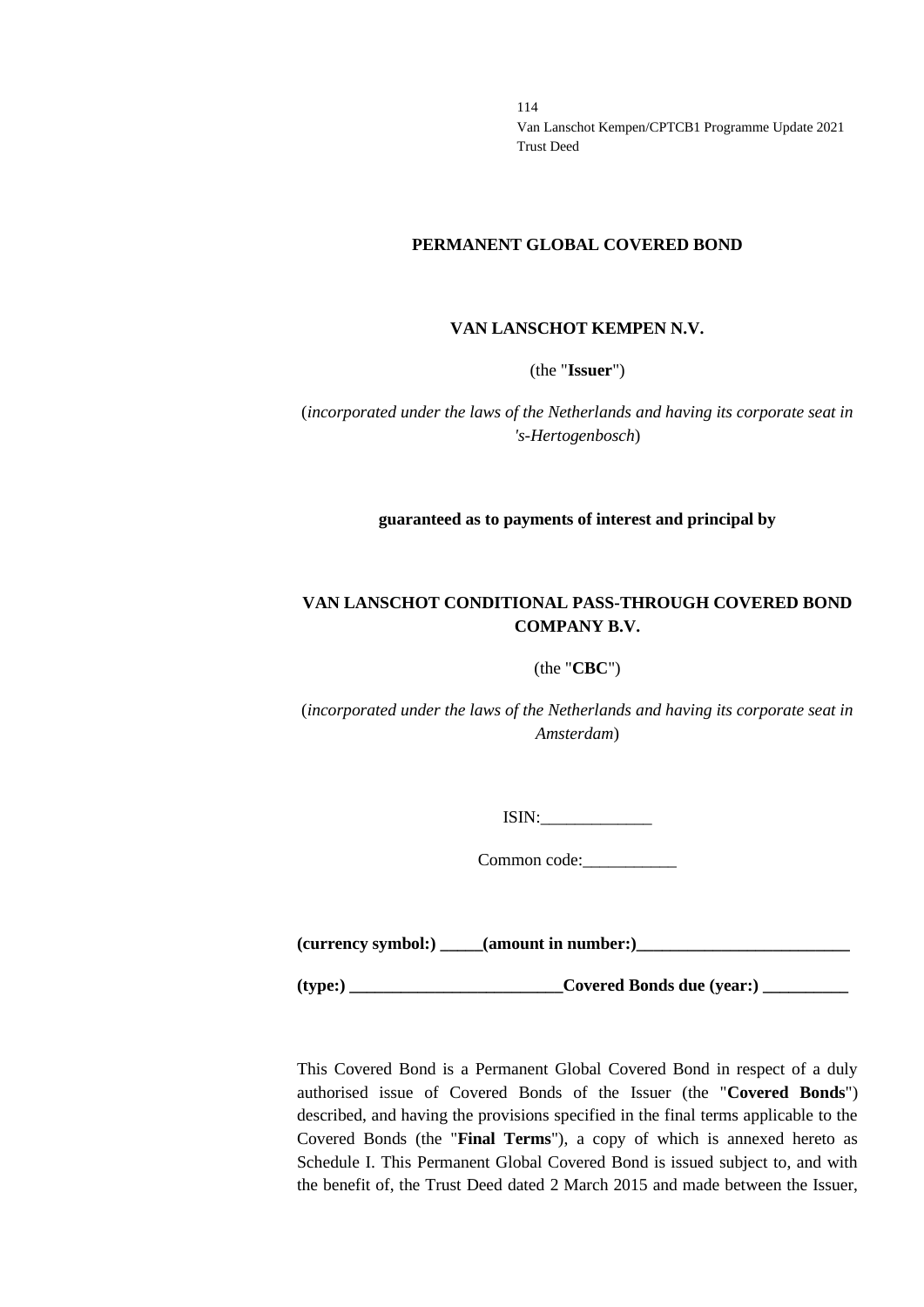the CBC and Stichting Security Trustee Van Lanschot Conditional Pass-Through Covered Bond Company as security trustee for, *inter alia*, the holders of the Covered Bonds (such Trust Deed as modified and/or supplemented and/or restated from time to time, the "**Trust Deed**") including without limitation, the Guarantee (as defined in the Trust Deed) and are the subject of the Agency Agreement and the other Transaction Documents.

Any reference herein to the "**Conditions**" is to the Terms and Conditions of the Covered Bonds a copy of which is annexed to the Trust Deed, as supplemented, replaced and modified by the Final Terms but, in the event of any conflict between the provisions of the Terms and Conditions and the information in the Final Terms, the Final Terms will prevail.

In this Permanent Global Covered Bond, unless otherwise defined herein or the context requires otherwise, words and expressions have the meanings and constructions ascribed to them in the Conditions.

### **PROMISE TO PAY**

The Issuer, for value received, promises to pay to the bearer of this Permanent Global Covered Bond the principal amount of:

**(currency symbol:) \_\_\_\_\_(amount in number:)\_\_\_\_\_\_\_\_\_\_\_\_\_\_\_\_\_\_\_\_\_\_\_**

**(amount in words:)\_\_\_\_\_\_\_\_\_\_\_\_\_\_\_\_\_\_\_\_\_\_\_\_\_\_\_\_\_\_\_\_\_\_\_\_\_\_\_\_\_\_\_\_\_\_**

on the dates and in the amounts specified in the Conditions or on such earlier date or dates as the same may become payable in accordance with the Conditions, and to pay interest on the unpaid balance of such principal sum in arrear on the dates and at the rate specified in the Conditions, together with any additional amounts payable in accordance with the Conditions, all subject to and in accordance with the Conditions.

The principal amount of Covered Bonds represented by this Permanent Global Covered Bond shall be the aggregate amount from time to time entered into the records of Euroclear and Clearstream, Luxembourg (together "**the relevant Clearing Systems**"). The records of the relevant Clearing Systems (which expression in this Permanent Global Covered Bond means the records that the relevant Clearing System holds for its customers which reflect the amount of such customer's interest in the Covered Bonds) shall be conclusive evidence for the principal amount of Covered Bonds represented by this Permanent Global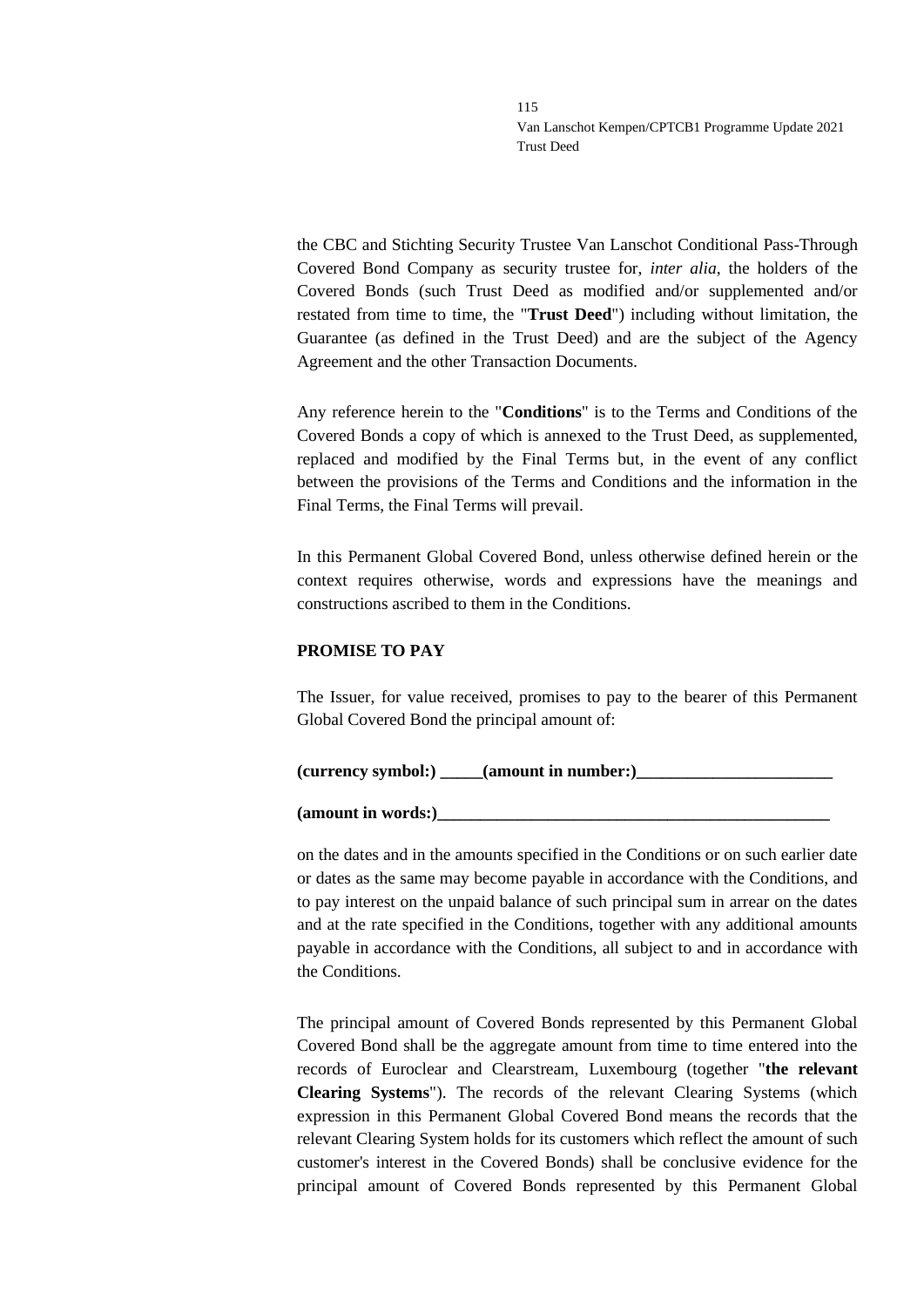Covered Bond, and, for these purposes, a statement issued by the relevant Clearing System (which statement shall be made available to the bearer upon request) stating the principal amount of Covered Bonds represented by this Permanent Global Covered Bond at any time shall be conclusive evidence of the records of the relevant Clearing System at that time.

### **EXCHANGE**

This Permanent Global Covered Bond will be exchangeable, in whole but not in part only, for Definitive Covered Bonds if either of the following events (each, an "**Exchange Event**") occurs:

- (i) the Covered Bonds become immediately due and payable as a result of the occurrence of an Issuer Event of Default; or
- (ii) Euroclear or Clearstream, Luxembourg is closed for business for a continuous period of fourteen (14) days (other than by reason of holiday, statutory or otherwise) or announces an intention permanently to cease business or have in fact done so and no alternative settlement system satisfactory to the Issuer and the Security Trustee is available; or
- (iii) as a result of any addition to or change in, the laws and regulations of the Netherlands, (including any guidelines issued by the tax authorities) or any other jurisdiction or of any authority therein or thereof having power to tax, or in the interpretation or administration of such laws or regulations which becomes effective on or after the relevant Issue Date, the Issuer, the CBC or the Principal Paying Agent is or will be required to make any deduction or withholding on account of tax from any payment in respect of the Covered Bonds which would not be required if the Covered Bonds were in definitive form.

Whenever this Permanent Global Covered Bond is to be exchanged for Definitive Covered Bonds, the Issuer shall procure the prompt delivery of such Definitive Covered Bonds, duly authenticated and with Coupons and Talons attached, in an aggregate principal amount outstanding equal to the principal amount of this Permanent Global Covered Bond to the bearer of this Permanent Global Covered Bond against the surrender of this Permanent Global Covered Bond at the specified office of the Principal Paying Agent within forty-five (45) days of the occurrence of the relevant Exchange Event.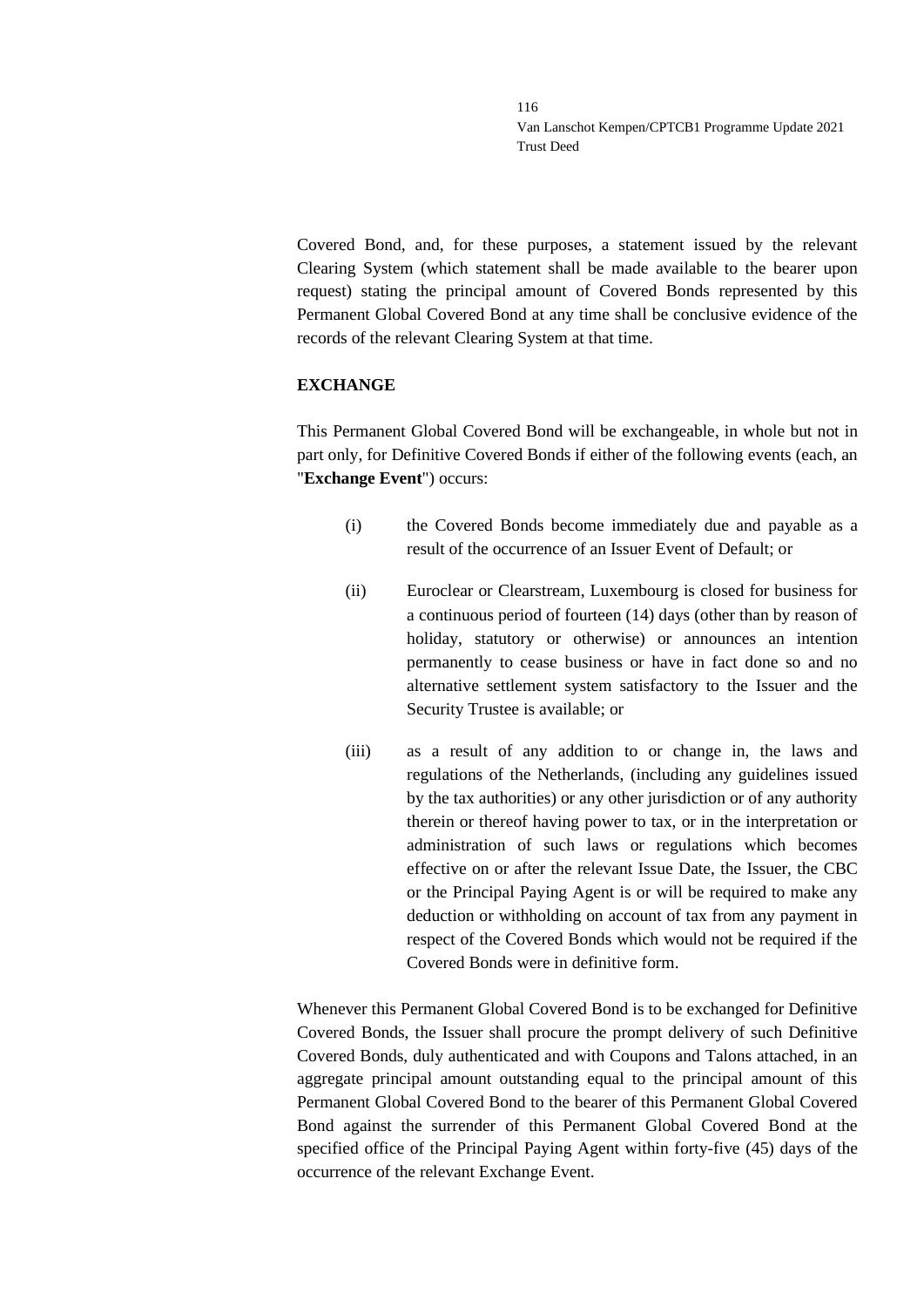In the event that this Permanent Global Covered Bond is not duly exchanged for Definitive Covered Bonds by  $6.00$  p.m. (Amsterdam time) on the forty-fifth  $(45<sup>th</sup>)$ day after the time at which the preconditions to such exchange are first satisfied then as from the start of the first  $(1<sup>st</sup>)$  day on which banks in Amsterdam are open for business following such an event (hereinafter called the "**Relevant Time**"), each Relevant Account Holder shall be able to enforce against the Issuer and the CBC all rights ("**Direct Rights**") which the Relevant Account Holder in question would have had if, immediately before the Relevant Time, it had been the holder of Definitive Covered Bonds issued on the issue date of this Permanent Global Covered Bond in an aggregate principal amount equal to the principal amount of the relevant Entry including, without limitation, the right to receive all payments due at any time in respect of such Definitive Covered Bonds other than payments corresponding to any already made under this Permanent Global Covered Bond, and the rights under the Guarantee. No further action shall be required on the part of any person in order to be able to enforce Direct Rights as contemplated herein before and for each Relevant Account Holder to have the benefit of, and to enforce, rights corresponding to all the provisions of the terms and conditions of the relevant Definitive Covered Bonds as if they had been specifically incorporated in this Permanent Global Covered Bond other than the right to receive payments corresponding to any already made under this Permanent Global Covered Bond. As from the Relevant Time, the bearer of this Permanent Global Covered Bond shall not be entitled to receive payments or enforce any other rights hereunder (including the rights under the Guarantee).

The records of Euroclear and Clearstream, Luxembourg, as the case may be, shall be conclusive evidence of the identity of the Relevant Account Holder(s) and the number of Covered Bonds to which each Relevant Account Holder is entitled at the Relevant Time and, accordingly, of the identity of the creditors of the Direct Rights. For this purpose, a statement issued by Euroclear and/or Clearstream, Luxembourg, as the case may be, stating (i) the name of the Relevant Account Holder; (ii) the number of Covered Bonds as credited to the securities account of the Relevant Account Holder at the Relevant Time; and (iii) any amount paid on by Euroclear or Clearstream, Luxembourg, as the case may be, to the Relevant Account Holder in respect of each Covered Bond, shall be conclusive evidence of the Relevant Account Holder's entitlement on Euroclear's or Clearstream, Luxembourg's, as the case may be, records at the Relevant Time.

Each Relevant Account Holder shall - where applicable - have the right to assign Direct Rights recorded in his name to a third party, including the person or entity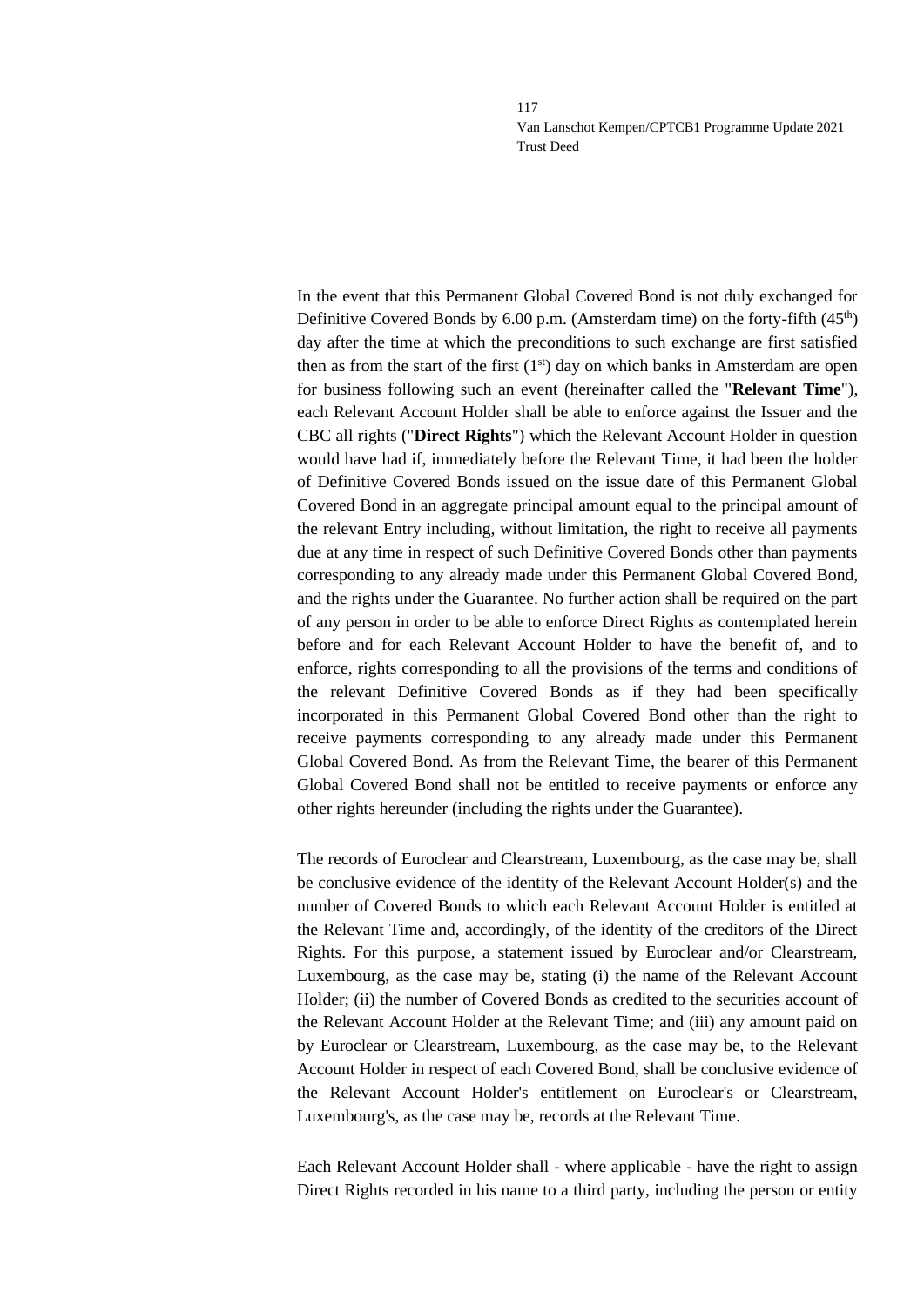who or which has an interest in such claims. Such person or entity shall be obliged to accept the assignment, as a result of which the person or entity in question will acquire a direct claim against the Issuer and the CBC under the Guarantee.

All payments made by the Issuer under the Direct Rights to a Relevant Account Holder or to the person(s) to which any of the Direct Rights shall have been legally assigned shall be deemed to be a payment to the relevant holders of interests in this Permanent Global Covered Bond and, to the extent that the amounts paid to a Relevant Account Holder or any such person discharge such Direct Rights, shall operate as full and final discharge of the Issuer against both the holders of interests in this Permanent Global Covered Bond and the Relevant Account Holders.

"**Entry**" means any entry relating to this Permanent Global Covered Bond or any relevant part of it, as the case may be, which is or has been made in the securities account of any account holder with Euroclear and/or Clearstream, Luxembourg, as the case may be, in respect of Covered Bonds represented by this Permanent Global Covered Bond;

"**Relevant Account Holder**" means any account holder with Euroclear and/or Clearstream, Luxembourg which at the Relevant Time has credited to its Securities account with Euroclear or Clearstream, Luxembourg, as the case may be, an Entry or Entries in respect of this Permanent Global Covered Bond or any relevant part of it, as the case may be, provided, however, that "**Relevant Account Holder**" does not include Euroclear in its capacity as an account holder of Clearstream, Luxembourg or Clearstream, Luxembourg in its capacity as an account holder of Euroclear.

### **WRITING DOWN**

On each occasion on which (i) a payment of principal is made in respect of this NGN Permanent Global Covered Bond; or (ii) Definitive Covered Bonds are delivered; or (iii) Covered Bonds represented by this Permanent Global Covered Bond are to be cancelled in accordance with Condition 7, the Issuer shall procure that details of such payment, exchange or cancellation shall be entered *pro rata* in the records of the relevant Clearing System.

### **WRITING UP**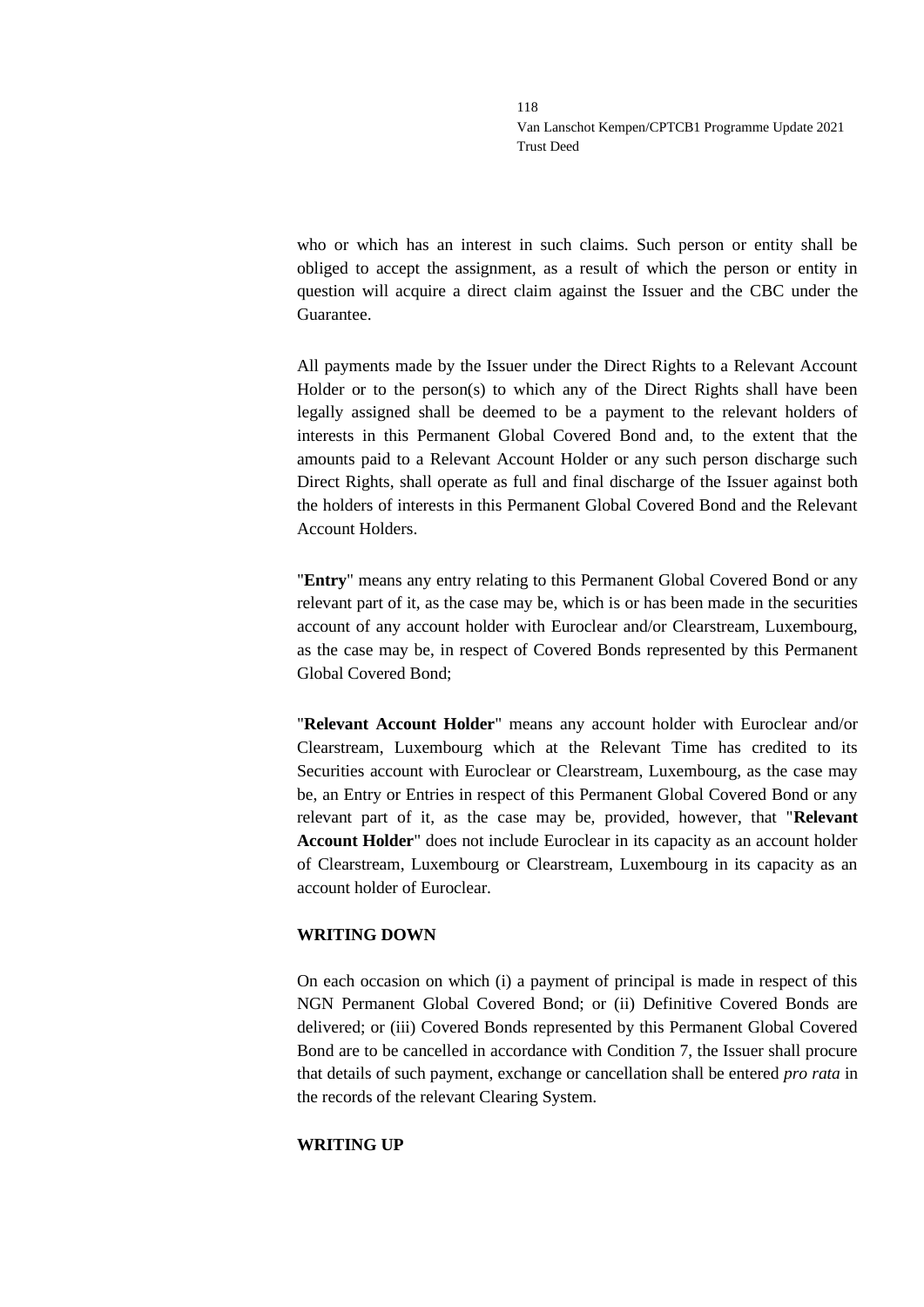If this Permanent Global Covered Bond was originally issued in exchange for part only of a Temporary Global Covered Bond representing the Covered Bonds, then, if at any time any further portion of such Temporary Global Covered Bond is exchanged for an interest in this Permanent Global Covered Bond, the principal amount of this Permanent Global Covered Bond shall be increased by the amount of such further portion, and the Issuer shall procure that the principal amount of this Permanent Global Covered Bond (which shall be the previous principal amount hereof plus the amount of such further portion) is entered *pro rata* in the records of the relevant Clearing System, whereupon the principal amount of this Permanent Global Covered Bond shall for all purposes be as most recently so noted.

In certain circumstances further Covered Bonds may be issued which are intended on issue to be consolidated and form a single Series with the Covered Bonds. In such circumstances the Issuer shall procure that the details of such further covered bonds may be entered in the records of the relevant Clearing Systems such that the nominal amount of the Covered Bonds represented by this Permanent Global Covered Bonds may be increased by the amount of such further covered bonds so issued.

### **PAYMENTS**

Upon any redemption or payment of an instalment or interest being made in respect of, or purchase and cancellation of, any of the Covered Bonds represented by this Permanent Global Covered Bond, the Issuer shall procure that details of such payments, redemption, purchase and cancellation shall be entered *pro rata* in the records of the relevant Clearing System and, in the case of any such entry being made, the principal amount of the Covered Bonds entered in the records of the relevant Clearing System and represented by this Permanent Global Covered Bond shall be reduced by the aggregate principal amount of the Covered Bonds so redeemed or purchased and cancelled or by the instalment so paid.

Payments due in respect of Covered Bonds for the time being represented by this Permanent Global Covered Bond shall be made to the bearer of the Permanent Global Covered Bond and each payment so made will discharge the Issuer's obligations in respect thereof. Any failure to make the entries referred to above shall not affect such discharge.

### **CONDITIONS APPLY**

Until this Permanent Global Covered Bond has been exchanged as provided herein, the bearer of this Permanent Global Covered Bond shall be, subject to the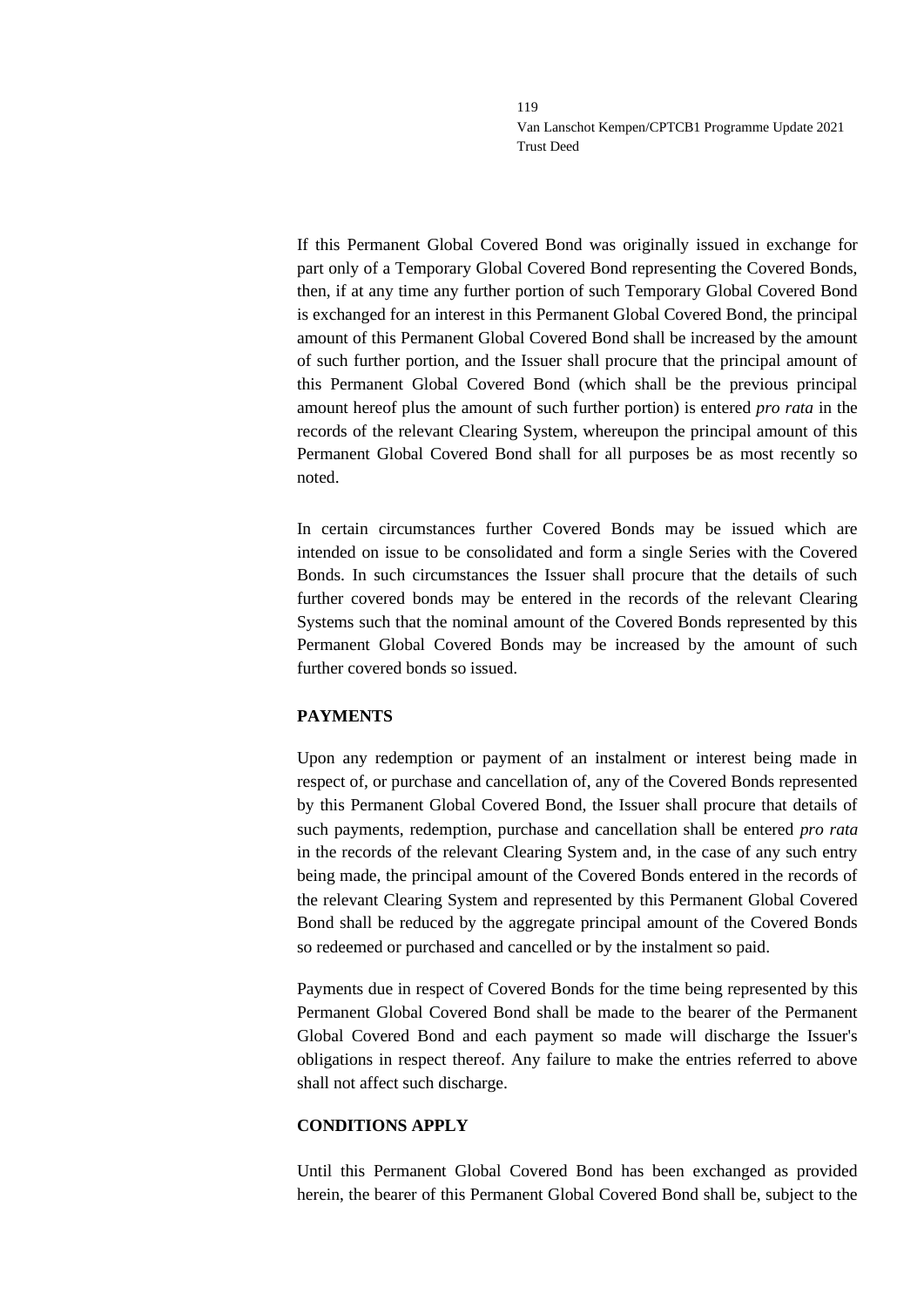Conditions and, subject as otherwise provided herein, entitled to the same rights and benefits under the Conditions as if it were the holder of Definitive Covered Bonds substantially in the form set out in Schedule 2 of the Trust Deed and the related Coupons and Talons.

### **NOTICES**

Notwithstanding Condition 14, while all the Covered Bonds are represented by this Permanent Global Covered Bond (or by this Permanent Global Covered Bond and a Temporary Global Covered Bond) and this Permanent Global Covered Bond is (or this Permanent Global Covered Bond and a Temporary Global Covered Bond are) deposited with a Common Safekeeper for Euroclear or Clearstream, Luxembourg, as the case may be, notices to Covered Bondholders may be given by delivery of the relevant notice to Euroclear and Clearstream, Luxembourg and, in any such case, such notices shall be deemed to have been given to the Covered Bondholders in accordance with Condition 14 on the date of delivery to Euroclear and Clearstream, Luxembourg, as the case may be.

### **GUARANTEE**

The rights under the Guarantee (a) form an integral part of the Covered Bonds, (b) are of interest to a holder of Covered Bonds only if, to the extent that, and for and long as, it holds Covered Bonds and (c) can only be transferred together with all other rights under the relevant Covered Bond. As a result, in case of a transfer of an interest in this Permanent Global Covered Bond to a transferee by way of book-entry transfer (*girale overboeking*) or physical transfer of this Permanent Global Covered Bond, such transfer includes the corresponding rights under the Guarantee, in the case of a book-entry transfer subject to any applicable laws, rules and regulations of the relevant clearing system.

### **AUTHENTICATION AND EFFECTUATION**

This Permanent Global Covered Bond shall not be valid for any purpose until it has been authenticated by or on behalf of the Principal Paying Agent and has been effectuated by or on behalf of the Common Safekeeper.

### **GOVERNING LAW**

This Permanent Global Covered Bond is governed by, and shall be construed in accordance with the Dutch law. All disputes in connection with or arising from this Permanent Global Covered Bond or its execution will be judged by the courts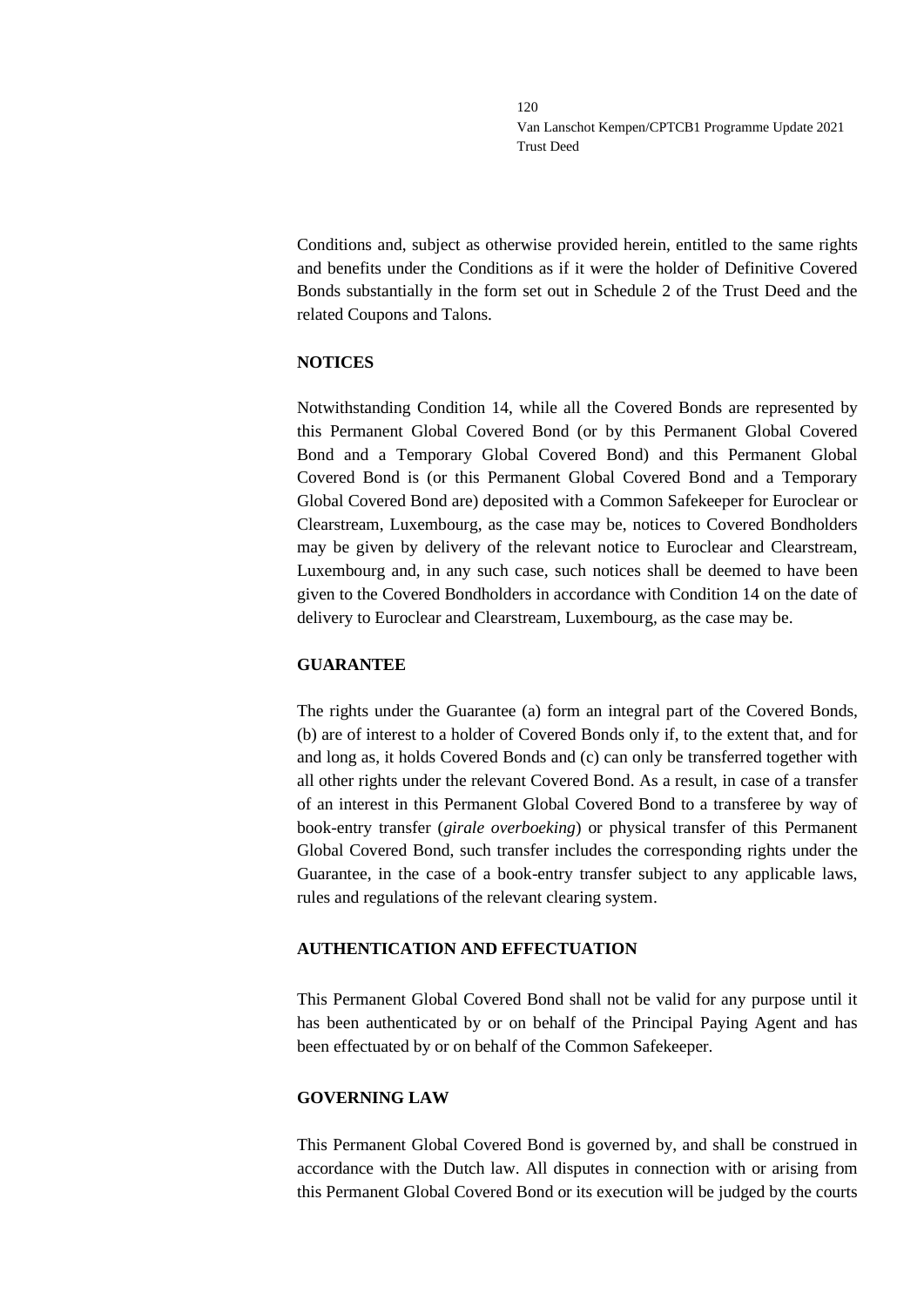of Amsterdam, the Netherlands, and its appellate courts.

Articles 229(e) to 229(k) of the Netherlands' Commercial Code (*Wetboek van Koophandel*) do not apply to this Permanent Global Covered Bond.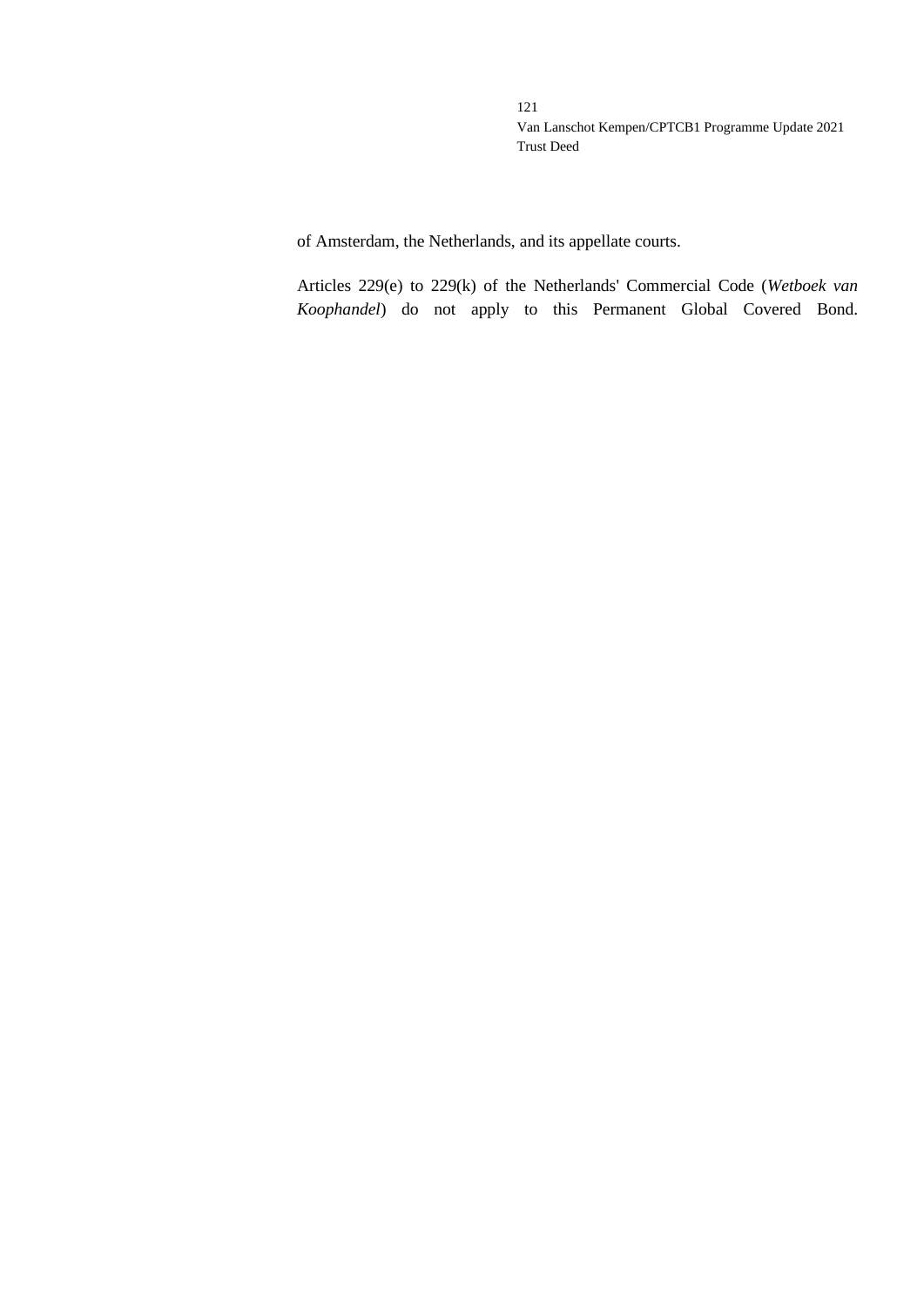**IN WITNESS WHEREOF** the Issuer and the CBC have caused this Covered Bond to be signed manually or in facsimile on their behalf.

**ISSUED** on \_\_\_\_\_

**VAN LANSCHOT KEMPEN N.V.** as Issuer

| by :    | by:     |  |
|---------|---------|--|
| title : | title : |  |

# **VAN LANSCHOT CONDITIONAL PASS-THROUGH COVERED BOND COMPANY B.V.**

as CBC

\_\_\_\_\_\_\_\_\_\_\_\_\_\_\_\_\_\_\_\_\_\_ by : title :

**Authenticated** without recourse, warranty or liability by **[...]** in its capacity of Principal Paying Agent, [...]

**[...]**

| by :    | by :    |  |
|---------|---------|--|
| title : | title : |  |

# **Effectuated** without recourse, warranty or liability by *(name Common Safekeeper)* ……………………………………..

as Common Safekeeper

| by<br>$\sim$ $\sim$ $\sim$ | by:     |  |
|----------------------------|---------|--|
| title :                    | title : |  |

\_\_\_\_\_\_\_\_\_\_\_\_\_\_\_\_\_\_\_\_\_\_ \_\_\_\_\_\_\_\_\_\_\_\_\_\_\_\_\_\_\_\_\_\_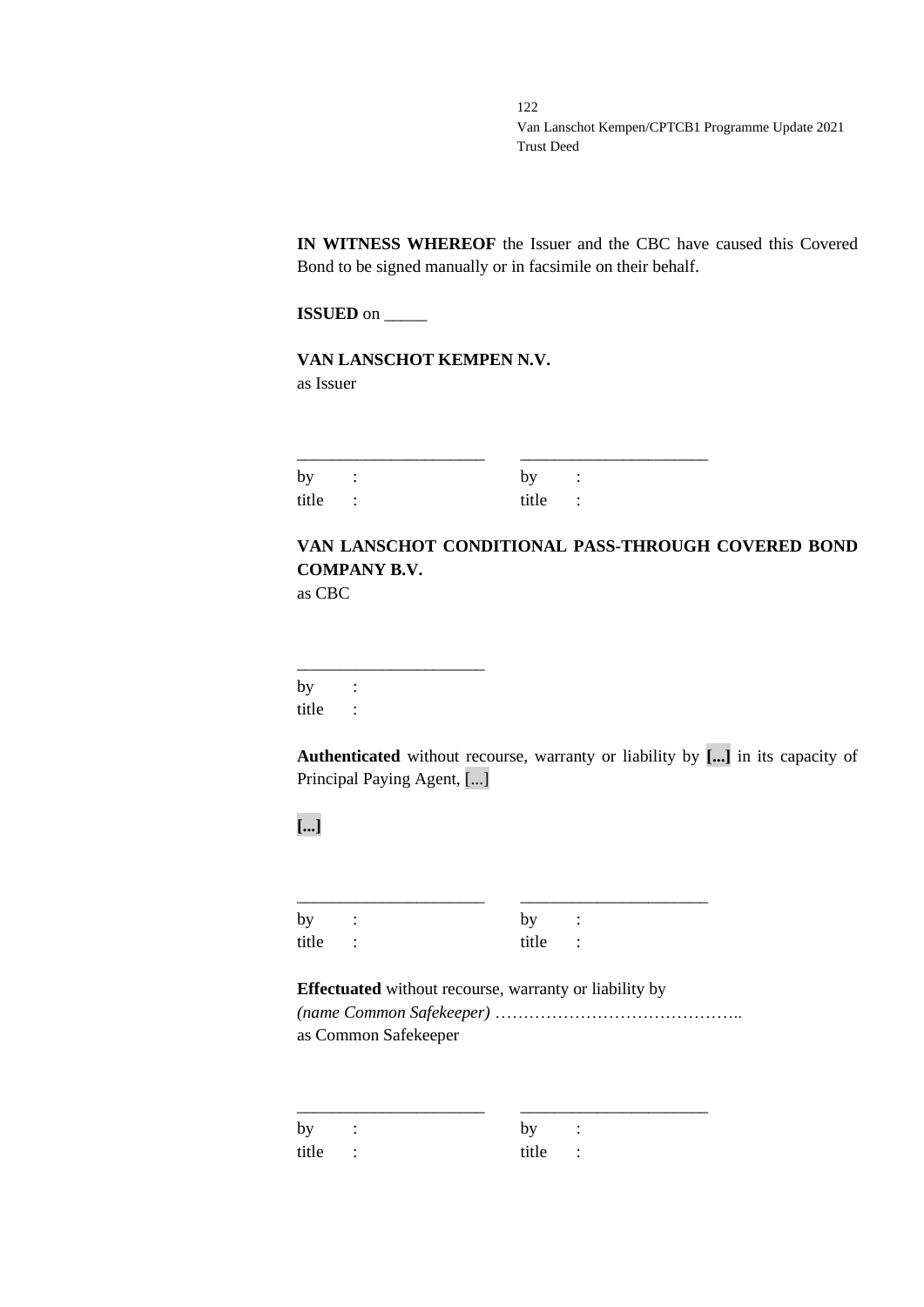# **Schedule I**

## **Final Terms**

[*hard copy attached*]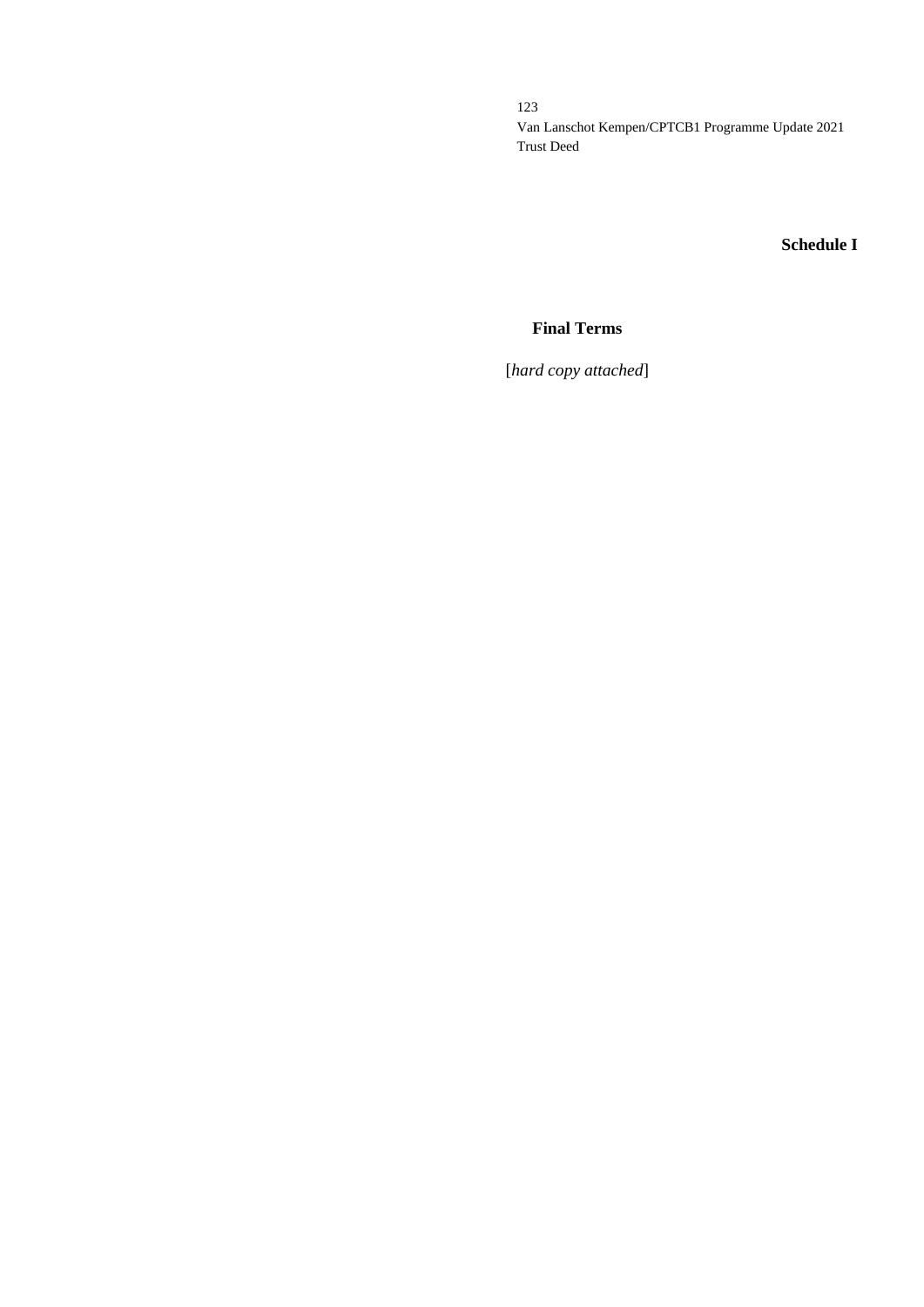### **Schedule II**

## **Terms and Conditions**

[*hard copy attached*]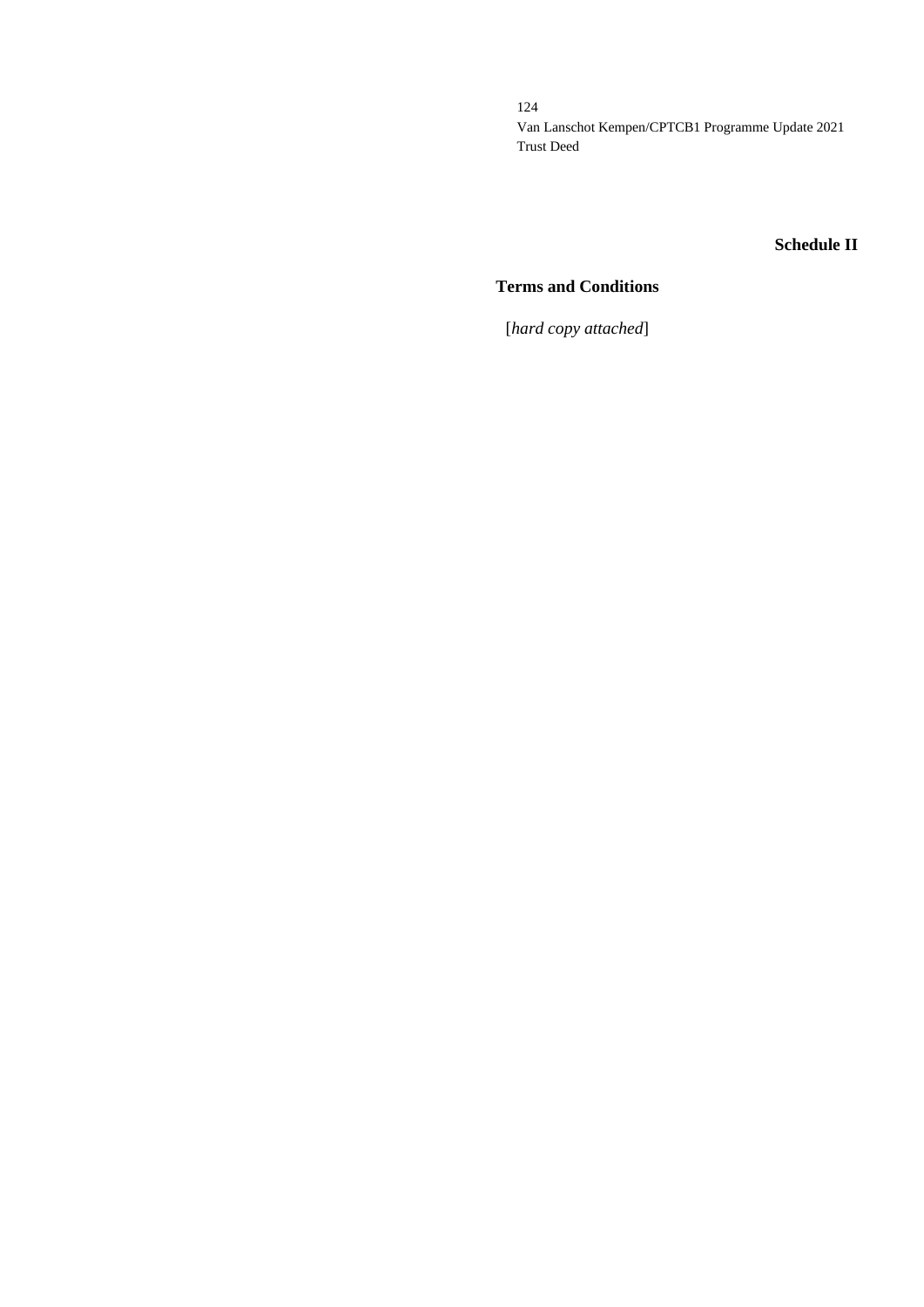#### **Part B:**

#### **Form of Permanent Global Covered Bond for Euroclear Nederland**

NOTICE: THIS COVERED BOND IS ISSUED FOR PERMANENT DEPOSIT WITH NEDERLANDS CENTRAAL INSTITUUT VOOR GIRAAL EFFECTENVERKEER B.V. (EUROCLEAR NEDERLAND) AT AMSTERDAM, THE NETHERLANDS. ANY PERSON BEING OFFERED THIS COVERED BOND FOR TRANSFER OR ANY OTHER PURPOSE SHOULD BE AWARE THAT THEFT OR FRAUD IS ALMOST CERTAIN TO BE INVOLVED.

NEITHER THIS PERMANENT GLOBAL COVERED BOND NOR THE COVERED BONDS IN DEFINITIVE FORM HAVE BEEN OR WILL BE REGISTERED UNDER THE UNITED STATES SECURITIES ACT OF 1933, AS AMENDED (THE "SECURITIES ACT"). NEITHER THIS PERMANENT GLOBAL COVERED BOND NOR THE COVERED BOND IN DEFINITIVE FORM MAY BE OFFERED, SOLD OR DELIVERED IN THE UNITED STATES OR TO A UNITED STATES PERSON, EXCEPT PURSUANT TO AN EXEMPTION FROM, OR IN A TRANSACTION NOT SUBJECT TO, THE REGISTRATION REQUIREMENTS OF THE SECURITIES ACT.

ANY UNITED STATES PERSON (AS DEFINED IN THE UNITED STATES INTERNAL REVENUE CODE OF 1986, AS AMENDED (THE "CODE")) WHO HOLDS THIS OBLIGATION WILL BE SUBJECT TO LIMITATIONS UNDER THE UNITED STATES INCOME TAX LAWS, INCLUDING THE LIMITATIONS PROVIDED IN SECTIONS 1650(j) AND 1287(a) OF THE INTERNAL REVENUE CODE.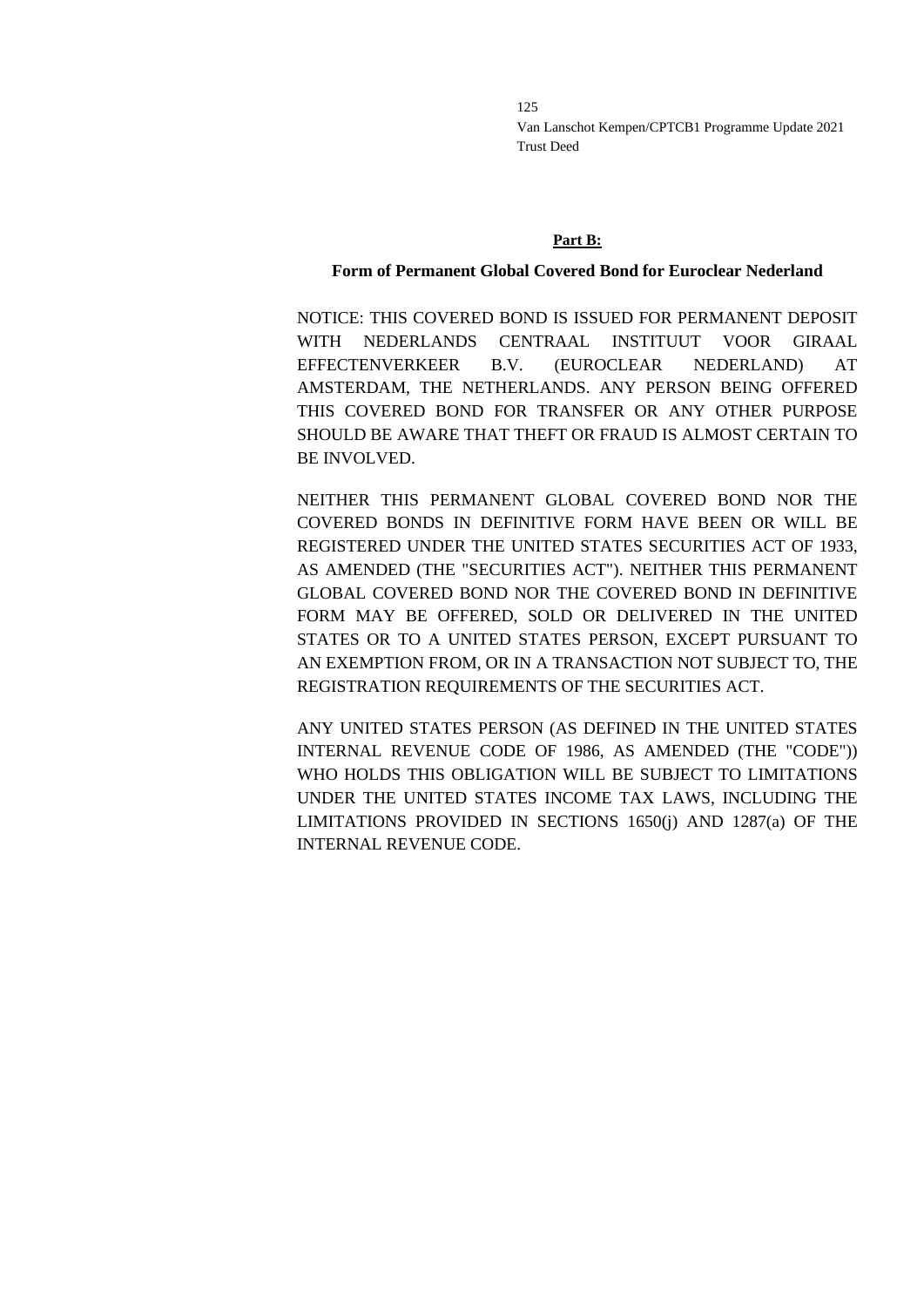#### **PERMANENT GLOBAL COVERED BOND**

#### **VAN LANSCHOT KEMPEN N.V.**

(the "**Issuer**")

(*incorporated under the laws of the Netherlands and having its corporate seat in 's-Hertogenbosch*)

**guaranteed as to payments of interest and principal by**

## **VAN LANSCHOT CONDITIONAL PASS-THROUGH COVERED BOND COMPANY B.V.**

### (the "**CBC**")

(*incorporated under the laws of the Netherlands and having its corporate seat in Amsterdam*)

ISIN:\_\_\_\_\_\_\_\_\_\_\_\_\_

Common code:

**(currency symbol:) \_\_\_\_\_(amount in number:)\_\_\_\_\_\_\_\_\_\_\_\_\_\_\_\_\_\_\_\_\_\_\_\_\_**

**(type:) \_\_\_\_\_\_\_\_\_\_\_\_\_\_\_\_\_\_\_\_\_\_\_\_\_Covered Bonds due (year:) \_\_\_\_\_\_\_\_\_\_**

This Covered Bond is a Permanent Global Covered Bond in respect of a duly authorised issue of Covered Bonds of the Issuer (the "**Covered Bonds**") described, and having the provisions specified in the final terms applicable to the Covered Bonds (the "**Final Terms**"), a copy of which is annexed hereto as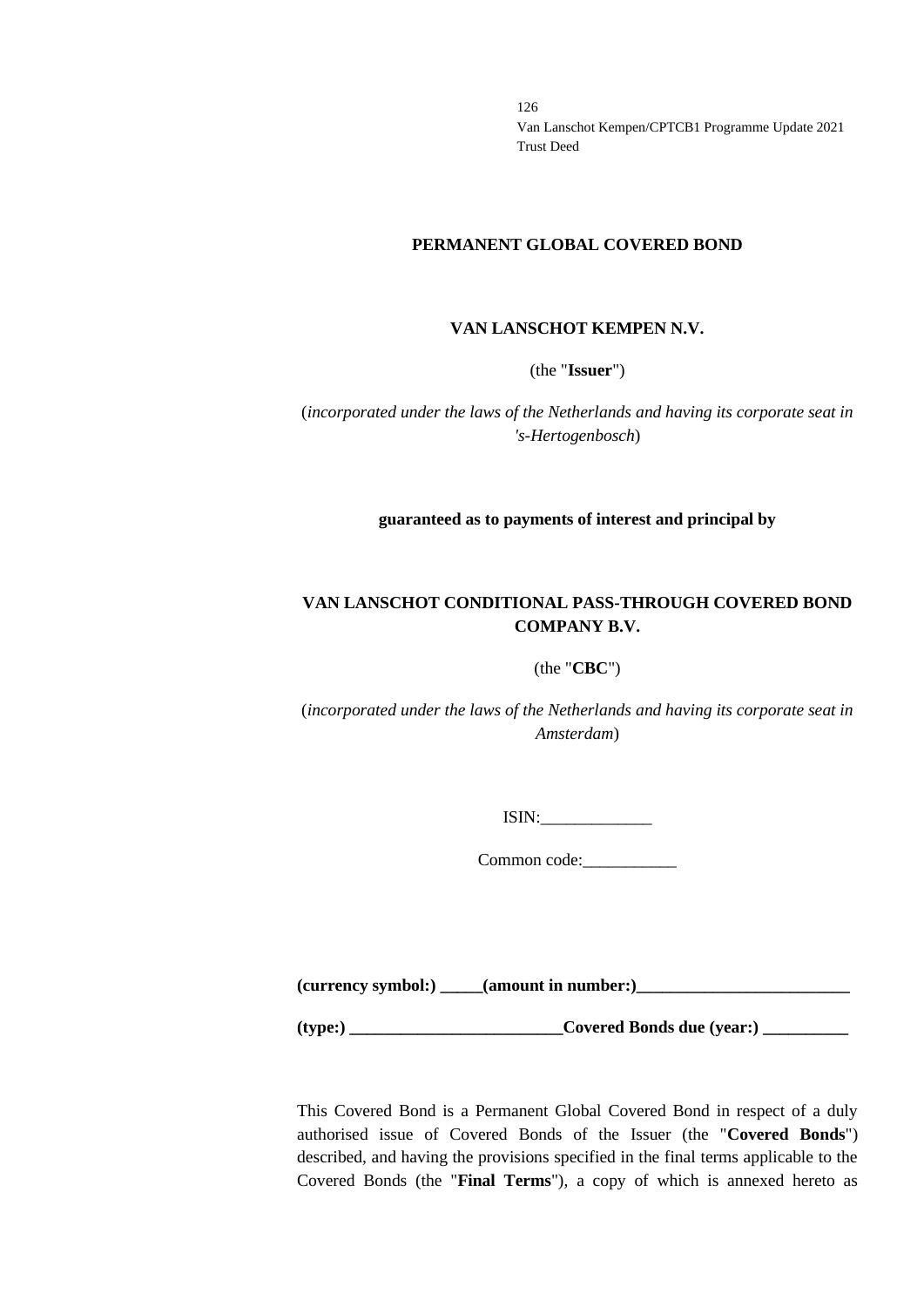Schedule II. This Permanent Global Covered Bond is issued subject to, and with the benefit of, the Trust Deed dated 2 March 2015 and made between the Issuer, the CBC and Stichting Security Trustee Van Lanschot Conditional Pass-Through Covered Bond Company as security trustee for, *inter alia*, the holders of the Covered Bonds (such Trust Deed as modified and/or supplemented and/or restated from time to time, the "**Trust Deed**") including without limitation, the Guarantee (as defined in the Trust Deed) and are the subject of the Agency Agreement and the other Transaction Documents.

Any reference herein to the "**Conditions**" is to the Terms and Conditions of the Covered Bonds a copy of which is annexed to the Trust Deed, as supplemented, replaced and modified by the Final Terms but, in the event of any conflict between the provisions of the Terms and Conditions and the information in the Final Terms, the Final Terms will prevail.

In this Permanent Global Covered Bond, unless otherwise defined herein or the context requires otherwise, words and expressions have the meanings and constructions ascribed to them in the Conditions.

### **PROMISE TO PAY**

The Issuer, for value received, promises to pay to the bearer of this Permanent Global Covered Bond the principal amount of:

### (currency symbol:) **a** (amount in number:)

#### **(amount in words:) \_\_\_\_\_\_\_\_\_\_\_\_\_\_\_\_\_\_\_\_\_\_\_\_\_\_\_\_\_\_\_\_\_\_\_\_\_\_\_\_\_\_\_\_\_\_**

on the dates and in the amounts specified in the Conditions or on such earlier date or dates as the same may become payable in accordance with the Conditions, and to pay interest on the unpaid balance of such principal sum in arrear on the dates and at the rate specified in the Conditions, together with any additional amounts payable in accordance with the Conditions, all subject to and in accordance with the Conditions.

### **EXCHANGE**

This Permanent Global Covered Bond will be exchangeable, in whole but not in part only, for Definitive Covered Bonds in the event that Euroclear Nederland has been closed for business for a continuous period of fourteen (14) days (other than by reason of holiday, statutory or otherwise) or has announced an intention to cease business permanently or has in fact done so and no successor clearing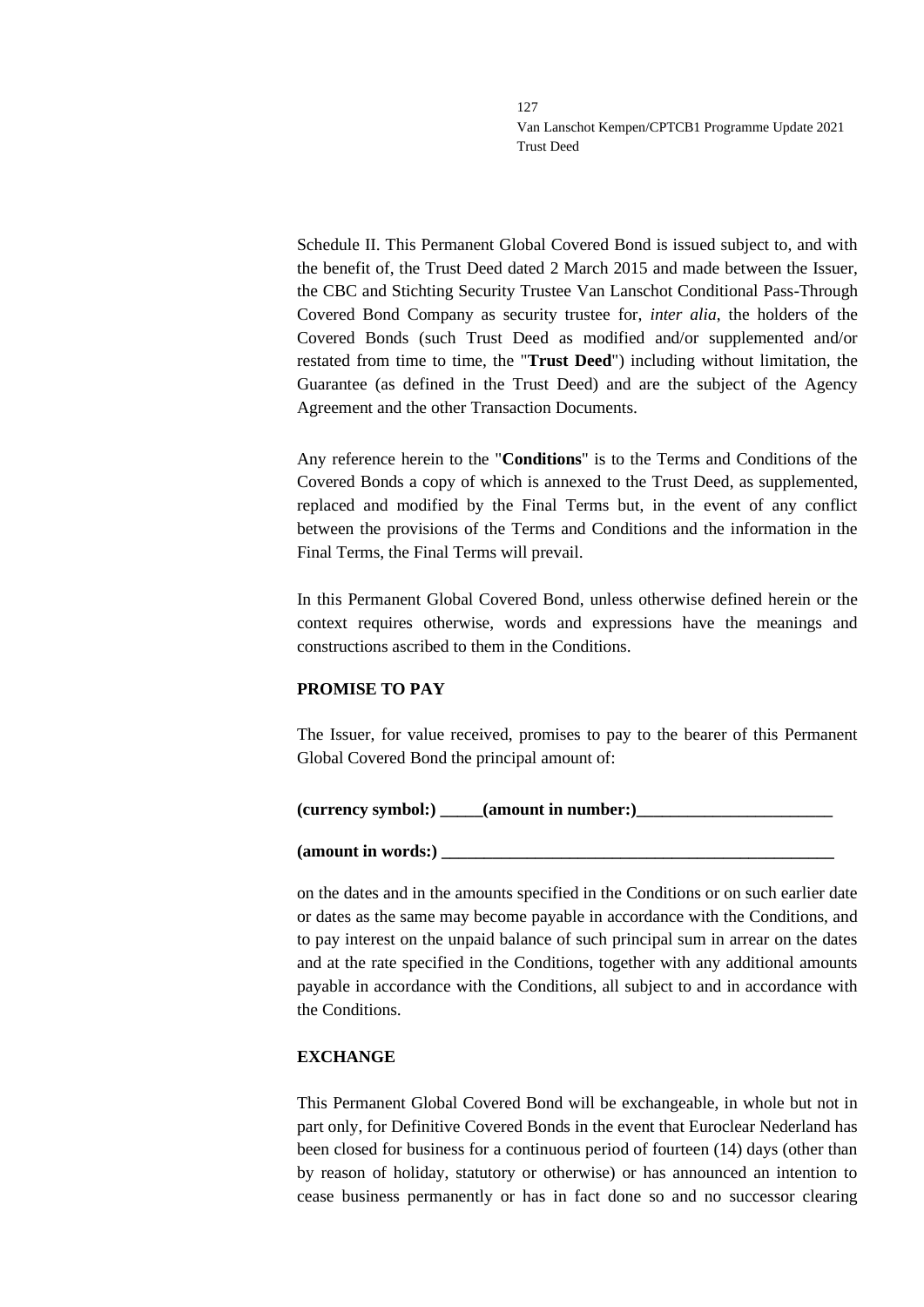system is available, provided that at least one of the limited circumstances applies under which a Permanent Global Covered Bond may be delivered (*uitgeleverd*) pursuant to the Dutch Securities Giro Transfer Act (*Wet giraal effectenverkeer*) (each, a "**Delivery Event**").

Whenever this Permanent Global Covered Bond is to be exchanged for Definitive Covered Bonds, the Issuer shall procure the prompt delivery of such Definitive Covered Bonds, duly authenticated and with Coupons and Talons attached, in an aggregate principal amount outstanding equal to the principal amount of this Permanent Global Covered Bond to the bearer of this Permanent Global Covered Bond against the surrender of this Permanent Global Covered Bond at the specified office of the Principal Paying Agent within forty-five (45) days of the occurrence of the relevant Delivery Event.

In the event that this Permanent Global Covered Bond is not duly exchanged for Definitive Covered Bonds by  $6.00$  p.m. (Amsterdam time) on the forty-fifth  $(45<sup>th</sup>)$ day after the time at which the preconditions to such exchange are first satisfied then as from the start of the first  $(1<sup>st</sup>)$  day on which banks in Amsterdam are open for business following such an event (hereinafter called the "**Relevant Time**"), each Relevant Account Holder shall be able to enforce against the Issuer and the CBC all rights ("**Direct Rights**") which the Relevant Account Holder in question would have had if, immediately before the Relevant Time, it had been the holder of Definitive Covered Bonds issued on the issue date of this Permanent Global Covered Bond in an aggregate principal amount equal to the principal amount of the relevant Entry including, without limitation, the right to receive all payments due at any time in respect of such Definitive Covered Bonds other than payments corresponding to any already made under this Permanent Global Covered Bond, and the rights under the Guarantee. No further action shall be required on the part of any person in order to be able to enforce Direct Rights as contemplated herein before and for each Relevant Account Holder to have the benefit of, and to enforce, rights corresponding to all the provisions of the terms and conditions of the relevant Definitive Covered Bonds as if they had been specifically incorporated in this Permanent Global Covered Bond other than the right to receive payments corresponding to any already made under this Permanent Global Covered Bond. As from the Relevant Time, the bearer of this Permanent Global Covered Bond shall not be entitled to receive payments or enforce any other rights hereunder (including the rights under the Guarantee).

The records of Euroclear Nederland shall be conclusive evidence of the identity of the Relevant Account Holder(s) and the number of Covered Bonds to which each Relevant Account Holder is entitled at the Relevant Time and, accordingly,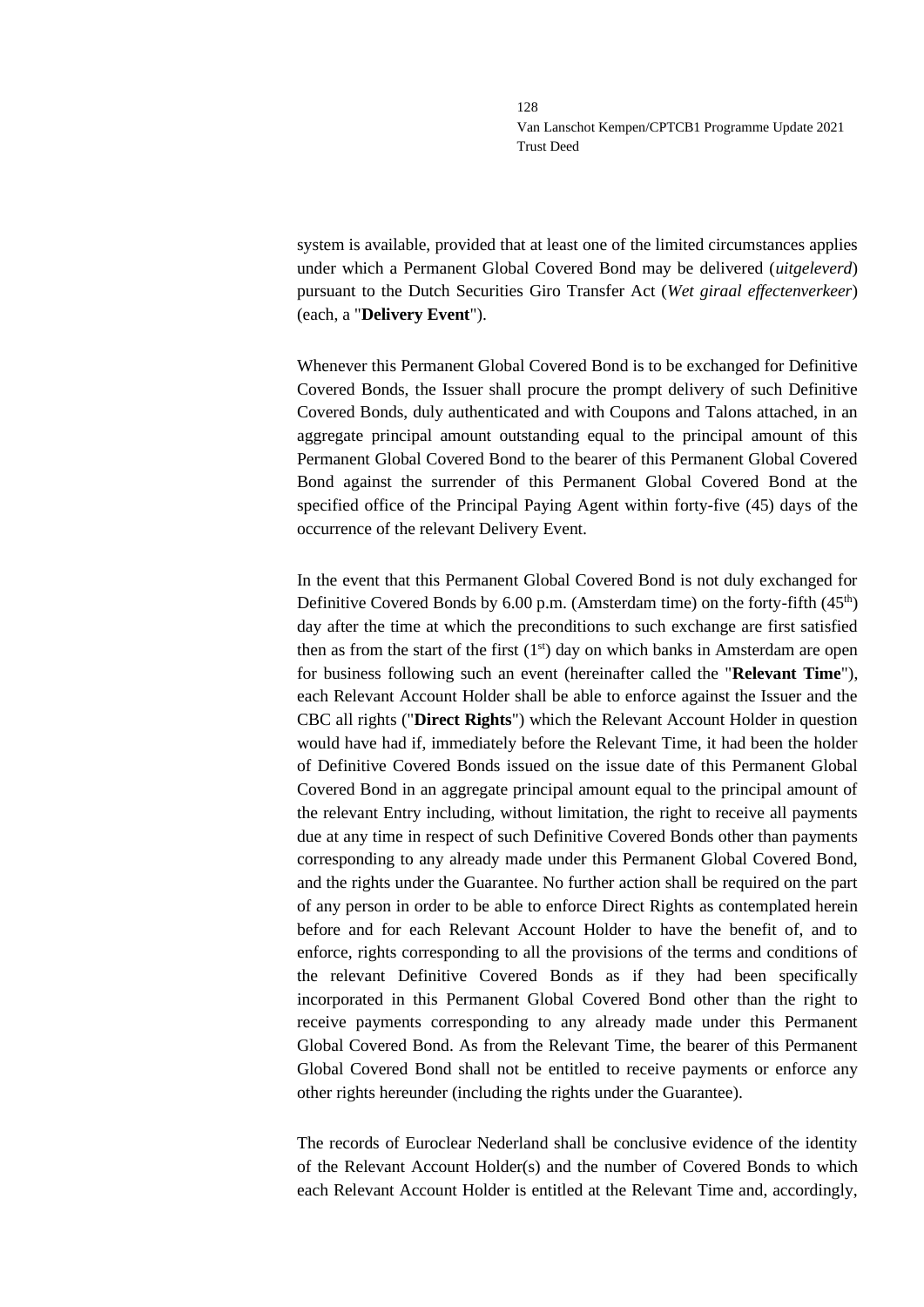of the identity of the creditors of the Direct Rights. For this purpose, a statement issued by Euroclear Nederland, stating (i) the name of the Relevant Account Holder; (ii) the number of Covered Bonds as credited to the securities account of the Relevant Account Holder at the Relevant Time; and (iii) any amount paid on by Euroclear Nederland to the Relevant Account Holder in respect of each Covered Bond, shall be conclusive evidence of the Relevant Account Holder's entitlement on Euroclear Nederland's records at the Relevant Time.

Each Relevant Account Holder shall – where applicable – have the right to assign Direct Rights recorded in his name to a third party, including the person or entity who or which has an interest in such claims. Such person or entity shall be obliged to accept the assignment, as a result of which the person or entity in question will acquire a direct claim against the Issuer and the CBC under the Guarantee.

All payments made by the Issuer under the Direct Rights to a Relevant Account Holder or to the person(s) to which any of the Direct Rights shall have been legally assigned shall be deemed to be a payment to the relevant holders of interests in this Permanent Global Covered Bond and, to the extent that the amounts paid to a Relevant Account Holder or any such person discharge such Direct Rights, shall operate as full and final discharge of the Issuer against both the holders of interests in this Permanent Global Covered Bond and the Relevant Account Holders.

"**Entry**" means any entry relating to this Permanent Global Covered Bond or any relevant part of it, as the case may be, which is or has been made in the securities account of any account holder with Euroclear Nederland in respect of Covered Bonds represented by this Permanent Global Covered Bond;

"**Relevant Account Holder**" means any account holder with Euroclear Nederland which at the Relevant Time has credited to its Securities account with Euroclear Nederland an Entry or Entries in respect of this Permanent Global Covered Bond or any relevant part of it, as the case may be.

#### **WRITING DOWN**

On each occasion on which (i) a payment of principal is made in respect of this Permanent Global Covered Bond; (ii) Definitive Covered Bonds are delivered; or (iii) Covered Bonds represented by this Permanent Global Covered Bond are to be cancelled in accordance with Condition 7, the Issuer shall procure that (a) the amount of such payment and the aggregate principal amount of such Covered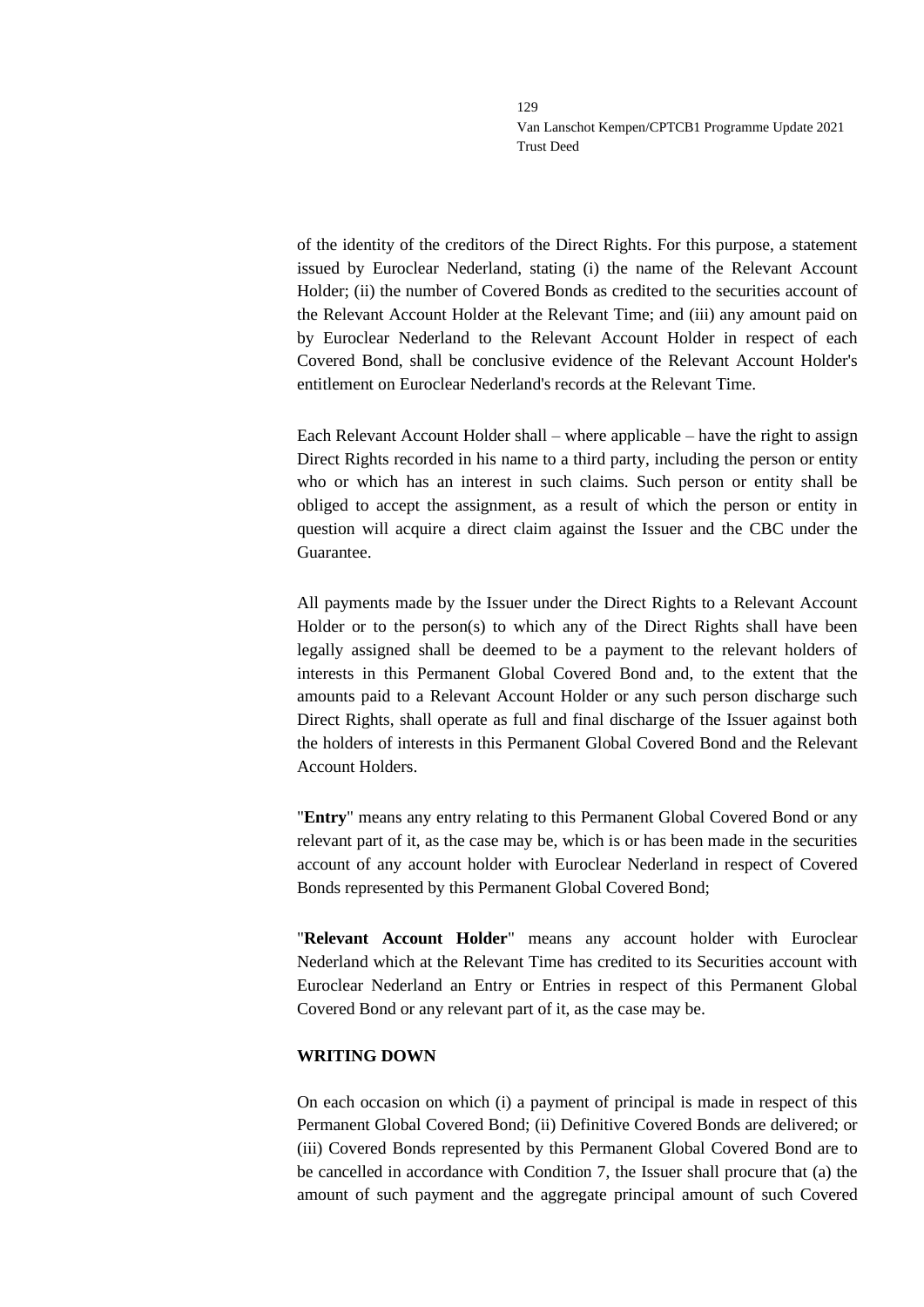Bonds and (b) the remaining principal amount of this Permanent Global Covered Bond (which shall be the previous principal amount hereof less the aggregate of the amounts referred to in (a) above) are noted in Schedule I hereto, whereupon the principal amount of this Permanent Global Covered Bond shall for all purposes be as most recently so noted.

### **WRITING UP**

If this Permanent Global Covered Bond was originally issued in exchange for part only of a Temporary Global Covered Bond representing the Covered Bonds, then, if at any time any further portion of such Temporary Global Covered Bond is exchanged for an interest in this Permanent Global Covered Bond, the principal amount of this Permanent Global Covered Bond shall be increased by the amount of such further portion, and the Issuer shall procure that the principal amount of this Permanent Global Covered Bond (which shall be the previous principal amount hereof plus the amount of such further portion) is noted in Schedule I hereto, whereupon the principal amount of this Permanent Global Covered Bond shall for all purposes be as most recently so noted.

In certain circumstances further Covered Bonds may be issued which are intended on issue to be consolidated and form a single Series with the Covered Bonds. In such circumstances the principal amount of this Permanent Global Covered Bond shall be increased by the amount of such further covered bonds and the Issuer shall procure that increase in the principal amount of this Permanent Global Covered Bond (which shall be the previous principal amount hereof plus the amount of such further covered bonds) is noted in Schedule I hereto, whereupon the principal amount of this Permanent Global Covered Bond shall for all purposes be as most recently so noted.

### **PAYMENTS**

All payments in respect of this Permanent Global Covered Bond shall be made against presentation and (in the case of payment of principal in full with all interest accrued thereon) surrender of this Permanent Global Covered Bond at the specified office of any Paying Agent and shall be effective to satisfy and discharge the corresponding liabilities of the Issuer in respect of the Covered Bonds. On each occasion on which a payment of interest or principal is made in respect of this Permanent Global Covered Bond, the Issuer shall procure that the same is noted in Schedule I hereto.

### **CONDITIONS APPLY**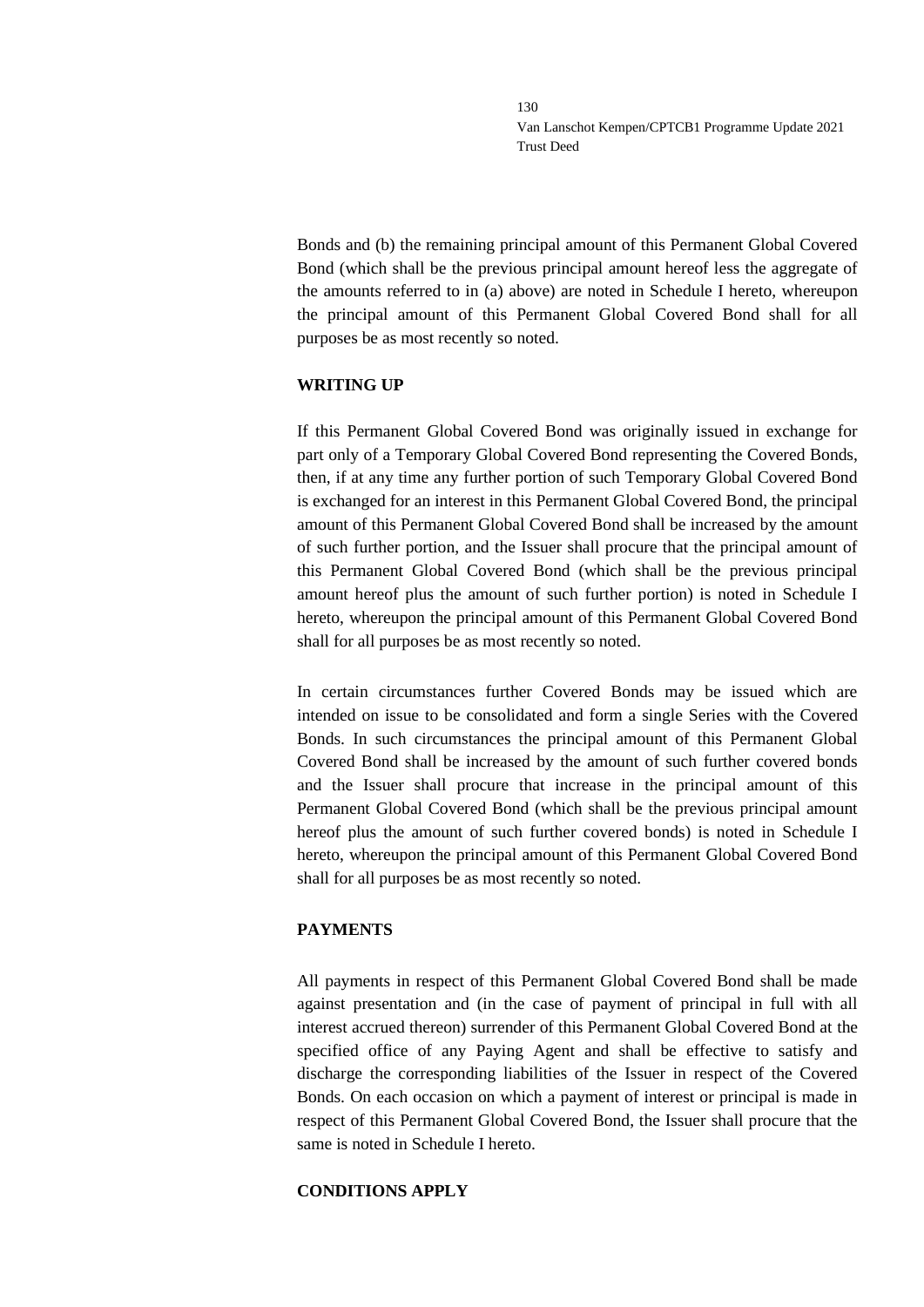Until this Permanent Global Covered Bond has been exchanged as provided herein, the bearer of this Permanent Global Covered Bond shall be, subject to the Conditions and, subject as otherwise provided herein, entitled to the same rights and benefits under the Conditions as if it were the holder of Definitive Covered Bonds substantially in the form set out in Schedule 2 of the Trust Deed and the related Coupons and Talons.

Each Relevant Account Holder can only exercise its rights in accordance with the Securities Giro Transfer Act 1977, as amended (*Wet Giraal Effectenverkeer 1977*) and the rules and regulations of Euroclear Netherlands.

### **NOTICES**

Notwithstanding Condition 14, while all the Covered Bonds are represented by this Permanent Global Covered Bond (or by this Permanent Global Covered Bond and a Temporary Global Covered Bond) and this Permanent Global Covered Bond is (or this Permanent Global Covered Bond and a Temporary Global Covered Bond are) deposited with Euroclear Nederland, as the case may be, notices to Covered Bondholders may be given by delivery of the relevant notice to Euroclear Nederland and, in any such case, such notices shall be deemed to have been given to the Covered Bondholders in accordance with Condition 14 on the date of delivery to Euroclear Nederland.

### **GUARANTEE**

The rights under the Guarantee (a) form an integral part of the Covered Bonds, (b) are of interest to a holder of Covered Bonds only if, to the extent that, and for and long as, it holds Covered Bonds and (c) can only be transferred together with all other rights under the relevant Covered Bond. As a result, in case of a transfer of an interest in this Permanent Global Covered Bond to a transferee by way of book-entry transfer (*girale overboeking*) or physical transfer of this Permanent Global Covered Bond, such transfer includes the corresponding rights under the Guarantee, in the case of a book-entry transfer subject to any applicable laws, rules and regulations of the relevant clearing system.

### **AUTHENTICATION**

This Permanent Global Covered Bond shall not be valid for any purpose until it has been authenticated by or on behalf of the Principal Paying Agent.

### **GOVERNING LAW**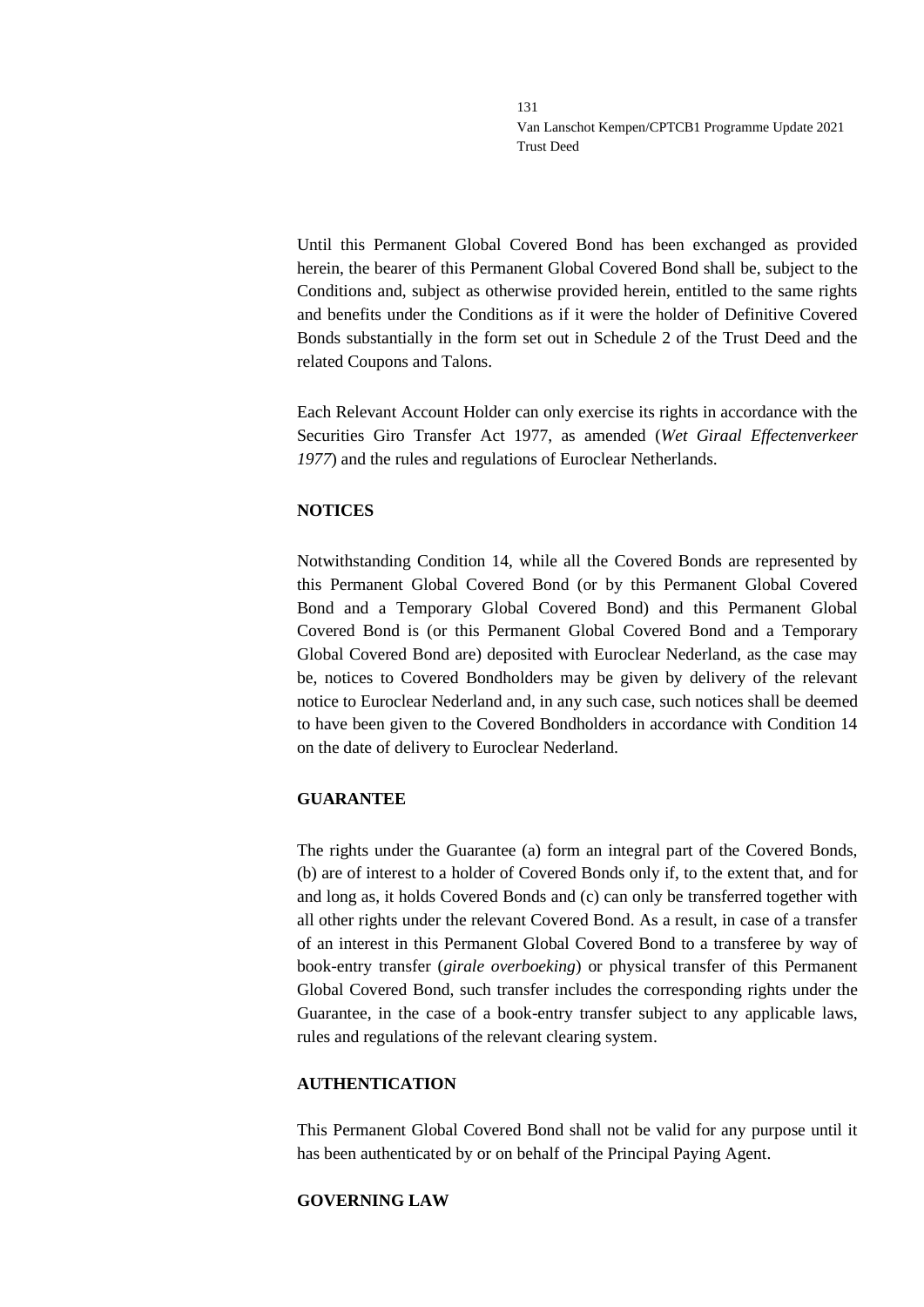This Permanent Global Covered Bond is governed by, and shall be construed in accordance with the laws of the Netherlands. All disputes in connection with or arising from this Permanent Global Covered Bond or its execution will be judged by the courts of Amsterdam, the Netherlands, and its appellate courts.

Articles 229(e) to 229(k) of the Dutch

Commercial Code (*Wetboek van Koophandel*) do not apply to this Permanent Global Covered Bond.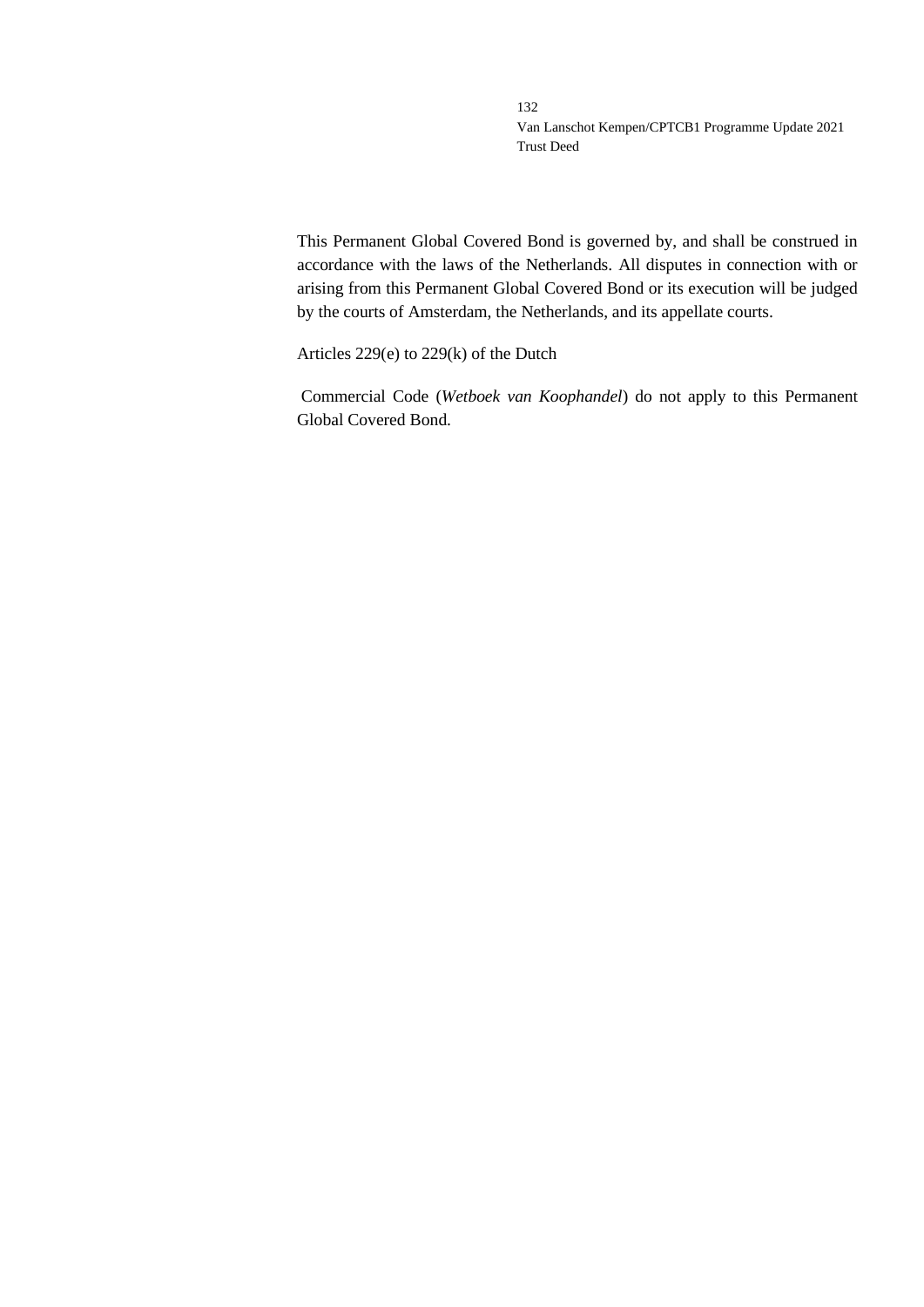**IN WITNESS WHEREOF** the Issuer and the CBC have caused this Covered Bond to be signed manually or in facsimile on their behalf.

**ISSUED** on \_\_\_\_\_

**VAN LANSCHOT KEMPEN N.V.** as Issuer

| by :    | by :    |  |
|---------|---------|--|
| title : | title : |  |

# **VAN LANSCHOT CONDITIONAL PASS-THROUGH COVERED BOND COMPANY B.V.**

as CBC

\_\_\_\_\_\_\_\_\_\_\_\_\_\_\_\_\_\_\_\_\_\_ by : title :

**Authenticated** without recourse, warranty or liability by

(*name and address of relevant Paying Agent*)

(as Paying Agent which has assumed the obligations of the Principal Paying Agent in respect of this Global Covered Bond)

\_\_\_\_\_\_\_\_\_\_\_\_\_\_\_\_\_\_\_\_\_\_\_\_\_\_\_\_\_\_\_\_\_\_\_\_\_\_\_\_\_\_\_\_\_\_\_\_\_\_\_\_\_\_\_\_\_\_\_\_\_\_\_\_\_

by : by : title : title :

 $\overline{\phantom{a}}$ 

\_\_\_\_\_\_\_\_\_\_\_\_\_\_\_\_\_\_\_\_\_\_ \_\_\_\_\_\_\_\_\_\_\_\_\_\_\_\_\_\_\_\_\_\_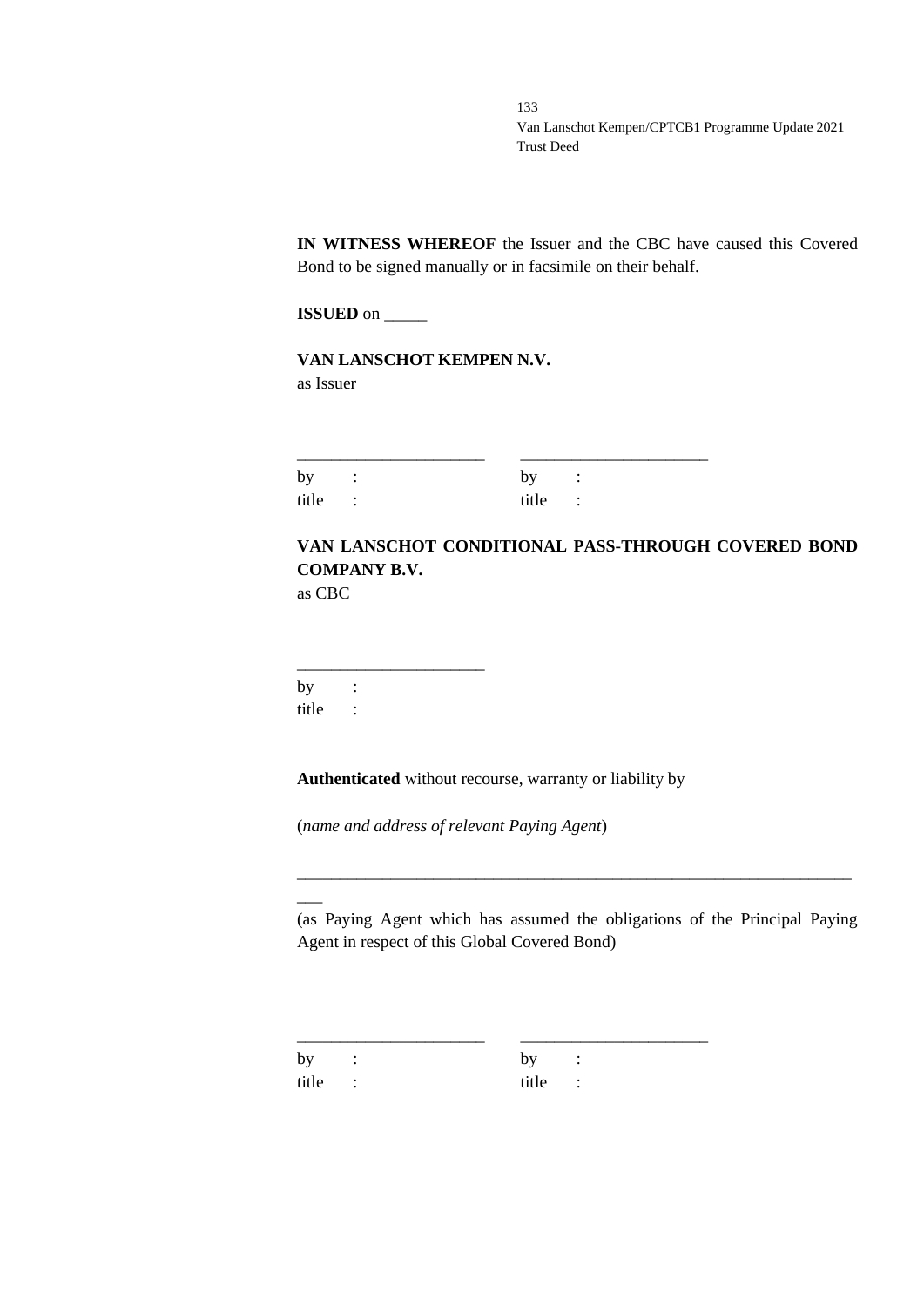### **Schedule I**

# **Payments, Exchanges against Temporary Global Covered Bond and Delivery of Definitive Covered Bonds**

| Date of<br>payment,<br>exchange,<br>increase or<br>${\bf delivery}$ | Amount of<br>interest then paid | Amount of<br>principal then<br>$\mathbf{paid}$ | Principal amount<br>of Temporary<br><b>Global Covered</b><br><b>Bond then</b><br>exchanged or by<br>which the<br><b>Permanent Global</b><br><b>Coverd Bond is</b><br>increased | $\label{eq:aggegate} \textbf{Aggregate principal}$<br>amount of Definitive<br><b>Covered Bonds then</b><br>delivered | ${\hbox{New principal amount}}$<br>of this Global Covered<br><b>Bond</b> | Authorised signature |
|---------------------------------------------------------------------|---------------------------------|------------------------------------------------|--------------------------------------------------------------------------------------------------------------------------------------------------------------------------------|----------------------------------------------------------------------------------------------------------------------|--------------------------------------------------------------------------|----------------------|
|                                                                     |                                 |                                                |                                                                                                                                                                                |                                                                                                                      |                                                                          |                      |
|                                                                     |                                 |                                                |                                                                                                                                                                                |                                                                                                                      |                                                                          |                      |
|                                                                     |                                 |                                                |                                                                                                                                                                                |                                                                                                                      |                                                                          |                      |
|                                                                     |                                 |                                                |                                                                                                                                                                                |                                                                                                                      |                                                                          |                      |
|                                                                     |                                 |                                                |                                                                                                                                                                                |                                                                                                                      |                                                                          |                      |
|                                                                     |                                 |                                                |                                                                                                                                                                                |                                                                                                                      |                                                                          |                      |
|                                                                     |                                 |                                                |                                                                                                                                                                                |                                                                                                                      |                                                                          |                      |
|                                                                     |                                 |                                                |                                                                                                                                                                                |                                                                                                                      |                                                                          |                      |
|                                                                     |                                 |                                                |                                                                                                                                                                                |                                                                                                                      |                                                                          |                      |
|                                                                     |                                 |                                                |                                                                                                                                                                                |                                                                                                                      |                                                                          |                      |
|                                                                     |                                 |                                                |                                                                                                                                                                                |                                                                                                                      |                                                                          |                      |
|                                                                     |                                 |                                                |                                                                                                                                                                                |                                                                                                                      |                                                                          |                      |
|                                                                     |                                 |                                                |                                                                                                                                                                                |                                                                                                                      |                                                                          |                      |
|                                                                     |                                 |                                                |                                                                                                                                                                                |                                                                                                                      |                                                                          |                      |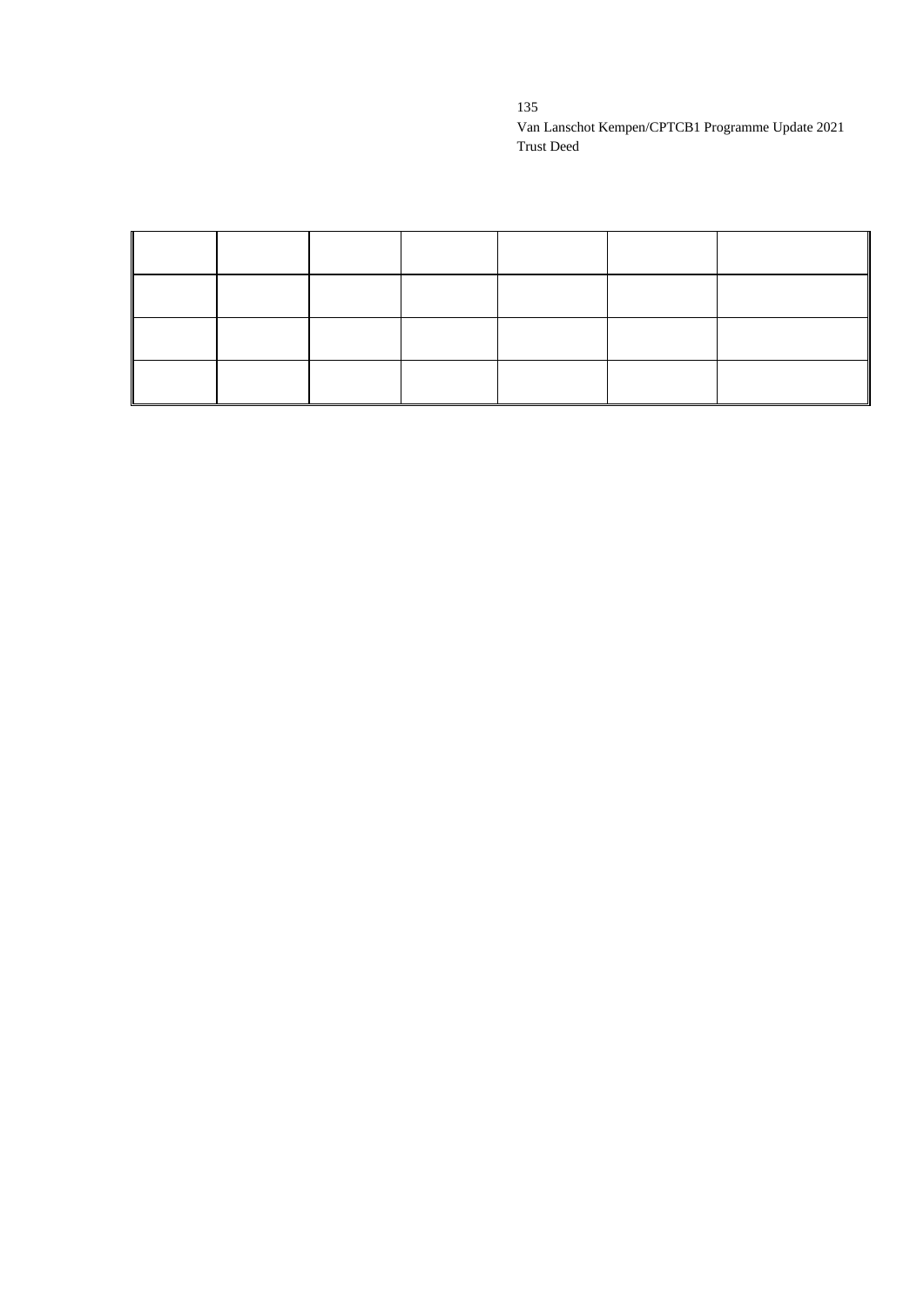**Schedule II**

## **Final Terms**

[*hard copy attached*]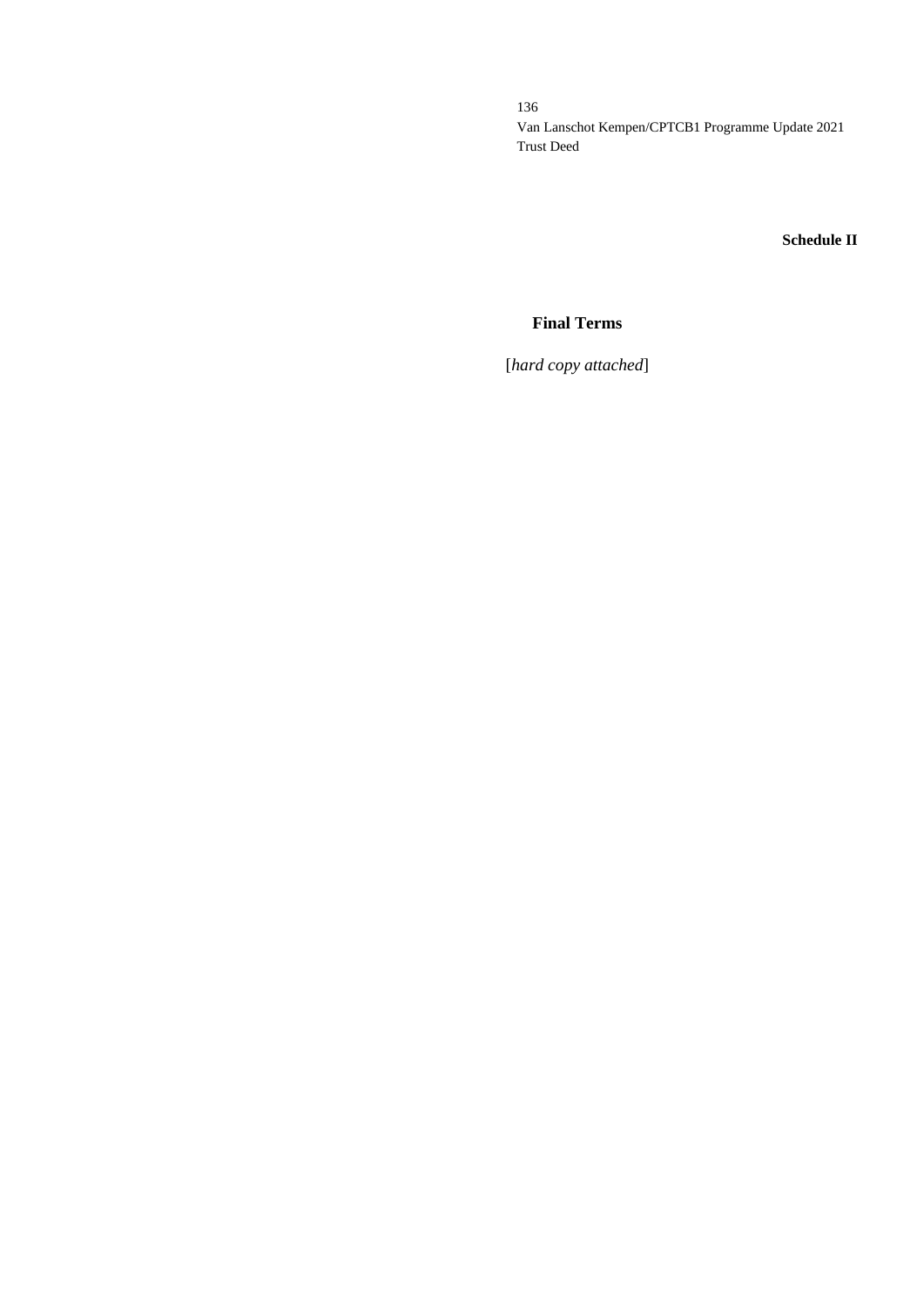#### **Schedule III**

### **Terms and Conditions**

[*hard copy attached*]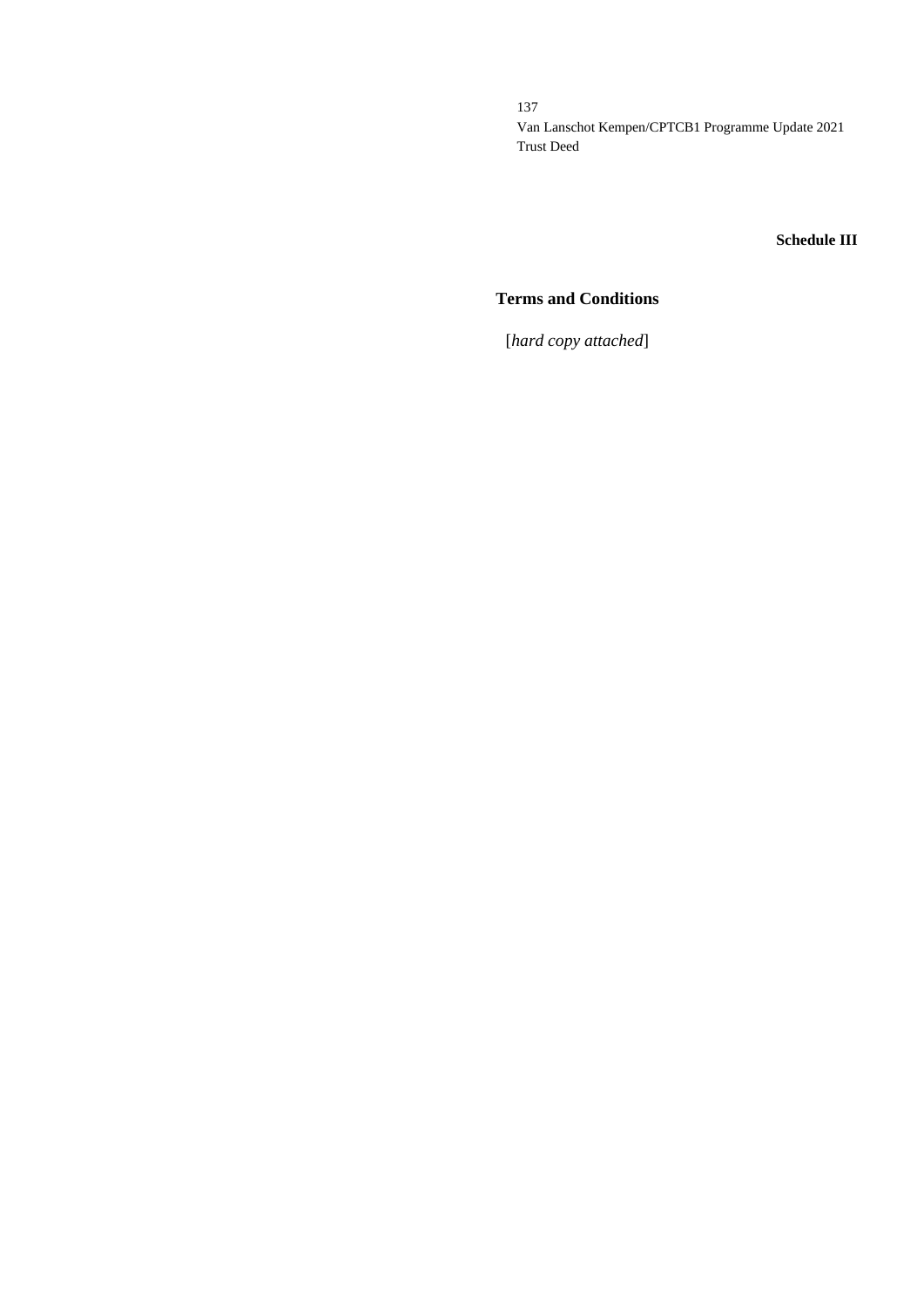#### **SCHEDULE 5**

#### **Form of Registered Covered Bonds Deed**

#### **[REGISTERED COVERED BONDS DEED]**

#### **VAN LANSCHOT KEMPEN N.V.**

(the "**Issuer**")

(*incorporated under the laws of the Netherlands and having its corporate seat in 's-Hertogenbosch*)

**guaranteed as to payments of interest and principal by**

### **VAN LANSCHOT CONDITIONAL PASS-THROUGH COVERED BOND COMPANY B.V.**

(the "**CBC**")

(*incorporated under the laws of the Netherlands and having its corporate seat in Amsterdam*)

**(currency symbol:) \_\_\_\_\_(amount in number:)\_\_\_\_\_\_\_\_\_\_\_\_\_\_\_\_\_\_\_\_\_\_\_\_\_**

**(type:) \_\_\_\_\_\_\_\_\_\_\_\_\_\_\_\_\_\_\_\_\_\_\_\_\_Covered Bonds due (year:) \_\_\_\_\_\_\_\_\_\_**

This is a Registered Covered Bonds Deed in respect of a duly authorised issue of Registered Covered Bonds of the Issuer (the "**Registered Covered Bonds**") described, and having the provisions specified in the final terms applicable to the Registered Covered Bonds (the "**Final Terms**"), a copy of which is annexed hereto as Schedule I. The Registered Covered Bonds are issued through this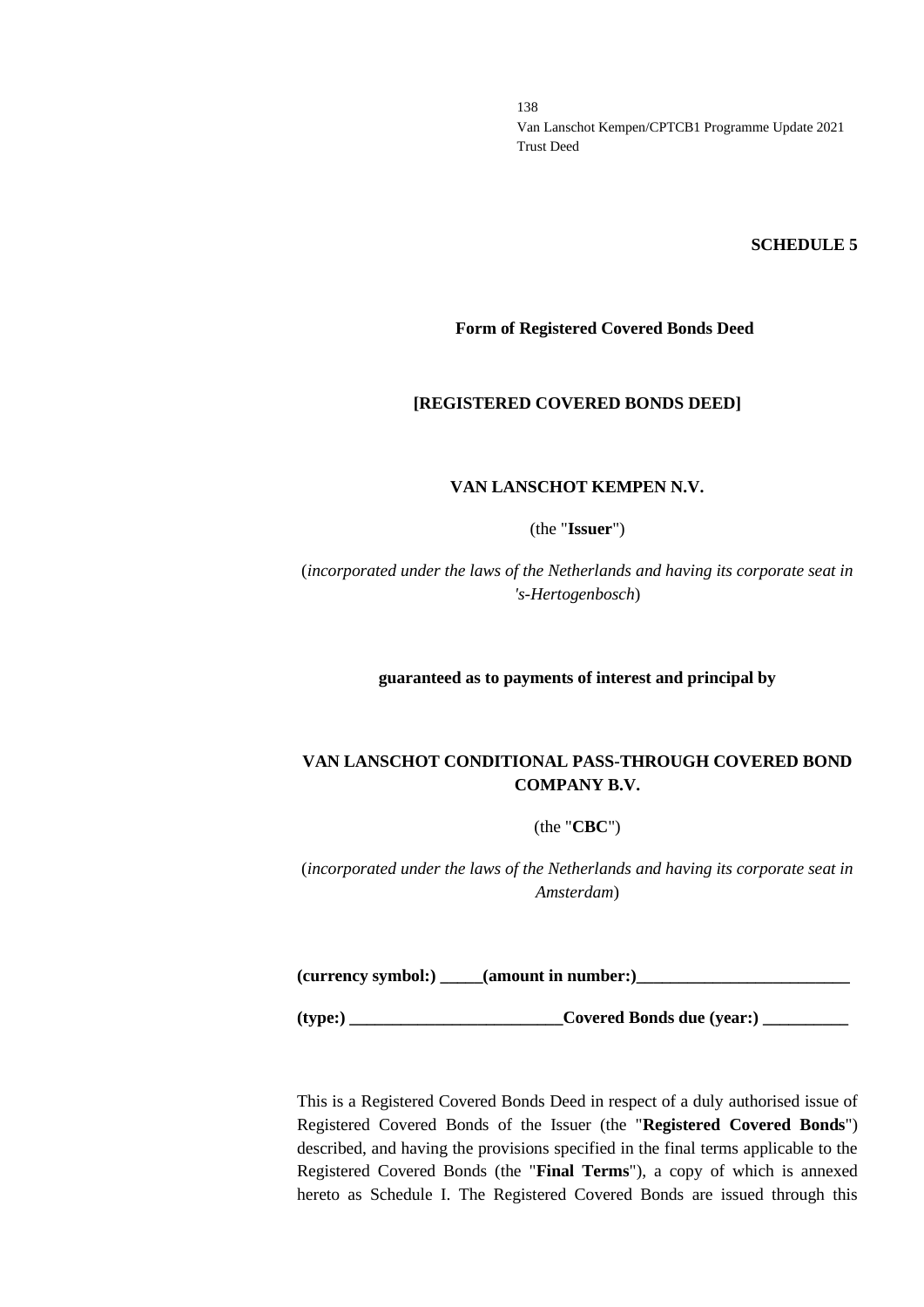Registered Covered Bonds Deed, subject to, and with the benefit of, the Trust Deed dated 2 March 2015, and made between the Issuer, the CBC and Stichting Security Trustee Van Lanschot Conditional Pass-Through Covered Bond Company as security trustee for, *inter alia*, the holders of the Covered Bonds (such Trust Deed as modified and/or supplemented and/or restated from time to time, the "**Trust Deed**") including without limitation, the Guarantee (as defined in the Trust Deed) and are the subject of the Agency Agreement and the other Transaction Documents.

Any reference herein to the "**Conditions**" is to the Terms and Conditions of the Covered Bonds a copy of which is annexed to the Trust Deed, as supplemented, replaced and modified by the Final Terms but, in the event of any conflict between the provisions of the Terms and Conditions and the information in the Final Terms, the Final Terms will prevail.

In this Registered Covered Bonds Deed, unless otherwise defined herein or the context requires otherwise, words and expressions have the meanings and constructions ascribed to them in the Conditions.

### **PROMISE TO PAY**

The Issuer, for value received, hereby issues to the person or persons listed in Schedule III hereto such number of Registered Covered Bonds in euro and Specified Denomination(s) as is specified next to such person's name and promises to pay to such person or persons (or their legal successors or assigns) the principal amount of each Registered Covered Bond so issued to it, resulting in an aggregate principal amount of:

| (currency symbol:) | (amount in number:) |  |
|--------------------|---------------------|--|
|--------------------|---------------------|--|

### **(amount in words:) \_\_\_\_\_\_\_\_\_\_\_\_\_\_\_\_\_\_\_\_\_\_\_\_\_\_\_\_\_\_\_\_\_\_\_\_\_\_\_\_\_\_\_\_\_\_**

on the dates and in the amounts specified in the Conditions or on such earlier date or dates as the same may become payable in accordance with the Conditions, and to pay interest on the unpaid balance of such principal sum in arrear on the dates and at the rate specified in the Conditions, together with any additional amounts payable in accordance with the Conditions, all subject to and in accordance with the Conditions.

Each Registered Covered Bond shall constitute a registered claim (*vordering op naam*) of the relevant Covered Bondholder against the Issuer. By counter-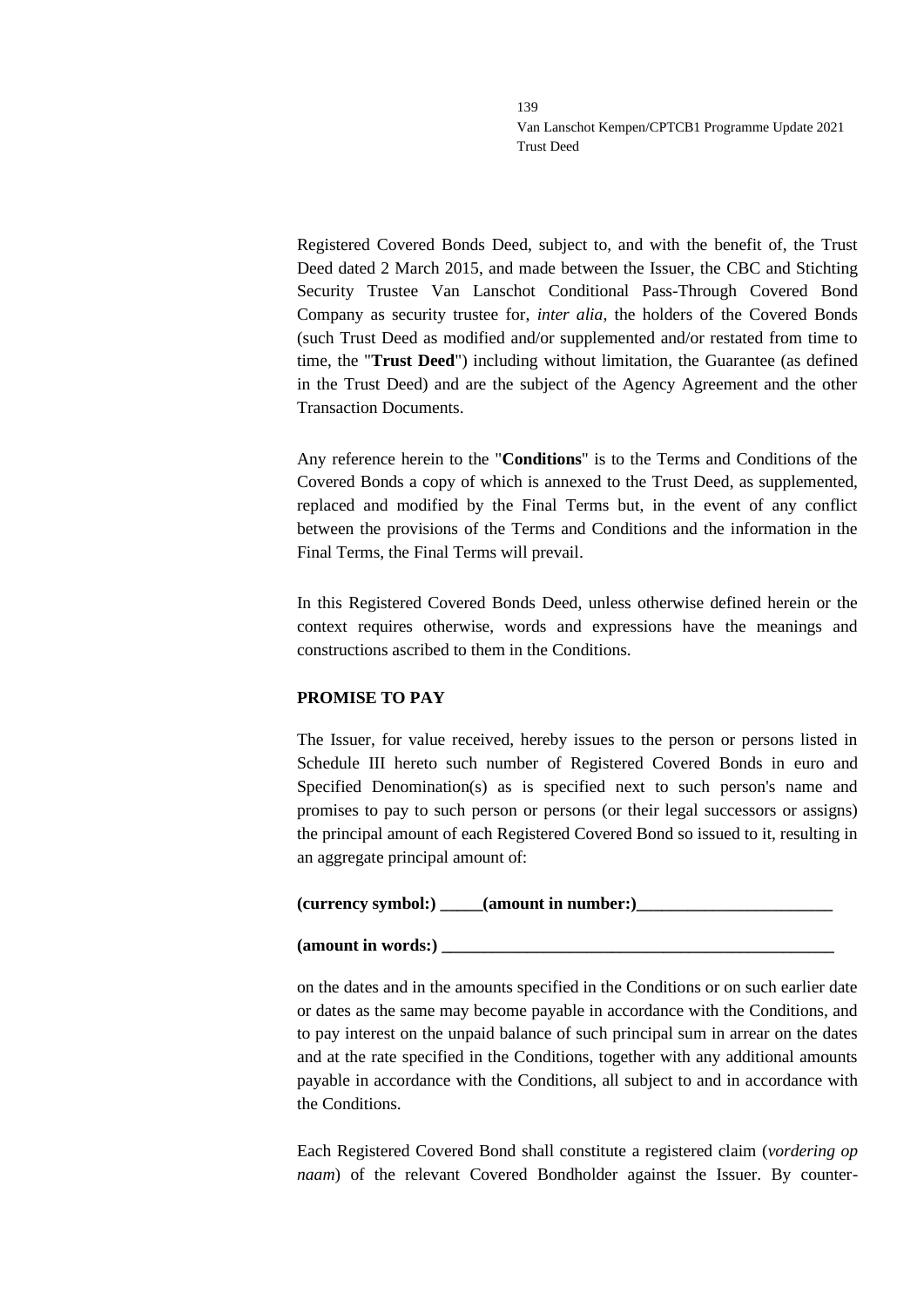execution of this Registered Covered Bonds Deed, the relevant Covered Bondholder has accepted the relevant Covered Bonds.

Each Registered Covered Bond shall only be transferable by the relevant Covered Bondholder in accordance with the Conditions and by a duly executed assignment deed substantially in the form of Schedule IV hereto and notification thereof to the Issuer, the CBC and the Registrar.

### **WRITING DOWN**

On each occasion on which (i) a payment is made in respect of any Registered Covered Bonds; or (ii) Registered Covered Bonds are to be cancelled in accordance with Condition 7, the Issuer shall procure that details of such payment or cancellation shall be entered in the Register.

### **PAYMENTS**

Upon any payment of principal being made in respect of the Registered Covered Bonds, the principal amount of the Registered Covered Bonds shall be reduced by the principal amount so paid.

Payments due in respect of Registered Covered Bonds shall be made to the relevant person entitled thereto pursuant to the Conditions and each payment so made will discharge the Issuer's obligations in respect thereof. Any failure to make the entries referred to above shall not affect such discharge.

### **CONDITIONS APPLY**

The holder(s) of the Registered Covered Bonds shall be, subject to the Conditions, be entitled to the rights and benefits under the Conditions enured to it as the holder of the relevant Registered Covered Bonds and in an aggregate principal amount equal to the principal amount set out in this Registered Covered Bonds Deed.

### **AUTHENTICATION**

This Registered Covered Bonds Deed shall not be valid for any purpose until it has been authenticated by or on behalf of the Registrar.

### **GUARANTEE**

The rights under the Guarantee (a) form an integral part of the Registered Covered Bonds, (b) are of interest to a holder of Registered Covered Bonds only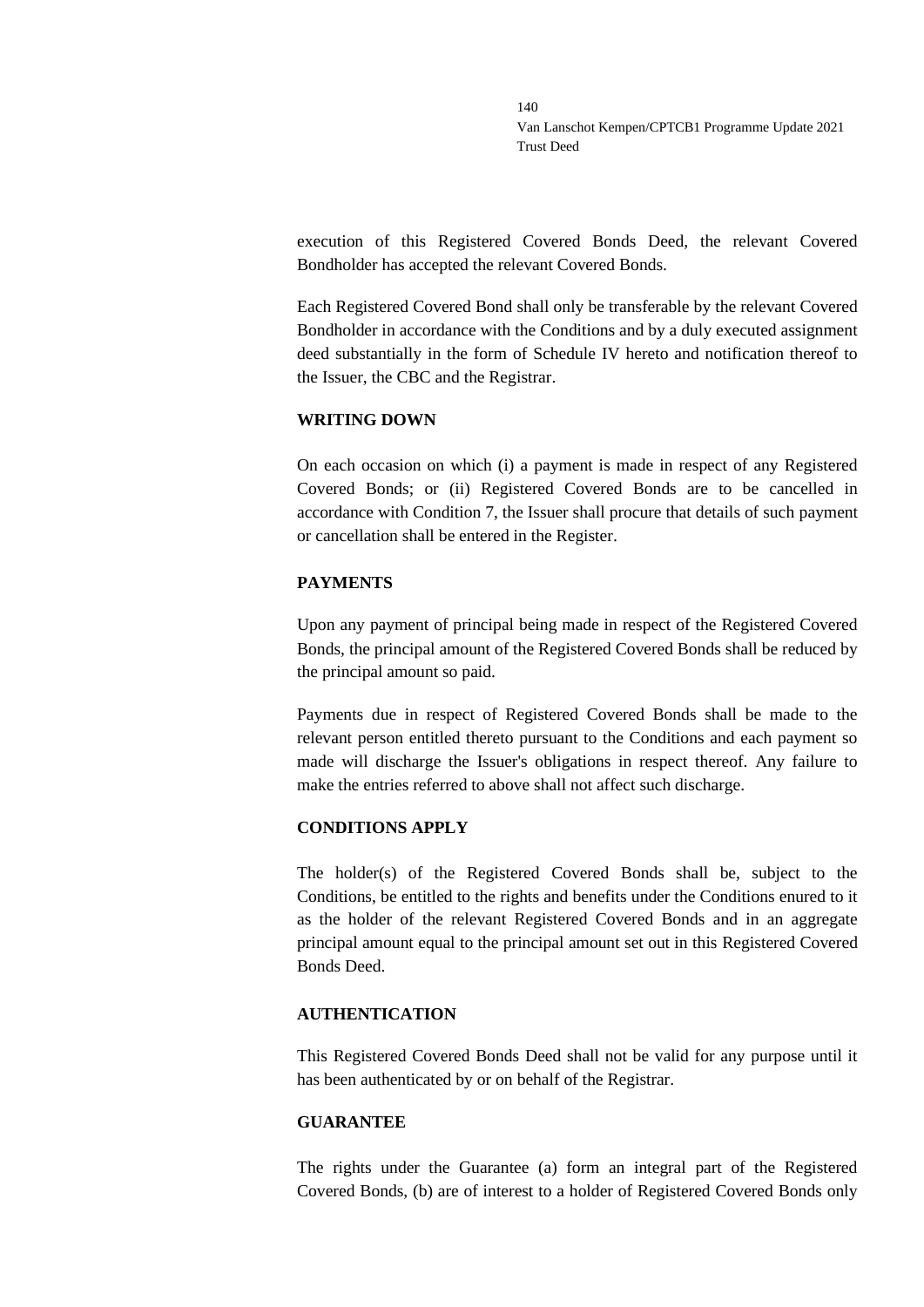if, to the extent that, and for and long as, it holds Registered Covered Bonds and (c) can only be transferred together with all other rights under the relevant Registered Covered Bond. As a result, in case of a transfer of a Registered Covered Bond to a transferee by way of an assignment deed and notification to the Issuer, the CBC and the Registrar, such assignment deed and notification will include a specific reference to the corresponding rights under the Guarantee.

### **GOVERNING LAW**

This Registered Covered Bonds Deed is governed by, and shall be construed in accordance with the laws of the Netherlands. All disputes in connection with or arising from this Registered Covered Bonds Deed or its execution will be judged by the courts of Amsterdam, the Netherlands, and its appellate courts.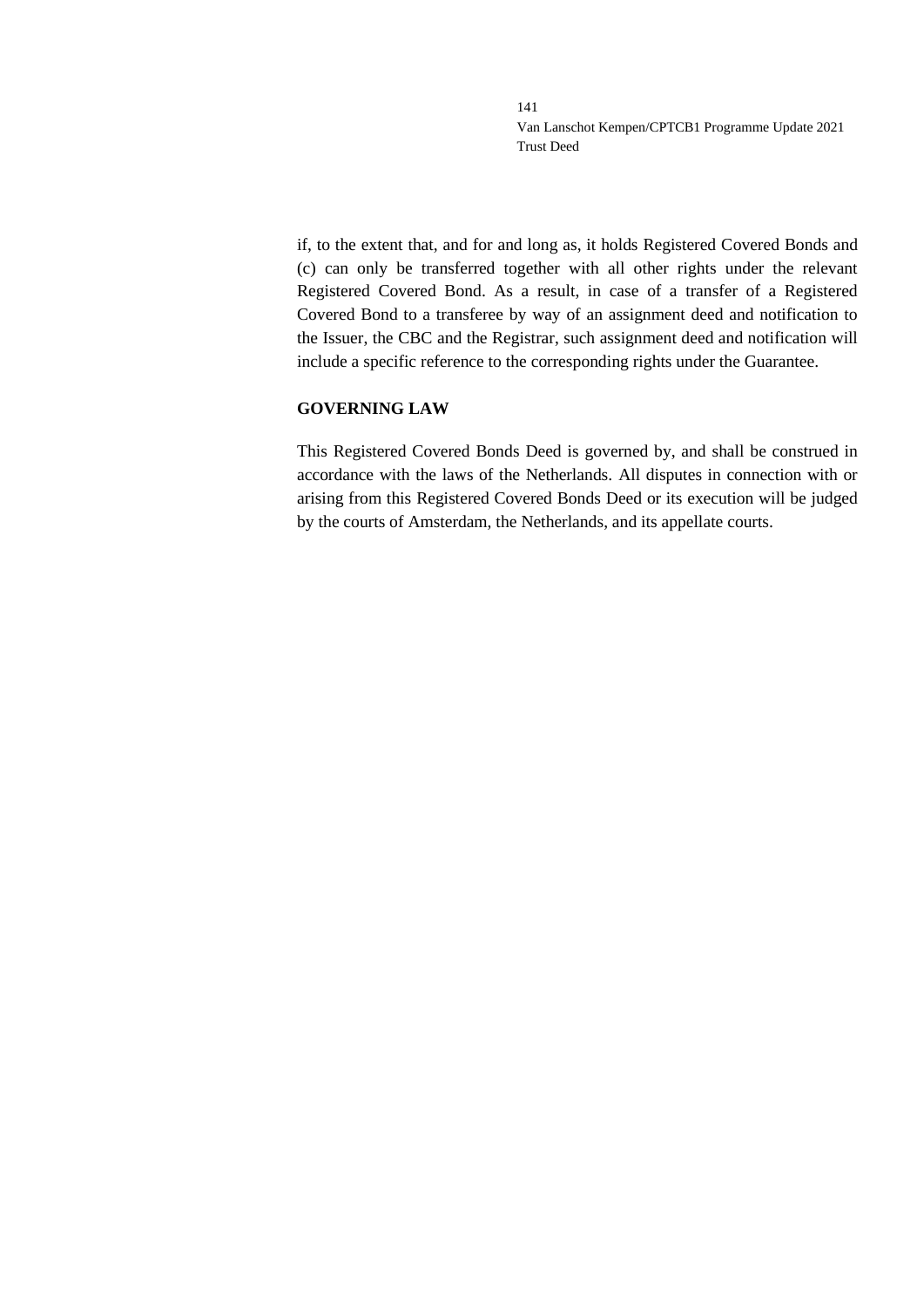**IN WITNESS WHEREOF** the Issuer and the CBC have caused this Registered Covered Bonds Deed to be signed manually or in facsimile on their behalf.

**ISSUED** on \_\_\_\_\_\_

**VAN LANSCHOT KEMPEN N.V.** as Issuer

| by :    | by:     |  |
|---------|---------|--|
| title : | title : |  |

# **VAN LANSCHOT CONDITIONAL PASS-THROUGH COVERED BOND COMPANY B.V.**

as CBC

\_\_\_\_\_\_\_\_\_\_\_\_\_\_\_\_\_\_\_\_\_\_  $by$  : title :

**Authenticated** without recourse, warranty or liability by

\_\_\_\_\_\_\_\_\_\_\_\_\_\_\_\_\_\_\_\_\_\_ \_\_\_\_\_\_\_\_\_\_\_\_\_\_\_\_\_\_\_\_\_\_

(*name of the Registrar*)\_\_\_\_\_\_\_\_\_\_\_\_\_\_\_\_\_\_\_\_\_\_\_\_\_\_\_\_\_\_\_\_\_\_\_\_\_\_\_\_\_ as Registrar

by : by : title : title :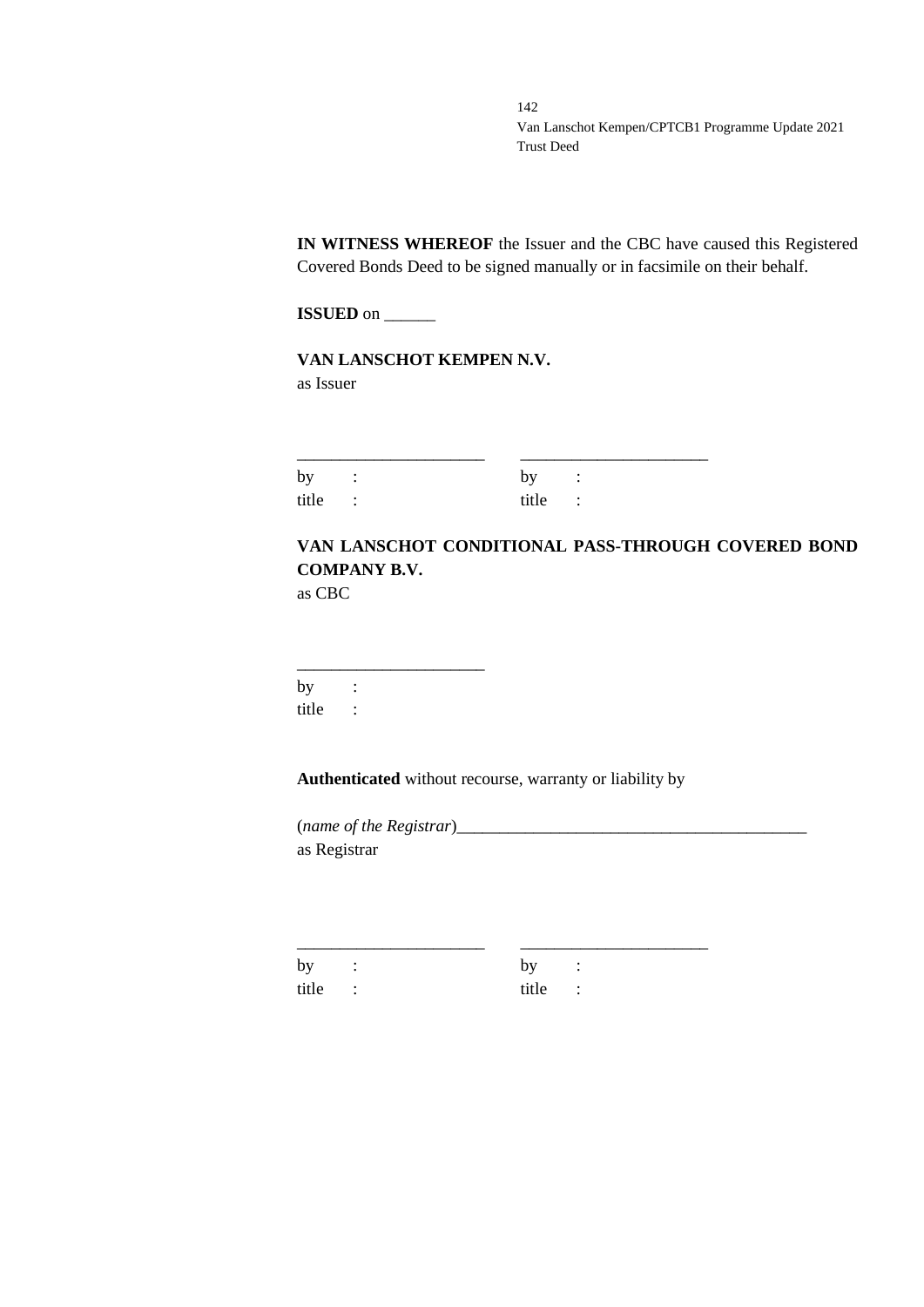| For acceptance and agreement |
|------------------------------|
|                              |
| By:                          |
|                              |
|                              |
| For acceptance and agreement |
|                              |
|                              |
|                              |
|                              |
| For acceptance and agreement |
|                              |
| By:                          |
| Date: $\qquad \qquad$        |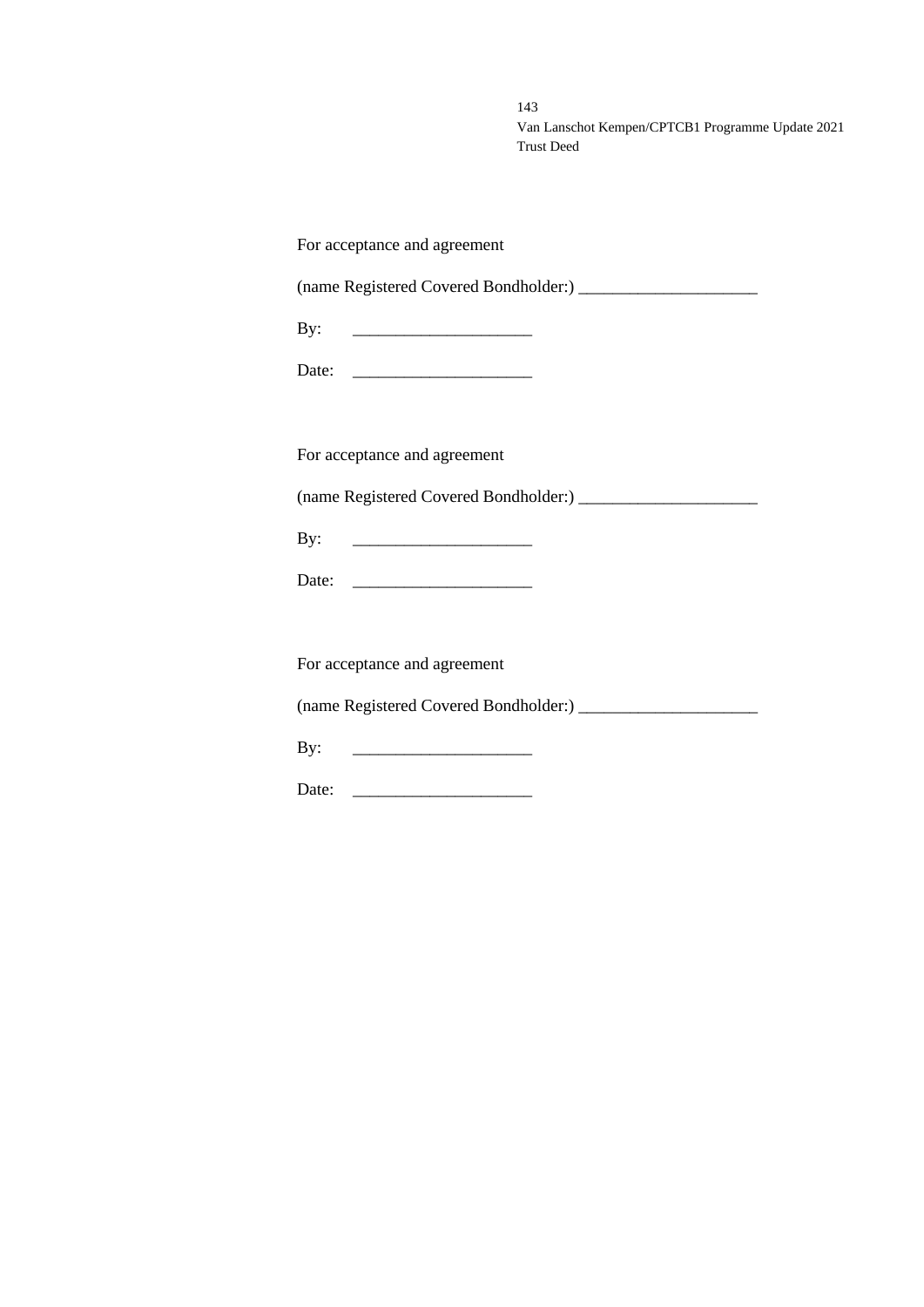## **Schedule I**

## **Final Terms**

[*hard copy attached*]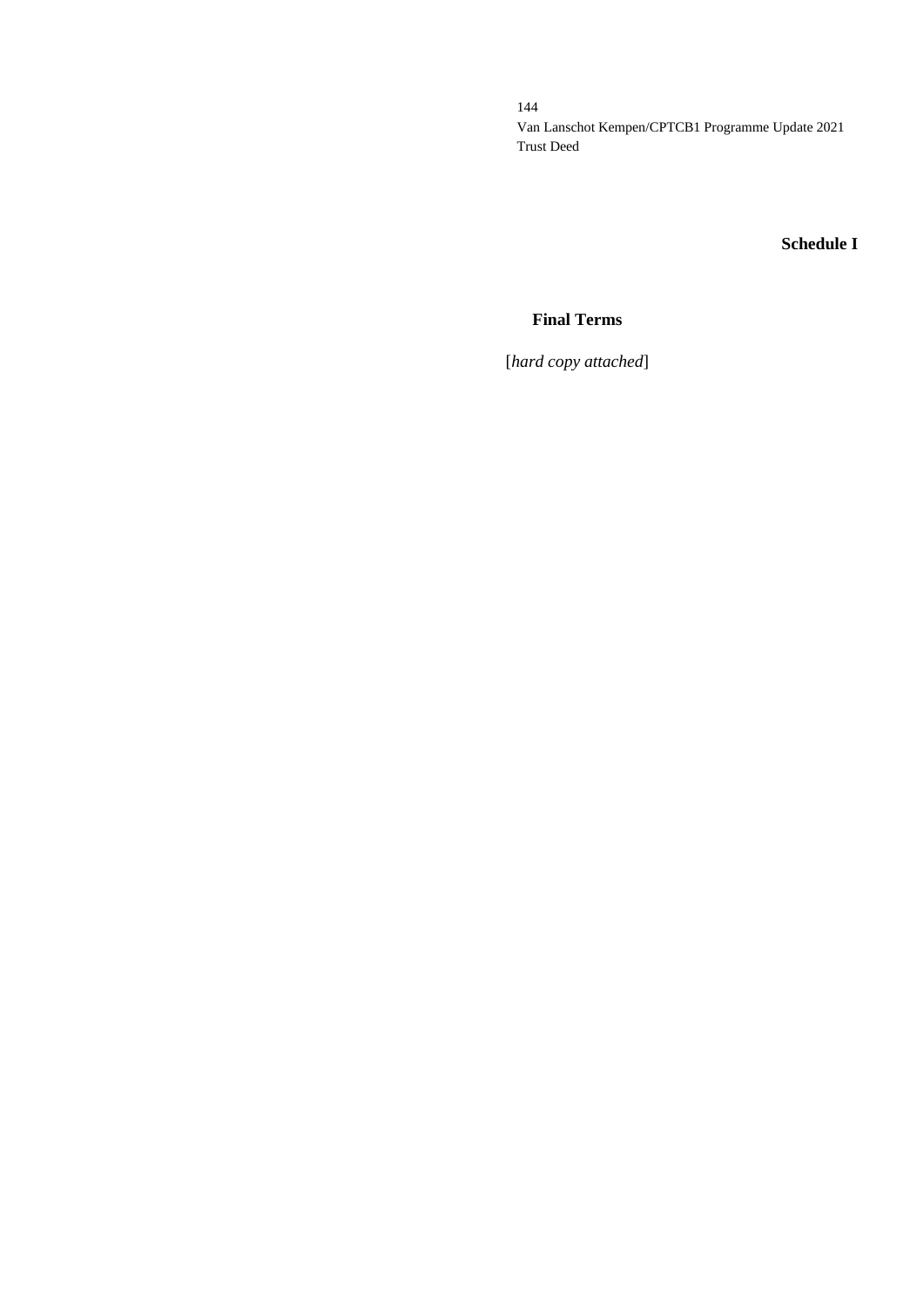## **Schedule II**

## **Terms and Conditions**

[*hard copy attached*]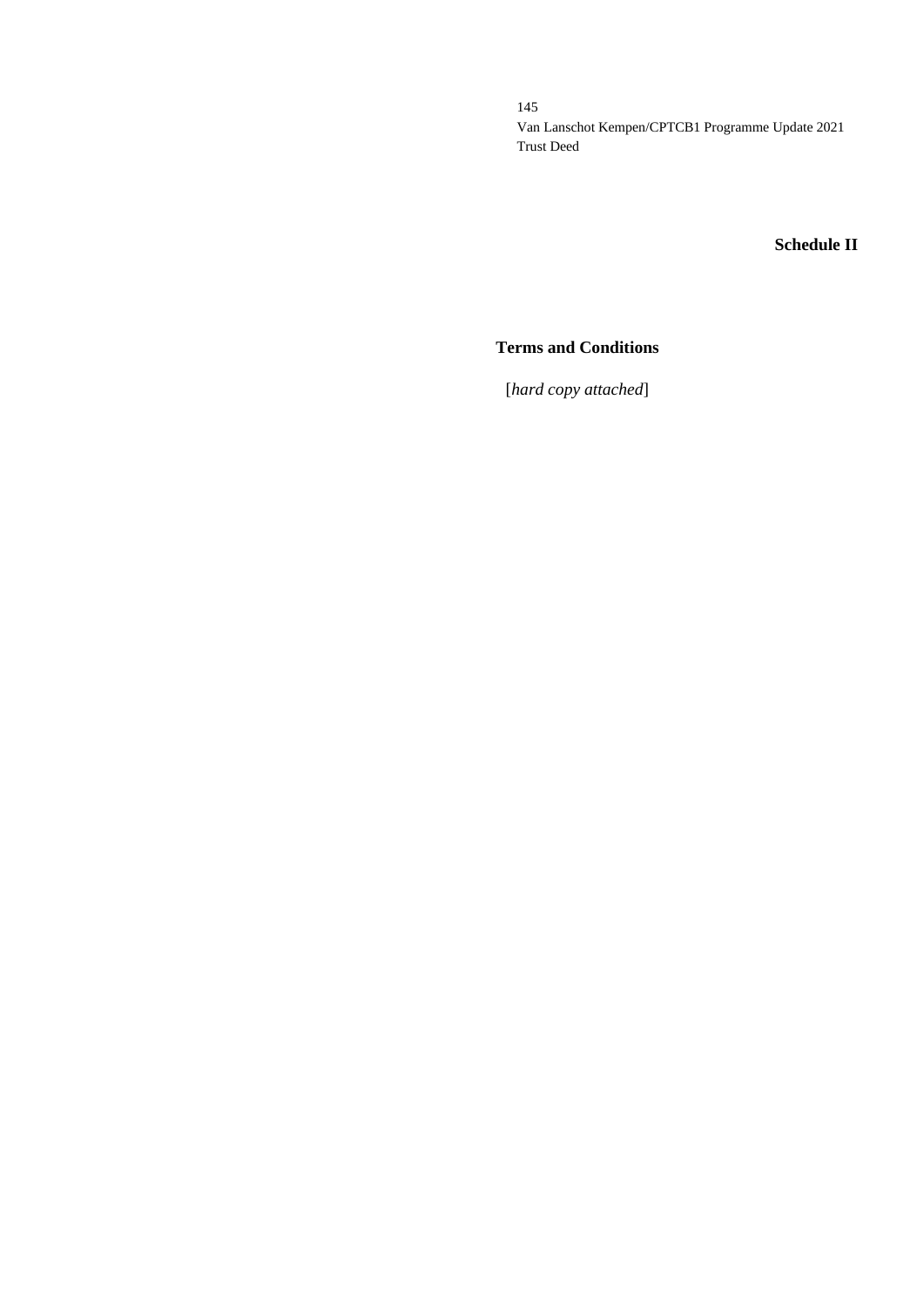### **Schedule III**

# **Details of the holder(s) of Registered Covered Bonds**

| <b>Name</b>                                         |  |
|-----------------------------------------------------|--|
| <b>Address</b>                                      |  |
| <b>Address for notices</b>                          |  |
| <b>Number of Registered Covered</b><br><b>Bonds</b> |  |
| <b>Currency</b>                                     |  |
| <b>Specified Denomination(s)</b>                    |  |
| <b>Bank account details</b>                         |  |

| <b>Name</b>                                         |  |
|-----------------------------------------------------|--|
| <b>Address</b>                                      |  |
| <b>Address for notices</b>                          |  |
| <b>Number of Registered Covered</b><br><b>Bonds</b> |  |
| <b>Currency</b>                                     |  |
| <b>Specified Denomination(s)</b>                    |  |
| <b>Bank account details</b>                         |  |

| <b>Name</b>                |  |
|----------------------------|--|
| <b>Address</b>             |  |
| <b>Address for notices</b> |  |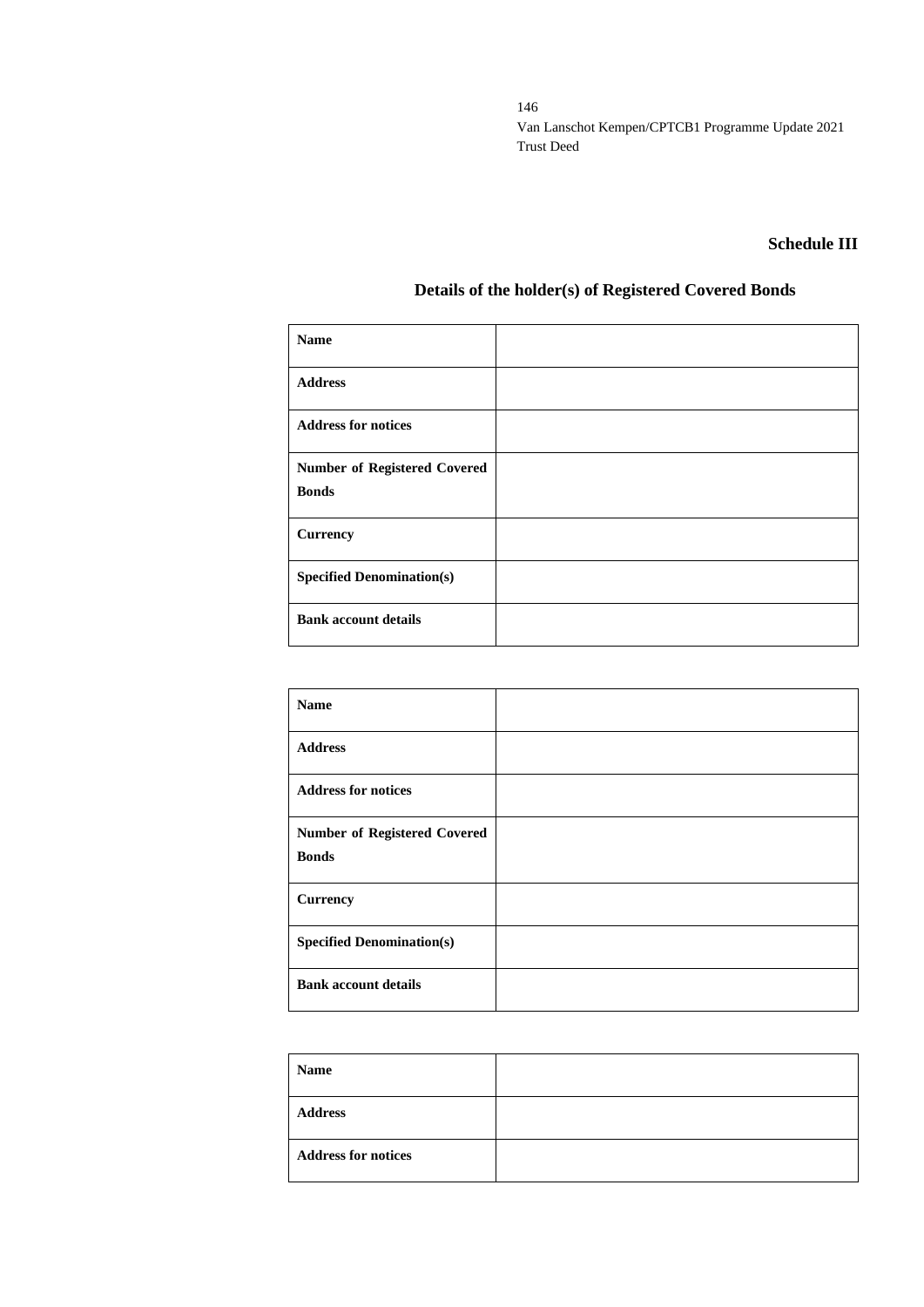| <b>Number of Registered Covered</b><br><b>Bonds</b> |  |
|-----------------------------------------------------|--|
| <b>Currency</b>                                     |  |
| <b>Specified Denomination(s)</b>                    |  |
| <b>Bank account details</b>                         |  |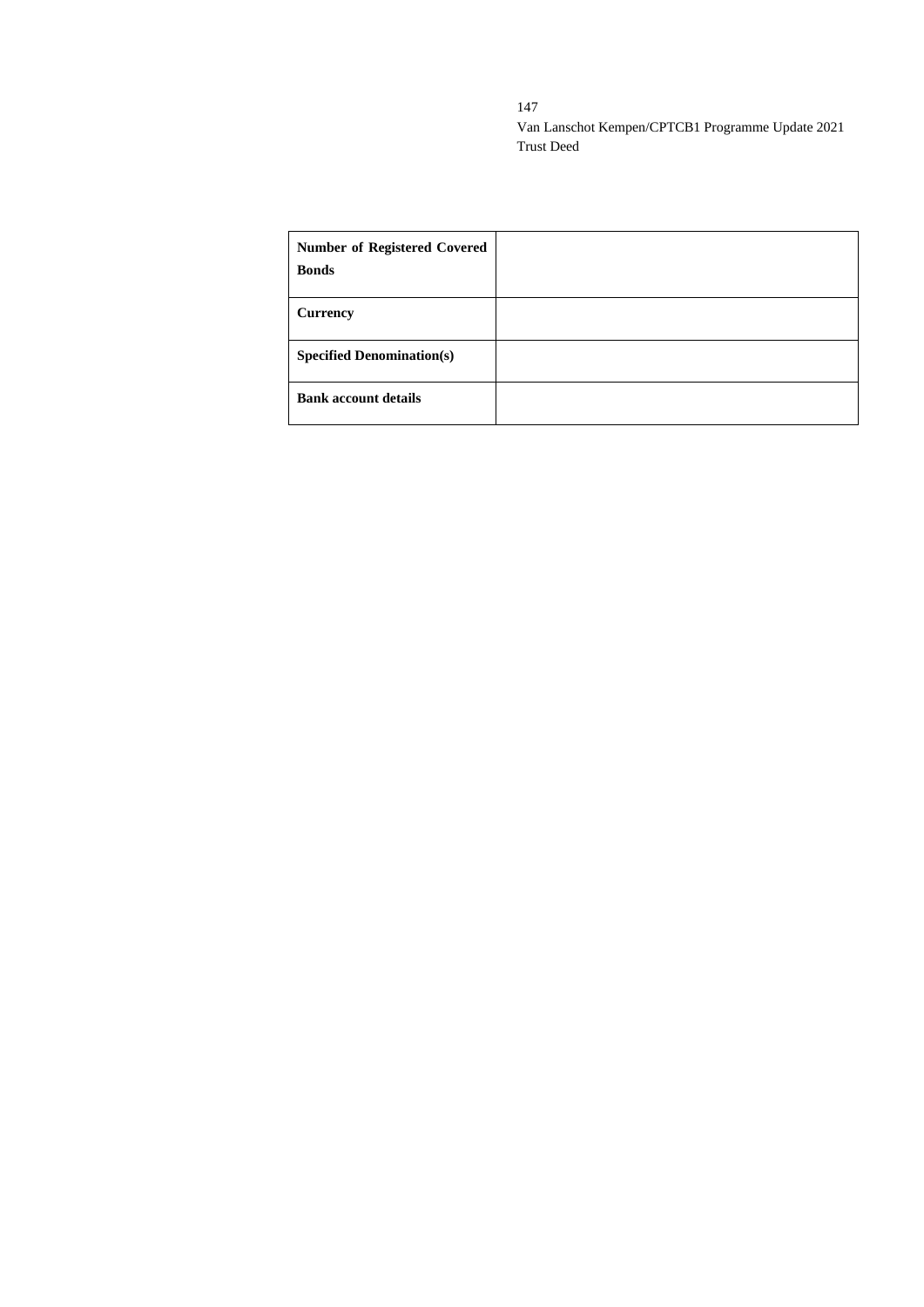**Schedule IV**

#### **Form of Deed of Assignment and Notification**

#### **BY REGISTERED MAIL WITH NOTIFICATION OF RECEIPT**

**To:**

- (1) VAN LANSCHOT KEMPEN N.V., as Issuer,
- (2) VAN LANSCHOT CONDITIONAL PASS-THROUGH COVERED BOND COMPANY B.V.,
- $(3)$  [...], as Registrar

**FOR VALUE RECEIVED** [*name transferor*], being the holder of [*number*] Registered Covered Bonds (as defined below) issued pursuant to the attached Registered Covered Bonds Deed, hereby:

(i) assigns (*cedeert*) to:

Name:

Address:

[*currency*] [*amount*] in principal amount of the [*currency*] [*amount*] [*fixed rate]* [*Floating Rate*] Registered Covered Bonds due [*maturity*] (the "**Registered Covered Bonds**"), issued by Van Lanschot Kempen N.V. (the "**Issuer**") under a Registered Covered Bonds Deed dated [*date*] and guaranteed as to payments of interest and principal by Van Lanschot Conditional Pass-Through Covered Bond Company B.V. (the "**CBC**") and subject to the applicable Final Terms, together with the corresponding rights under the Guarantee;

- (ii) notifies the Issuer, the CBC and the Registrar of such assignment; and
- (iii) irrevocably and unconditionally requests and authorises the Registrar in its capacity as registrar in relation to the Registered Covered Bonds to (a) to the extent necessary forward a copy of this notification to the CBC and (b) make appropriate corresponding entries in the Register.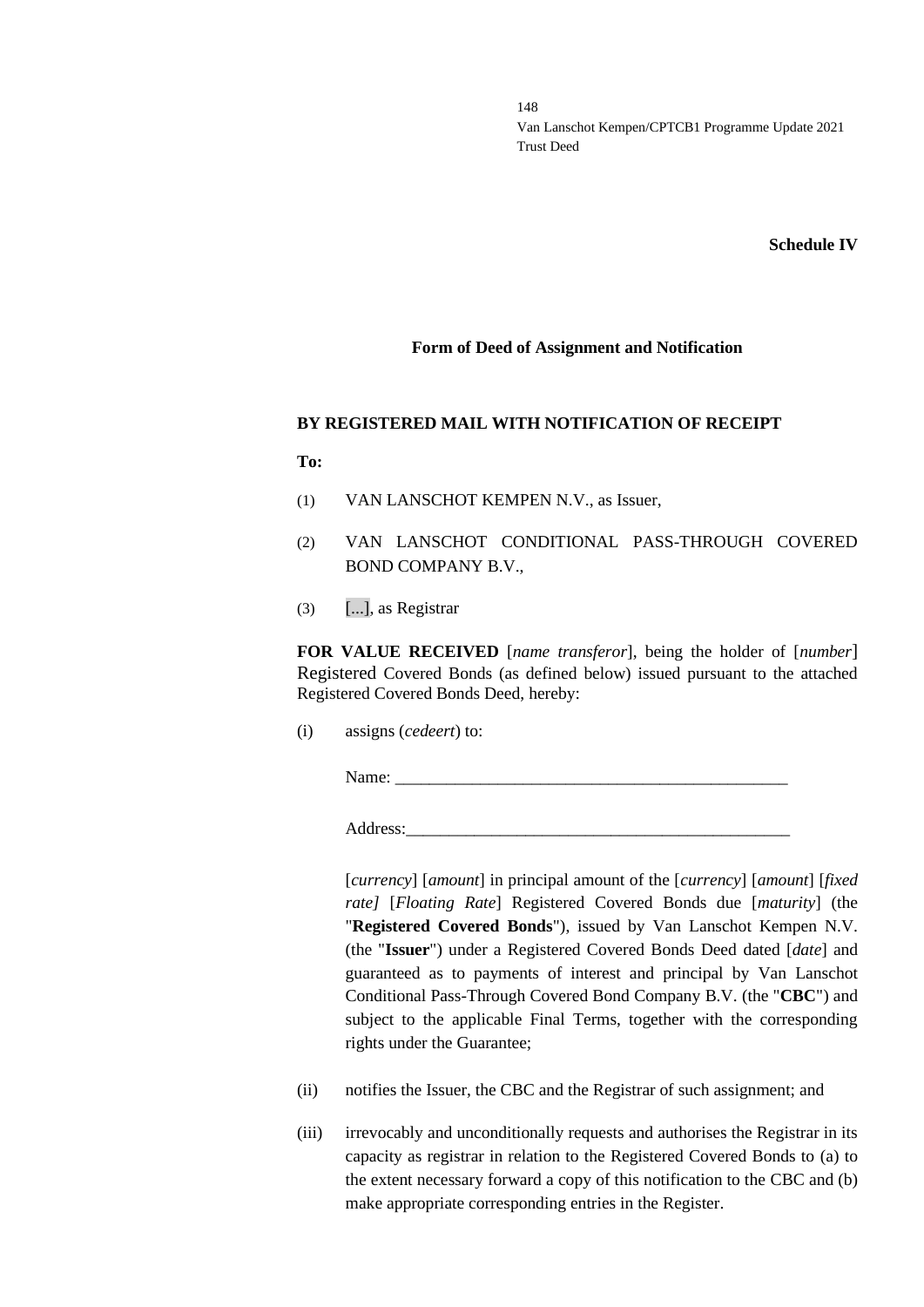Defined terms not otherwise defined herein shall have the same meaning as given thereto in the terms and conditions applicable to the Registered Covered Bonds.

[[*If paragraph [25] of the Form of Final Terms applies:*] [*name transferee*] hereby accepts the waiver made by the Issuer and the CBC under paragraph [25] of the Final Terms.]

| Name: [name transferor] | Name: [name transferee] |
|-------------------------|-------------------------|
| Date:                   | Date:                   |
| Bv:                     | Bv:                     |

Attachments: Registered Covered Bonds Deed